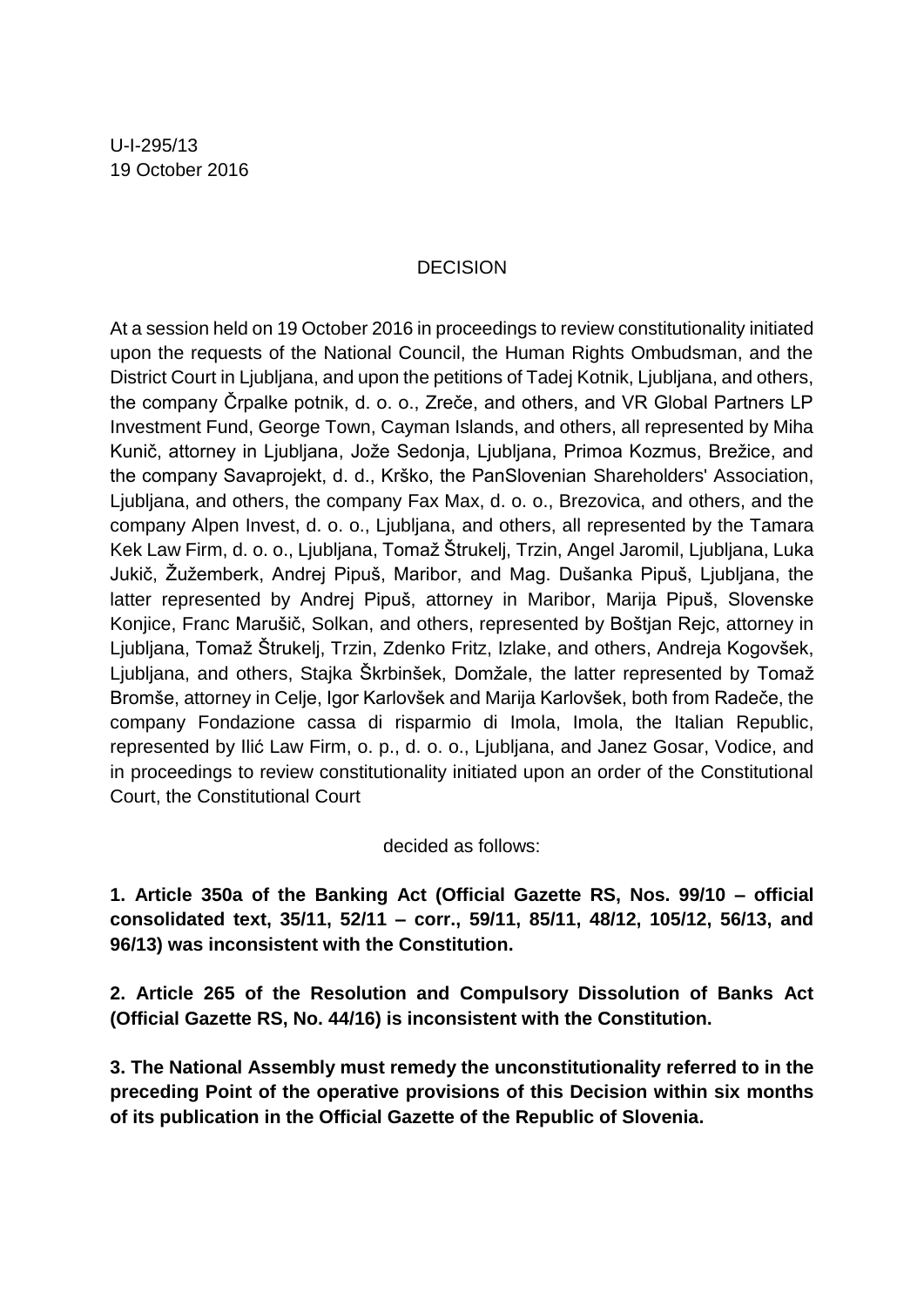**4. Until the unconstitutionality referred to in Point 2 of the operative provisions of this Decision is remedied, proceedings based on the first paragraph of Article 350a of the Banking Act shall be stayed.**

**5. The statute of limitations regarding claims for damages referred to in the first paragraph of Article 350a of the Banking Act shall begin six months after the entry into force of the law by which the National Assembly responds to the unconstitutionality established in Point 2 of the operative provisions of this Decision.**

**6. Articles 253, 253a, 253b, 261a, 261b, 261c, 261d, and 261e, the second paragraph of Article 262b, and Articles 346, 347, and 350 of the Banking Act were not inconsistent with the Constitution**.

**7. Article 41 of the Act Amending the Banking Act (Official Gazette RS, No. 96/13) was not inconsistent with the Constitution.**

## REASONING

#### **A**

1. The National Council, the District Court in Ljubljana, and the Human Rights Ombudsman filed requests for the review of the constitutionality of the challenged provisions. The other subjects listed in the opening part of this Decision filed petitions. The applicants and petitioners allege that they challenge Articles 253, 253a, 253b, 260a, 260b, 261a, 261b, 261c, 261d, 261e, and 262a, the second paragraph of Article 262b, and Articles 346, 347, 350, and 350a of the Banking Act (hereinafter referred to as the BA-1), as well as Article 41 of the Act Amending the Banking Act (hereinafter referred to as the BA-1L). The National Assembly only replied to the request of the National Council and to some petitions, whereas the Government submitted an opinion regarding all the requests and petitions. The Constitutional Court requested that the Bank of Slovenia provide an opinion regarding the majority of the requests and petitions (except those that were filed subsequently and which included no new arguments), and the Bank of Slovenia submitted its opinion as requested.[1] The Constitutional Court served on the parties to proceedings the judgment of the Court of Justice of the European Union (hereinafter referred to as the CJEU) in *Tadej Kotnik and Others v. Državni zbor Republike Slovenije [Tadej Kotnik and Others v. the National Assembly of the Republic of Slovenia]*, C-526/14, dated 19 July 2016, to which some of the parties responded. Although not all applicants and petitioners challenged each and all of the challenged statutory provisions, nor did they challenge them on the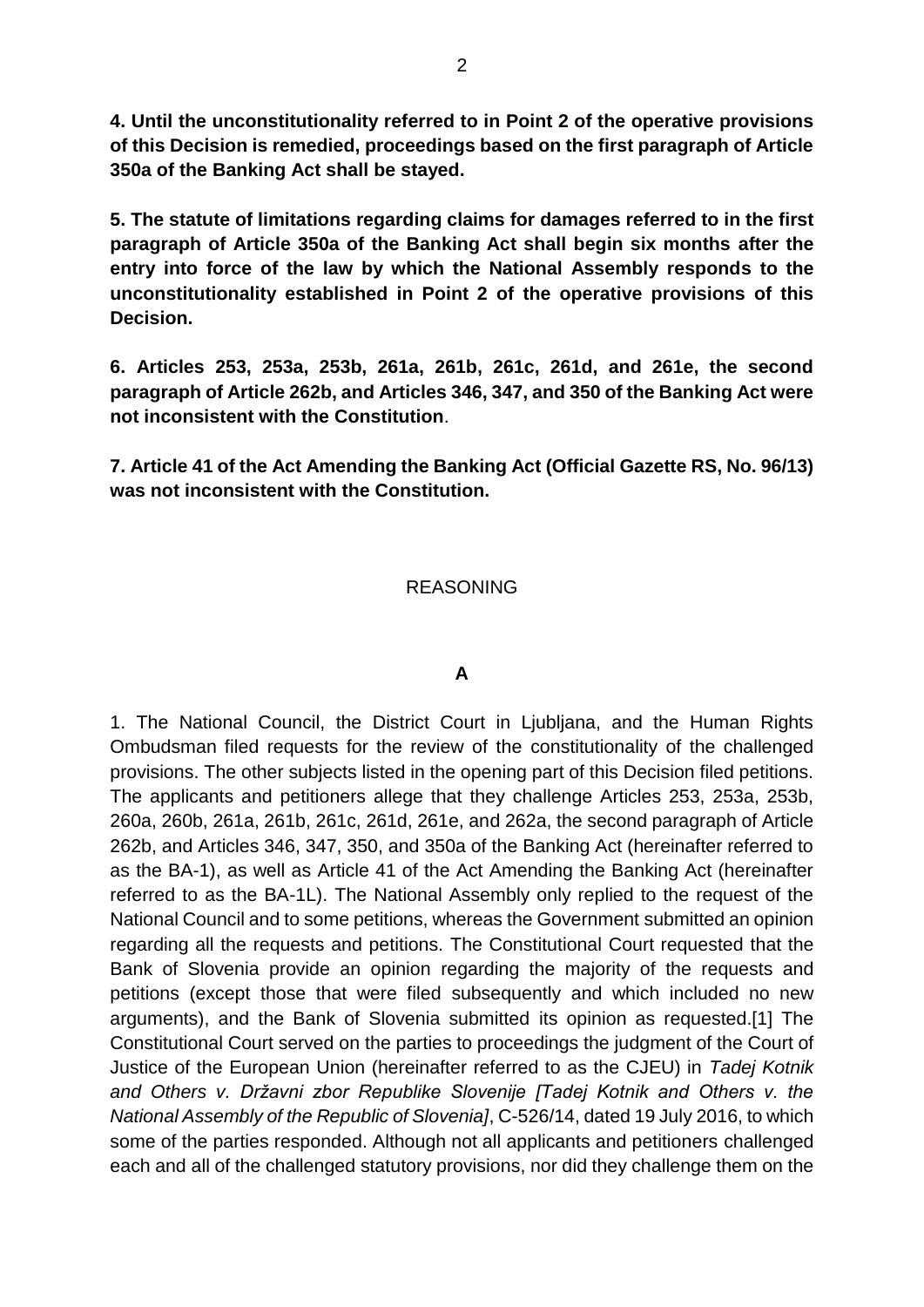same grounds, the Constitutional Court summarised their allegations as a whole and did not address them separately in order to ensure that the Decision is as transparent and clear as possible. Below, the Constitutional Court uniformly refers to the applicants and petitioners as "applicants". In the same manner, the Constitutional Court summarised the allegations by which the National Assembly and the Government opposed the arguments of the applicants. The opinions of the Bank of Slovenia are summarised separately.

## *The Allegations of the Applicants*

2. The applicants allege that the challenged regulation, which regulates the compulsory write-off of the eligible liabilities of banks (reduction) and the compulsory conversion of those liabilities into bank shares, directly interferes with their human rights. They drew attention to the fact that such possibility to cover banks' losses significantly interferes with the contractual relationship between the banks and the holders of eligible liabilities. Allegedly, this holds true in particular with regard to fixed-term subordinated bonds, which were included in the bank's additional Tier 1 and Tier 2 capital only temporarily, as allegedly the bond prospectuses did not allow for the possibility of using such bonds to cover the bank's losses, except in the event the bank goes bankrupt. They allege that the buyers of shares and subordinated bonds were informed of the fact that only a bankruptcy of the bank (and, as regards shareholders, also the possible reduction of the bank's share capital) could affect the rights they had as the holders [of these instruments], as in accordance with Article 318 of the BA-1 it is inadmissible to initiate a compulsory settlement procedure against a bank.

3. The applicants allege that the legislation that was in force before the entry into force of the BA-1L did not envisage the write-off or conversion of eligible bank liabilities. In their assessment, the challenged provisions disproportionately and retroactively interfere with the acquired rights of the holders of eligible bank liabilities. They refer to Decision of the Constitutional Court No. U-I-277/05, dated 9 February 2006 (Official Gazette RS, No. 21/06, and OdlUS XV, 15), in accordance with which also rights that are based on concluded contracts entail acquired rights with regard to which it is necessary to observe the prohibition of retroactive interferences therewith. The right of holders of subordinated bonds to interest based on a predetermined fixed interest rate and the right to repayment of the capital lent are allegedly acquired rights of the holders of subordinated bonds that originate from the concluded legal transaction, which was allegedly based on statutory conditions, risks, and effects that were known in advance, and which was concluded on the basis of a prospectus for the sale of bonds and with the authorisation of the Securities Market Agency. Alternatively, the applicants allege that only the interference with the legal regulation of interest for the future use of the capital could be deemed to be quasi-retroactivity, whereas the interference with the capital and the accrued (or even due, but unpaid) interest entails true retroactivity, as the capital was lent and used in the past. The BA-1L allegedly introduced an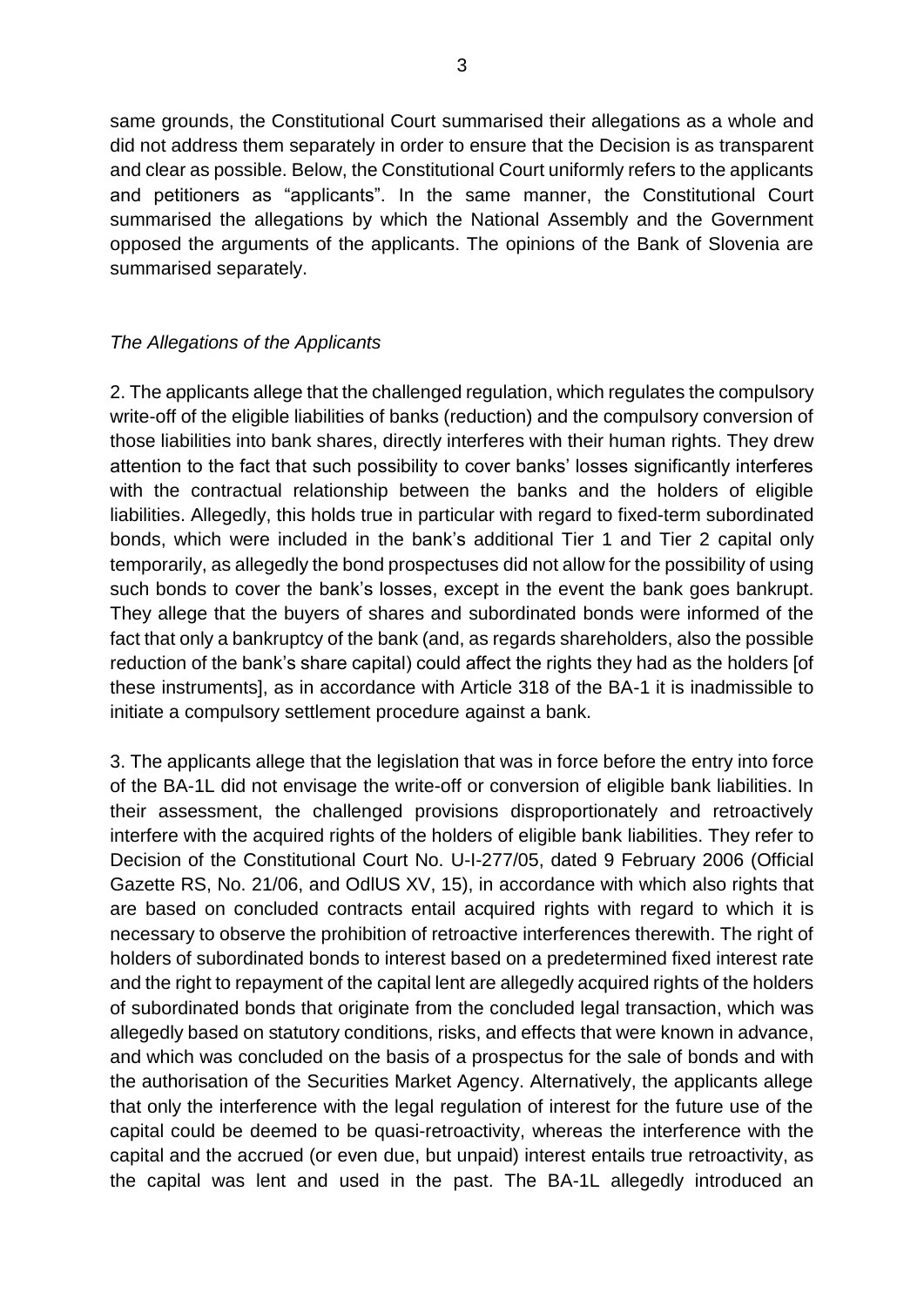interference by the authorities with the legal and economic position of the investors in the banks, of which they had not been informed at the time of the purchase of the securities.

4. With regard to the above, the applicants believe that what is at issue is true retroactivity and an inconsistency with Article 155 of the Constitution that does not pass the tests of legitimacy and proportionality. Allegedly, the reason for such an inconsistency is the total and permanent revocation of the company-law rights of shareholders and the interference with the concluded legal relations of the holders of subordinated bonds. The applicants allege that in point 4 of the first paragraph of Article 253a of the BA-1 the legislature refers only in general to the prevention of the possibility that the stability of the financial system would be jeopardised, with regard to which it allegedly does not follow from the Draft Act why precisely the challenged extraordinary measure is in the predominant public interest or what the results of an assessment of the potential financial repercussions would be had the challenged regulation not been adopted. The applicants allege that the main, direct interest due to which the challenged extraordinary measure was introduced was to ensure the liquidity and to improve the capital adequacy of banks, which was allegedly the private interest of the owners of the banks, whereas the public interest in the sense of the stability of the financial system came only second. However, protecting a private interest by *de facto* expropriating the holders of eligible bank liabilities is allegedly constitutionally inadmissible. The applicants believe that the challenged regulation is also not based on any requirement of the European Union (hereinafter referred to as the EU) relating to the admissibility of state aid in the context of the Communication from the Commission on the application, from 1 August 2013, of state aid rules to support measures in favour of banks in the context of the financial crisis (OJ C 216, 30 July 2013 – hereinafter referred to as the Banking Communication). They allege that the relevant Directive[2] is not yet in force and that the Banking Communication is not a binding legal act. The entry into force of a law based on EU acts that are non-binding or not even in force allegedly entails arbitrary relinquishment of sovereignty contrary to Article 3a of the Constitution. Furthermore, the applicants submit that among the various possible extraordinary measures, Directive 2001/24/EC of the European Parliament and of the Council of 4 April 2001 on the reorganisation and winding up of credit institutions (OJ L 125, 5 May 2001 – hereinafter referred to as the Reorganisation Directive) only envisages the possibility of a temporary suspension of payments and executive measures or the reduction of claims, but not the write-off of claims.

5. The applicants deem that the interference with the rights of the holders of eligible liabilities by the conversion or write-off of eligible bank liabilities is not necessary, appropriate, or proportionate. They allege that the interference is not necessary, since already the BA-1, which was in force previously, envisaged four types of extraordinary measures for the reorganisation of banks and at the same time provided for the implementation of an effective and constitutionally indisputable burden-sharing measure. Allegedly, such a measure also allowed banks to improve their capital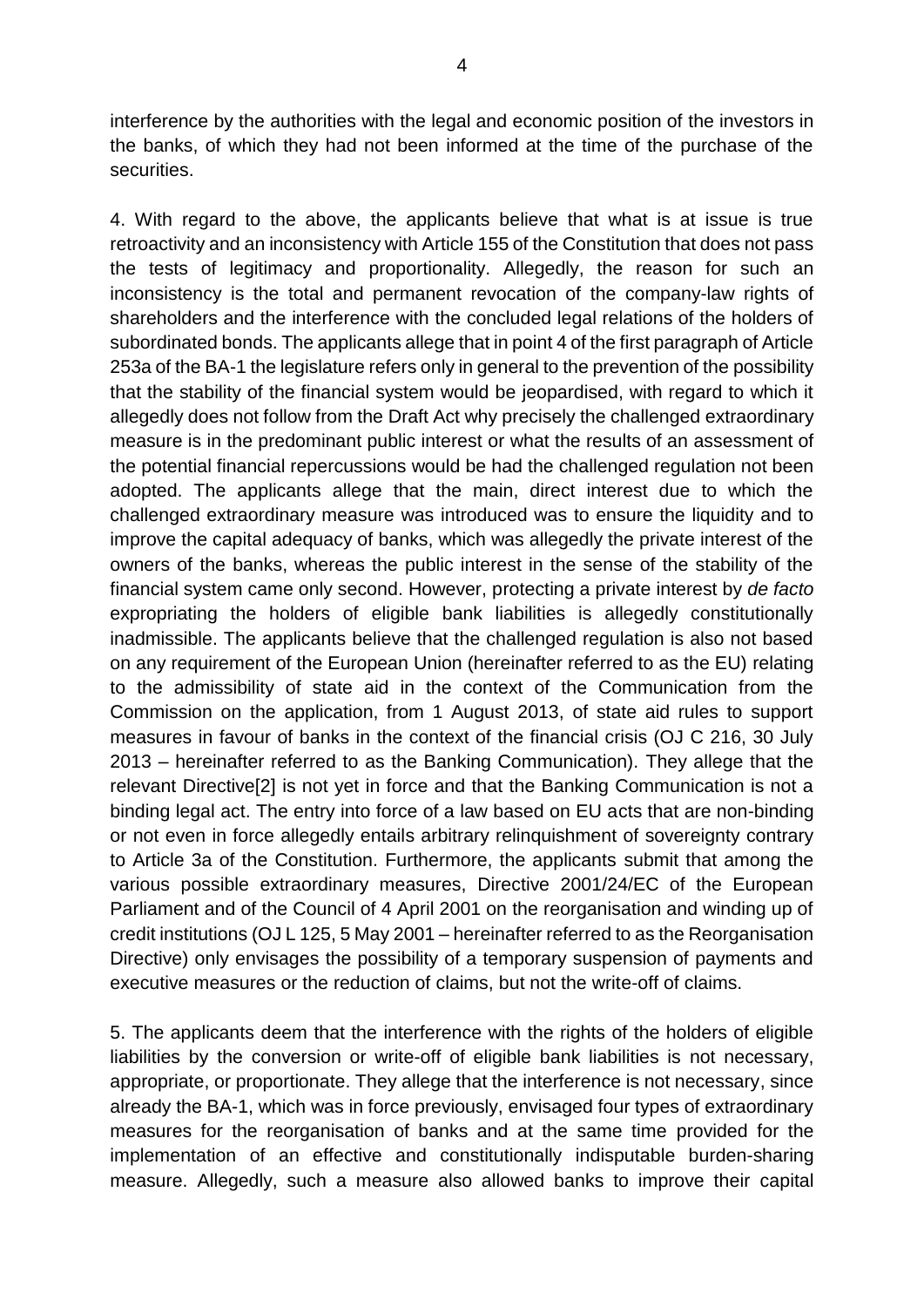adequacy by means of the early repurchase of bonds or their conversion into bond instruments with a lower nominal value on the basis of the voluntary consent of the holders of subordinated bonds. Furthermore, the applicants believe that remedying the capital inadequacy of banks could also have been remedied in some other manner, which is in any event provided for in the Communication and would have been less invasive as regards the holders of eligible bank liabilities. Namely, they allege that the Banking Communication enables the recapitalisation of banks already in the event of a capital shortfall, and it is not necessary to wait until the point of capital inadequacy (Paragraph 43). Such allegedly also entails the possibility of the mere conversion of eligible bank liabilities into capital, not only the possibility of writing them off. The Banking Communication allegedly also allows for the establishment of a holding company wherein the holders of eligible liabilities would have an influence on the future activities of the bank. The applicants stress that the measure providing for the recapitalisation of banks with predominantly public capital should not be considered as constituting state aid within the meaning of EU law, but rather as the fulfilment of an obligation, laid down by law, on the part of the owner, who guarantees to provide resources to the economic entity in the event the latter's capital is inadequate. They believe that the legislature, which adopted the BA-1L, failed to explain why it would not have been possible to achieve the stability of the financial markets by means of a more lenient measure. The extraordinary measures allegedly significantly affected trust in the capital market.

6. The applicants allege that the challenged interference is also not appropriate for achieving the pursued objective, i.e. the financial reorganisation of banks. They refer to the fact that, for instance, the nominal value of the NLB 26 subordinated bonds amounted to only 4% of the necessary recapitalisation of Nova Ljubljanska banka, d. d., Ljubljana (hereinafter referred to as NLB). An interference with the right of the holders of eligible liabilities is allegedly also inappropriate because the measure of the write-off or conversion of eligible liabilities also affected savers with savings in pension funds with a guaranteed yield. The interference of the challenged regulation with the rights of the holders of subordinated bonds is allegedly also not proportionate in the narrower sense. Namely, it is allegedly not evident from the challenged provisions of the BA-1 in which circumstances and under which conditions eligible bank liabilities can be written off and whether the sum of the amount of damage the creditors have sustained is in a reasonable proportion to the objective pursued by the state.

7. The applicants claim that the trust in the law of the holders of eligible bank liabilities, as referred to in Article 2 of the Constitution, is thereby affected. Considering Article 318 of the BA-1 and Article 298 of the Companies Act (Official Gazette RS, Nos. 65/09 – official consolidated text, 33/11, 91/11, 32/12, 57/12, 82/13 and 55/15 – hereinafter referred to as the CA-1), the applicants allegedly relied on the belief that the instruments of the write-off and conversion of eligible bank liabilities into equity shares would not be applied against the creditors of the banks, and, in the event of the bankruptcy of NLB and Nova Kreditna banka Maribor, d. d., Maribor (hereinafter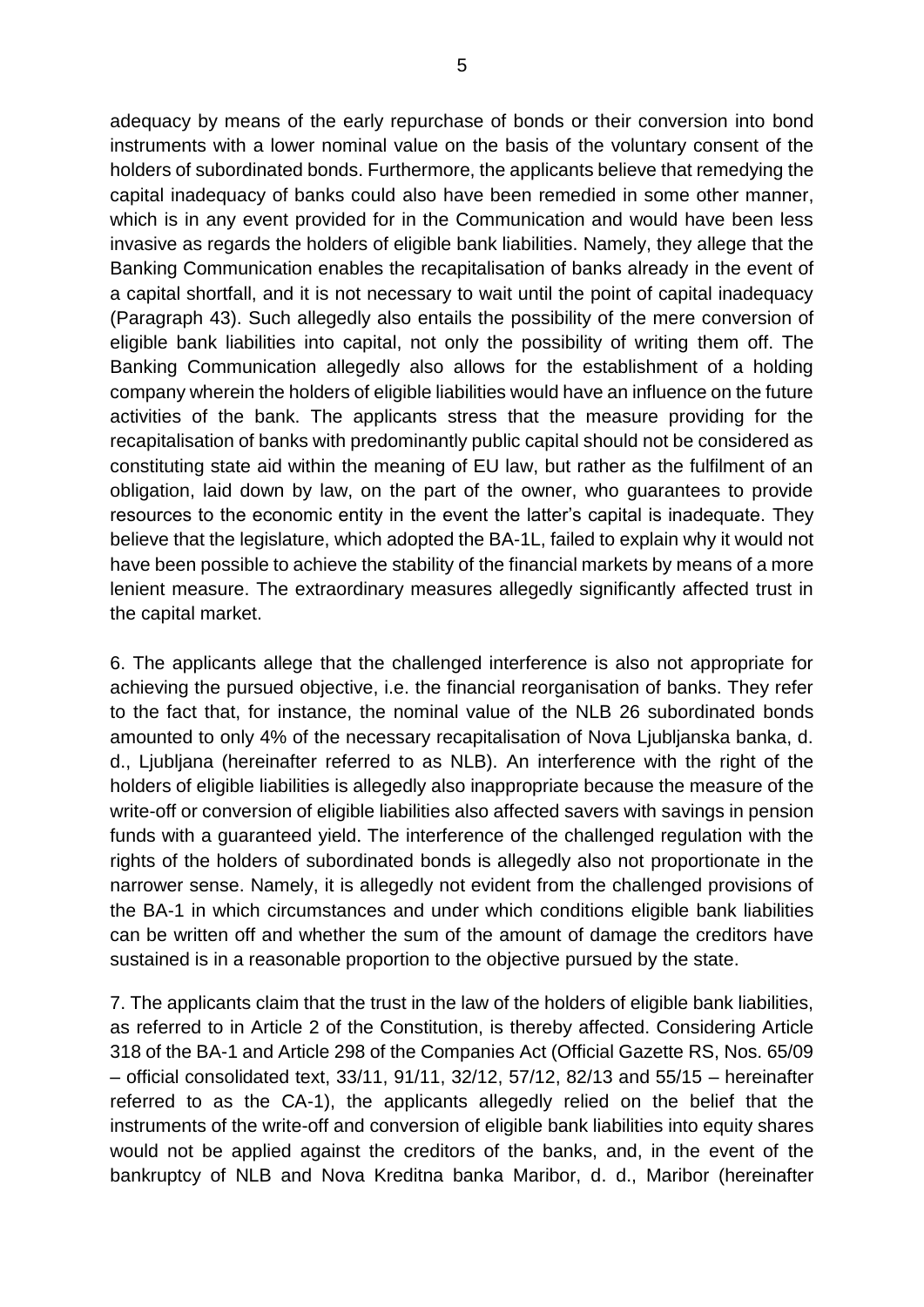referred to as NKBM), that the debt instruments of these two banks would be allocated to cover losses only after all bank deposits of the Republic of Slovenia had been used therefor. They believe that the extraordinary measures of the write-off or conversion of eligible bank liabilities constitute a form of a new nationalisation, that they dissuade potential foreign investors, and that there are no objective reasons for such based on the predominant and legitimate public interest that would outweigh the interference with trust in the law. Furthermore, the applicants are of the opinion that the legislature should also have determined a transitional period that would allow the holders of eligible bank liabilities to adapt to the new system. They add that when changing the statutory regulation of property, the legislature must take into consideration the actual positions of such holders regarding ownership and protect trust in the law by means of a transitional regulation or by financial or other compensation, considering the weight of the interference, the number of persons affected (and thus the weight of their "special sacrifice"), the foreseeability of the changes, and the weight of the public interest in favour of the changes coming into effect immediately. The expropriation of monetary assets and of the legitimately expected yields based on a long-term investment is allegedly unacceptable. It allegedly entails the manifestation of risks that the applicants did not consent to at the time of purchasing the financial instruments. The applicants state that when purchasing these instruments the buyers thereof only consented to the risk of a more disadvantageous ranking of their entitlements in the order [of the repayment of investments] in a bankruptcy [procedure]. Those applicants who were shareholders of banks underline that they were deprived of their participation rights that they had had as the owners of the banks. In view of the audited financial statements and the perceived security of national banks, the investors in banks justifiably considered their investments to be reliable, as well as safe and secure. Since the legislature determined, by Article 41 of the BA-1L, that the challenged regulation would enter into force on the day following its publication in the Official Gazette of the Republic of Slovenia, also Article 41 of the BA-1L is allegedly inconsistent with the principle of trust in the law, as determined by Article 2 of the Constitution.

8. The applicants believe that the challenged regulation disproportionately and contrary to the third paragraph of Article 15 of the Constitution limits their right to private property determined by Article 33 of the Constitution in conjunction with the social function of property determined by Article 67 of the Constitution. Allegedly, the challenged regulation also violates Article 1 of the First Protocol to the Convention for the Protection of Human Rights and Fundamental Freedoms (Official Gazette RS, Nos. 33/94, MP, 7/94 – hereinafter referred to as the ECHR). The applicants are of the opinion that the challenged regulation entails an unauthorised interference with private property that is not based on a legitimate or objectively justifiable purpose and does not pass the test of proportionality for the reasons stated above in Paragraphs 5 and 6 of the reasoning of this Decision. As to the necessity of the measure, the applicants draw attention to the fact that, on the basis of the challenged regulation, the Bank of Slovenia is under no obligation to balance the public interest [against such interference] or to substantiate an extraordinary measure of expropriation. The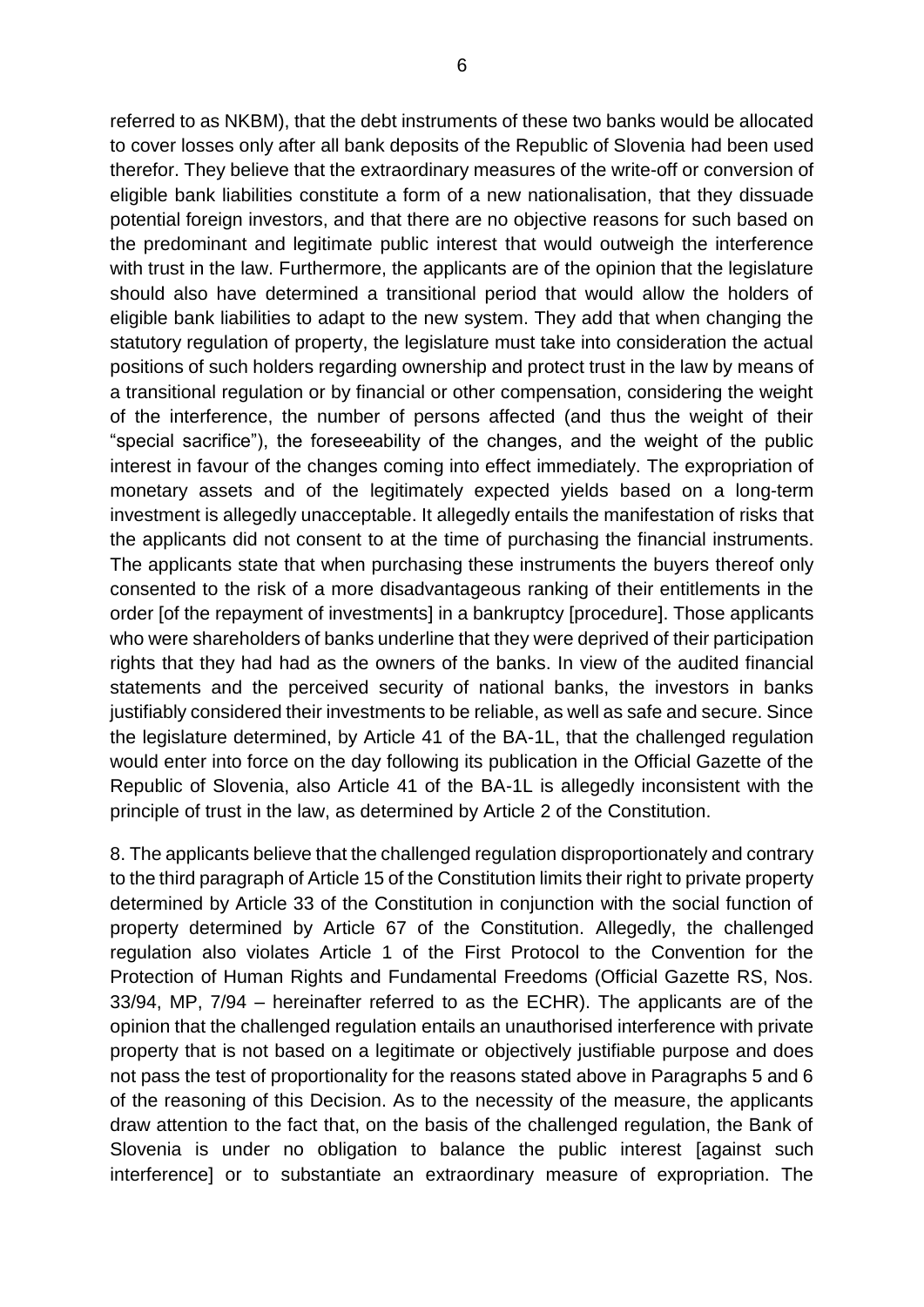constitutional guarantee of the right to private property allegedly also extends to the right to decide when private property will be sold. The applicants see a number of possibilities in the BA-1 and in the CA-1 for ensuring the capital adequacy of banks that do not so radically curtail the entitlements deriving from eligible liabilities. The challenged statutory provisions and the decisions adopted on their basis allegedly directly affect the contractual relationship between the clients and the banks. The applicants believe that the challenged provisions of the BA-1 provide the basis for nationalisation without any compensation. They draw attention to the fact that, as they form the basis for expropriation, the BA-1 unjustifiably proceeds from the assumption that the companies are a gone concern. The Republic of Slovenia was allegedly under no obligation to adopt the challenged regulation, which, moreover, is allegedly neither necessary nor proportionate.

9. The possibility of the Bank of Slovenia issuing, on the basis of point 1 of the first paragraph of Article 261a of the BA-1, the measure of the write-off eligible liabilities, allegedly *de facto* enables the expropriation of the holders of subordinated bonds, for which there is no basis in the Constitution. Consequently, the challenged regulation is also inconsistent with Article 69 of the Constitution because this constitutional provision does not envisage the forfeiture of movable private property, because it prohibits expropriation directly on the basis of a law, and because it only allows for expropriation if compensation in kind or appropriate monetary compensation is provided. The applicants believe that the first indent of the first paragraph of Article 261b of BA-1, which provides that the Bank of Slovenia is to determine the amount of the repayment of the eligible liabilities of the banks under the assumption that the company is a gone concern, is inconsistent with Article 1 of Protocol No. 1 to the ECHR as it does not proceed from the fair value of the bonds.

10. Allegedly, the challenged regulation is also inconsistent with free enterprise as determined by Article 74 of the Constitution, as the extraordinary measure, i.e. the forfeiture of the assets invested in the banks, allegedly caused an excessive restriction of competition. Furthermore, the challenged regulation allegedly also unconstitutionally interfered with the right to manage economic entities in accordance with economic principles, and disproportionally limited such entities in pursuing their activities, as well as their right to choose and to apply by themselves the means to improve their market position. Allegedly, the legislature failed to respect the principle of proportionality in limiting this right.

11. Allegedly, the challenged regulation is also inconsistent with the human right to compensation for damage determined by Article 26 of the Constitution, as the damage occurred due to the irresponsible conduct of the state. The applicants argue that the Republic of Slovenia can use other (more appropriate) methods of bank resolution (and not the European [Union] method).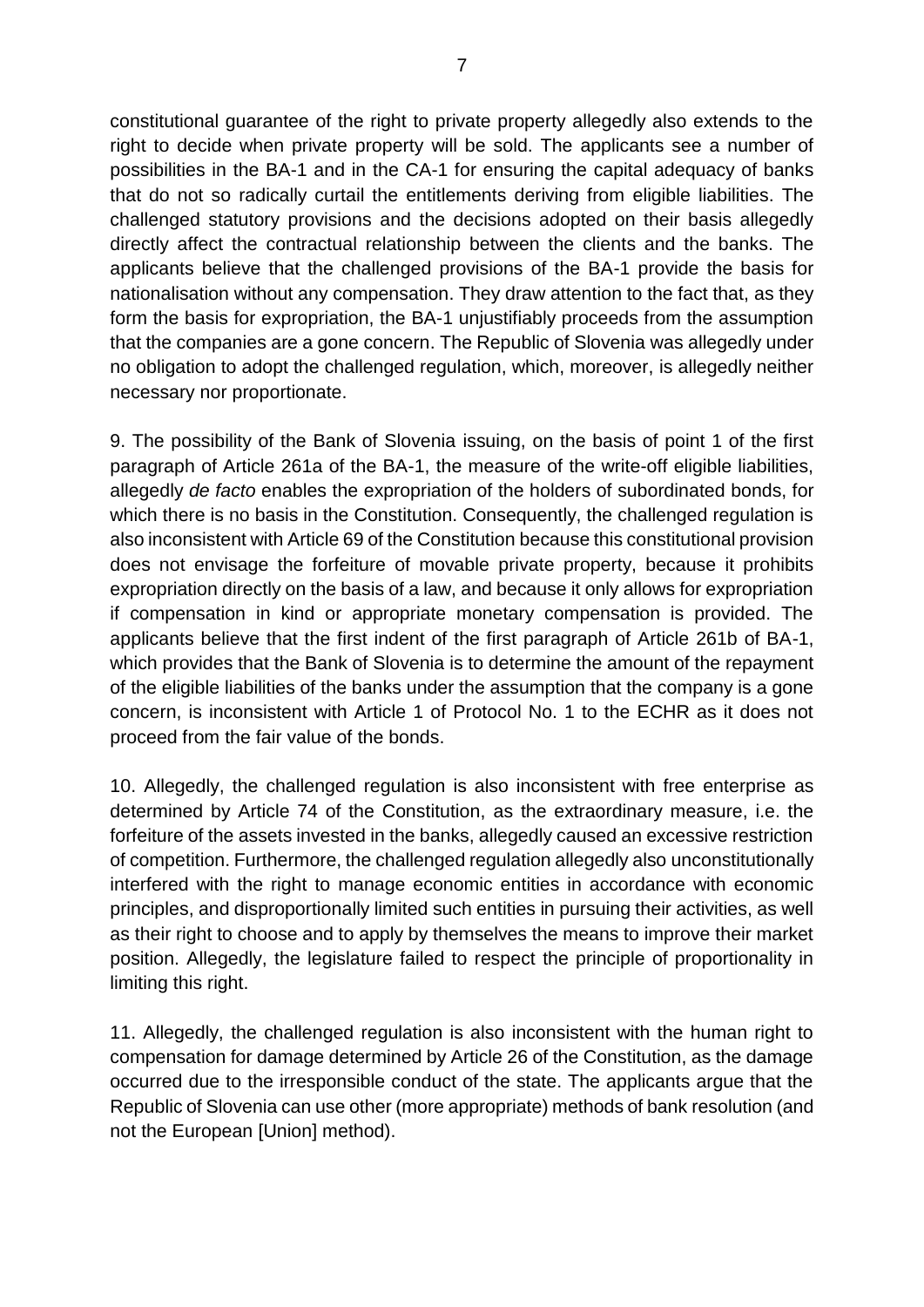12. The challenged provisions of the BA-1 are allegedly inconsistent with the principle of equality before the law determined by the second paragraph of Article 14 of the Constitution. The holders of subordinated bonds were allegedly *ex post facto* put in a position that was not equivalent to that of bank depositors, in view of the otherwise comparable nature of bank deposits with that of subordinated bonds. Allegedly, they were also treated differently compared to all the other creditors of the banks. Furthermore, the holders of subordinated bonds were unjustifiably put in a position equivalent to that of the shareholders of banks, however, in contrast to the latter, they had no influence on the management of banks. The applicants are of the opinion that Slovene law (and thus the possibility of eligible liabilities being written off or converted) only applies to the holders of subordinated bonds issued in the Republic of Slovenia, for instance NLB 26 subordinated bonds, but not to the holders of subordinated bonds issued abroad, for instance NLB XS0208414515 subordinated bonds, which fall under British law and the jurisdiction of British courts. Allegedly, the holders of the latter were ensured reimbursement of their entire investment. Hence, the legislature allegedly acted arbitrarily, as there were no reasonable and objective grounds for a different regulation of the positions of the holders of subordinated bonds, depending on the place of the issuance of the bonds (e.g. in the Republic of Slovenia or on foreign stock exchanges). Unequal treatment of the holders of subordinated bonds depending on a circumstance pertaining to status (e.g. where the bank is established) or a personal circumstance (e.g. the place of permanent residence) is allegedly inconsistent with the first paragraph of Article 14 of the Constitution.

13. The applicants furthermore underline that, despite calls therefor, certain banks failed to carry out the early repurchases of some of the subordinated bonds, whereas the same – or other – banks carried them out as regards other bonds. Therefore, the applicants believe that the holders of different, yet legally equivalent, subordinated bonds unjustifiably found themselves in different legal positions. The applicants draw attention to the regulation determined by Articles 46, 224, and 270 of the Financial Operations, Insolvency Proceedings, and Compulsory Dissolution Act (Official Gazette RS, Nos. 13/14 – official consolidated text, 10/15 – corr., and 27/16 – hereinafter referred to as the FOIPCDA), which allows actions that result in the unequal treatment of creditors or in the diminution of a bankruptcy estate to be challenged.

14. Putting majority and minority shareholders on equal footing as regards their responsibility is allegedly unacceptable. Article 261a of the BA-1, which imposes an equal "punishment" on all bank owners, is allegedly unconstitutional precisely because it does not observe the principle that those who are equal must be treated equally, and those who are different must be treated differently. The applicants question why no similar possibility of "expropriation" is provided by law also for the shareholders of other companies in trouble (as opposed to only the shareholders of banks), where an independent appraiser assesses that the value of the capital is zero. The applicants believe that the owners of companies are guiltier than the owners of banks for the situation regulated by the BA-1. Notwithstanding this fact, the private property of the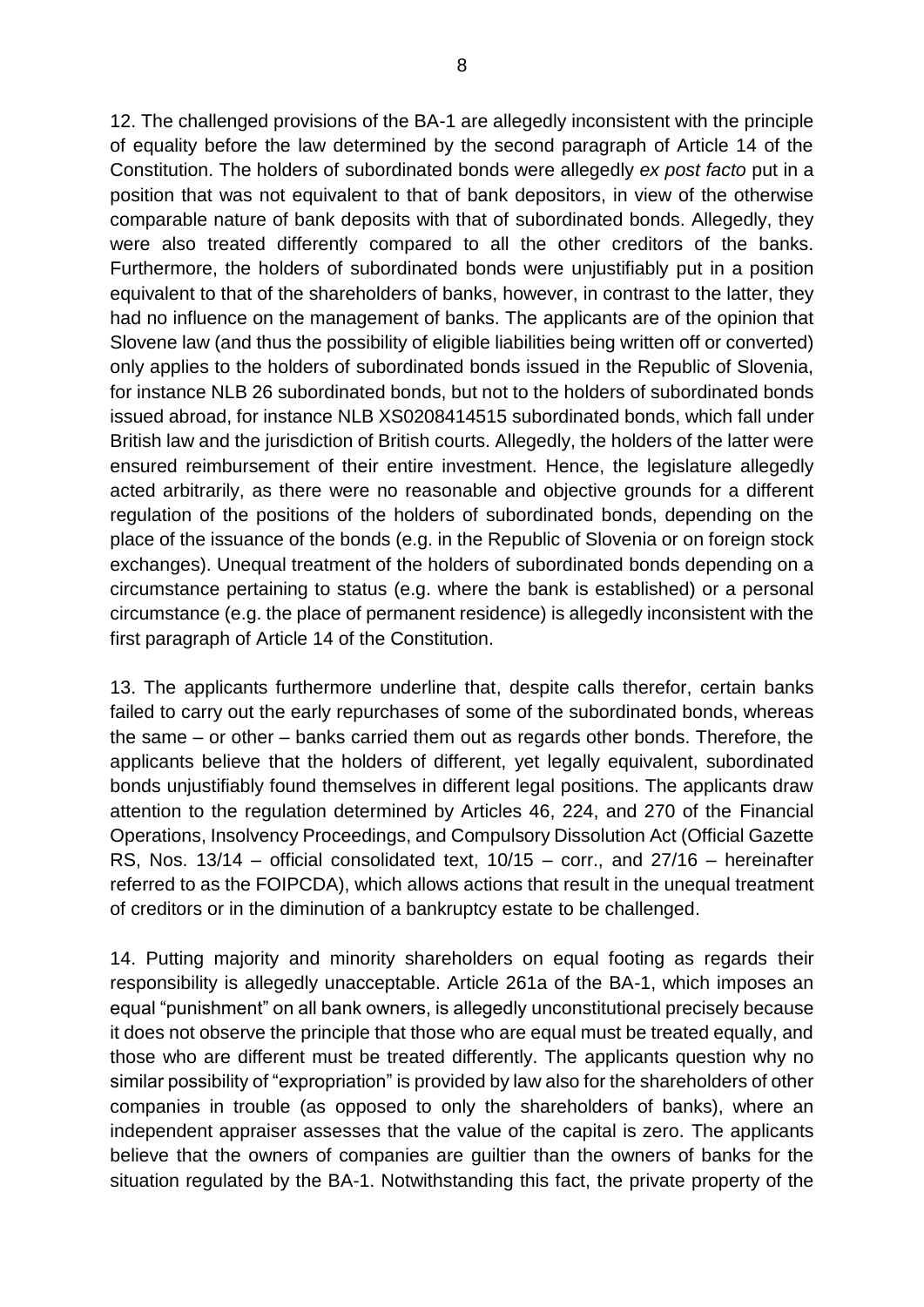owners of banks is thereby nationalised, whereas the private property of other owners is thereby indirectly subsidised.

15. In the opinion of the applicants, the challenged regulation determined by Articles 346, 347, 350, and 350a of the BA-1, which excludes the right of the creditors of eligible bank liabilities to legal or judicial protection against decisions of the Bank of Slovenia, entails an interference with the human rights protected in the framework of Articles 22, 23, and 25 in conjunction with Article 2 of the Constitution, the fourth paragraph of Article 15, the third paragraph of Article 120, and Article 157 of the Constitution. Allegedly, the legislature failed to demonstrate reasonable grounds for the challenged measure that are predominantly in the public interest. Furthermore, the Act allegedly does not pass the strict test of proportionality. The challenged regulation is allegedly also inconsistent with Articles 6, 8, and 13 of the ECHR. The applicants draw attention to Article 347 of the BA-1, which only allows the management boards of the banks on which extraordinary measures have been imposed to protect the interests of the holders of bonds. Allegedly, it is difficult to expect that this is something management boards will be objectively committed to. In accordance with the challenged provisions, the holders of bonds have allegedly no claim against the issuing banks, nor can they request judicial review of the legality of decisions imposing the conversion of bonds into shares. Allegedly, the second paragraph of Article 350a of the BA-1 enables "the officials of the Bank of Slovenia" to preventively protect themselves from potential actions for damages, contrary to Protocol No. 1 to the ECHR. The applicants believe that the challenged regulation, which gives the Bank of Slovenia the authorisation to impose the extraordinary measures of the conversion or write-off of these bonds, is inconsistent with the principle of appellate decision-making determined by Article 25 of the Constitution.

16. Compensatory protection is allegedly inappropriate, as bank depositors only have the right to compensation if conduct that is unlawful and for which the Bank of Slovenia is responsible is demonstrated. Allegedly, on the basis of the challenged regulation, the latter are not entitled to compensation even if a court establishes, by a judgment, that a decision of the Bank of Slovenia is unlawful, provided that the Bank of Slovenia could be reproached for having acted without due diligence. The burden of proof in actions for damages is allegedly impossible to satisfy. Consequently, the applicants believe that investors in banks should be provided direct judicial protection against the decisions of the Bank of Slovenia enabling them to achieve the annulment of such decisions or to obtain the right to compensation. In their assessment, the possibility to challenge the legality and constitutionality of the issued extraordinary measures is not provided for. They claim that investors in banks cannot bear the burden of the expenses of complex proceedings for damages. In general, the surrogate and limited compensatory protection allegedly cannot effectively substitute for a judicial review under administrative law of the legality of the decisions of the Bank of Slovenia in proceedings for the judicial review of administrative acts, and allegedly interferes with human rights in a manner that is neither necessary nor proportionate.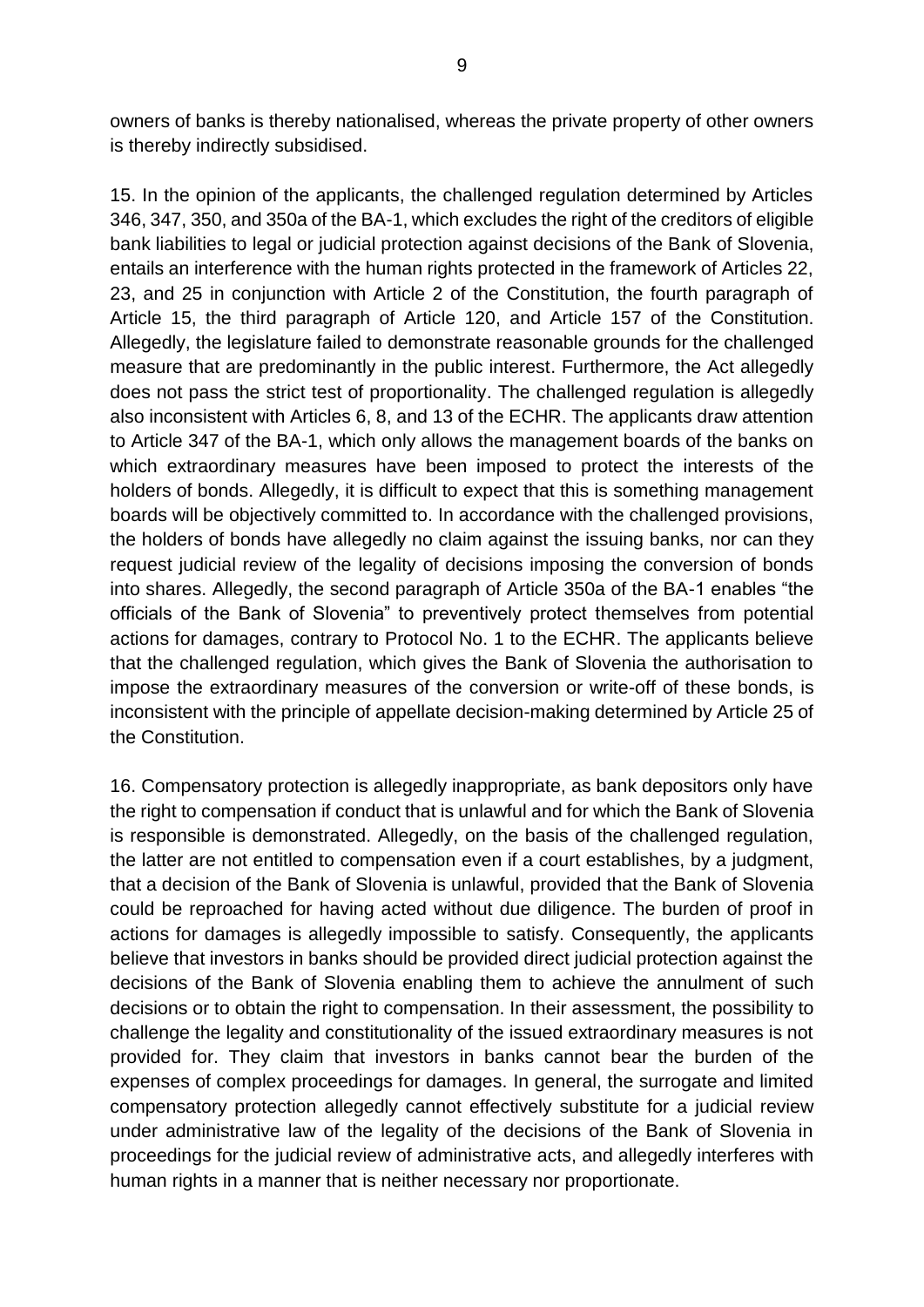17. The applicants stress that not even the position of shareholders is better, as they cannot obtain  $\frac{1}{10}$  of the share capital, for instance, in NLB – given that the Republic of Slovenia and the companies related thereto in the capital of the bank possess a 90.35% share. Hence, judicial protection is allegedly not appropriate for them either. Furthermore, judicial protection is allegedly in fact rendered impossible also as regards shareholders who own 1/10 of the share capital, as they are unable to appoint other representatives (in place of the management board) within 15 days, which is the time period within which an action against a decision of the Bank of Slovenia must be filed on the basis of the first paragraph of Article 341 of the BA-1; namely, on the basis of Article 297 of the CA-1, a general meeting must be convened 30 days in advance. In such context, the applicants refer to the Judgments of the European Court of Human Rights (hereinafter referred to as the ECtHR) in *Ashingdane v. the United Kingdom*, dated 28 May 1985, Para. 57, and in *Philis v. Greece*, dated 27 August 1991, Paras. 58 and 65.

18. Articles 346, 347, 350, and 350a of the BA-1 are allegedly inconsistent with Article 22 of the Constitution, as they render impossible fair decision-making regarding the rights of the creditors and of the other affected persons referred to in Article 350a of the BA-1. The applicants draw attention primarily to the fact that decisions of the Bank of Slovenia are not served on investors in banks. Furthermore, they allege that, pending the procedure for the issuance of a decision, they do not have the possibility to participate, as they are not considered to be parties to the procedure. The applicants believe that the investors in banks should be informed of all decisive facts – the appraisals that form the basis for the assessment of the value of assets; the data on the financial situation of the banks; the reasons for the inability to carry out other measures of financial reorganisation; the data that justify the existence of a public interest; and the data that justify the establishment of the conditions for successful long-term bank operations. They refer to the case law of the ECtHR. They allege that, due to the inaccessibility of data, the allegations in an action relating to the legality of the decisions of the Bank of Slovenia regarding the extraordinary measure, its unlawfulness, the due diligence of the Bank of Slovenia, and the arisen damage, cannot be appropriately substantiated. In this respect, they also draw attention to the national case law, in accordance with which informative motions for evidence are inadmissible. The applicants believe that, without the data on the financial and liquidity situation of banks against which extraordinary measures were issued, the affected investors in banks are unable to even draft conclusive actions. They are of the opinion that judicial protection that limits damages in advance is ineffective and that, for instance in bankruptcy procedures, the judicial protection of creditors is better. In the relationship between the investors in banks, on the one hand, and commercial banks and the Bank of Slovenia, on the other, there is allegedly a complete asymmetry of [available] information.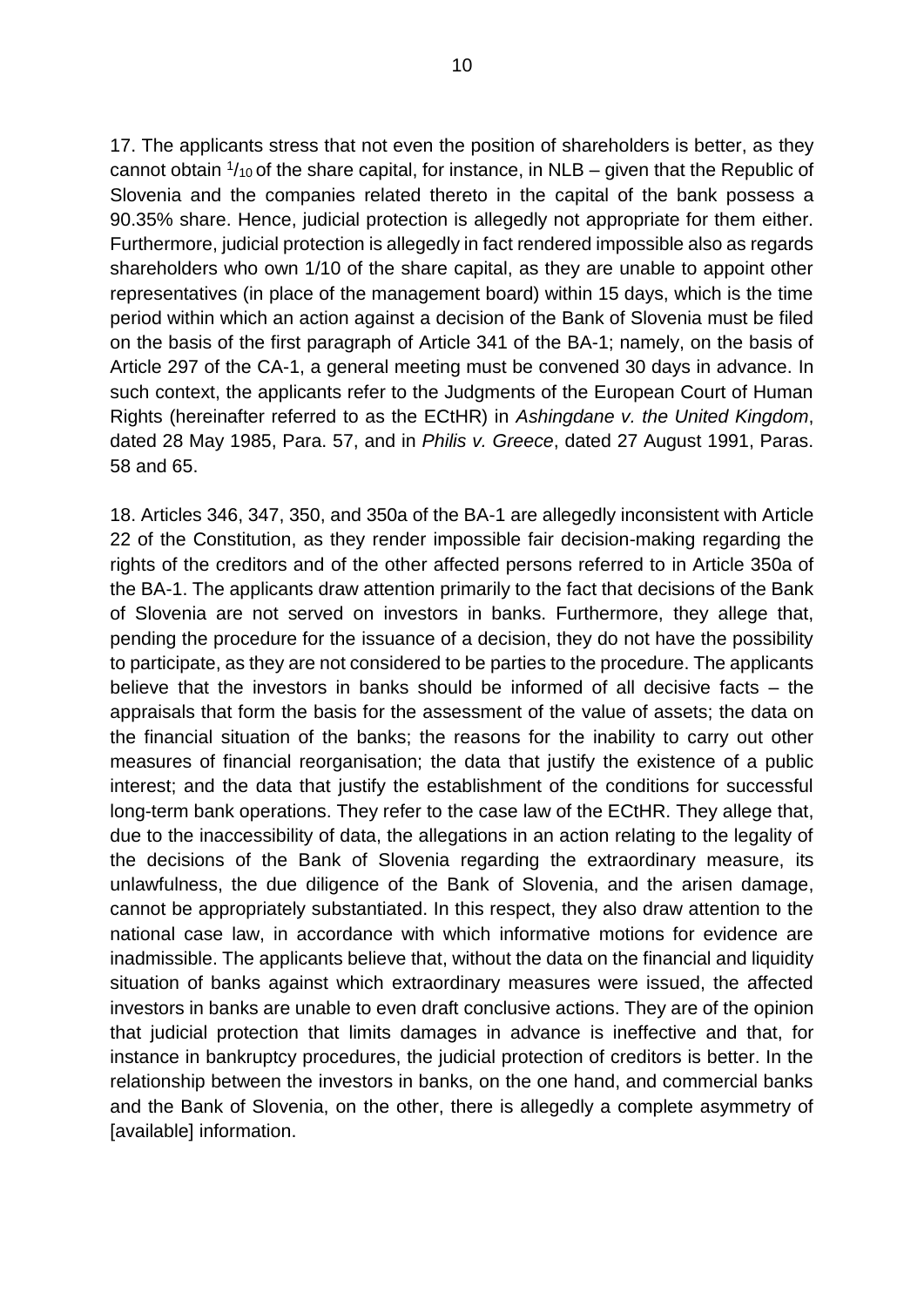19. The challenged regulation is allegedly also inconsistent with the principle of clarity and precision determined by Article 2 of the Constitution, with Article 87, and with the principle of legality determined by the second paragraph of Article 120 of the Constitution. Allegedly, the challenged regulation failed to determine the statutory framework for decision-making on the conversion or write-off of eligible liabilities of banks; namely, it allegedly did not include: (1) any provisions that would concretise the situation in which it is clear that aid for the bank is necessary, as otherwise it would drift into bankruptcy or controlled liquidation, (2) any provisions that would determine the criteria for the appraisal of the capital adequacy or financial situation of the bank, or substantive bases for carrying out the calculations (regarding the value of the bank's assets), on the basis of which the Bank of Slovenia can issue an extraordinary measure, or (3) any provisions that would determine the scope in which the eligible liabilities of the bank would be written off or converted into equity shares. Furthermore, the public interest (i.e. ensuring the stability of the financial system), which was allegedly pursued by the adoption of the challenged extraordinary measure, was allegedly insufficiently clearly and precisely determined. Namely, on the basis of Article 261b of the BA-1, the Bank of Slovenia is allegedly able to decide completely arbitrarily that it has no time to carry out an appraisal of the value of a bank, for reason of which that bank can by itself provide an appraisal necessary for the extraordinary measure of the conversion or write-off of subordinated bonds to be issued. Furthermore, the Bank of Slovenia has allegedly complete discretion in deciding on the guidelines and the criteria on the basis of which independent appraisers are to produce the appraisals of banks' assets. Allegedly, the Bank of Slovenia is under no obligation to carry out any balancing, as it is not required to substantiate expropriation, to balance its justification, or to carry out a test of the public interest.

20. The challenged regulation is allegedly also inconsistent with the regulation of the provision of the capital adequacy of companies regulated by the CA-1 and allegedly creates internal inconsistencies in the legal regulation of the Republic of Slovenia that cannot be remedied by application of the rules of interpretation. Due to the above, it is allegedly inconsistent with the principle of the rule of law as determined by Article 2 of the Constitution. In the opinion of the applicants, if banks establish capital inadequacy, they should reorganise themselves by converting the deposits of the owners of the bank into the capital of the bank on the basis of Article 498 of the CA-1, before adopting any extraordinary measures.

21. The challenged regulation is allegedly inconsistent with Article 153 of the Constitution. The applicants draw attention to the Act on the Ratification of the Agreement between the Government of the Republic of Slovenia and the Government of the Russian Federation on the Promotion and Mutual Protection of Investments (Official Gazette RS, No. 1/01 – hereinafter referred to as the ASRPPI). Namely, from the ASRPPI and similar agreements concluded with other states it allegedly follows that compensation in the amount of the market value must be paid in exchange for any investments subject to expropriation. What respect for these treaties results in is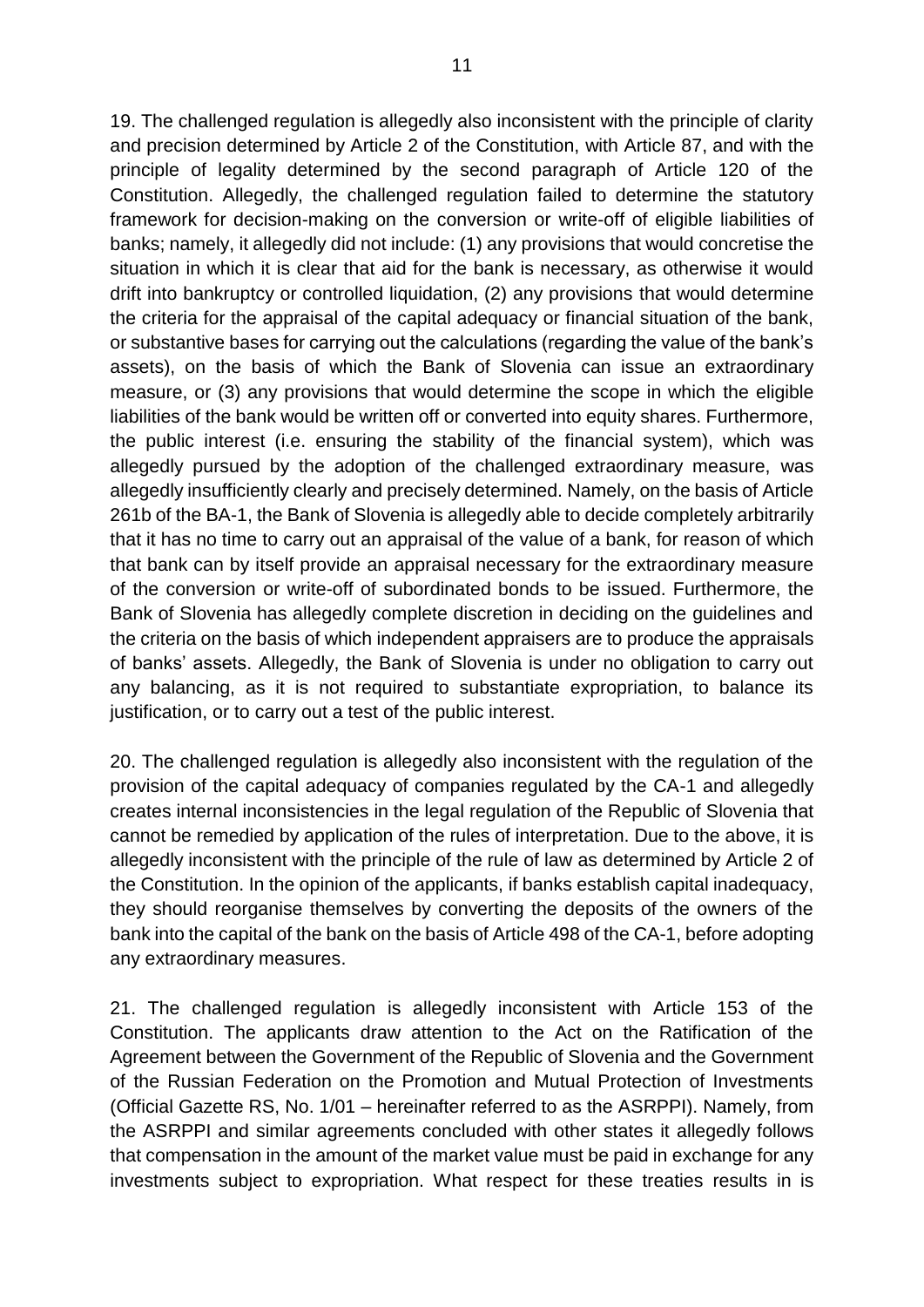allegedly at variance with the principle of equality before the law, as foreigners allegedly receive more than local residents.

22. Furthermore, the applicants claim that there was an inconsistency with Article 89 of the Constitution, as the procedure for the adoption of the challenged provisions was allegedly not carried out in accordance with the Constitution, i.e. in a multiphase procedure, but in an urgent procedure. They allege that the Government failed to substantiate its request for an urgent procedure or substantiated it too generally, therefore the procedure for the adoption of the challenged provisions was allegedly inconsistent with the Constitution.

23. The challenged provisions are allegedly inconsistent with the position of the CJEU adopted in its Judgment in *Panagis Pafitis and others v. Trapeza Kentrikis Ellados A. E. and others*, C-441/93, dated 12 March 1996, and in numerous other judgments in accordance with which national legislation that allows for a reduction of the bank's share capital without any decision of the general meeting of the shareholders or a judicial decision is invalid, irrespective of the purpose of the national rules. Considering that the writing off of the liabilities represented by the shares in conformity with Directive 2012/30/EU of the European Parliament and of the Council of 25 October 2012 on the coordination of safeguards which, for the protection of the interests of members and others, are required by Member States of companies within the meaning of the second paragraph of Article 54 of the Treaty on the Functioning of the European Union, in respect of the formation of public limited liability companies and the maintenance and alteration of their capital, with a view to making such safeguards equivalent (OJ L 315, 14 November 2012 – hereinafter referred to as the Directive on the Coordination of Safeguards) is allegedly not possible without the consent of the majority of the shareholders (by a decision of the general meeting) or a judicial decision, this is allegedly even more so with regard to the writing off of liabilities held by other creditors.

## **The replies of the National Assembly and the opinions of the Government**

24. The National Assembly and the Government allege that the BA-1L was adopted for the purpose of enabling the implementation of measures reinforcing the stability of the banking system laid down in the Act on Measures Adopted by the Republic of Slovenia to Strengthen Stability in the Banking Sector (Official Gazette RS, Nos. 105/12 and 104/15 – hereinafter referred to as the AMSSBS). They draw attention to the fact that the EU has exclusive competence, on the basis of Article 3 of the Treaty on the Functioning of the European Union (consolidated version, OJ C 202, 7 June 2016 – hereinafter referred to as the TFEU), as regards determining issues related to competition rules. Allegedly, the right of the EU to regulate the state aid sector falls within that framework. In their opinion, as regards the answer to the question of when state aid is admissible, the Banking Communication, which the European Commission (hereinafter referred to as the Commission) has applied since 1 August 2013 in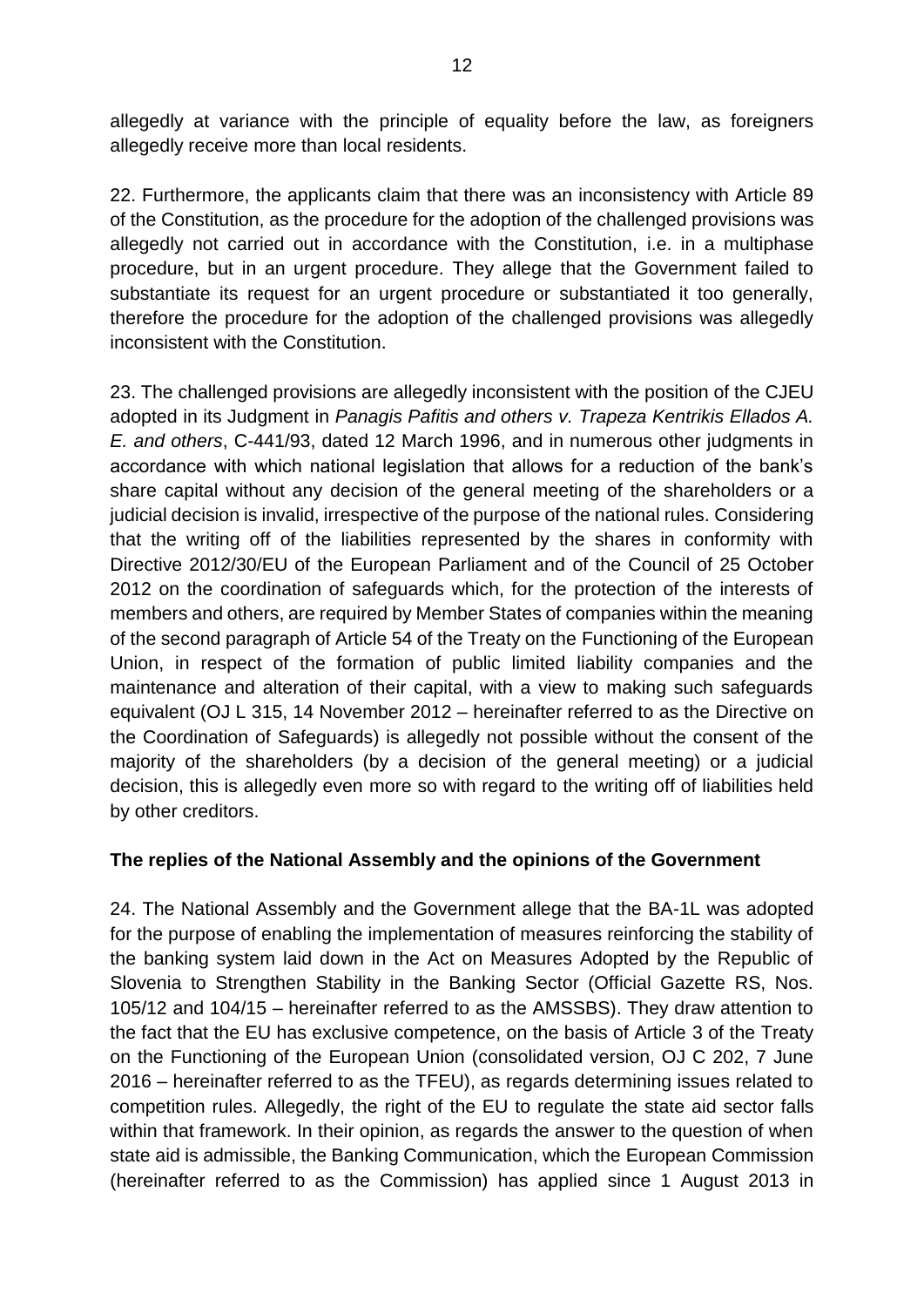assessing the admissibility of acts entailing state aid, is decisive. Disrespect therefor would allegedly entail a violation of the rules of EU law on state aid. It allegedly follows from the mentioned Communication that no state aid may be granted to banks that do not fulfil the minimum regulatory requirements until the capital, hybrid capital, and subordinated debt instruments have fully contributed to offsetting any losses, and, where the capital shortfall is below the minimum threshold, state aid may not be granted until subordinated instruments have been converted into capital. Allegedly, the challenged provisions of the BA-1 entail the legal framework established by the Commission as the precondition for the granting of state aid to banks. The National Assembly and the Government are of the opinion that from paragraph 44 of the Banking Communication there follows the unconditional requirement to reduce eligible liabilities. They interpret paragraph 43 of the Banking Communication as meaning that no write-off is required where the capital ratio of the bank with a capital shortfall remains above the regulatory minimum. Nor, allegedly, does the BA-1 permit the writeoff of eligible liabilities if the capital shortfall remains above the regulatory minimum. The National Assembly and the Government believe that effects similar to the establishment of a holding company (as mentioned in note 17 to the Banking Communication) can be produced by converting eligible liabilities. The Banking Communication allegedly does not provide any exceptions for banks owned by the state. Allegedly, the measures for the stabilisation of the banking sector in accordance with the AMSSBS and the Public Finance Act (Official Gazette RS, Nos. 11/11 – official consolidated text, 14/13 – corr., and 101/13 – hereinafter referred to as the PFA) cannot be carried out without the measure of the write-off or conversion of eligible liabilities. In such a case, the Commission allegedly requires that the recipients return the state aid. The National Assembly and the Government are positive that, in the event the capital of a bank is negative, the financial instruments containing eligible liabilities are worthless. In such an event, the preservation of the existence of such liabilities even after the reorganisation of the bank would entail that they obtained a certain value exclusively due to the reorganisation, and that such value was "given" by the entity recapitalising the bank.

25. The National Assembly and the Government allege that the challenged provisions do not violate the prohibition on the retroactive validity of legal acts determined by Article 155 of the Constitution. In their opinion, the BA-1 does not interfere with the interests of the holders of subordinated securities or with their acquired rights. There would only be an interference with their interests if, due to the measure of write-off or conversion being carried out, the position of the creditors would be worse than if the measure had never been carried out. However, the bankruptcy of the bank is, allegedly, an alternative to carrying out the disputed measure, as granting state aid would then not be allowed. The fifth paragraph of Article 261a of the BA-1 allegedly ensures that there be no interference with legally protected interests. Allegedly, the public interest justifies the application of the challenged provisions, and the provisions allegedly do not interfere with the acquired rights. The objectives of the BA-1L correspond to the notion of the public interest, among which the two most important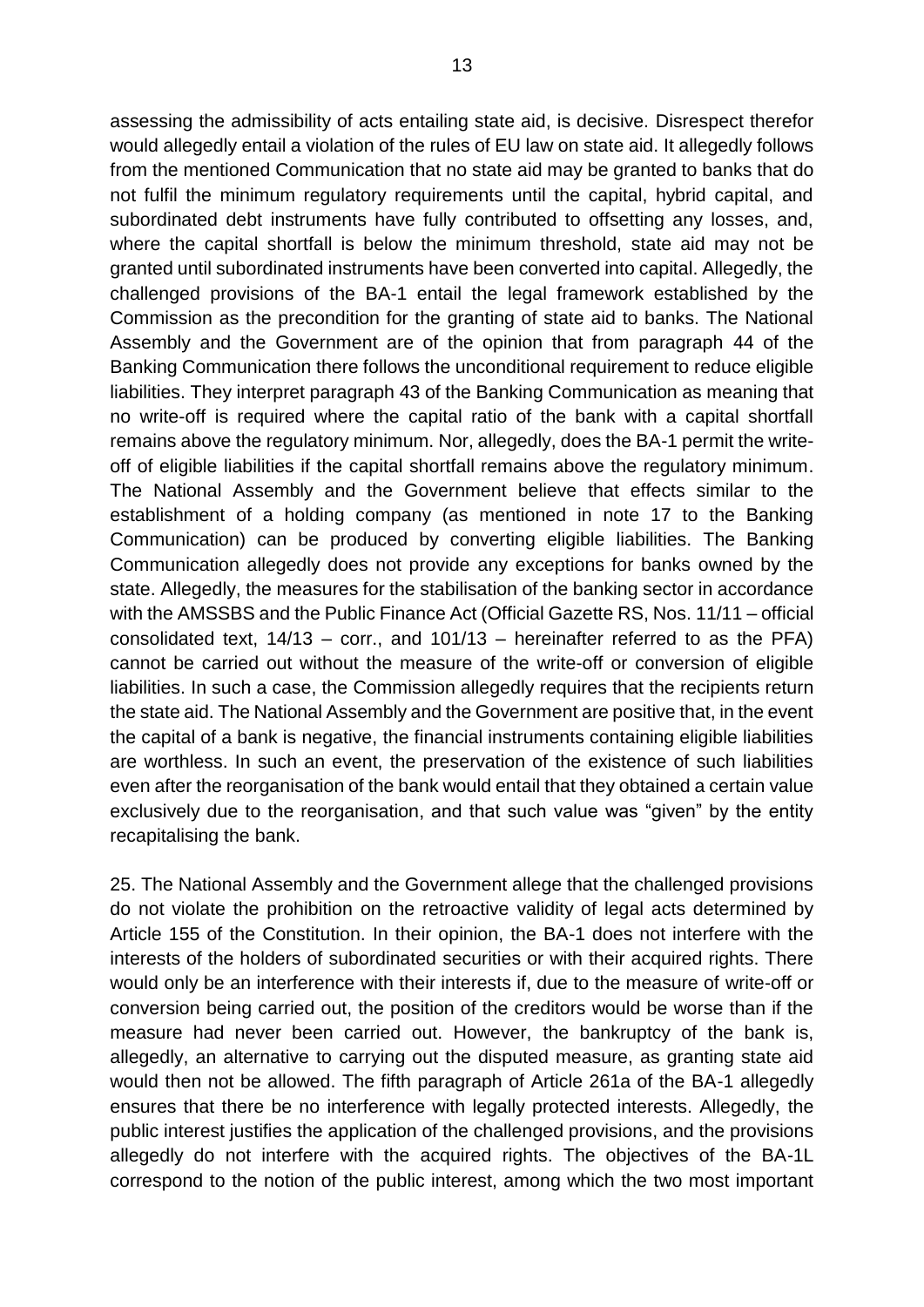objectives are allegedly to ensure the security of deposits and to preserve financial stability. The National Assembly and the Government draw attention to the negative consequences of a situation wherein the Republic of Slovenia would not be allowed or able to carry out measures for strengthening the stability of banks. This would allegedly bring the functioning of the entire financial system to a halt, resulting in an economy that would stop functioning and in a significant decrease in the credit ratings of the state. A consequence thereof would allegedly be that the Republic of Slovenia would no longer be able to fulfil its obligations or ensure the exercise of numerous rights guaranteed by the Constitution.

26. In addition, in the event the Constitutional Court deems that there has been an interference with acquired rights, the National Assembly and the Government draw attention to the fact that such an interference may only be admissible on the basis of the third paragraph of Article 15 of the Constitution. They claim that the challenged provisions of the BA-1 pass the test of proportionality, as the measure of the write-off or conversion of eligible bank liabilities can allegedly only be carried out where necessary (due to a bank jeopardising the stability of the banking system) and urgent (since the increased risk in the operations of the bank cannot be remedied by a milder measure). They consider the challenged measures to be appropriate due to their effect on decreasing the indebtedness of the banks, on increasing their capital adequacy, and on enabling recapitalisation by the state. They substantiate the proportionality by drawing attention to the fact that the disputed measures may only be used where the bankruptcy of a bank is impossible to prevent otherwise and provided that individual creditors do not sustain losses greater than in the event of a bankruptcy due to the conversion or cessation of claims. Consequently, carrying out the measures allegedly does not worsen the actual position of the creditors of eligible liabilities.

27. The National Assembly and the Government allege that the challenged provisions also do not violate the principle of trust in the law determined by Article 2 of the Constitution, as they do not arbitrarily worsen the position of individuals. They are allegedly in any event reimbursed depending on, on the one hand, the risks assumed upon acquisition of the financial instruments, and, on the other, the solvency of the debtor. The challenged provisions of the BA-1 allegedly do not interfere with the legally protected expectations of the holders of eligible claims against banks that they had at the time when the bonds were acquired (i.e. to be reimbursed by means of bank resources, if the bank has sufficient assets). The creditors' expectations of being reimbursed by means of public resources are allegedly not protected. Also as regards the allegations of an inconsistency with the principle of trust in the law, the National Assembly and the Government draw attention to the fact that the position of the creditors as a result of carrying out the measure must not be worse than if the measure had not been carried out. The National Assembly and the Government do not concur with the allegations of the applicants regarding a violation of the principle of the clarity and precision of legal norms as determined by Article 2 of the Constitution. In such context, they draw attention to the fact that the term "independent appraisal" is not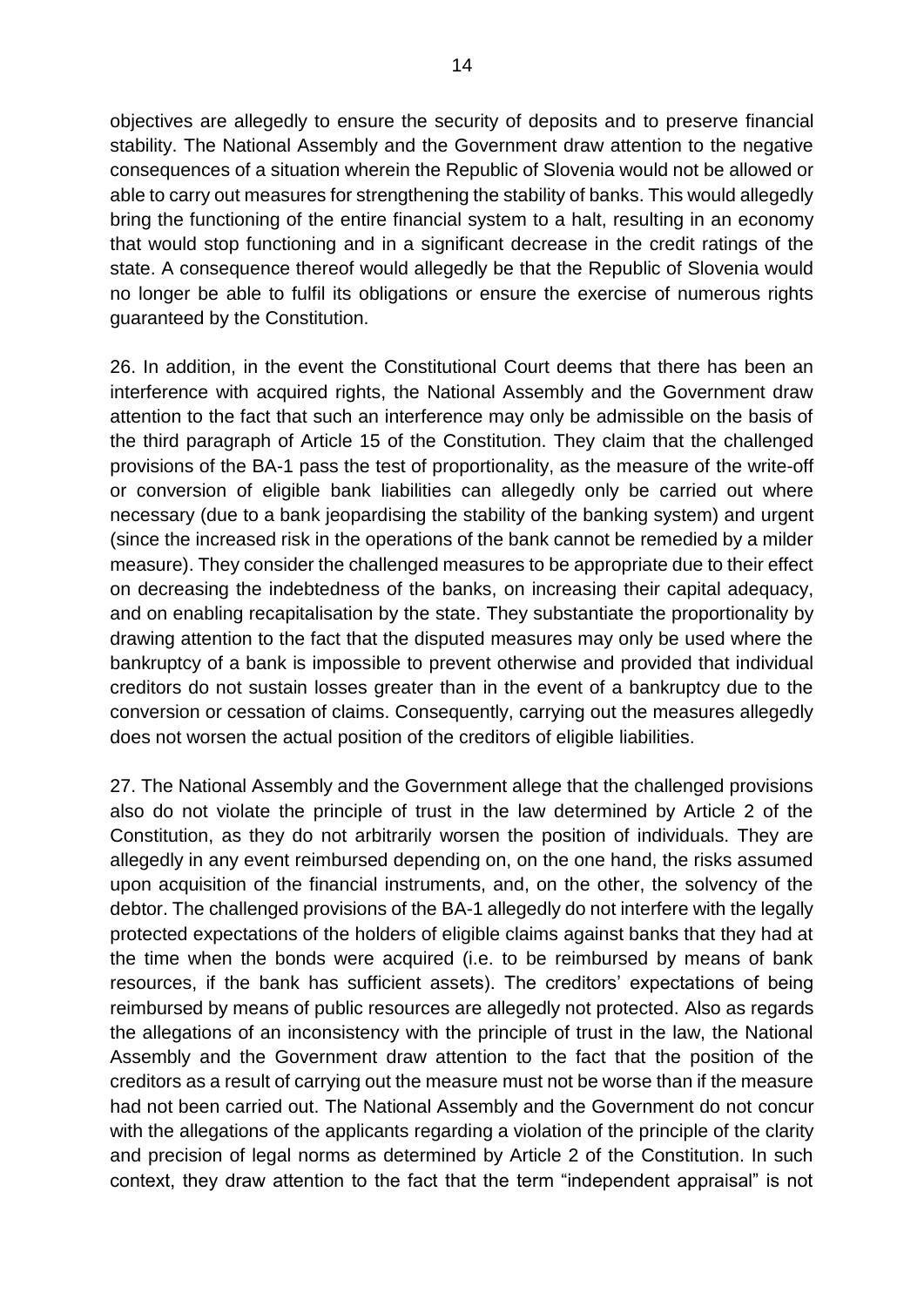open-ended – allegedly, this is a person qualified to assess value who is neither the Bank of Slovenia nor an employee thereof.

28. The National Assembly and the Government draw attention to the fact that the right to private property is not unlimited. The interference with the human right determined by Article 33 of the Constitution is allegedly appropriate, necessary, and proportionate. The National Assembly and the Government in particular reject the allegations regarding Article 261b of the BA-1. The determination of the amount of reimbursement of eligible liabilities from bank resources on the basis of the supposition that the company is a gone concern is allegedly constitutionally consistent, since such a valuation allegedly reflects the economic situation of the bank, which, but for the implementation of the extraordinary measure, would have gone bankrupt, as there is allegedly no realistic possibility of it continuing its operations. This should allegedly ensure that the holders of eligible claims do not receive less than they would have received in bankruptcy proceedings; this allegedly entails that appropriate compensation commensurate with the value of the right that has been interfered with is ensured. Furthermore, in practice, the value of banks is allegedly calculated on the basis of the presumption that the company at issue is either a going or gone concern. The National Assembly and the Government draw attention to Decision of the Constitutional Court No. U-I-243/96, dated 17 September 1998 (Official Gazette RS, No. 70/98, and OdlUS VII, 159), in which the Constitutional Court confirmed the consistency with the Constitution of an outside authoritative interference with already due, but not yet repaid, claims of creditors, an interference that is based on a law that had not yet been adopted at the time when the contractual relationship was concluded. The National Assembly and the Government are of the opinion that it is not inconsistent with the guarantee of private property if a shareholder does not receive monetary compensation where the value of written-off assets equals zero. They consider that issuing an extraordinary measure does not entail expropriation within the meaning of Article 69 of the Constitution, as the creditors are repaid in the amount they would have received in bankruptcy proceedings – in accordance with the financial situation of the bank.

29. As to the alleged inconsistency with the principle of equality before the law as determined by the second paragraph of Article 14 of the Constitution, the National Assembly and the Government explain that for certain securities issued by a bank a foreign law can apply in the sense that it is applicable for the content of the issuer's liabilities and/or for the form of the security at issue. Allegedly, for all actions related to the supervision of a bank to which the BA-1 applies, only the Slovene law is relevant. The rules of the Reorganisation Directive in conjunction with the third paragraph of Article 253 of the BA-1 allegedly ensure that the measures regarding the write-off or conversion of subordinated liabilities apply in all EU Member States to all holders of subordinated financial instruments, who therefore cannot be treated unequally. With respect to the principle of equality, the National Assembly and the Government draw attention to the fact that eligible liabilities significantly differ from other bank liabilities,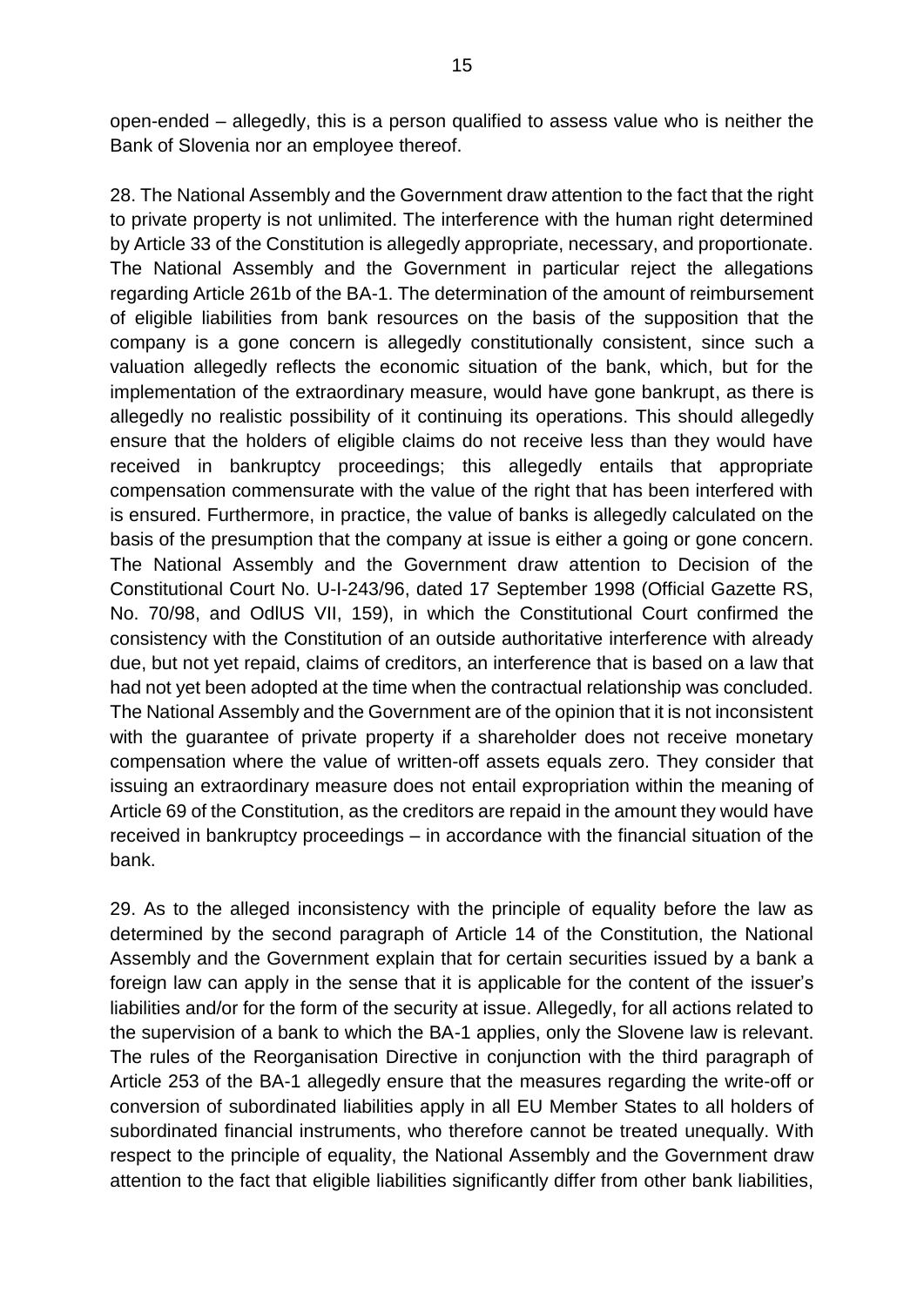as they were created in order for any losses of the banks to be covered thereby. They explain that the holders of hybrid and subordinated liabilities are not treated equally as shareholders, as their claims can only be converted or written off after the liabilities of the bank against shareholders are written off. Article 261a of the BA-1 allegedly observes the principle that what is equal should be treated equally, and what is different should be treated differently.

30. With respect to the allegations regarding a violation of the human right to judicial protection, the National Assembly and the Government underline that, in accordance with the first paragraph of Article 350a of the BA-1, the holders of eligible liabilities have the possibility to request, from the Bank of Slovenia, compensation for damage. They refer to Decision of the Constitutional Court No. U-I-18/02, dated 24 October 2003 (Official Gazette RS, No. 108/03, and OdlUS XII, 86), in which a similar instance of a limitation of the human right to judicial protection determined by the first paragraph of Article 23 of the Constitution was thereby considered to be constitutionally admissible. They allege that the challenged limitation, which pursues the objectives of the protection of the depositors and of the stability of the financial system, also conforms to the criteria of the strict test of proportionality. In such context, they allege that the Bank of Slovenia only decides to impose an extraordinary measure once it is clear that the bank does not fulfil the fundamental requirements determined by the BA-1. Since it is impossible to restore the previous situation, i.e. to halt and to reinitiate the procedure for the reorganisation of banks (which would entail that banks with capital inadequacy would be permitted to operate), judicial review of the decision of the Bank of Slovenia that would be different from invoking liability for damages is allegedly not even possible. As regards the liability for damages of the Bank of Slovenia, Article 350a of the BA-1 allegedly appropriately takes into consideration the general rule of the law of damages that the perpetrator is only liable for damage that has a causal link to his or her actions. In possible judicial proceedings in accordance with Article 350a of the BA-1, the burden of proving the existence of requirements justifying the write-off of eligible liabilities should be on the Bank of Slovenia.

31. The National Assembly and the Government also do not concur with the alleged inconsistency with the right to the equal protection of rights determined by Article 22 of the Constitution. Allegedly, in potential judicial proceedings in accordance with Article 350a of the BA-1, creditors have the right to propose the taking of all necessary evidence, including assigning a court-appointed expert who would assess whether the valuation of the bank's assets that served as the basis for carrying out the extraordinary measure was appropriate, and whether the creditors would have been repaid a greater amount had there been a bankruptcy. The National Assembly and the Government consider each potential interference with the right to be heard of the holders of eligible liabilities to be constitutionally justified, i.e. appropriate, necessary, and proportionate. They allege that the BA-1 necessitates an interpretation in accordance with which the Bank of Slovenia must state and substantiate, in the reasoning of a decision to adopt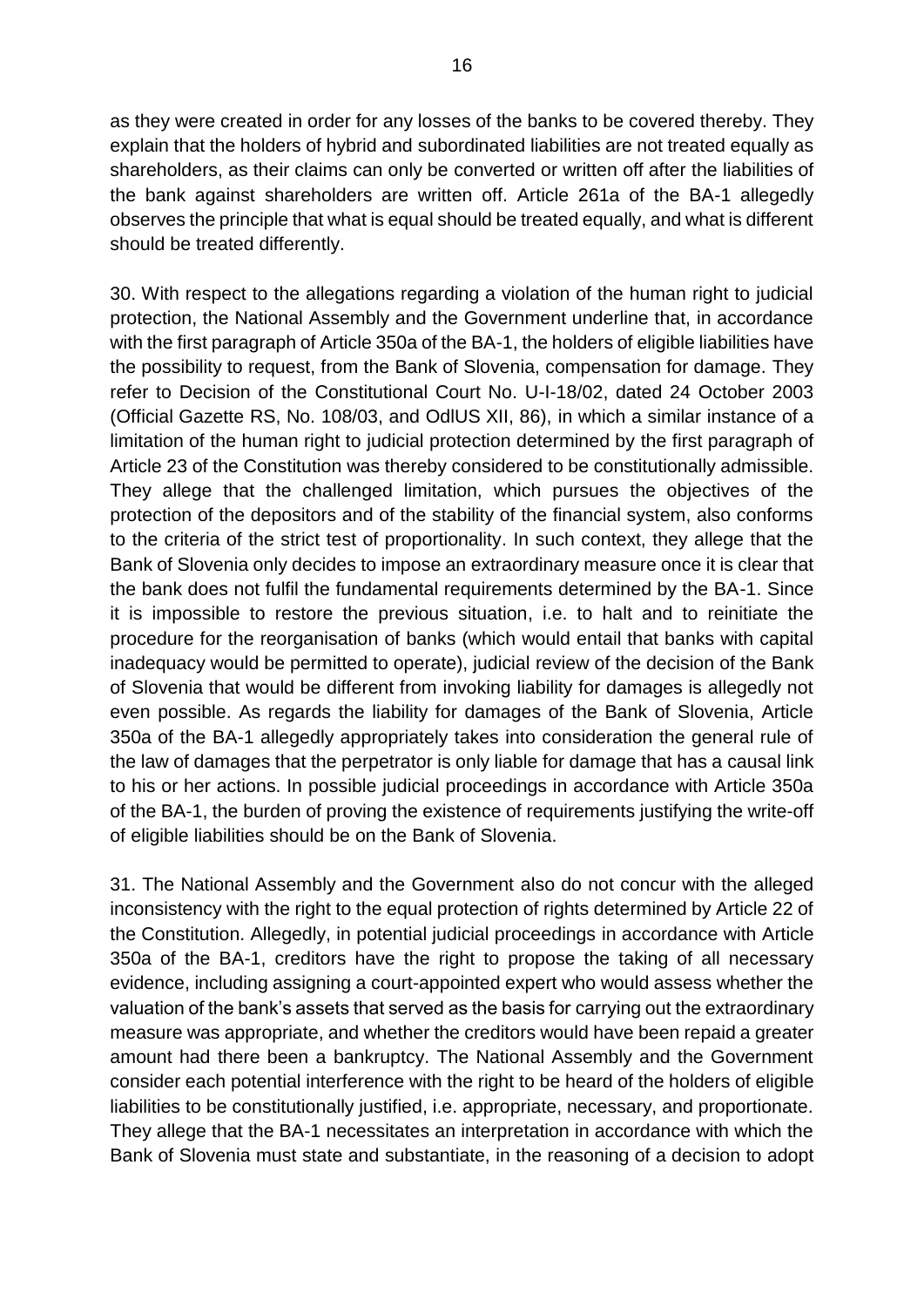of an extraordinary measure, that all the statutorily determined conditions for issuing the measure are fulfilled.

32. The National Assembly and the Government disagree with the position that the Directive on the Coordination of Safeguards prohibits the existence of the challenged provisions in the national law of the Member States. They draw attention to the Reorganisation Directive, which allegedly authorises Member States to adopt appropriate reorganisation measures (allegedly, conversions and write-offs are reorganisation measures). The challenged provisions of the BA-1 are allegedly based on this Directive. In the opinion of the Government, the Reorganisation Directive is a special, posterior regulation, which excludes, as regards reorganisation measures, the application of Council Directive 77/91/EEC of 13 December 1976 on coordination of safeguards which, for the protection of the interests of members and others, are required by Member States of companies within the meaning of the second paragraph of Article 58 of the Treaty, in respect of the formation of public limited liability companies and the maintenance and alteration of their capital, with a view to making such safeguards equivalent (OJ L 26, 31 January 1977 – hereinafter referred to as Directive 77/91/EEC).

33. As regards the interpretation of certain treaties regulating the rights of investors to compensation in the event of expropriation, the National Assembly and the Government underline that the write-off of eligible liabilities does not entail expropriation. However, should the Constitutional Court adopt a position to the contrary, they believe that such entails admissible expropriation in the public interest, which may only be carried out if the creditors are repaid an amount equal to what they would have received in bankruptcy proceedings.

34. The National Assembly and the Government reject the allegations regarding an inconsistency with Article 87 of the Constitution. The challenged provisions allegedly determine everything that the applicants claim they do not include: (1) the conditions to be fulfilled in order for granting aid to a bank to be necessary; (2) the basis on which the assessments of the bank's assets will be carried out; and (3) the extent to which eligible liabilities are to be written off. In their assessment, the part in which eligible bank liabilities are written off cannot depend on the will of the creditors but on the capital situation of the bank and EU rules on state aid.

## *The Opinion of the Bank of Slovenia*

35. The Bank of Slovenia is of the opinion that the measure of the write-off or conversion of eligible liabilities, in so far as the conditions under which it can be implemented and the consequences it creates are concerned, is a form of insolvency proceedings, given that it creates for the shareholders and certain creditors of the bank the same effects (depending on the established financial situation of the bank) as the bank's bankruptcy would create for these persons. In its view, the challenged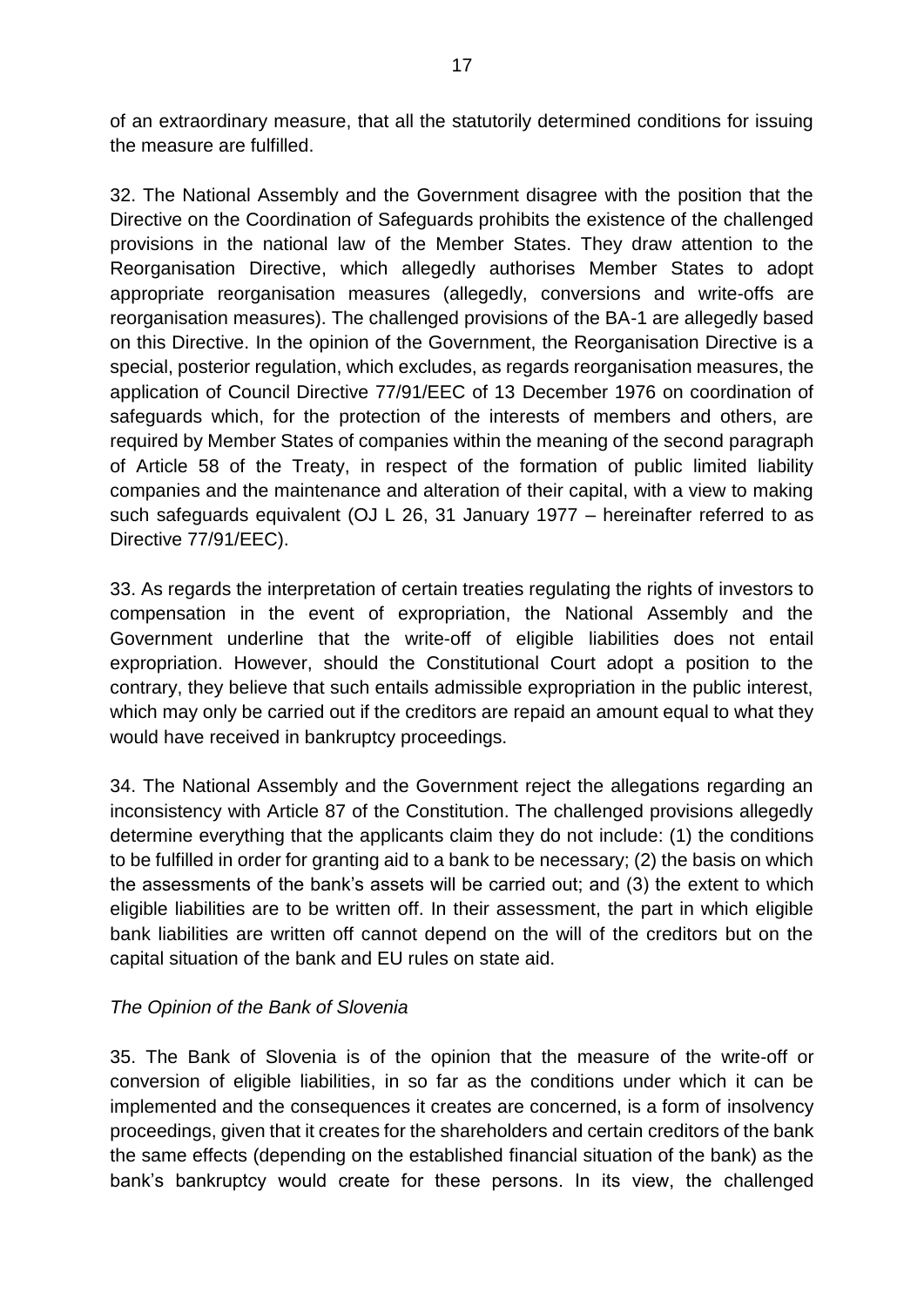provisions thus do not interfere with the acquired rights of shareholders or creditors with eligible claims, since no regulation has ever ruled out the possibility of the bankruptcy of a bank of systemic importance. According to the Bank of Slovenia, the extraordinary measures are envisaged as measures for the reorganisation of the banking sector, in the sense of a special compulsory settlement procedure. Thereby, the bankruptcy of a bank is avoided, on the basis of authoritative action by the supervisory body and in the public interest, namely, by precisely defined restructuring measures applied in such a manner so as to protect the fundamental rights of the owners and creditors, and to avoid the adverse effects of the bank's bankruptcy on the financial system.

36. The law allegedly provides adequate protection of fundamental rights by ensuring observance of the fundamental rules of the bankruptcy procedure also when deciding on the extent of the write-off or conversion necessary (for example, taking into consideration the priority ranking and the amount of compensation to be paid to those affected in the event of conversion). The content of the contested provisions of the BA-1 is allegedly such that failure to apply them would necessarily lead to the infringement of rights protected by the Constitution. The challenged provisions of the BA-1 allegedly refer to such matters that failure to apply them would necessarily lead to violations of constitutionally guaranteed rights. The instability of the financial system, which has immediate effects on the functioning of the economic system and on public confidence in the banking system, would namely necessarily destroy the fundamental values guaranteed by the Constitution, among them, primarily, the protection of a social state (Article 2, the first paragraph of Article 51, and Article 52 of the Constitution), as well as other rights (free enterprise as determined by Article 74 and the security of employment as determined by Article 66 of the Constitution). The Bank of Slovenia refers to Decision of the Constitutional Court No. U-II-1/12, U-II-2/12, dated 17 December (Official Gazette RS, No. 102/12, and OdlUS XIX, 39).

37. The Bank of Slovenia stresses that the measures for the reorganisation of banks in the Republic of Slovenia are regulated by the AMSSBS, which determines the measures of state aid granted to banks in the form of a capital increase and the transfer of banks' bad debts to a special company. It maintains that on the basis of the TFEU, the Commission has exclusive competence to decide on the admissibility and conformity of state aid with the rules of the internal market and the protection of competition, and that the Commission adopted the Banking Communication in order to harmonise practices and criteria for assessing state aid in relation to measures for the reorganisation of banks. The Bank of Slovenia emphasises that the Commission adopted the Banking Communication on the basis of point (b) of the third paragraph of Article 107 of the TFEU, which allows aid to be granted in exceptional circumstances to remedy a serious disturbance in the economy of a Member State and which determines more detailed instructions of the Commission with regard to the compatibility of state aid with the internal market (therefore, the conditions for granting state aid). The Bank of Slovenia explains to the applicants that the Commission's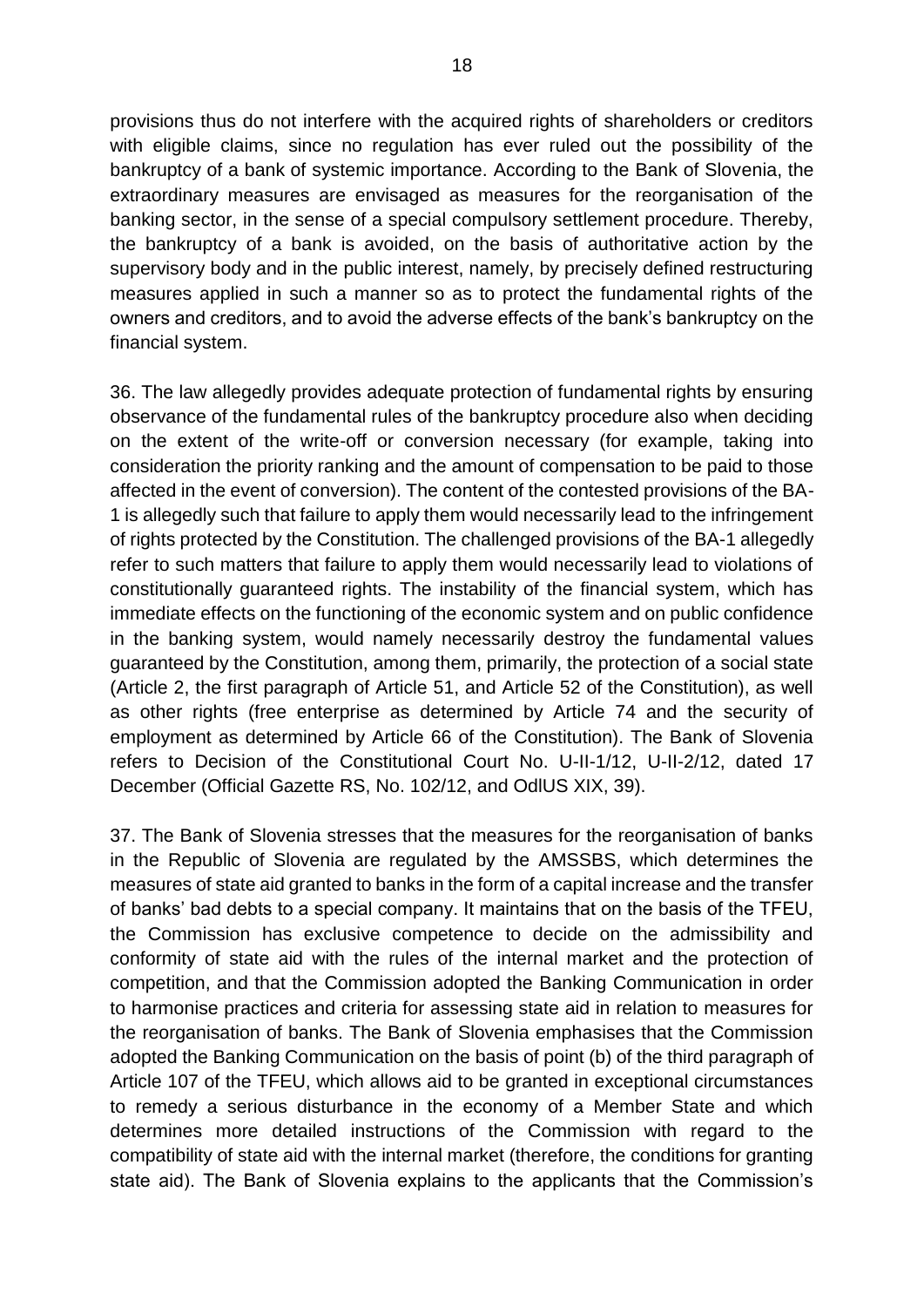communications entail formally approved and recognised modes of action falling within the ambit of the Commission's exclusive competence. Allegedly, the restructuring of banks on the basis of the Banking Communication may be admissible only if, before the implementation of any measure using state resources, provision has been made for a reduction in the capital [of the bank] and a reduction in the bank's subordinated debt or its conversion into capital. The Bank of Slovenia states that on the basis of paragraphs 43 and 44 of the Banking Communication, subordinated debt holders must, first and foremost, contribute to offsetting any losses and the conversion of bond instruments into capital will be permissible only when all of the bank's certified losses have been offset by way of a write-off. Lastly, the application of the challenged provisions of the BA-1 is decisive for ensuring that the measures necessary for the strengthening of the stability of banks on the basis of the AMSSBS are in conformity with EU rules on state aid.

38. According to the Bank of Slovenia, the challenged provisions of the BA-1 are not inconsistent with Article 155 of the Constitution. The Bank of Slovenia states that in the case at issue only "quasi-retroactivity" can be constitutionally relevant, which is protected within the framework of trust in the law determined by Article 2 of the Constitution. It believes that an interference with the principle of trust in the law is admissible if it is consistent with the test of proportionality. The Bank of Slovenia then alleges that it is not at all possible to speak of an interference with the rights of shareholders and creditors with eligible claims against the bank, since their situation is not new and has not been changed vis-à-vis the legislation previously in force. It alleges that their situation is a consequence of the bank's previous operations, as their entitlements in the economic sense (in the circumstances referred to in Article 253a of the BA-1) allegedly no longer exist, as without the extraordinary measures the banks would no longer be in a position to continue their operations and in a bankruptcy procedure they would no longer be able to recover their claims. The Bank of Slovenia maintains that with the adoption of a decision on the extraordinary measure of the write-off or conversion of the bank's eligible liabilities, the effects of the bank's bankruptcy are in fact realised as regards shareholders and a limited circle of holders of subordinated claims, and the conditions enabling the bank to continue its operations and to settle other bank liabilities are therewith secured. Also the requirement to pay in full and bail out shareholders and subordinated creditors is allegedly not justified, as the state itself would have to assume, to the detriment of taxpayers, the responsibility deriving from their investment decisions regarding investments in risky financial instruments.

39. The Bank of Slovenia is of the opinion that due to the implementation of the principle that individual creditors must not incur greater losses than they would in the event of the bank's bankruptcy, the challenged provisions of the BA-1 entail no interference whatsoever with the right to private property. If they do interfere therewith, however, it holds that the interference is legitimate and proportionate. The Bank of Slovenia alleges that the interference at issue was necessary to prevent the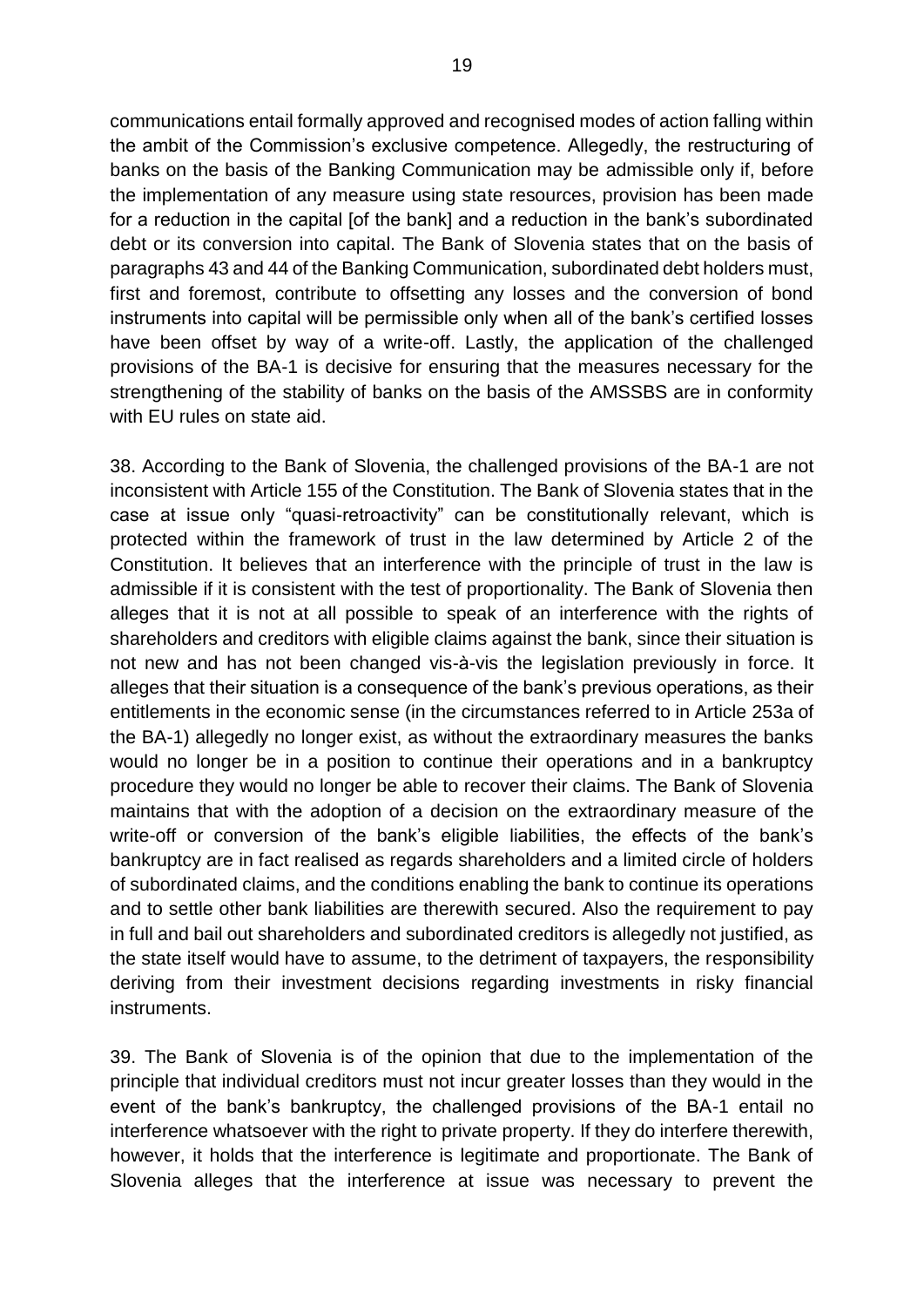bankruptcy of the banks, as they were unable to find foreign investors without being granted state aid. Furthermore, it alleges that the interference was appropriate, which it substantiates by stating the concrete effects of the already issued extraordinary measures, namely a reduction in the surcharges on long-term government bonds, the state's credit rating was not lowered, an increase in trust in the economy, and the return of deposits to banks. According to the Bank of Slovenia, bearing in mind the circumstances in which the risks faced by the banks increased, which at the same time entailed a reason for the initiation of bankruptcy proceedings against banks, and with regard to the assessment of an appraiser that such claims would not be met in the event of bankruptcy, it is not possible to speak of expropriation. It adds that when assessing the amount of payment obligations in the event of bankruptcy, the independent appraiser must take into consideration all the rules in force, i.e. not only the provisions of the BA-1, but also those of the FOIPCDA and of the CA-1 (also as regards the capital loan referred to in Article 498 of the CA-1). It draws attention to the Judgment of the ECHR in *Jahn and Others v*. *Germany*, dated 30 June 2005.

40. The Bank of Slovenia believes that the principle of equality as determined by Article 14 of the Constitution is not violated [in the case at issue], as Article 253 of the BA-1 states that the challenged extraordinary measures are deemed to be reorganisation measures based on the Reorganisation Directive, whence stems the validity of the measures in all Member States. It replies that a bank's business policy in accordance with which the latter decides to rebuy early some hybrid instruments but not all the other hybrid instruments as well, cannot entail inequality before law as [prohibited] by Article 14 of the Constitution.

41. Allegedly, the challenged provisions of the BA-1 are also inconsistent with the right of shareholders and holders of subordinated bank liabilities to judicial protection determined by Article 23 of the Constitution, as Article 350a of the BA-1 expressly regulates the right of shareholders and creditors of the bank whose rights have been affected by a decision on the extraordinary measure to claim, from the Bank of Slovenia, compensation for any damage. The Bank of Slovenia underlines that shareholders and the holders of eligible bank liabilities cannot have active standing in judicial protection proceedings against a decision of the Bank of Slovenia due to objective reasons, namely as the arguments regarding the circumstances that serve as the basis for issuing such measure are only accessible and known to the bank and the Bank of Slovenia as the competent supervisory authority. The Bank of Slovenia draws attention to the regulation as determined by the FOIPCDA, in accordance with which creditors are not entitled to challenge a decision to initiate bankruptcy proceedings where the proposal therefor was filed by the debtor. The regulation determined by the BA-1, which refers, as regards the assessment of the effects of bankruptcy, to the assessment of an independent appraiser, allegedly contributes to better assurances as regards the correctness of such assessment; however, it is allegedly impossible to attain certainty.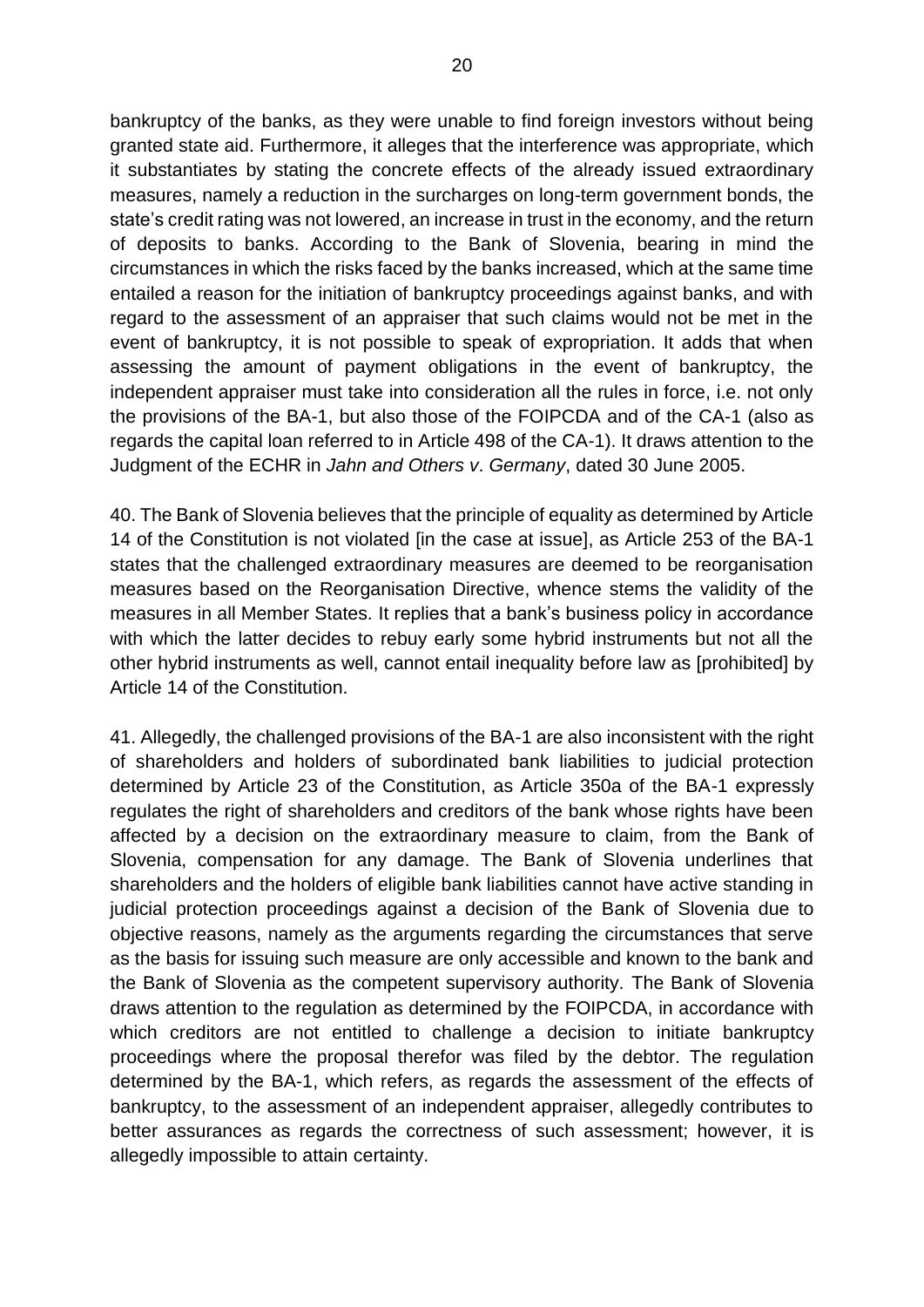42. The Bank of Slovenia is of the opinion that in order to ensure the immediate effect and execution of the extraordinary measures and to avoid that uncertainty arises on financial markets and among depositors, in the procedure for issuing the extraordinary measure it is necessary to exclude the adversarial nature of the procedure and the right of the holders of eligible liabilities to be heard. Also, the shareholders and creditors are allegedly not in a position where they are able to assess and prove that the circumstances relating to the conditions for adopting the extraordinary measures were different, as the arguments regarding these circumstances refer to the sphere of the bank's operations, and [these data] are only accessible to the Bank of Slovenia as the competent supervisory authority. The Bank of Slovenia states that extraordinary measures are an extreme form of supervisory direction of a bank, and that during the supervision in the preliminary stage and the opinions given in that phase the bank has the possibility to cooperate with and to challenge the findings of the Bank of Slovenia. It also alleges that the suspension of the execution of the decision on the extraordinary measure after the decision has been served on the bank could jeopardise the attainment of the key objective of the extraordinary measures, i.e. to preserve the stability of the financial system. However, in view of the already executed measures and the time lag, the annulment of the decision in judicial protection proceedings would disproportionally interfere with the newly created positions and would reinstate the situation where the stability of the financial system is jeopardised, i.e. the situation that was remedied by the execution of the extraordinary measure.

43. With respect to Article 498 of the CA-1, the Bank of Slovenia explains that, in assessing the amount which the holders of eligible liabilities must be repaid, it has to take into account the amount in which such claims would have been repaid in the event of the bankruptcy of the bank, and that the transactions the state concludes with the banks (i.e. deposits of the state) are not loans or legal actions that would economically correspond to granting a loan. It further explains that a deposit of the Republic of Slovenia acting as a shareholder of the bank does not entail a deposit of the Republic of Slovenia but a deposit that is placed with the bank by the Ministry of Finance within the framework of the management of the assets of the treasury single account in accordance with the PFA.

44. The Bank of Slovenia explains to the applicants that the ASRPPI, to which they refer, is not even in force. It believes that the Reorganisation Directive, compared with Directive 77/91/EGS, represents a posterior and more special regulation in the field of the restructuring and insolvency of credit institutions, hence the judgments of the CJEU referred to by the applicants are allegedly irrelevant to the case at issue. In such context, the Bank of Slovenia also underlines the regulation determined by Council Regulation (EC) No. 1346/2000 of 29 May 2000 on insolvency proceedings (OJ L 160, 30 June 2000), which allegedly additionally confirms the interpretation and scope of the Reorganisation Directive, and draws attention to the requirements laid down by the Banking Communication.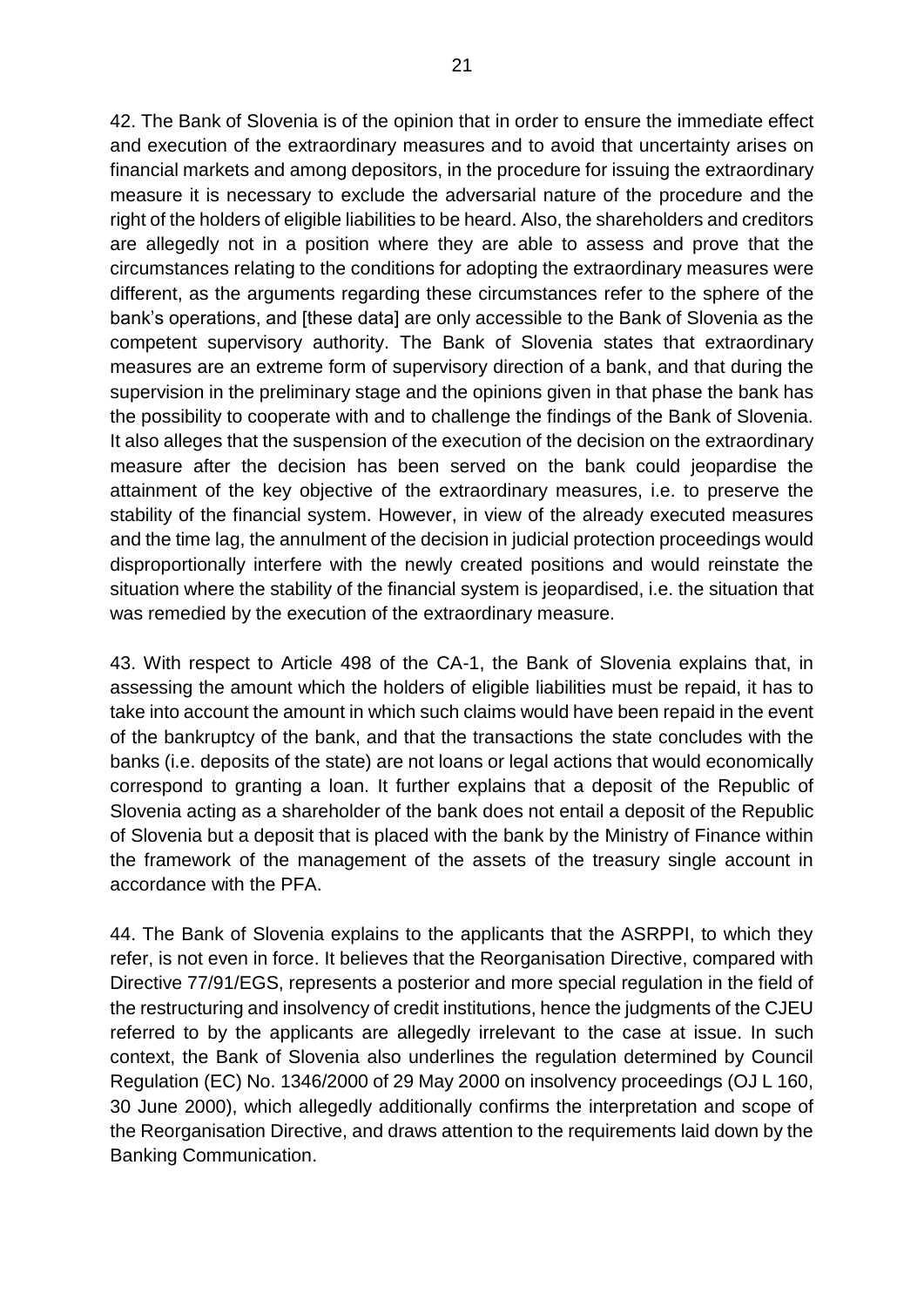45. The Bank of Slovenia is of the opinion that Article 89 of the BA-1 was not violated, since the Government explained in detail, in the Draft Act Amending the Banking Act, dated 10 October 2013, why it proposed that the Act be adopted in an urgent procedure, and alleges that the urgent procedure was justified by the looming threat to the stability of the financial sector.

46. The Bank of Slovenia explains that the Commission determined in advance the application of the "bottom-up test" and required it as a prerequisite for the claims to be transferred to the Bank Assets Management Company (hereinafter referred to as the BAMC) and for the state aid to be approved, and that it was not arbitrarily set by the Bank of Slovenia. Furthermore, the BA-1 allegedly also clearly determined the conditions for issuing a decision on extraordinary measures (Articles 253a and 254 of the BA-1) and the objectives of such measures (Article 253b of the BA-1).

# *The Rejoinders of the Applicants to the Replies of the National Assembly and to the Opinions of the Government and the Bank of Slovenia*

47. The applicants maintain what they stated before and oppose the positions presented by the National Assembly, the Government, and the Bank of Slovenia. They believe that the Banking Communication is not a binding legal act and that it does not require that a contribution be made by holders of subordinated liabilities to the extent that occurred in the Republic of Slovenia. They allege that the Banking Communication does not even call for a write-off but merely a write-down, and they refer to the English version of the document, which does not use the expression "write-off" but only the expression "write-down". The fact that the Banking Communication is not binding is allegedly supported by the Judgment of the CJEU in *European Commission v. Kingdom of Sweden*, C-270/11, dated 30 May 2013. The applicants also refer in more detail to the instance of granting state aid to the Austrian bank Hypo Group Alpe Adria, in which, notwithstanding the fact that the aid was declared compatible after the Banking Communication entered into force (Commission Decision SA.32554, dated 27 August 2013), there was allegedly no write-off or conversion of numerous subordinated bonds (which were otherwise similar to the bonds of Slovene banks). The applicants state that the mentioned case clearly rebuts the allegations of the National Assembly, the Government, and the Bank of Slovenia regarding the necessity of the measures allegedly imposed by the EU. The implementation of the disputed measures only might distort competition (but does not prevent violations of EU rules on competition). In their view, no EU rule imposes on the state the obligation to adopt the challenged regulation. They state that such a regulation was not even adopted by Austria, which carried out the recapitalisation of the Hypo Group Alpe Adria Bank when the Banking Communication was already in force.

48. Allegedly, trust in the Slovene banks was lost on account of the unequal treatment of the holders of subordinated bonds of the Slovene banks as opposed to the holders of equivalent bonds of Austrian banks. Allegedly, the claims of the Government that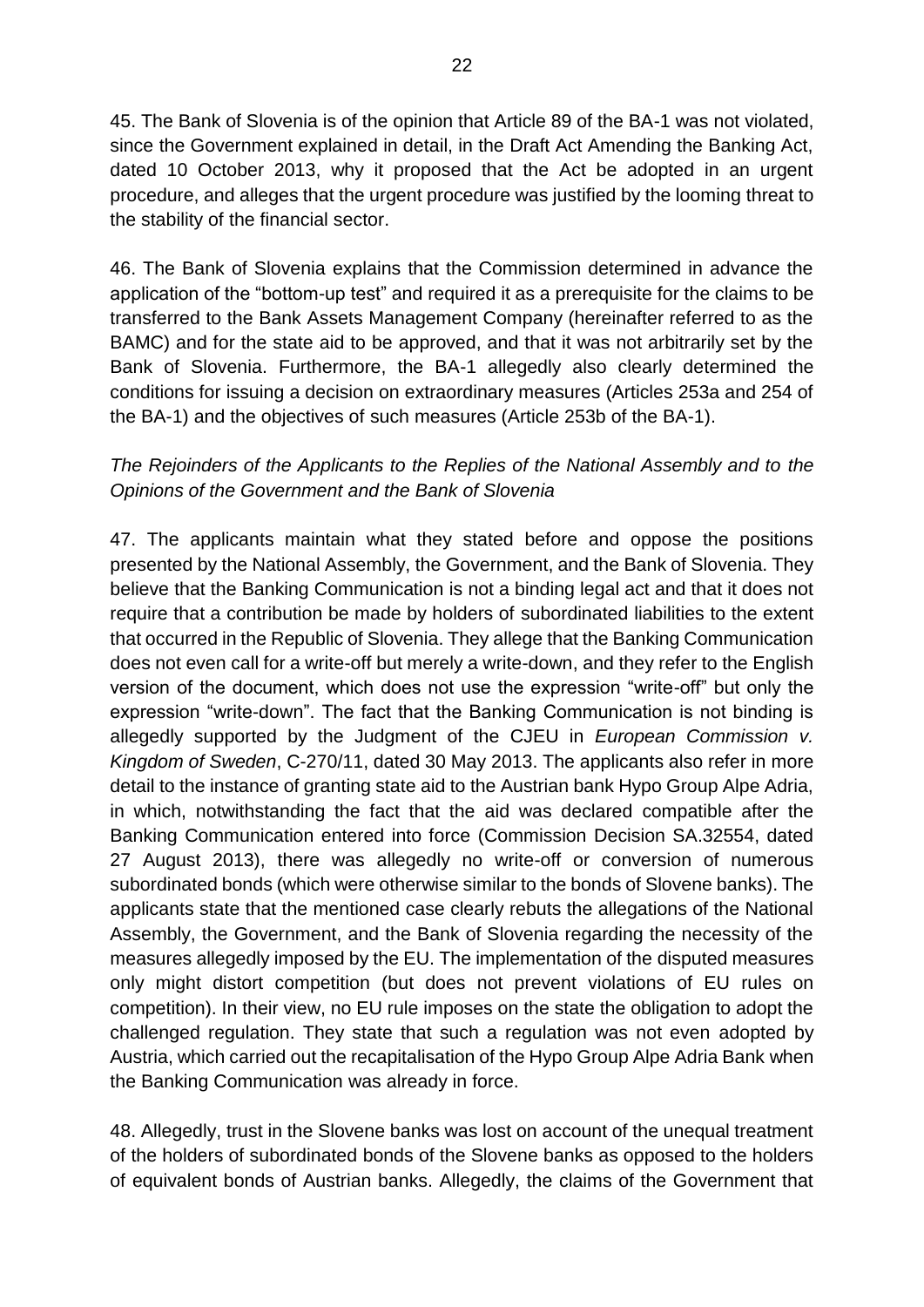failure to implement the BA-1L would have jeopardised numerous human rights are too general. As regards the existence of a public interest, the applicants oppose the allegations of the National Assembly and the Government that the extraordinary measures ensured the stability and liquidity of the financial sector and the economy, as it was allegedly precisely the measures of the Bank of Slovenia that undermined trust in the banks and, consequently, in the long-term stability of the financial sector in the Republic of Slovenia. The applicants disagree with the alleged appropriateness of the extraordinary measures for achieving the desired objective, as the calculation of bank capital "under a valid method and in real time" would have demonstrated that the bank capital was sufficient. They believe that the Bank of Slovenia should disclose the manner in which the bank assets were assessed.

49. Allegedly, the challenged measures do not ensure that no one can be in a worse situation than he or she would have been in had the bank gone bankrupt. The cancellation of the right to payment allegedly constitutes a completely new innovation in the legal system that is allegedly not applicable even in the case of bankruptcy, which would allegedly merely cause a change in the order in which liabilities are paid in terms of their position regarding subordination. In such a case, it would in fact be possible that some creditors would remain unpaid, however they would nonetheless have the same right to payment that could be asserted against any subsequently found assets of the debtor. The applicants also dispute the comparison of the extraordinary measures with compulsory settlement. They draw attention to the positions with regard to the protection of private property, which also includes shares; they namely refer to Decision of the Constitutional Court No. U-I-199/02 (Official Gazette RS, No. 124/04, and OdlUS XIII, 65), to the Judgment of the ECtHR in *Sovtransavto Holding v. Ukraine*, dated 25 July 2002, and to the Admissibility Decision of the ECtHR in *Aivars Cesnieks v. Latvia*, dated 12 December 2002. They allege that they can be expropriated on the basis of mere guessing regarding the possible bankruptcy of the banks, without any actual data. The third paragraph of Article 261b of the BA-1 allegedly enables the adoption of an arbitrary decision and the factual expropriation of the holders of eligible bank liabilities without a basis in the Constitution (Article 69 of the Constitution), instead of merely enabling a limitation of private property. Allegedly, the Constitution only allows for the expropriation of real property (in exchange for compensation).

50. The applicants are of the opinion that the challenged provisions of the BA-1 reduced the holders of eligible liabilities to the level of objects of decision-making, reducing them to a "burdensome balancing item". They draw attention to the fact that the BA-1L does not provide banks a possibility to bring an action to set aside [a decision on an extraordinary measure] (which, however, debtors in bankruptcy enjoy), which would increase, if successful, the amount of assets available to the creditors. Therefore, the calculation of the value of assets referred to in Article 261b of the BA-1, on the basis of which the Bank of Slovenia decides on the write-off or conversion of eligible liabilities, is drafted to the significant detriment of the creditors. Furthermore, the applicants allegedly do not have a possibility to bring an action for damages against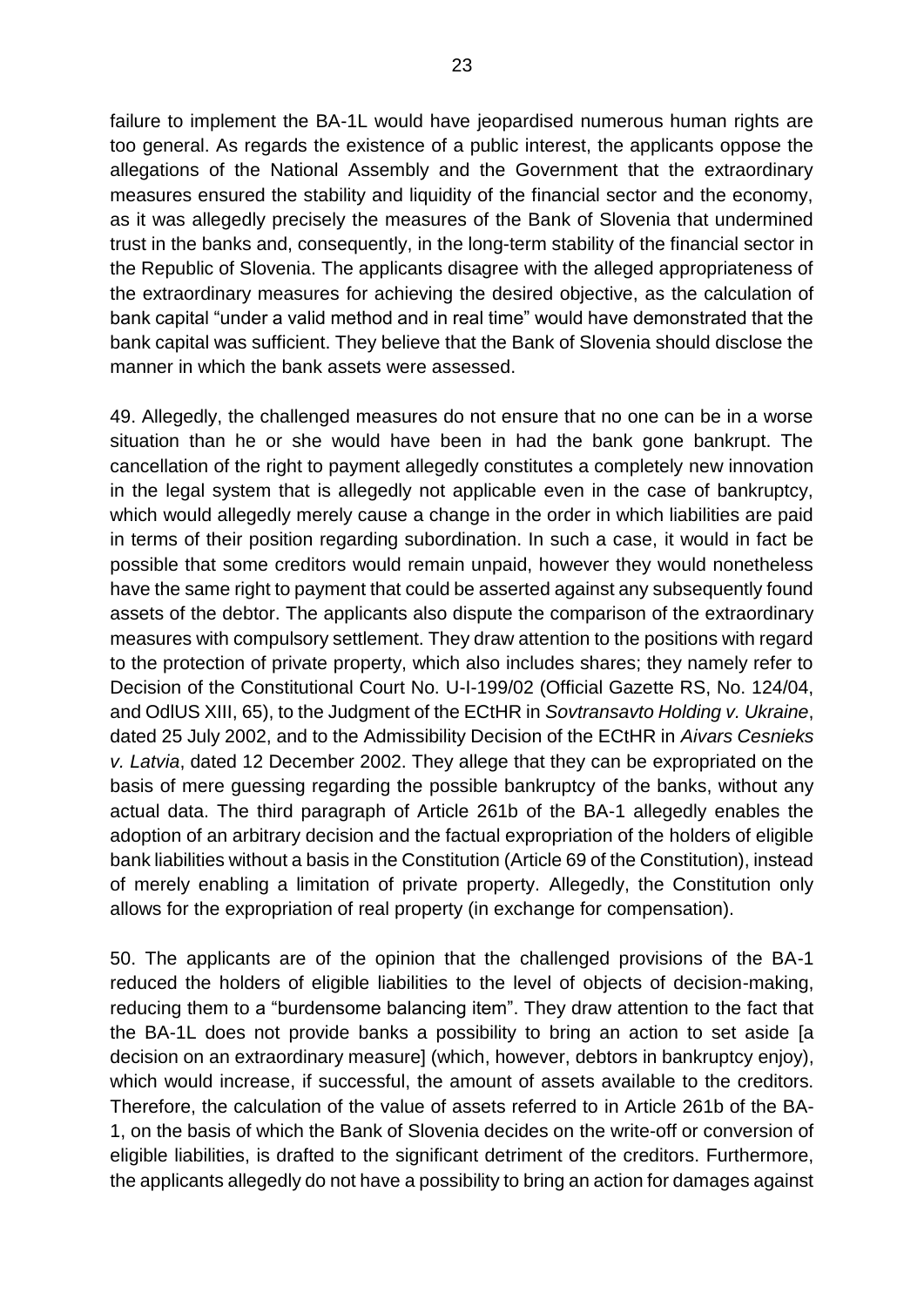the Bank of Slovenia, as they are still not aware how the losses of the banks were calculated. The challenged regulation of actions for damages is allegedly inconsistent with Article 23 of the Constitution also for other reasons, among which is the fact that it only allows for the awarding of compensation for damage provided that the Bank of Slovenia failed to act with due diligence, but not if it subsequently transpires that its calculations were wrong. The applicants find it self-evident that everyone must be reimbursed for what was unjustifiably taken from them, regardless of whether this happened in conformity with the prescribed standard of due diligence or not. Consequently, they believe that the BA-1 as well should enable bank investors to request compensation for damage irrespective of the fault (or diligence) of the Bank of Slovenia. They also draw attention to the high cost of the repeated appraisals, which they themselves must bear. Bank investors allegedly do not have the possibility to also challenge in judicial proceedings the legality of the decision of the Bank of Slovenia, nor do they have an effective judicial remedy for such. The applicants claim that the allegations of the Bank of Slovenia that bank investors can submit claims for damages against the management board of a bank that fails to fulfil the obligation to challenge the decision of the Bank of Slovenia on an extraordinary measure are unfounded.

51. As regards the assessment of the value of bank assets under the assumption that the company is a gone concern, which is (as a general rule) made by an independent business appraiser and referred to in the first paragraph of Article 261b of the BA-1, the applicants allege that: (1) the data on which this assessment was based are not accessible to the affected individuals; (2) there are concerns regarding the integrity of the stress tests; (3) the assumption that the company is a gone concern is not reasonable; (4) there is a conflict of interests between the appraisers and the management boards of banks; (5) the scenarios for assessing the capital deficit of the banks were completely unrealistic; and (6) the write-offs of government bonds were unacceptably high. The applicants notice significant differences between the measures provided by the FOIPCDA and the BA-1.

52. Allegedly, the adoption of the BA-1L directly interfered with the planned business policies of the banks, which, *inter alia*, also included early bond repurchases, which were then not carried out. Bank investors thus found themselves in an unequal position as some bondholders had the possibility of selling bonds early, while they themselves did not have this option. The adoption of extraordinary measures on the basis of the challenged regulation thus prevented individual banks from treating their creditors equally. The applicants believe that stricter rules on granting state aid cannot constitute legitimate grounds for the unequal treatment of affiliated financial instruments of the same issuer.

53. The challenged regulation is allegedly also inconsistent with Article 8 and the second paragraph of Article 153 of the Constitution, as it violates the rules of customary international law. Allegedly, customary international law only allows for the expropriation of a foreign individual or legal entity where (1) the interference is carried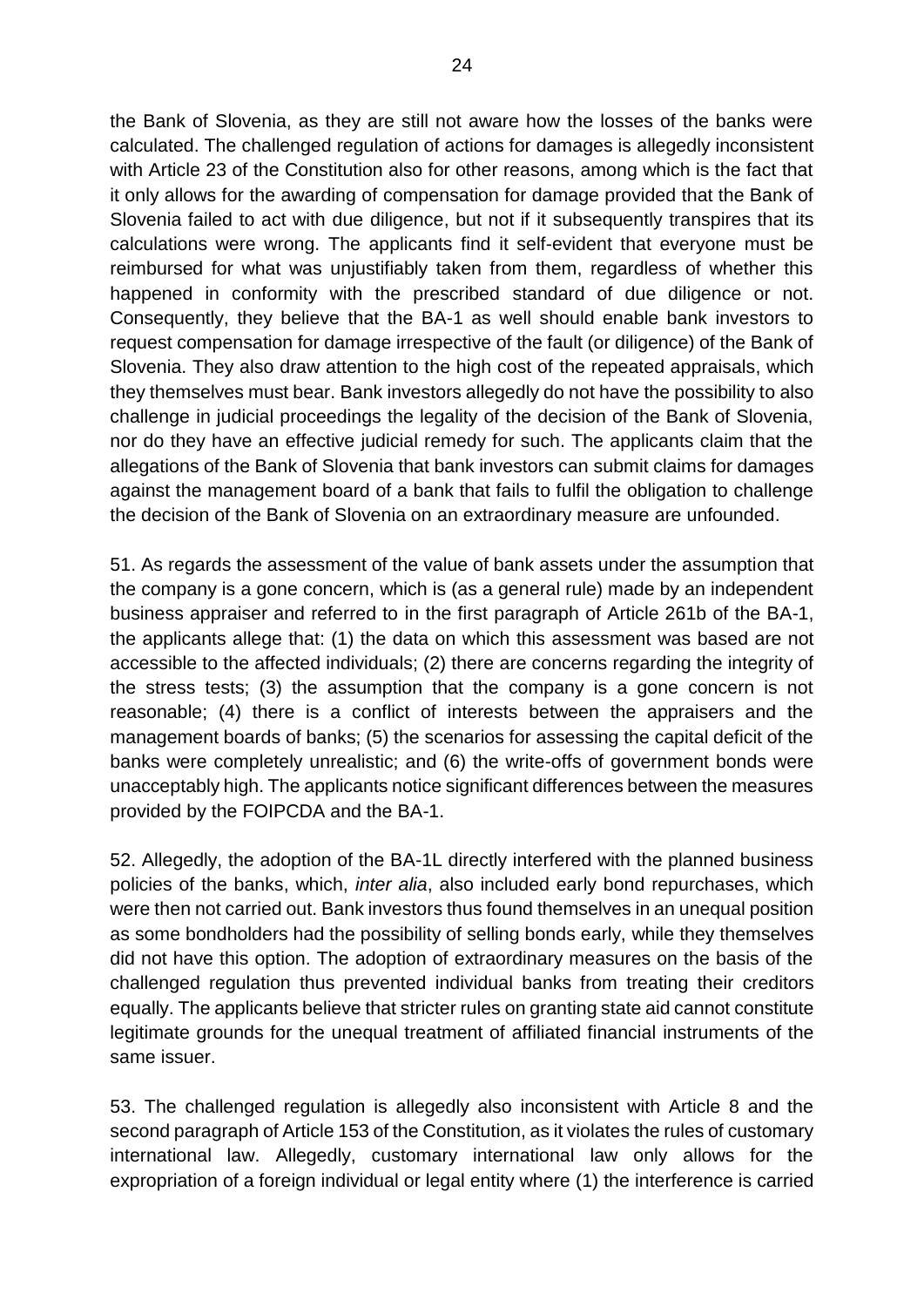out in the public interest, (2) the interference is not discriminatory, and (3) the expropriated person is at the same time ensured just satisfaction (which must be immediate, appropriate, and effective, and as well must be equivalent to the market value of the forfeited assets). The expropriation procedure must ensure the expropriated person sufficient protection of rights (i.e. the right to be informed, the right to make a statement, and the right to a legal remedy).

54. The applicants propose that the Constitutional Court carry out a public hearing. They also filed a motion for evidence as regards the obligation to carry out the extraordinary measures of 18 December 2013 due to the requirements of the EU.

#### **B – I**

#### **The Procedural Requirements and the Scope of the Review**

55. The Constitutional Court joined cases No. U-I-301/13, No. U-I-302/13, No. U-I-304/13, No. U-I-310/13, No. U-I-311/13, No. U-I-317/13, No. U-I-2/14, No. U-I-16/14, No. U-I-17/14, No. U-I-34/14, No. U-I-48/14, No. U-I-86/14, No. U-I-120/14, No. U-I-148/14, No. U-I-154/14, No. U-I-193/14, No. U-I-222/14, No. U-I-223/14, No. U-I-250/14, No. U-I-8/15, No. U-I-15/15, and No. U-I-17/15 with case No. U-I-295/13 for joint consideration and decision-making.

56. On 17 December 2013, referring to several challenged provisions of the BA-1, the Bank of Slovenia issued decisions on extraordinary measures No. PBH 24.20-021/13- 010, No. PBH 24.20-030/13-009, No. PBH 24.20-022/13-009, No. PBH 24.20-029/13- 009, and No. PBH 24.20-023/13-009, by which it ordered NLB, NKBM, Factor banka, d. d., Ljubljana (hereinafter referred to as Factor banka), Probanka, d. d., Maribor (hereinafter referred to as Probanka), and Abanka Vipa, d. d., Ljubljana (hereinafter referred to as Abanka), to write off all eligible liabilities.[3] The next day, on 18 December 2013, the Bank of Slovenia issued, for the mentioned banks, decisions confirming an increase in their share capital on the basis of the subscription of and payment for new shares carried out by the Republic of Slovenia. [Also] on 18 December 2013, the Bank of Slovenia issued decisions increasing the share capital of all the mentioned banks – except Probanka and Factor banka. On 16 December 2014, by its decision on extraordinary measures No. PBH-24.20-024/13-023, the Bank of Slovenia decided that all eligible liabilities of Banka Celje, d. d., Celje (hereinafter referred to as Banka Celje) would be written off and that the share capital of Banka Celje would be increased by capital investments and in-kind contributions provided by the Republic of Slovenia. On the same day, after the investments and contributions were paid, the Bank of Slovenia issued to Banka Celje a decision to terminate the extraordinary measures.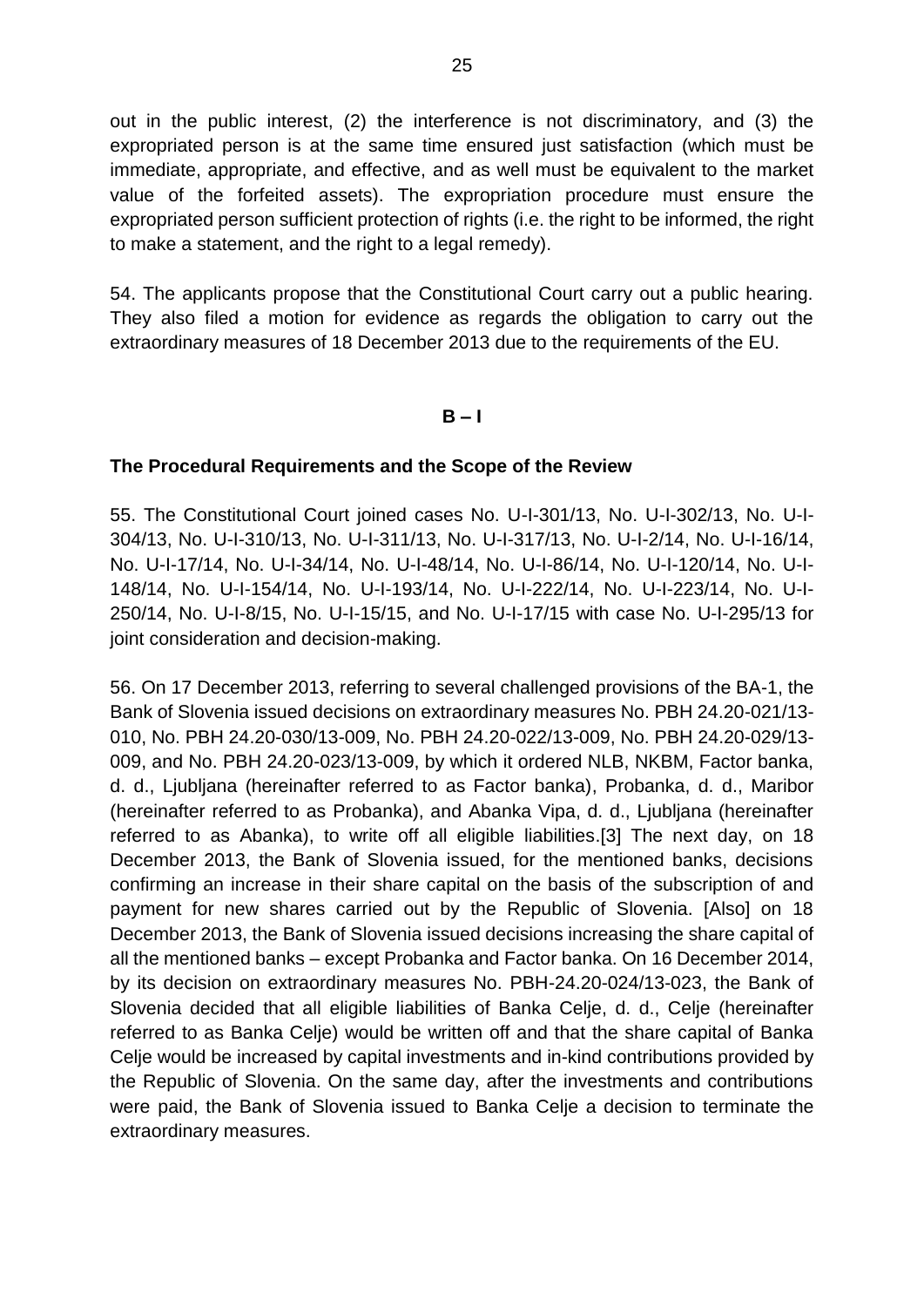57. The third indent of the first paragraph of Article 23a of the Constitutional Court Act (Official Gazette RS, Nos. 64/07 – official consolidated text and 109/12 – hereinafter referred to as the CCA) determines that the procedure for the review of the constitutionality of regulations or general acts issued for the exercise of public authority can be initiated by a request submitted by National Council. The fifth indent of the first paragraph of Article 23a of the CCA authorises the Ombudsman for Human Rights to initiate, by a request, proceedings for the review of the constitutionality of a regulation or general act issued for the exercise of public authority if it deems that it inadmissibly interferes with human rights or fundamental freedoms. The first paragraph of Article 23 of the CCA determines that when in the process of deciding a court deems a law or part thereof that it should apply to be unconstitutional, it shall stay the proceedings and by a request initiate proceedings for the review of its constitutionality. The requirements of the National Council, of the Ombudsman for Human Rights, and of the Ljubljana District Court fulfil the procedural requirements determined by the CCA. The applicants challenge Articles 261a, 261b, 261c, 261d, 261e, 347, and 350a of the BA-1.

58. The petitions for the initiation of proceedings for the review of the constitutionality of the BA-1 and BA-1L were filed by several legal entities. On the basis of the third paragraph of Article 26 of the CCA, the Constitutional Court accepted for consideration the petitions decided on by this decision by the following individual orders: (a) Order No. U-I-295/13, dated 6 November 2014 (Tadej Kotnik and others, Angel Jaromil, the company Črpalke Potnik and others, Jože Sedonja, Primož Kozmus and the company Savaprojekt, Luka Jukič, Andrej and Dušanka Pipuš, Tomaž Štrukelj, the company VR Global partners LP and others, the company Fondazione cassa di risparmio di Imola) for the initiation of proceedings for the review of the constitutionality of Articles 253, 253a, 253b, 260a, 260b, 261a, 261b, 261c, 261d, 261e, and 262a of the BA-1, the second paragraph of Article 262b of the BA-1, Articles 346, 347, 350, and 350a of the BA-1, and Article 41 of the BA-1L, (b) Order No. U-I-295/13, dated 11 December 2014 (Janez Forte and others, the Pan-Slovenian Shareholders' Association and others, the companies Fax Max and RMS Invest, Franc Marušič and others, Marija Pipuš, Andreja Kogovšek and others, Stajka Skrbinšek) for the initiation of proceedings for the review of the constitutionality of point 1a of the first paragraph and the third paragraph of Article 253 of the BA-1, the second and fourth points of the first paragraph of Article 253a of the BA-1, Articles 253b, 260a, 260b, 261a, 261b, 261c, 261d, 261e, and 261f of the BA-1, the first and second paragraphs of Article 262a of the BA-1, the second paragraph of Article 262b of the BA-1, Articles 347 and 350a of the BA-1, and Article 41 of the BA-1L; (c) Order No. U-I-295/13, dated 19 February 2015 (Janez Gosar, the company Alpen Invest and others, Igor Karlovšek, and Marija Karlovšek) for the initiation of proceedings for the review of the constitutionality of point 1a of the first paragraph and the third paragraph of Article 253 of the BA-1, points 2 and 4 of the first paragraph of Article 253.a of the BA-1, Articles 253b, 260a, 260b, 261a, 261b, 261c, 261d, 261e, and 261f of the BA-1, the first and second paragraphs of Article 262a of the BA-1, the second paragraph of Article 262b of the BA-1, and Articles 347 and 350a of the BA-1 and Article 41 of the BA-1L.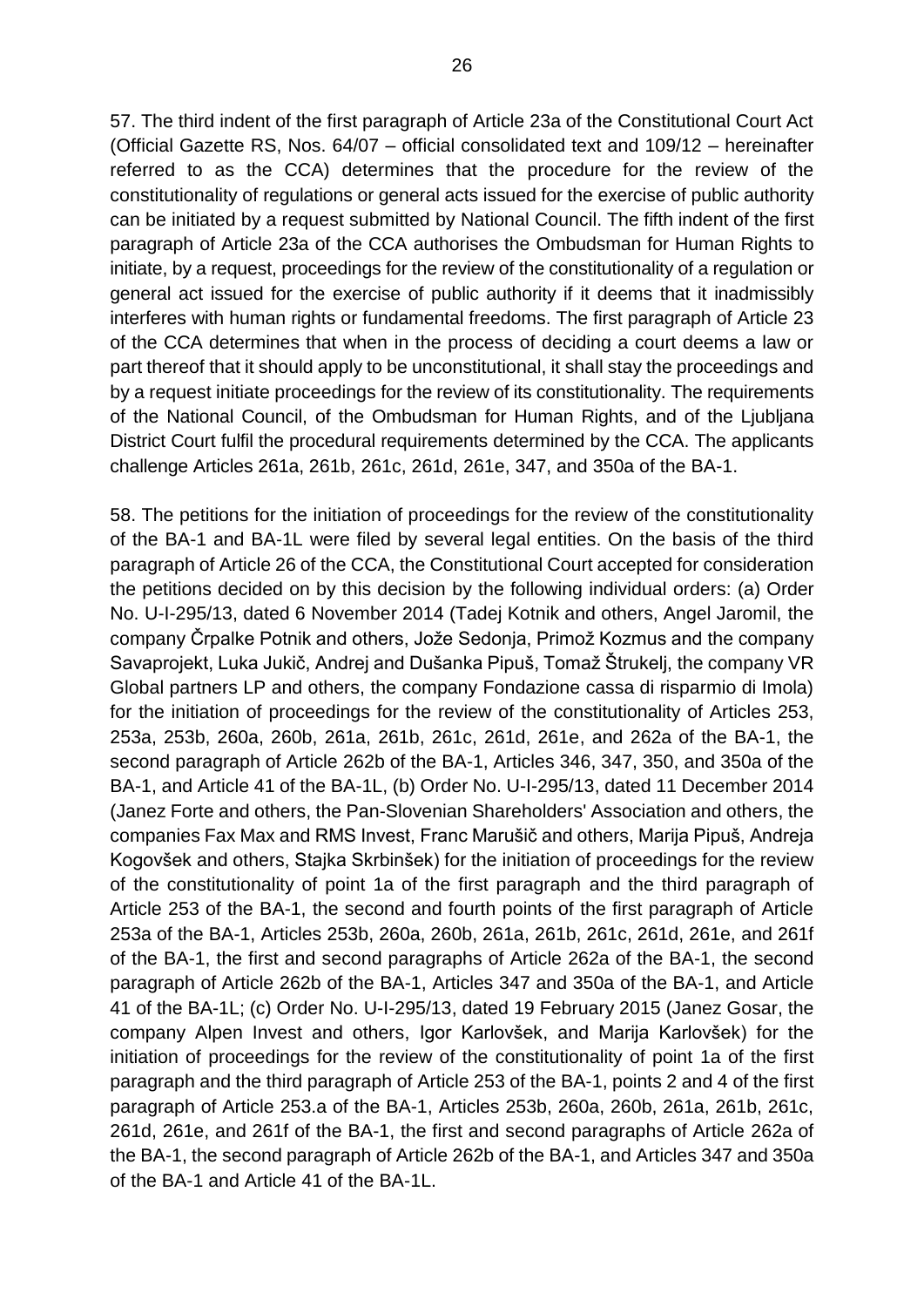59. Considering the substance of the alleged unconstitutionalities, the Constitutional Court deemed that the provisions of Articles 260a, 260b, and 262a of the BA-1 were not challenged. Such entails that the Constitutional Court assessed Articles 253, 253a, 253b, 261a, 261b, 261c, 261d, and 261e of the BA-1, the second paragraph of Article 262b of the BA-1, and Articles 346, 347, 350, and 350a of the BA-1, as well as Article 41 of the BA-1L, which read as follows:

# *Article 253 (Extraordinary measures)*

*(1) In accordance with the conditions laid down in this Act, the Bank of Slovenia may impose on a bank, by issuing a decision, the following extraordinary measures:*

*1. the appointment of the extraordinary management of the bank;*

*1.a the write-off or conversion of the bank's eligible liabilities;*

*2. the sale of all the shares of the bank;*

*3. an increase in the bank's share capital;* 

*4. the transfer of the bank's assets.*

*(2) The Bank of Slovenia imposes the measures referred to in the first paragraph of this Article by issuing a decision on extraordinary measures. The Bank of Slovenia may impose on a bank one or more of the measures referred to in the first paragraph of this Article at the same time.*

*(3) Extraordinary measures are deemed to be reorganisation measures within the meaning of Directive 2001/24/EC.*

# *Article 253a*

*(Reasons for extraordinary measures)*

*(1) The Bank of Slovenia shall issue a decision on extraordinary measures imposed on a bank if:*

*1. there exists an increased risk related to the bank; and* 

*2. no circumstances exist from which it would follow that the reasons for an increased risk referred to in the preceding point will probably be eliminated within an appropriate period of time; and*

*3. it is not probable that on the basis of this Act, the Bank of Slovenia could achieve, by other measures and within an appropriate period, the short-term and long-term capital adequacy or an adequate liquidity position of the bank; and*

*4. the imposing of extraordinary measures is in the public interest in order to prevent the stability of the financial system from being jeopardised.[4]*

*(2) For the purposes of the first paragraph of this Article, it shall be deemed that an increased risk in relation to the bank exists particularly if the bank does not ensure or*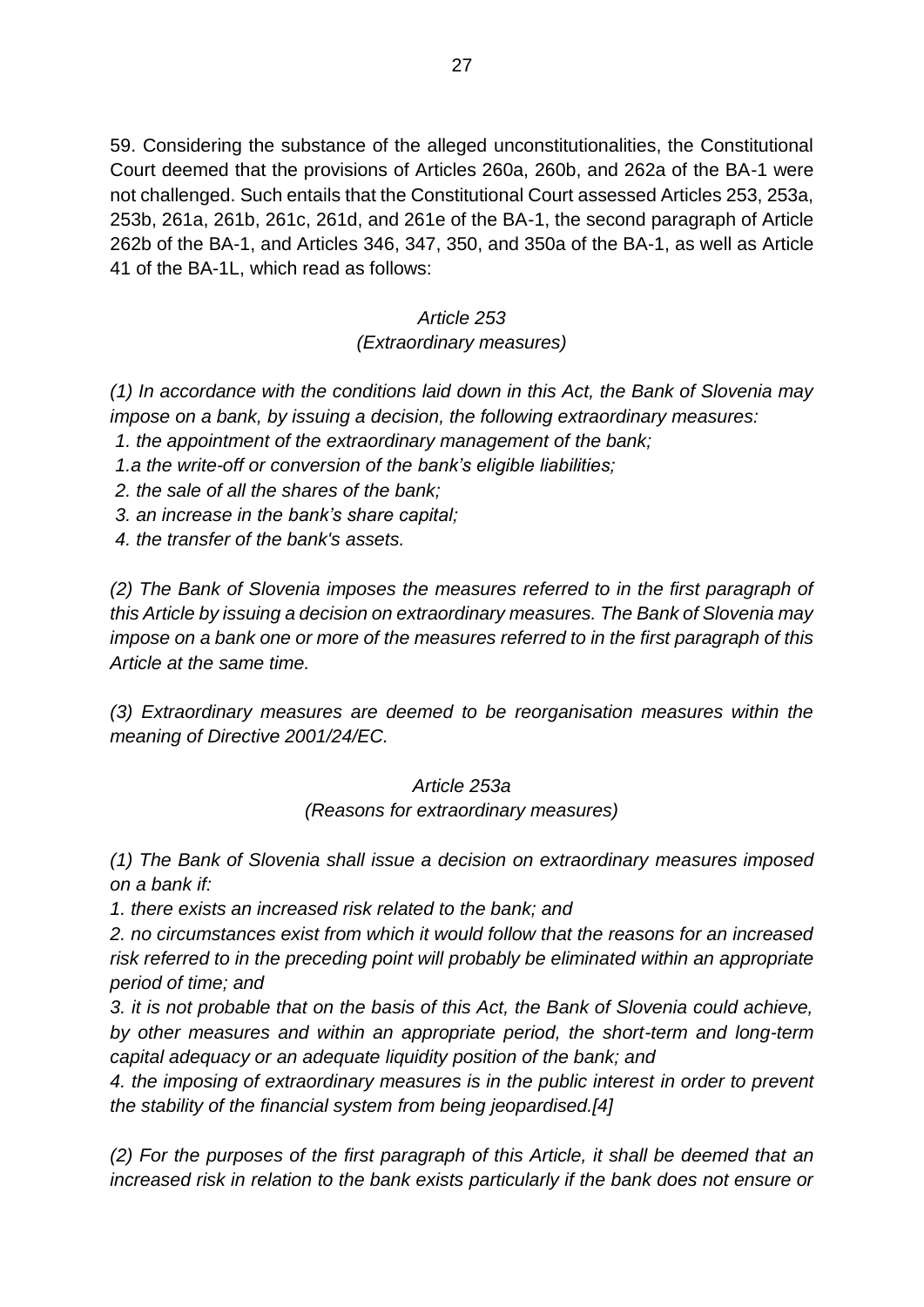*in the next six months is not likely to ensure the minimum capital in accordance with Article 136 of this Act or the relevant liquidity position in accordance with Article 184 of this Act in a way that would justify the withdrawal of the authorisation to provide banking services.*

*(3) It is deemed that the bank will probably not be able to ensure the minimum capital in conformity with Article 136 of this Act if in particular:*

*1. during the last 12 months, the ratio between the bank's capital referred to in Article 132 of this Act and the capital requirements referred to in Article 136 of this Act indicate a constant negative trend due to which it can be expected that in the next six months these requirements will not be achieved, while at the same time there are no other circumstances that would indicate that the minimum capital requirements will be achieved in such period; and*

*2. the measures for improving the capital adequacy in relation to the requirements on the basis of Article 136 of this Act, in particular the measures for increasing the bank's share capital, were not carried out, were not successful, or will probably not be successful within an appropriate period.*

#### *Article 253b*

*(The objective of extraordinary measures)*

*Extraordinary measures shall be imposed in order to reorganise the bank, namely to: 1. remedy the reasons that existed with regard to the bank as determined under the first paragraph of Article 253a of this Act and to re-establish the conditions for the longterm successful operations of the bank in accordance with this Act and other regulations in force; or*

*2. implement the procedures for the gradual winding up of the bank, including partial or complete termination of its operations.* 

#### *Article 261a*

*(Measures entailing the write-off or conversion of eligible liabilities)*

*(1) By a decision on an extraordinary measure, the Bank of Slovenia shall determine that:* 

*1. the eligible liabilities shall be partially or entirely written off or*

*2. the eligible liabilities of the bank under points 2 through 4 of the sixth paragraph of this Article shall be partially or entirely converted to new ordinary shares of the bank on the basis of an increase in the bank's share capital on the basis of the payment of in-kind contributions in the form of creditors' claims, which represent the eligible liabilities.*

*(2) The decision on the write-off of eligible liabilities shall contain:*

*1. a decision on which of the eligible liabilities shall be written off, and for each class of liabilities, also whether all liabilities shall be written off or only a share thereof,*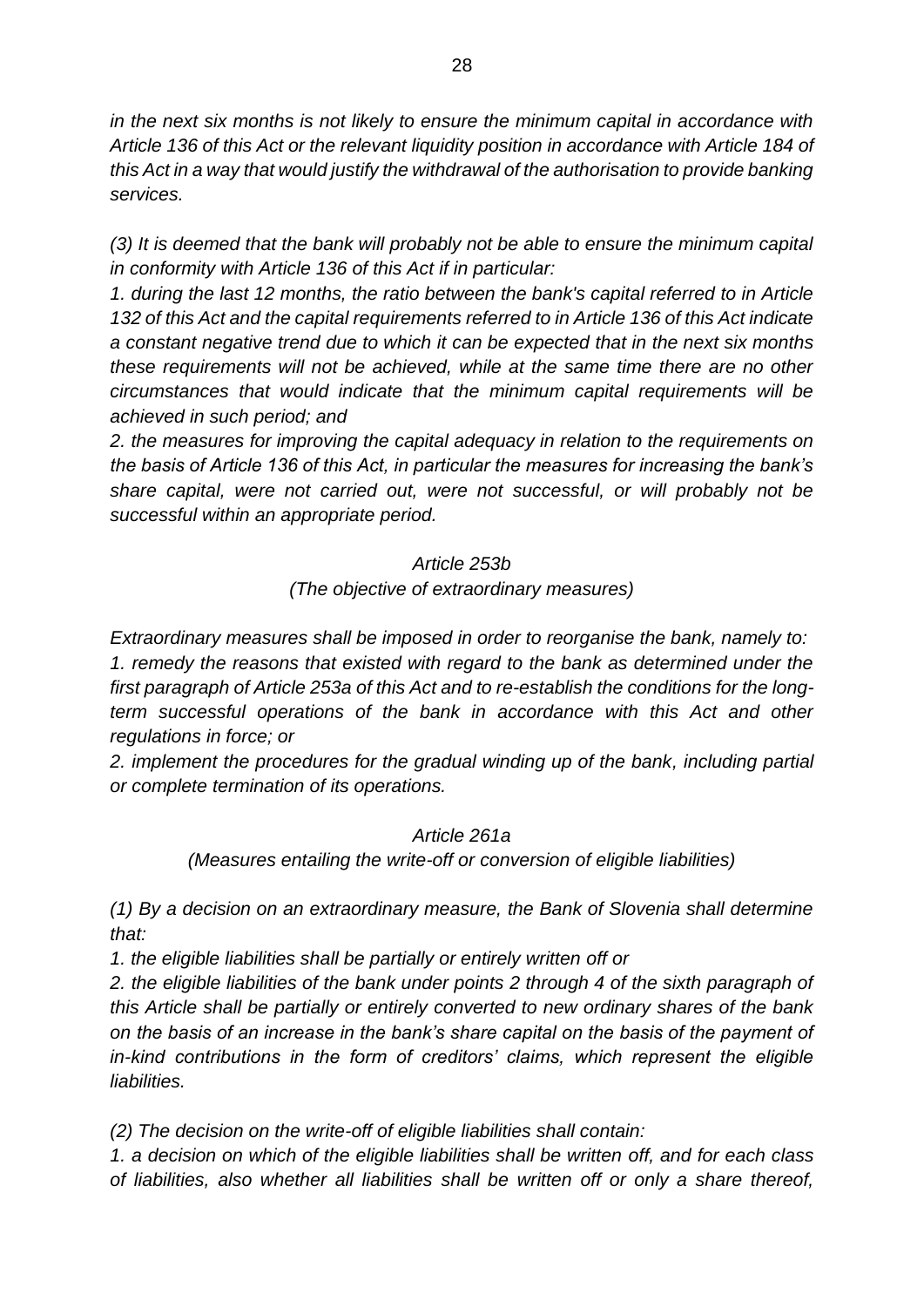*whereas the Bank of Slovenia may decide that the eligible liabilities of a lower class may be partially or entirely written off if the Bank of Slovenia decides that the eligible liabilities of a higher class shall be entirely written off;*

*2. in the case of the write-off of eligible liabilities of the first class, also the amount of the share capital after the write-off of the eligible liabilities of the first class and the nominal or attributable value of the shares, or a decision on the annulment of shares in the event the eligible liabilities of the first class shall be written off entirely;*

*3. a decision on the simultaneous increase in the bank's share capital in accordance with Article 262a of this Act, if the bank's share capital decreases below the amount determined under Article 42 of this Act due to the write-off of the eligible liabilities of the first class, i.e. to the minimum extent that will enable the bank to guarantee the share capital under Article 42 of this Act.*

*(3) A decision on the conversion of eligible liabilities into shares shall contain:* 

*1. a decision that the bank's share capital shall increase with in-kind contributions consisting of creditors' claims that represent the bank's eligible liabilities under points 2 through 4 of the sixth paragraph of this Article;*

*2. a decision on which eligible liabilities of the bank shall be converted into the bank's ordinary shares in the procedure for increasing the share capital with in-kind contributions, and with regard to the eligible liabilities of each order, also whether they shall be converted entirely or, [alternatively,] what the portion up to which they shall be converted is; the Bank of Slovenia may decide that the eligible liabilities of a lower class may only be partially or entirely converted if it decides that the eligible liabilities of the higher class are entirely written off or entirely converted;*

*3. with regard to the eligible liabilities of each rank as determined by the sixth paragraph of this Article that are converted into ordinary shares, the ratio expressed as the amount (unit) of the eligible liability for one new share;* 

*4. the finding that by issuing the decision it shall be deemed that the claims of creditors subject to in-kind contributions in the increase of the bank's share capital and which represent the bank's eligible liabilities under point 2 of this paragraph shall be transferred to the bank and the new shares shall be registered and paid.*

*(4) Article 262a of this Act shall apply to a decision on an increase in the bank's share capital under the second and third paragraphs of this Article.*

*(5) In connection with the write-off or conversion of the eligible liabilities of the bank, the Bank of Slovenia shall guarantee that each creditor shall not be subjected to greater losses than in the event of the bank's bankruptcy due to the write-off or conversion of the bank's eligible liabilities.*

*(6) The bank's eligible liabilities shall comprise:*

*1. the bank's share capital (liabilities of the first class),*

*2. liabilities to holders of hybrid financial instruments as determined under point 4 of the first paragraph of Article 133 of this Act (liabilities of the second class),*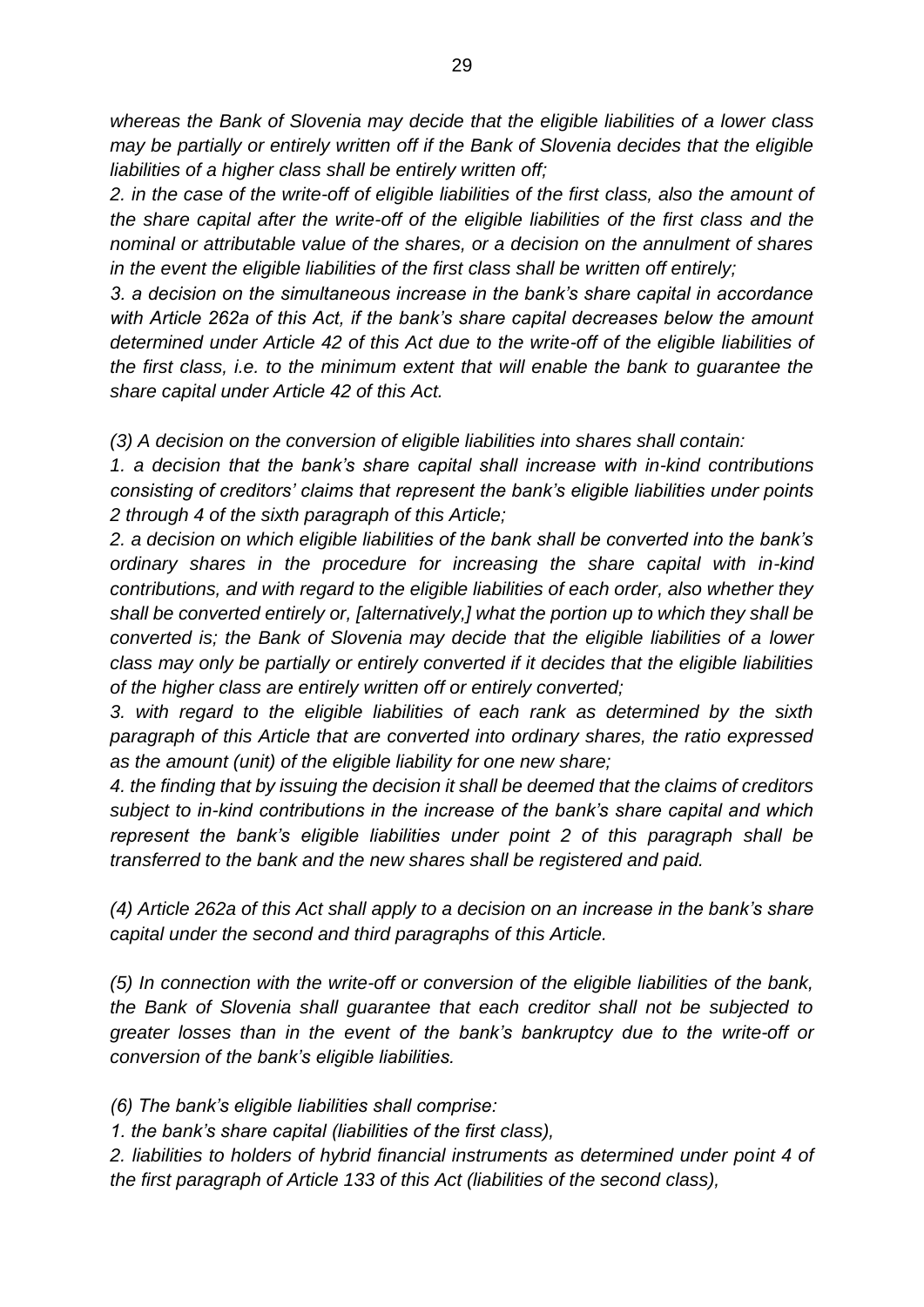*3. liabilities to holders of financial instruments which are, under Article 134 of this Act, considered in the calculation of the bank's* additional Tier 1 and Tier 2 capital*, unless such liabilities are already contained under point 1 or point 2 of this paragraph (liabilities of the third class),*

*4. liabilities not included under points 1, 2, or 3 of this paragraph, and which would in the event of the bankruptcy of the bank be repaid after the payment of the bank's senior debts (liabilities of the fourth class).* 

> *Article 261b (Establishing the value of assets)*

*(1) The Bank of Slovenia shall decide on the write-off or conversion of eligible liabilities on the basis of a valuation of the assets of the bank by an independent business appraiser, by assessing:*

*− the amount of the repayment of eligible liabilities from its assets on the assumption that the company is a gone concern,*

*− the value of new shares in the case of an increase in share capital by means of the conversion of eligible liabilities into equity on the assumption that the company is a going concern.*

*(2) Any potential effects of measures comprising state aid offered to the bank or the Bank of Slovenia's measures providing liquidity aid to the bank shall not be considered in the assessment of value on the basis of the preceding paragraph.*

*(3) When a timely assessment under the first paragraph cannot be obtained due to the urgency of the measure, the assessment shall be conducted by the Bank of Slovenia.*

> *Article 261c (Scope of the write-off or conversion of eligible liabilities)*

*(1) In a decision issued in accordance with the second paragraph of Article 261a of this Act, the Bank of Slovenia sets the amount of the eligible liabilities to be written off to the extent necessary to cover the bank's losses, taking into consideration the value of the assets as established in accordance with the preceding Article.*

*(2) In the decision issued in accordance with the third paragraph of Article 261a of this Act, the Bank of Slovenia sets the amount of eligible liabilities to be converted into the bank's ordinary shares to the extent necessary to establish capital adequacy in accordance with the requirements of the Bank of Slovenia.* 

> *Article 261d (Other rules on the conversion of eligible liabilities)*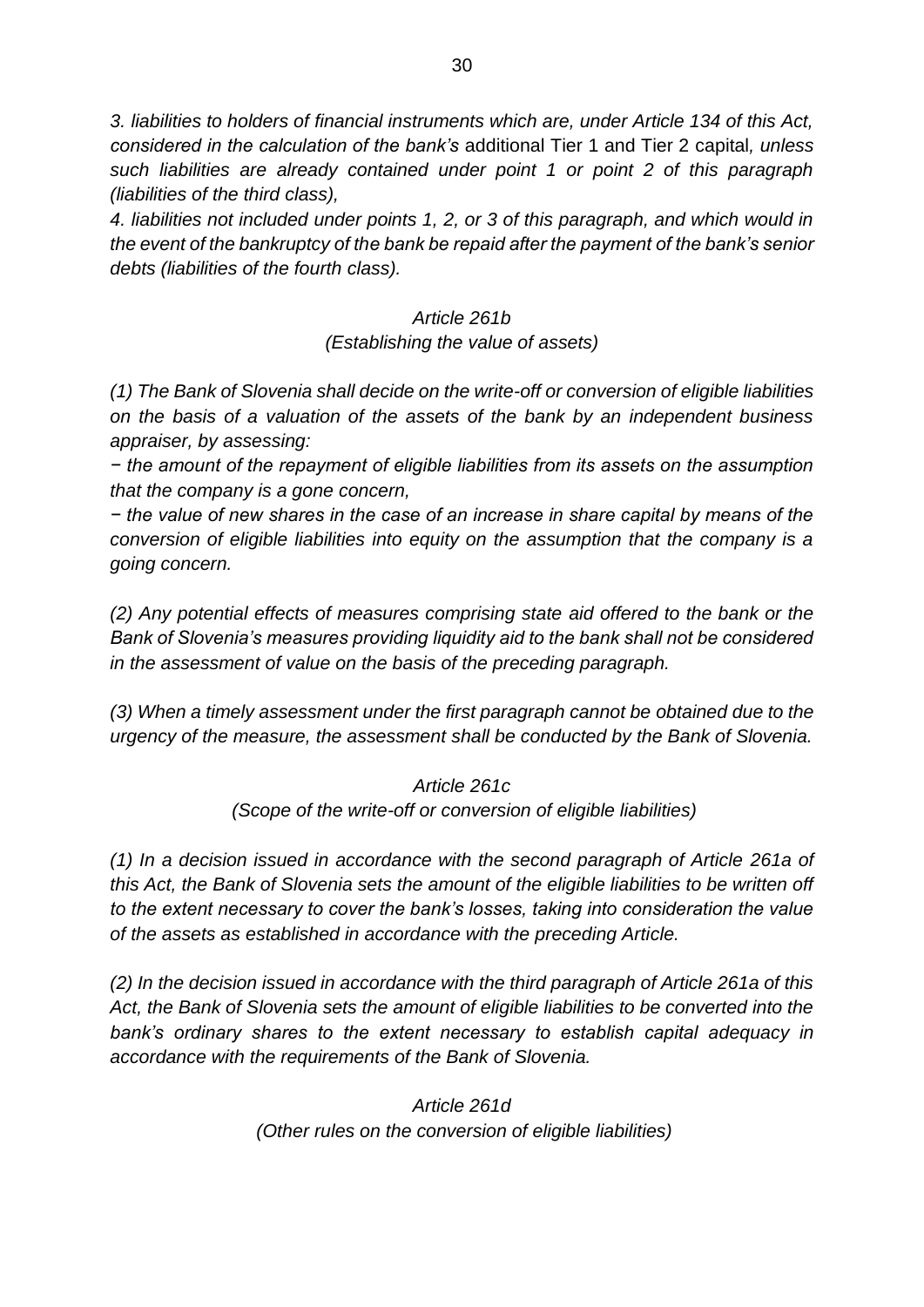*In its decision on the conversion of eligible liabilities, in the determination of the ratio under point 3 of the third paragraph of Article 261a of this Act, the Bank of Slovenia shall take into consideration the value of the eligible liabilities that are subject to in-kind contributions, i.e. on the basis of the appraisal determined in Article 261b of this Act, and considering the probable share of the repayment of these claims in the event of the winding up of the bank, if other extraordinary measures are not imposed.* 

#### *Article 261e*

*(The rights of creditors in the event of the write-off or conversion of eligible liabilities)*

*(1) Creditors with eligible claims shall not be entitled to request damages from the bank or to assert other claims provided for in the contract in the event of a breach or nonperformance of the contract where such breach or non-performance is the result of extraordinary measures adopted on the basis of this Act. Any contractual terms that are contrary to this provision shall be void.*

*(2) The effects of the extraordinary measure of the write-off or conversion of eligible liabilities shall not constitute a legitimate basis for the early termination or revocation of the contract which the other party to the contract concluded with the bank and which includes the right to the early termination or revocation of the contract in the event of the breach or non-performance thereof. Similarly, the extraordinary measure referred to above shall not, irrespective of the terms of the contract between the bank and the other contracting party, constitute legitimate grounds for requiring performance of the other obligations under the contract. Any contractual terms that are contrary to this provision shall be void.*

## *Article 262b (Transfer of property and liabilities)*

*…. (2) Notwithstanding the provision of the first paragraph of this Article, a bank's eligible liabilities referred to in the sixth paragraph of Article 261a of this Act cannot be transferred…. [\[5\]](https://usd-odlus/#_1ftn5)*

## *Article 346 (Application of provisions)*

*(1) The provisions of Subsection 10.2.2 of this Act shall apply in judicial protection proceedings against a decision on the initiation of a compulsory liquidation procedure, against a decision on the establishment of grounds for the initiation of bankruptcy proceedings (hereinafter referred to as: "a decision on the winding up of a bank"), and against a decision on an extraordinary measure.*

*(2) Unless otherwise determined in Subsection 10.2.2. of this Act, the provisions of Subsection 10.2.1. of this Act shall apply in judicial protection proceedings against a*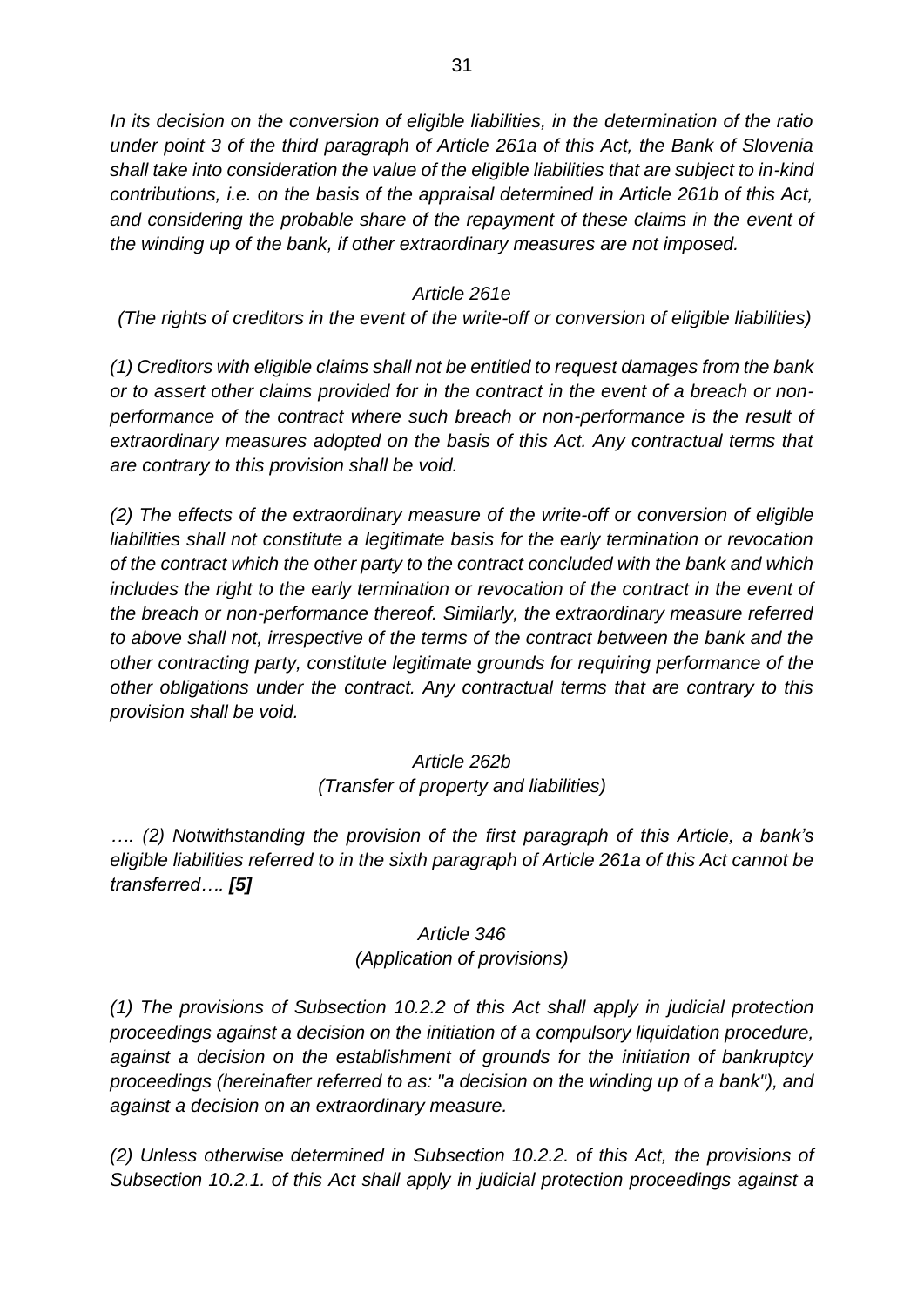*decision on the winding up of a bank and against a decision on an extraordinary measure.*

# *Article 347 (The plaintiff)*

*(1) An action against a decision of the Bank of Slovenia on the winding up of a bank or against a decision on an extraordinary measure can be filed by the bank. The time period in which the action against the decision on the winding up of the bank or against the decision on an extraordinary measure may be filed starts on the day when the decision is served on all the members of the bank's management board.*

*(2) If the authorisations of the bank's management board to carry out business operations or to represent the bank have terminated as a result of a decision on the winding up of the bank or on the basis of a decision on an extraordinary measure, the bank shall be represented in judicial protection proceedings against the decision of the Bank of Slovenia by persons whose positions as member of the bank's management board have terminated due to the decision on the winding up of the bank or due to the decision on the extraordinary measure. For the purpose of representation in judicial protection proceedings, the bank shall conclude a contract for work with such persons.*

*(3) The persons whose positions as member of the bank's management board have terminated due to a decision on the winding up of the bank or due to a decision on an extraordinary measure must act, with respect to representing the bank on the basis of the preceding paragraph, with the due diligence of a conscientious and fair business manager. The persons whose positions as member of the bank's management board have terminated due to a decision on the winding up of the bank or due to a decision on an extraordinary measure are not, due to this fact alone, exonerated of the accountability of the members of the bank's management board towards the bank and its shareholders as regards due diligence in invoking judicial protection rights against the decision on the winding up of the bank or the decision on the extraordinary measure.*

*(4) In order to invoke judicial protection against a decision of the Bank of Slovenia on the winding up of a bank or on an extraordinary measure, the shareholders of the bank whose aggregate shares amount to at least one tenth of the bank's share capital can request that the bank's management board or extraordinary management board, when appointed, convene a general meeting of the bank's shareholders and propose that the general meeting remove the persons authorised on the basis of the second paragraph of this paragraph to represent the bank from their positions, and that other persons be appointed to represent the bank in judicial protection proceedings against the decision of the Bank of Slovenia.*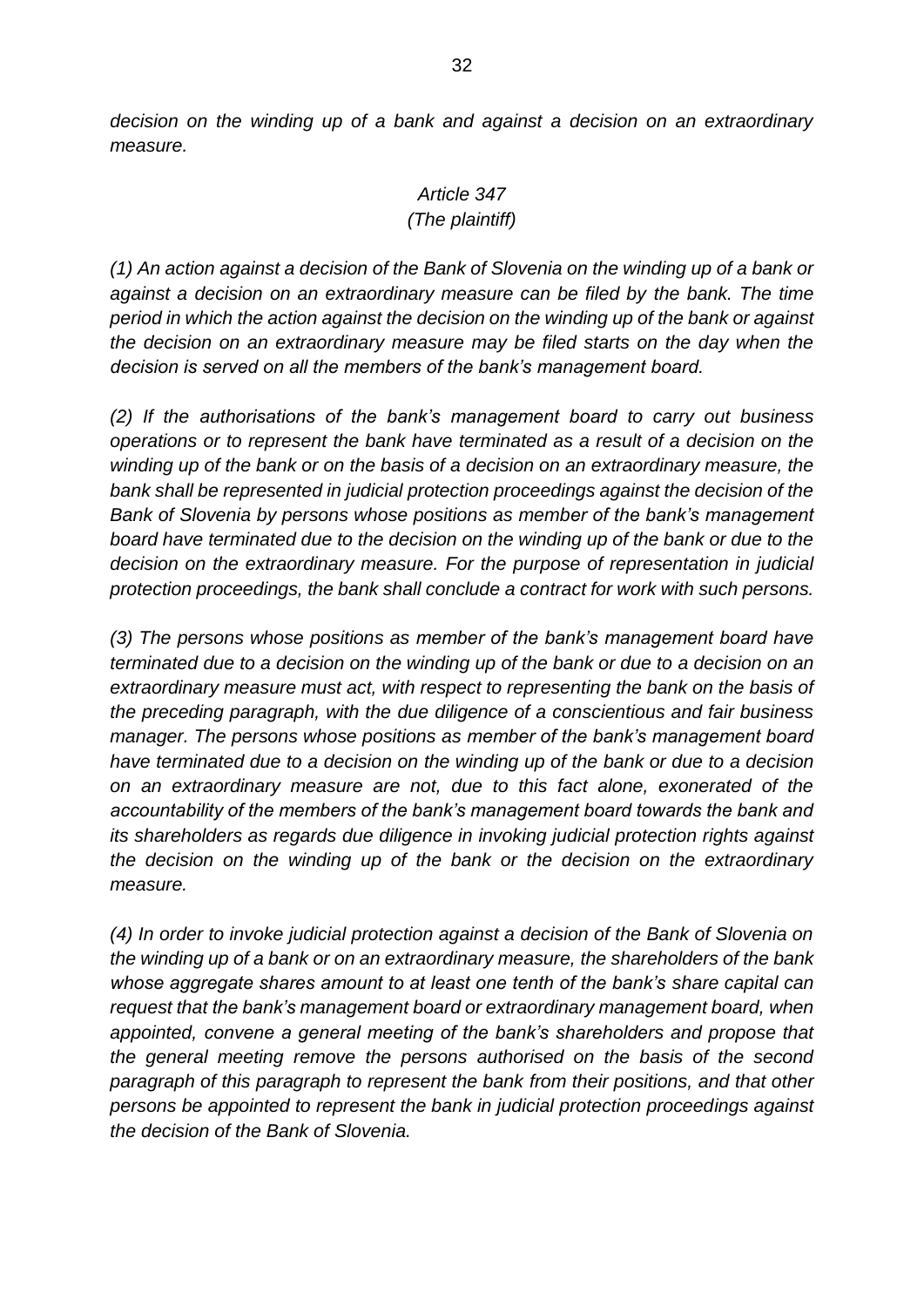*(5) The persons liable to pay the costs related to the procedures for invoking judicial protection against a decision of the Bank of Slovenia on the winding up of a bank and on a decision on an extraordinary measure, including the fees for persons authorised to represent the bank in accordance with this Article, are the persons referred to in the third paragraph of this Article. Notwithstanding the preceding sentence, they are liable for the costs referred to in the preceding sentence in the event the "other persons" who in accordance with the preceding paragraph are appointed to represent the bank in judicial protection proceedings against a decision of the Bank of Slovenia are those who voted for the order referred to in the preceding paragraph.*

*(6) The persons who in accordance with this Article are authorised to represent the bank in judicial protection proceedings against a decision of the Bank of Slovenia may request that the special management, when appointed, submit the data on the bank's business operations that they need in order to invoke judicial protection.*

#### *Article 350 (The Decision-Making Process of the Court)*

*If in judicial protection proceedings against a decision of the Bank of Slovenia on the winding up of a bank or against a decision imposing an extraordinary measure the court establishes the existence of grounds on the basis of which the court could, in accordance with the AJRAA-1 [i.e. the Act on the Judicial Review of Administrative Acts], annul the decision or suspend its implementation, it shall not adopt the decision on the annulment or suspension thereof, but shall establish, by way of a judgment, that the decision is unlawful and that the conditions for the winding up of the bank or for the extraordinary measure did not exist. The decision of the court on the unlawfulness of the decision on the winding up of the bank or on the extraordinary measure shall not affect the effects of the decision on the winding up or the effects of the extraordinary measure determined by this Act.*

## *Article 350a*

*(Protection of shareholders and creditors in the event of a decision to impose an extraordinary measure)*

*(1) The shareholders, creditors, and other persons whose rights are affected by the decision of the Bank of Slovenia to impose the extraordinary measure may request, from the Bank of Slovenia, compensation for damage, provided that they prove that the damage incurred due to the effects of the extraordinary measure is greater than the damage that would have been incurred had the extraordinary measure not been issued.*

*(2) Article 264 of the CA-1 shall not be used for the protection of the rights of shareholders and creditors against the Bank of Slovenia in the event of a decision to wind up a bank or a decision imposing an extraordinary measure.*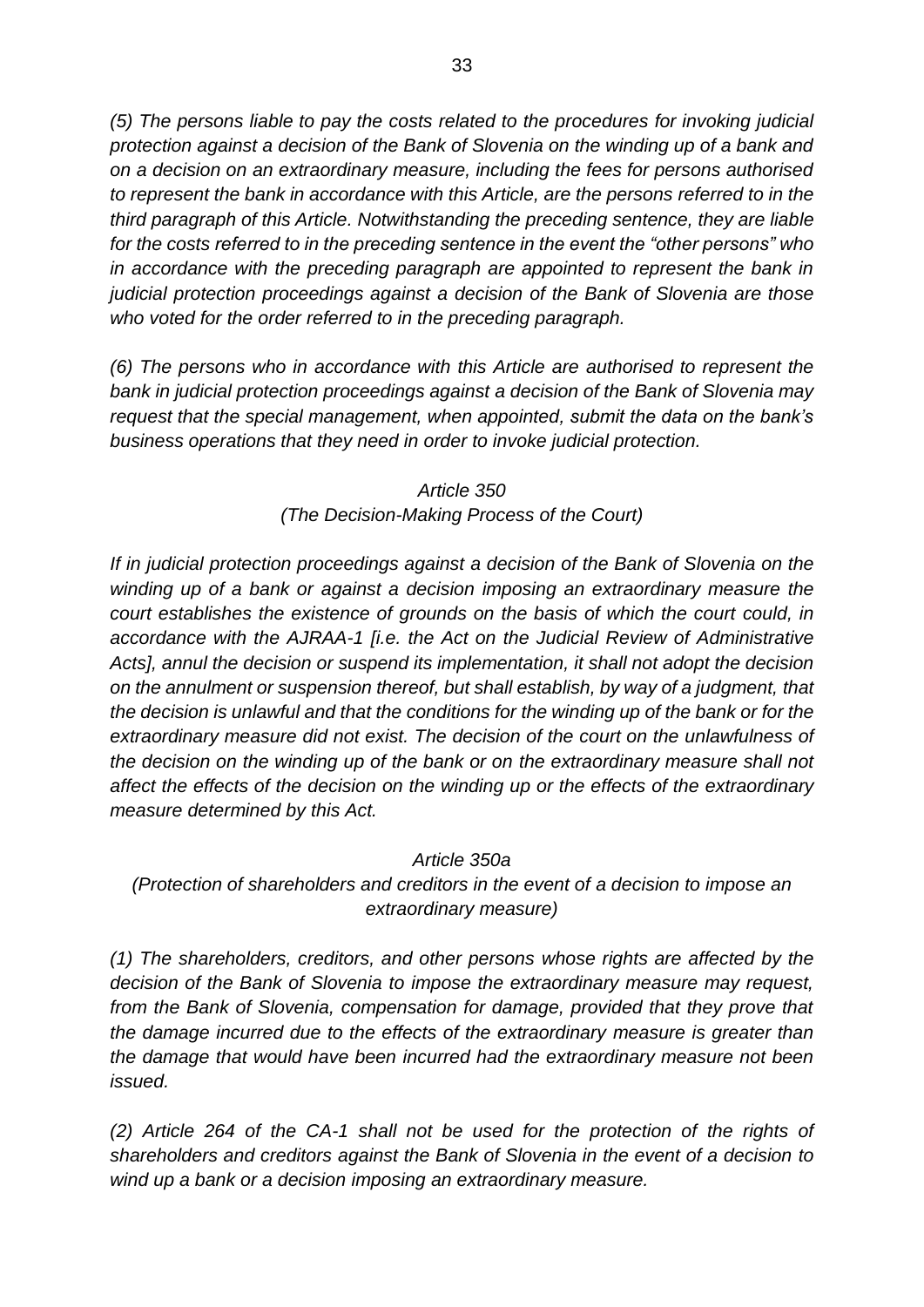*(3) If an action is filed against a decision imposing an extraordinary measure in accordance with Article 347 of this Act, the court deciding on a claim for damages on the basis of the first paragraph of this Article must stay the proceedings until the decision of the court in judicial protection proceedings against the decision of the Bank of Slovenia.*

#### *Article 223a[\[6\]](https://usd-odlus/#_1ftn6)*

#### *(Responsibilities related to carrying out supervision)*

*(1) The Bank of Slovenia and persons acting on its behalf shall act with the due diligence of a good businessman in carrying out the supervisory competence pursuant to this Act.*

*(2) It shall be deemed that while imposing supervision measures and performing other competences pursuant to this Act, the Bank of Slovenia has acted with due diligence when, upon taking into consideration the facts and circumstances at its disposal or which at the time of decision-making should have been at its disposal pursuant to its powers in accordance with this Act, it may have reasonably considered that the conditions for imposing supervision measures in accordance with this Act have been met and that the measures imposed are lawful.* 

*(3) The Bank of Slovenia shall be held responsible for the actions of persons who, in carrying out supervision and other competences of the Bank of Slovenia in accordance with this Act, have acted on the basis of authorisation granted by the Bank of Slovenia under the rules regulating the liability of employers for damage to third persons caused by employees at work or in relation to their work. When damage is incurred due to the action of a person acting pursuant to authorisation granted by the Bank of Slovenia, the injured party may seek compensation for damage exclusively from the Bank of Slovenia.*

*(4) It shall be deemed that the person having acted on behalf of the Bank of Slovenia in carrying out the supervisory competence in accordance with this Act has acted with due diligence when, upon taking into consideration the facts and circumstances at his or her disposal or which at the time these activities were carried out should have been at his or her disposal pursuant to powers in accordance with this Act, the said person acted with the due diligence of a good businessperson.*

#### *Article 41 of the BA-1L*

*This Act shall enter into force on the day following its publication in the Official Gazette of the Republic of Slovenia.*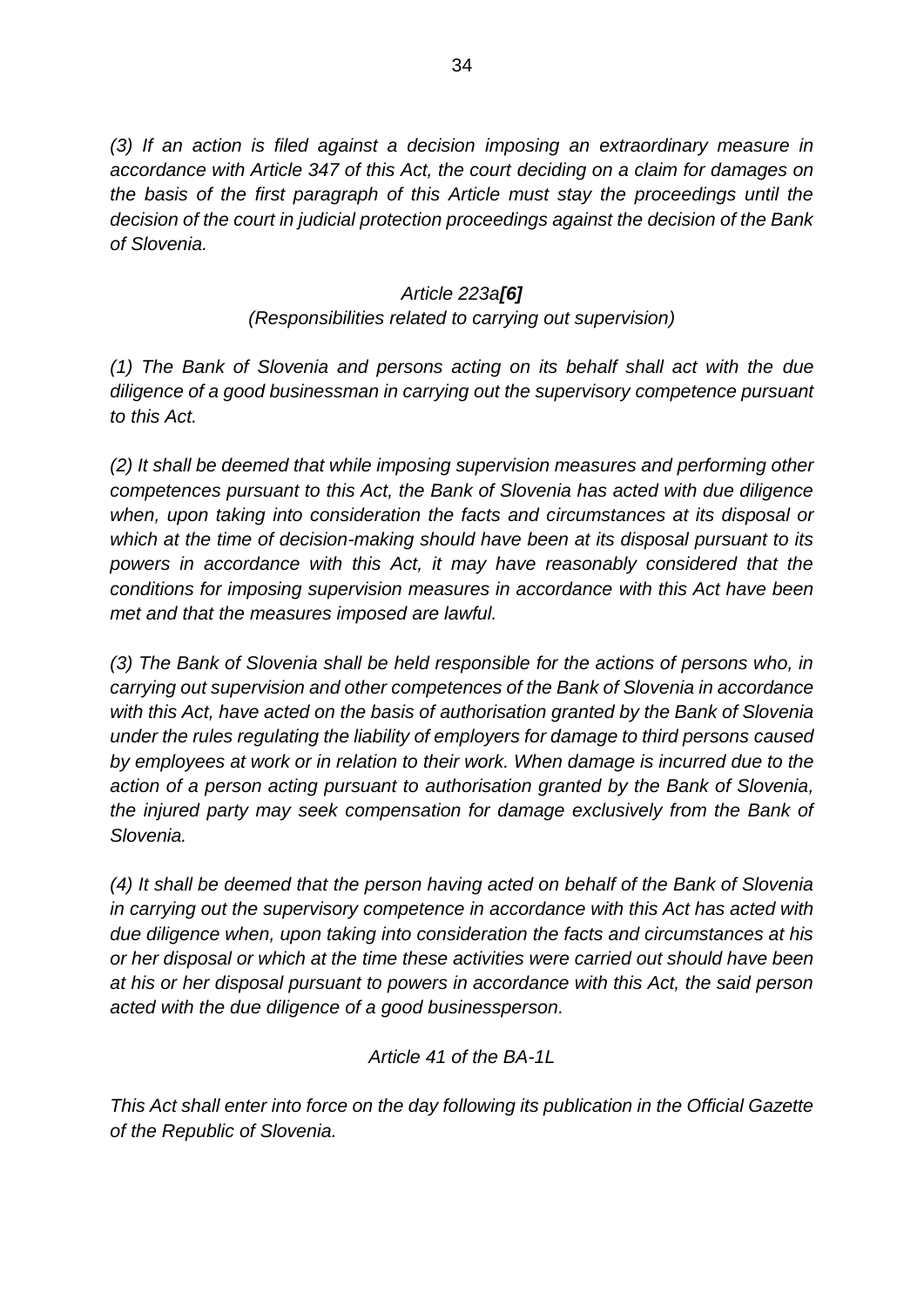60. Since the subject of the constitutional review at issue is merely a single extraordinary measure for ensuring the stability of the financial system – i.e. the writeoff or conversion of the eligible liabilities of the bank – the Constitutional Court assessed all the challenged provisions that also refer to the other extraordinary measures or that can be used therefor only from the viewpoint of this measure.

61. A number of allegations of the applicants refer to the allegedly incorrect (unconstitutional or unlawful) application of the challenged provisions in the concrete situation at issue, namely relating to the write-off of the eligible liabilities of banks on the basis of decisions of the Bank of Slovenia, which are enumerated in Paragraph 56 of the reasoning of the present decision. The applicants believe that, in these cases, the conditions for writing off eligible liabilities were not fulfilled. The Constitutional Court cannot address allegations of such kind in proceedings for the review of the constitutionality of a law. Therefore, it did not grant the motion for evidence of one of the applicants that written documentation should be obtained from which it would be clear whether the Bank of Slovenia indeed tried to prevent such write-off (as carried out in practice) and on the basis of which arguments. Similarly, for this reason the Constitutional Court did not serve on the National Assembly, in order for it to reply thereto, the supplement to the petition dated 27 September 2016 filed by Jože Sedonja and other petitioners that included in particular a comparative view of the burdensharing measures in granting state aid to banks in individual EU states that were carried out in practice, the supplement to the petition dated 4 October 2016 of the Pan-Slovenian Shareholders' Association, Peter Glavič, and Marija Glavič, in which the "entire overview of the factual circumstances of the writing off of NKBM shares" is presented, briefs dated 10 October 2016 of Franc Marušič and other petitioners by which they in particular comment on some articles in the media on the issue of extraordinary measures, and the supplement to the petition of Peter Glavič dated 11 October 2016, which mainly deals with the issue of the circumstances of how the extraordinary measures were carried out in practice. In the same manner, the Constitutional Court cannot adopt a position as to the allegations of the applicants that refer to the appropriateness of the challenged regulation (as the state would allegedly have to find different methods of "bank resolution", as the Constitutional Court is not competent to assess the appropriateness of a law. The Constitutional Court did not follow the proposal that a public hearing should be carried out, as the extensive written documentation sufficed for the decision to be adopted.[7] The Constitutional Court deemed that the applications classified as petitions by which individuals challenge the decisions of the Bank of Slovenia on the write-off of eligible liabilities are constitutional complaints, and will decide thereon separately.

62. Below, the Constitutional Court uses the umbrella term "eligible rights" to designate the holders' entitlements, which represent the converse of eligible bank liabilities referred to in the sixth paragraph of Article 261a of the BA-1, and it differentiates under this term (where necessary) between shareholders (as the holders of eligible liabilities of the first class) and eligible creditors or holders of eligible liabilities (as the holders of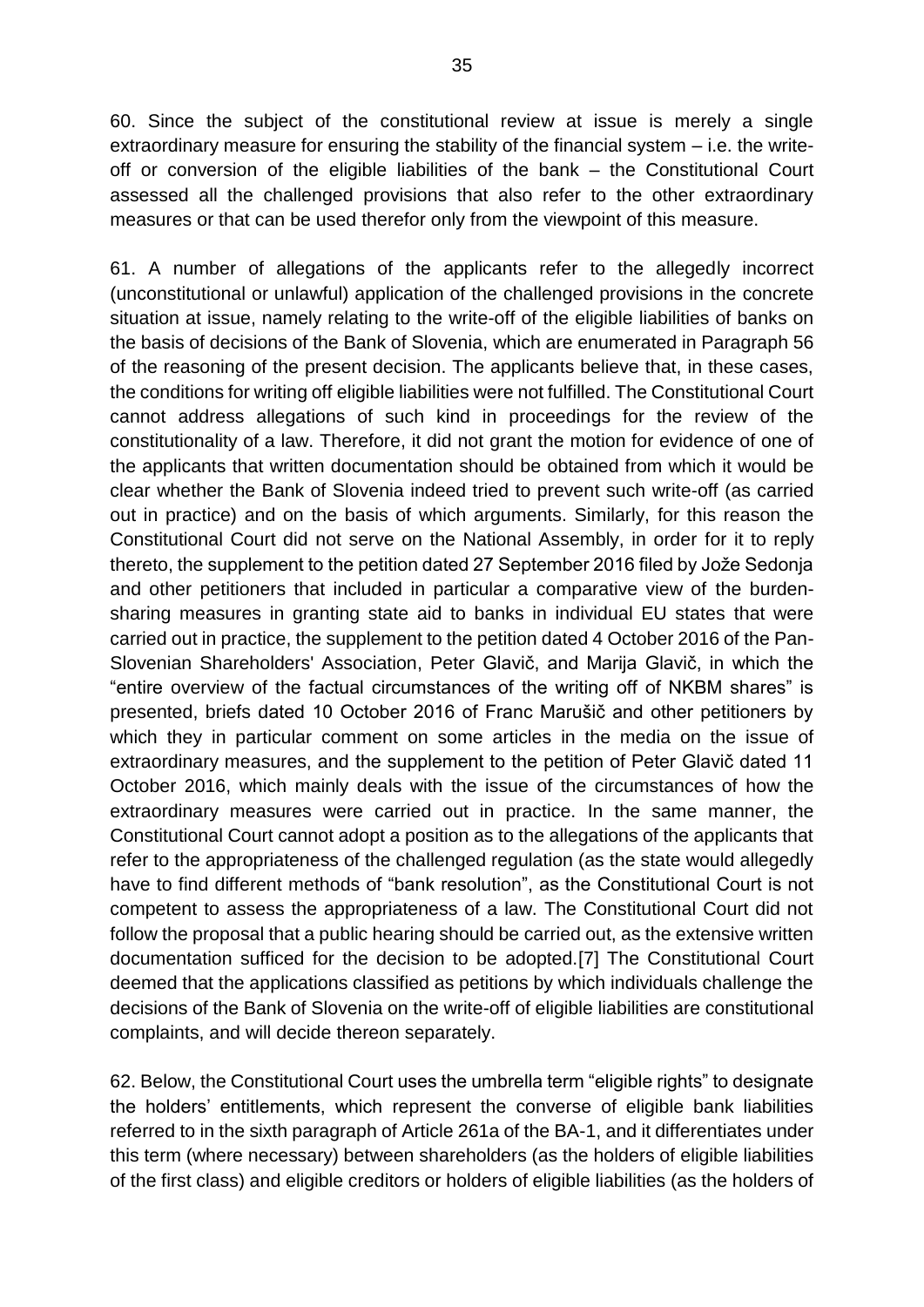eligible liabilities of the second though fourth classes). This is the manner it proceeds when it would like to emphasise the position of the entitled party in the legal relation.

63. The fact that the BA-1 ceased to be in force after the requests and petitions of the applicants were filed (see the first paragraph of Article 405 of the Banking Act, Official Gazette RS, No. 25/15 – hereinafter referred to as the BA-2, Article 62 of the Deposit Guarantee Scheme Act, Official Gazette RS, No. 27/16, and point 1 of Article 267 of the Resolution and Compulsory Dissolution of Banks Act, Official Gazette RS, No. 44/16 – hereinafter referred to as the RCDBA) has no influence on the fulfilment of the conditions for the substantive review of the challenged provisions of the BA-1. In accordance with the second paragraph of Article 47 of the CCA, the Constitutional Court decides on the constitutionality of a law that ceased to be in force in the challenged part or was amended if the consequences of its unconstitutionality have not been remedied. In the case at issue, it is manifest that the consequence that the applicants consider to be unconstitutional (the write-off of eligible rights without compensation) has not been remedied, whereas the judicial protection available to the holders of eligible rights to possibly remedy the unconstitutionality is considered by the applicants to be unconstitutional. At the same time, it follows from Article 265 of the RCDBA that the judicial protection proceedings against the decisions of the Bank of Slovenia issued prior to the entry into force of the RCDBA must be concluded in accordance with the provisions of the BA-1.[8] Therefore, the conditions for the initiation of the proceedings for the review of the constitutionality of the provisions of the BA-1 and BA-1L, which no longer exist, are fulfilled.

#### **B – II**

#### **The Staying of Proceedings before the Constitutional Court, the Judgment of the CJEU, and Assessment of the Meaning of the Banking Communication.**

64. By Order No. U-I-295/13, dated 6 November 2014, the Constitutional Court stayed the proceedings for the review of the constitutionality of the BA-1 and BA-1L until the CJEU decided in the preliminary procedure on the following questions[9] regarding the validity and interpretation of the Banking Communication and regarding the interpretation of the Reorganisation Directive:

1. Having regard to the legal effects actually produced by the Banking Communication, and given that the EU has exclusive competence in the state aid sector, in accordance with point b) of the first paragraph of Article 3 of the TFEU, and that the Commission has competence to issue decisions relating to the state aid sector, pursuant to Article 108 TFEU, must the Banking Communication be regarded as binding on Member States seeking to remedy a serious disturbance in the economy by granting state aid to credit institutions where such aid is intended to be permanent and cannot be easily revoked?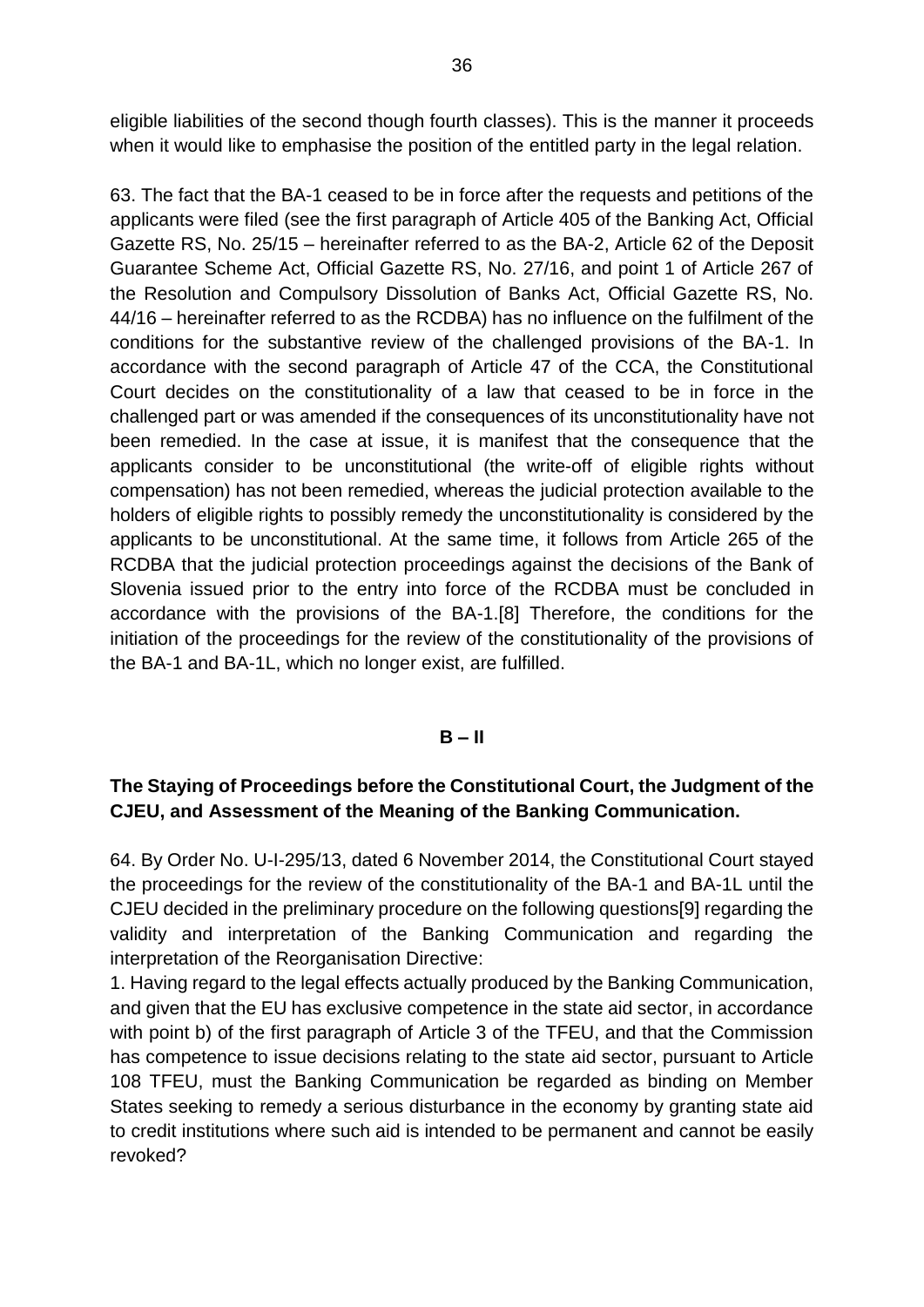2. Are paragraphs 40 through 46 of the Banking Communication – which make the possibility of granting state aid intended to remedy a serious disturbance in the national economy conditional upon compliance with the requirement to write off capital, hybrid capital, and subordinated debt and/or to convert into capital hybrid capital instruments and subordinated debt instruments, in order to limit the amount of aid to the minimum necessary in the light of the need to take account of the moral hazard – compatible with Articles 107, 108, and 109 of the TFEU, as they exceed the Commission's competence, as defined in the mentioned provisions of the TFEU on state aid?

3. Are paragraphs 40 through 46 of the Banking Communication – which make the possibility of granting state aid conditional on the requirement to write off capital and/or convert into capital, in so far as that requirement relates to shares (capital), hybrid capital instruments, and subordinated debt instruments issued before the publication of the Banking Communication, all or some of which, at the time they were issued, could have been written off without any provision for compensation only in the event of the bank's bankruptcy – compatible with the principle of the protection of legitimate expectations enshrined in EU law?

4. Are paragraphs 40 through 46 of the Banking Communication – which make the possibility of granting state aid conditional on the requirement to write off capital, hybrid capital, and subordinated debt instruments and/or to convert into capital hybrid capital instruments and subordinated debt instruments, without the initiation and conclusion of a bankruptcy procedure by which the debtor's assets may be liquidated by means of judicial proceedings in which the holders of subordinated financial instruments would have the opportunity to participate as parties to the proceedings – compatible with the right to property enshrined in the first paragraph of Article 17 of the Charter of Fundamental Rights of the European Union (OJ C 202, 7 June 2016, p. 389 – hereinafter referred to as the Charter)?

5. Are paragraphs 40 through 46 of the Banking Communication – which make the possibility of granting state aid conditional on the requirement to write off capital, hybrid capital, and subordinated debt instruments and/or to convert into capital hybrid capital instruments and subordinated debt instruments, because the implementation of those measures calls for a reduction and/or an increase in the share capital of public limited liability companies on the basis of the decision of the competent administrative body and not the decision of the general meeting of shareholders of the public limited liability company – compatible with Articles 29, 34, 35, and 40 through 42 of the Directive on the Coordination of Safeguards?

6. With regard to paragraph 19 of the Banking Communication, in particular the requirement laid down in that provision to respect fundamental rights, to paragraph 20, and to the affirmation of the requirement, in principle, laid down in paragraphs 43 and 44 of the Banking Communication, to convert or write off hybrid capital and subordinated debt instruments before granting state aid, may the Banking Communication be interpreted as meaning that those measures do not require Member States seeking to remedy a serious disturbance in their economy by granting state aid to credit institutions to impose an obligation to adopt such conversion and writing-off measures as a condition for the granting of state aid on the basis of point b)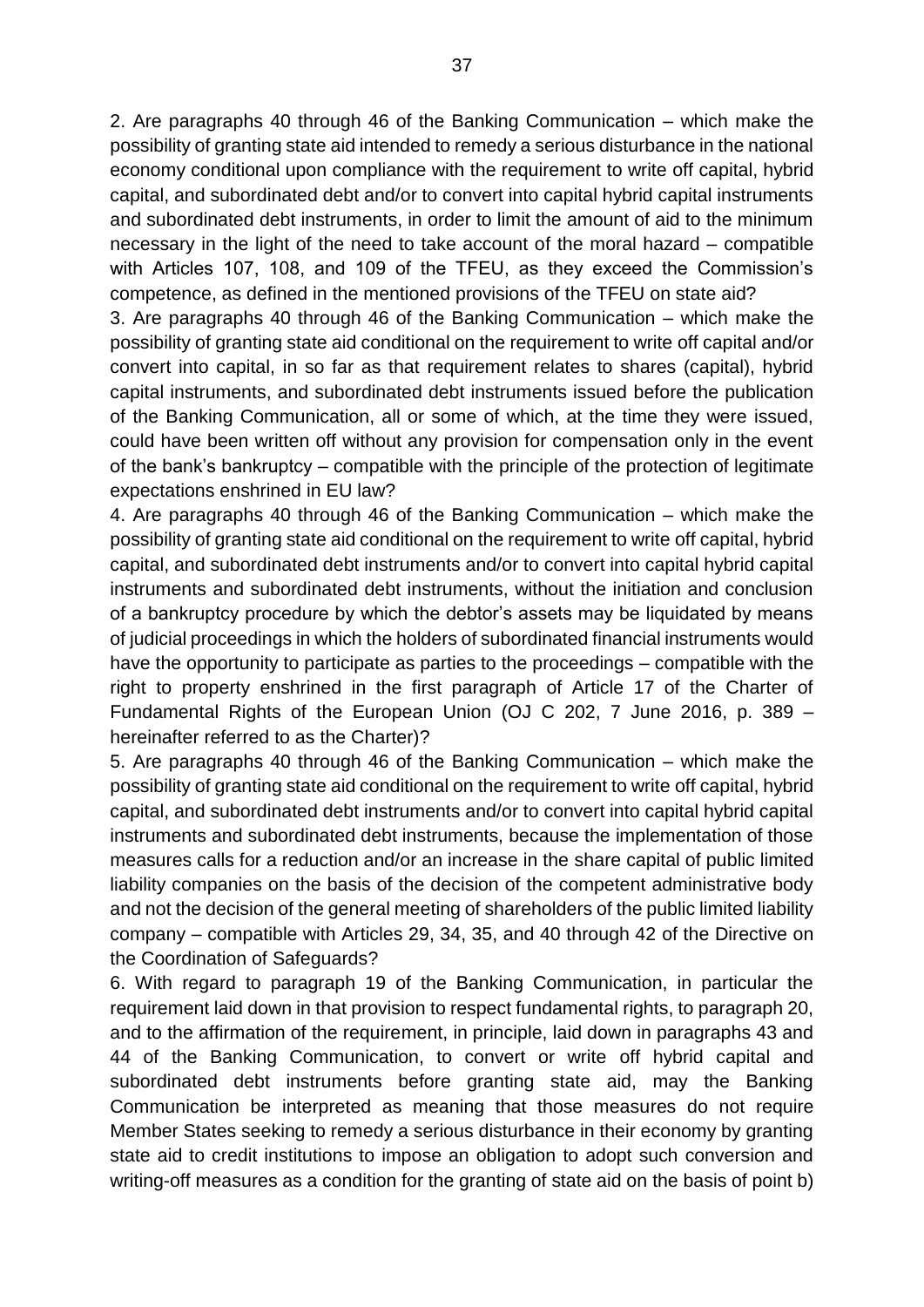of the third paragraph of Article 107 of the TFEU, or as meaning that, in order to be able to grant state aid, it is sufficient that the conversion or write-off measure should merely operate in a manner that is proportionate?

7. May the seventh indent of Article 2 of the Reorganisation Directive be interpreted as meaning that the measures requiring burden sharing by shareholders and subordinated creditors provided for in paragraphs 40 through 46 of the Banking Communication (the write-off of Common Equity Tier 1, hybrid capital, and subordinated debt instruments and the conversion into capital of hybrid capital instruments and subordinated debt instruments) may also be classified as reorganisation measures?

65. In its Judgment in case No. C-526/14, the CJEU answered the questions raised as follows:[10]

1. The Banking Communication must be interpreted as meaning that it is not binding on the Member States.

2. Articles 107 to 109 TFEU must be interpreted as not precluding points 40 to 46 of the Banking Communication in so far as those points lay down a condition of burdensharing by shareholders and holders of subordinated rights as a prerequisite to the authorisation of State aid.

3. The principle of the protection of legitimate expectations and the right to property must be interpreted as not precluding points 40 to 46 of the Banking Communication in so far as those points lay down a condition of burden-sharing by shareholders and holders of subordinated rights as a prerequisite to the authorisation of State aid.

4. Articles 29, 34, 35 and 40 to 42 of the Directive on Coordination of Safeguards must be interpreted as not precluding points 40 to 46 of the Banking Communication in so far as those points lay down a condition of burden-sharing by shareholders and holders of subordinated rights as a prerequisite to the authorisation of State aid.

5. The Banking Communication must be interpreted as meaning that the measures for converting hybrid capital and subordinate debt or writing off their principal, as provided for in point 44 of that communication, must not exceed what is necessary to overcome the capital short-fall of the bank concerned.

6. The seventh indent of Article 2 of the Reorganisation Directive must be interpreted as meaning that burden-sharing measures such as those provided for in points 40 to 46 of the Banking Communication fall within the scope of the concept of 'reorganisation measures', within the meaning of that provision of that Directive.

66. When assessing the regulations that entail the implementation of EU law, the Constitutional Court must take into consideration, on the basis of the third paragraph of Article 3a of the Constitution,[11] the primary and secondary EU legislation and the case law of the CJEU.[12] The Constitution does not regulate in more detail either the temporal or the hierarchical position of the rules that on the basis of the third paragraph of Article 3a of the Constitution enter the Slovene constitutional order.[13] From the mentioned provision of the Constitution there only follows the requirement that all state authorities, including the Constitutional Court, must apply EU law when exercising their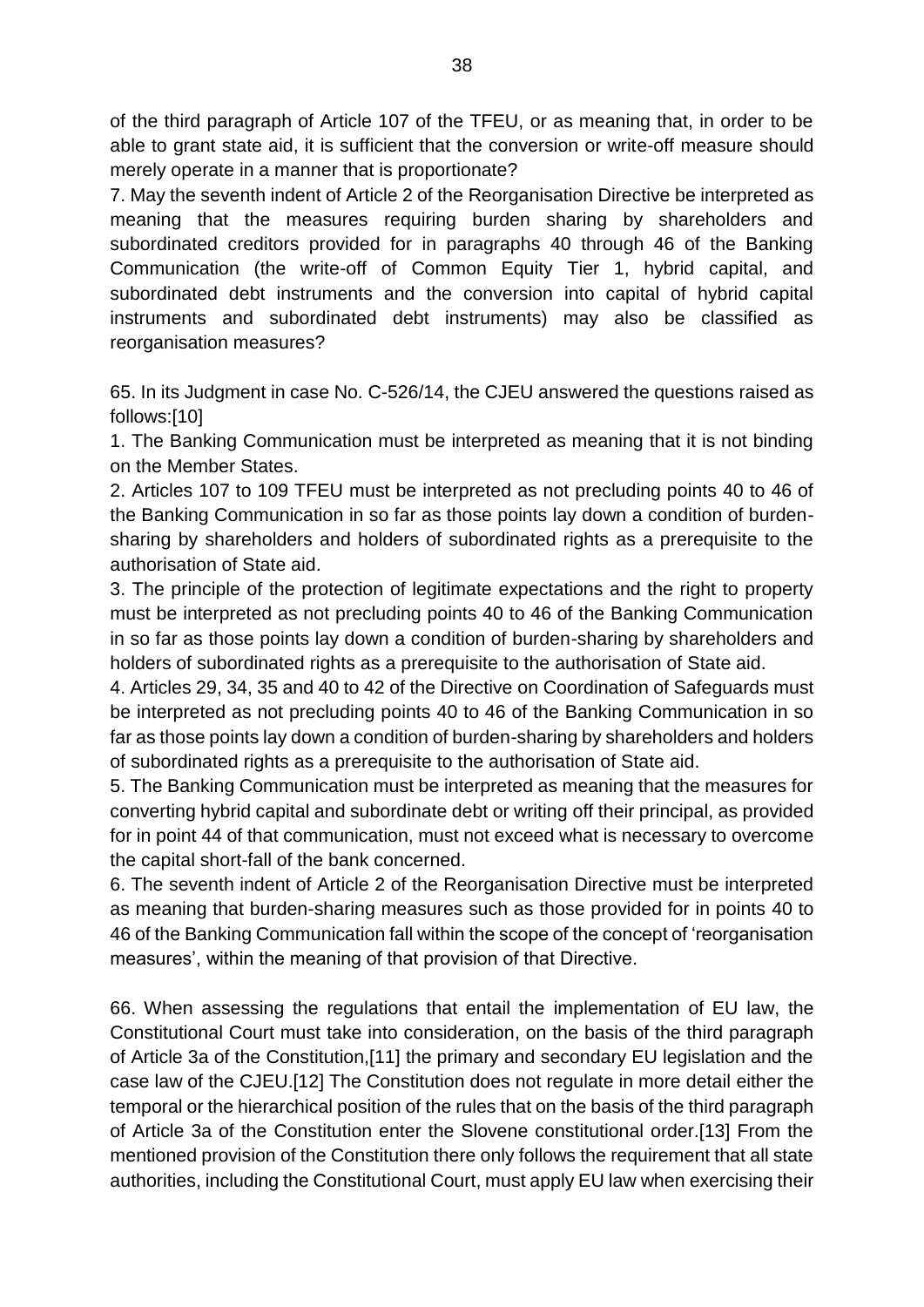competences in accordance with the legal regulation of that organisation.[14] The effect of EU law in the national legal order therefore depends on the rules in force that regulate the functioning of the EU, and in this framework also on the fundamental principles of EU law that are laid down in the Treaty on European Union (consolidated version, UL C 202, 7 June 2016 – hereinafter referred to as the TEU) and in the TFEU or that have been developed by the CJEU in its case law. Due to the third paragraph of Article 3a of the Constitution, the fundamental principles defining the relation between national law and EU law are at the same time also national constitutional principles that are binding with the force of the Constitution.[15]

67. The most important fundamental principle is that of the primacy of EU law, which entails that in the event of an inconsistency between the law of a Member State and EU law the latter has primacy over the law of the Member State. The other fundamental principles of EU law that regulate the relation between EU law and national law are the principle of sincere cooperation, including the principle of consistent interpretation (the third paragraph of Article 4 of the TEU),[16] the principle of direct application of EU law, the principle of direct effect of EU law, the principle of the transfer of competences (the first paragraph of Article 5 of the TEU), the principle of subsidiarity (the third paragraph of Article 5 of the TEU), and the principle of proportionality (the fourth paragraph of Article 5 of the TEU). These principles, as national constitutional principles, are also binding on the Constitutional Court when carrying out its competences in the framework of the legal relations concerning EU law. On the basis of the first paragraph of Article 51 of the Charter, also the provisions of the Charter are binding thereon when implementing EU law. In the procedure for the assessment of regulations in the interpretation of national law (the Constitution and other regulations), the Constitutional Court must observe EU law, namely in the manner that follows from EU acts or as it has been developed in the case law of the CJEU. It must interpret national law in the light of EU law in order to ensure its full effectiveness.[17]

68. The above-mentioned means that when interpreting the challenged provisions of the BA-1 and the Constitution, and in assessing the constitutionality of the BA-1, the Constitutional Court must observe the Judgment of the CJEU in case C-526/14, which answered the legally relevant questions regarding the validity and interpretation of the Banking Communication and the interpretation of the Reorganisation Directive, with regard to which, in the mentioned judgment, the CJEU also explained the meaning and scope of certain other acts and rules of primary and secondary EU law. Namely, the CJEU has exclusive competence to interpret EU law and to assess the validity of secondary EU law. Considering the fact that by the challenged provisions of the BA-1 the legislature transposed the essential content of the Banking Communication into the Slovene legal order, the legally relevant questions that remain concern the legal effects of the Banking Communication and how its provisions should be interpreted.

69. The exclusive competence of the EU in a certain field means that only the EU can issue legislative acts and adopt legally binding acts, whereas Member States are able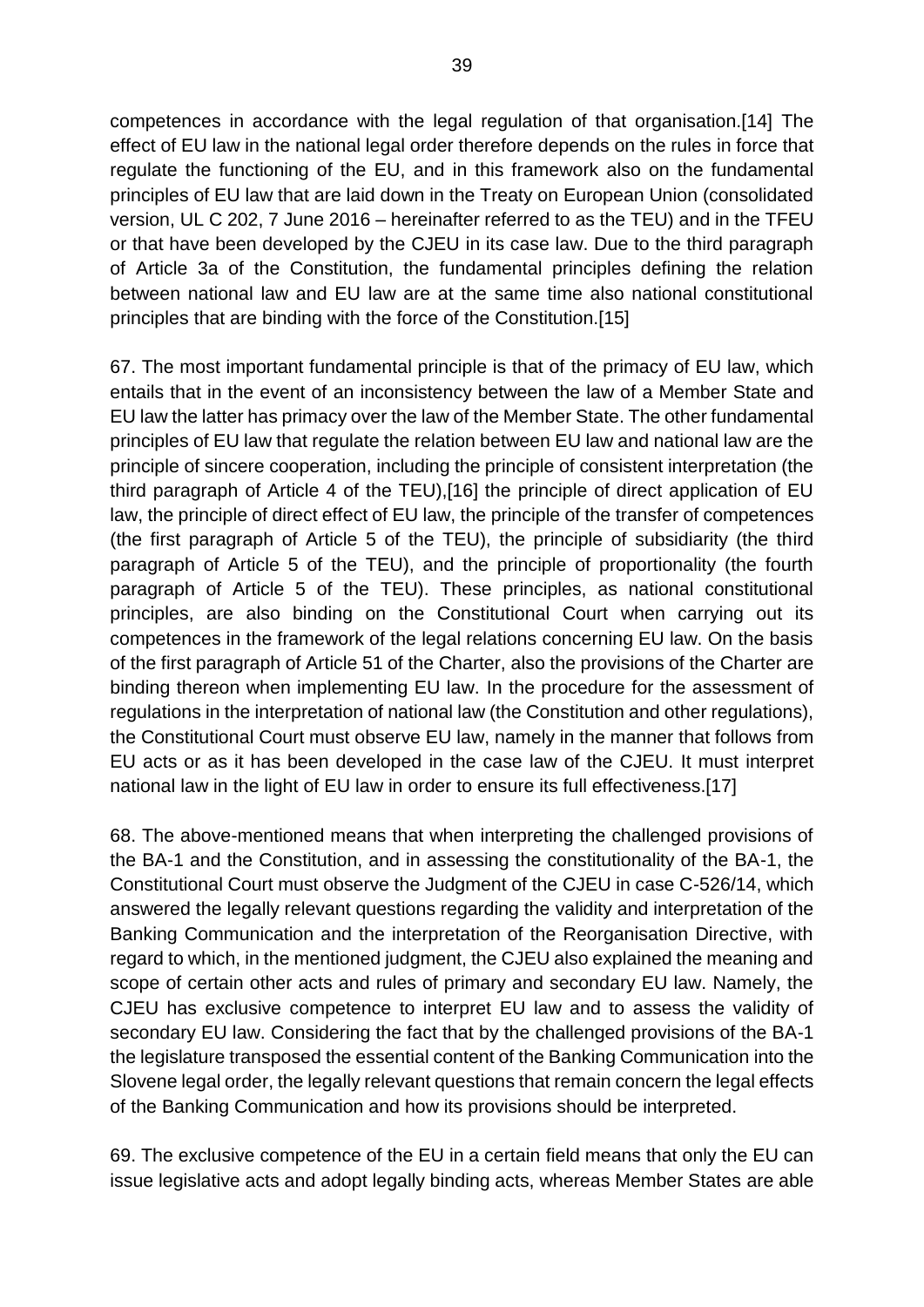to do so themselves only if so empowered by the Union or for the implementation of Union acts (the first paragraph of Article 2 of the TFEU). On the basis of point (b) of the first paragraph of Article 3 of the TFEU, the EU has exclusive competence to establish the competition rules necessary for the functioning of the internal market. State aid fall under the rules on competition (Title VII, Chapter 1, Section 2), therefore the exclusive competence of the EU applies thereto as well. The exclusive competence of the EU thus means that the EU has exclusive competence to regulate those fields that Member States may not regulate by themselves. On the basis of Article 3a of the Constitution, the Republic of Slovenia transferred to EU institutions the exercise of part of its sovereign rights in the field of state aid.

70. Any state aid that distorts or threatens to distort competition, in so far as it affects trade between Member States, is, on the basis of the first paragraph of Article 107, prohibited (for being incompatible with the internal market), except in the cases listed as exceptions in the second paragraph of Article 107 of the TFEU for which no authorisation by the Commission is needed, and in the cases listed as exceptions on the basis of the authorisation of the Commission or the EU Council determined by the third paragraph of Article 107 of the TFEU. If the Commission finds, on the basis of the second paragraph of Article 108 of the TFEU, that state aid is not compatible with the internal market, or that such aid is being misused, it determines that the state concerned must abolish such aid or alter it within a period of time it imposes. State aid granted contrary to the rules on the admissibility of state aid is therefore prohibited. The purpose of the rules on the admissibility of state aid is to ensure a uniform internal EU market and competition between the entities on such market, and such rules must be applied uniformly on the entire EU market.

71. The first paragraph of Article 2 of Council Regulation (EU) 2015/1589 of 13 July 2015 laying down detailed rules for the application of Article 108 of the Treaty on the Functioning of the European Union (OJ L 248, 24 September 2015 – hereinafter referred as the State Aid Regulation) determines that any plans to grant new aid shall be notified to the Commission in sufficient time by the Member State concerned (unless determined otherwise by the TFEU or in the regulations adopted on the basis of the TFEU). Where the Commission immediately finds that the measure is compatible with the internal market, it issues a decision stating that it is not opposed to state aid.[18] If the Commission finds, upon preliminary assessment, that concerns arise as to the compatibility of the measure with the internal market, it decides to initiate proceedings on the basis of the second paragraph of Article 108 of the TFEU and issues an order on the initiation of the formal investigation procedure.[19] Once the formal investigation is concluded, the Commission can (a) establish that the measure does not constitute state aid; (b) that the state aid is compatible with the internal market; (c) that the state aid is, under certain conditions, compatible with internal market; or (d) that the state aid must not be put into effect, as it is not compatible with the internal market.[20] Article 16 of the State Aid Regulation regulates the authorisation of the Commission to issue, in the event of unlawful state aid, a recovery decision, by which it imposes upon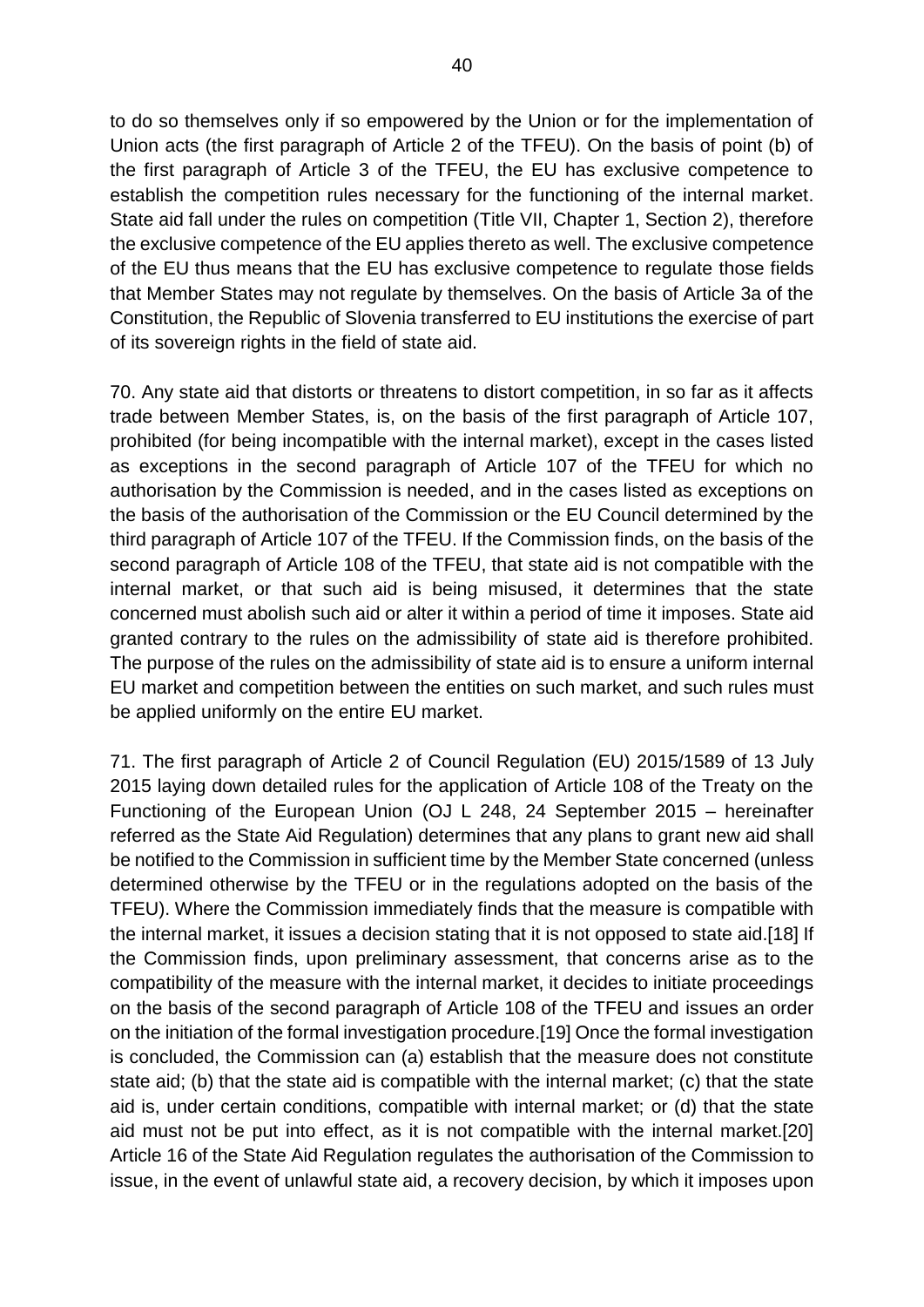the Member State concerned the obligation to take all necessary measures for the state to recover the aid from the beneficiary, unless the recovery of the aid would be contrary to the general principles of EU law. Where the Member State concerned does not comply with the decision of the Commission, the Commission can submit the case directly to the CJEU.[21] Article 263 of the TFEU enables judicial protection against the acts of the Commission (as well as against decisions on the admissibility of state aid) before the CJEU.

72. Point (b) of the third paragraph of Article 107 of the TFEU determines that aid to remedy a serious disturbance in the economy of a Member State may be considered to be compatible with the internal market. With regard to such legal basis, the Commission issued numerous communications by which it publicly explained its legal positions as to the admissibility of state aid. Prior to the issuance of the Banking Communication, the Commission adopted six communications regarding the financial sector.[22] These Communications provide detailed guidance on the criteria to be applied in determining whether state aid granted in the financial sector during the financial crisis is compatible with the internal market within the meaning of point (b) of the third paragraph of Article 107 of the TFEU, criteria which the Commission takes into consideration when examining whether state aid is compatible with the internal market.

73. The term "soft law" is applied to quasi-legal instruments that lack legally binding power. On the EU level, this term is used to designate different acts (e.g. codes of conduct, directives, notifications, recommendations, notes).[23] Although the mentioned acts are not legally binding, they have a certain normative content and practical effects.[24] In theory, soft law instruments are classified into multiple categories. One category comprises interpretative and decisional instruments, among which fall (*inter alia*) interpretative and decisional communications and notices.[25] Interpretative communications of the Commission do not create new legal rules but are intended to interpret primary and secondary legislation and strive to ensure its correct interpretation and uniform application. Decisional notices are not limited to merely the interpretation of legal norms, but also indicate how the Commission will exercise EU law in concrete cases and how it will use its discretion in such sense.[26]

74. Analysis of the case law of the CJEU[27] indicates that the soft law instruments issued by the Commission (a) limit its own power [i.e. of the Commission] in that it must respect the rules from these instruments; (b) limit its discretion where the Commission has discretionary room to manoeuvre; (c) do not form a legal basis for the concrete decisions of the Commission and must not be inconsistent with "higher ranked" law, including the case law of the CJEU; (d) are not binding on the CJEU when it interprets EU law; (e) cause that the Commission must not depart from their rules, as they would otherwise break certain general principles of EU law, in particular the principles of legal certainty, equality, and legitimate expectations.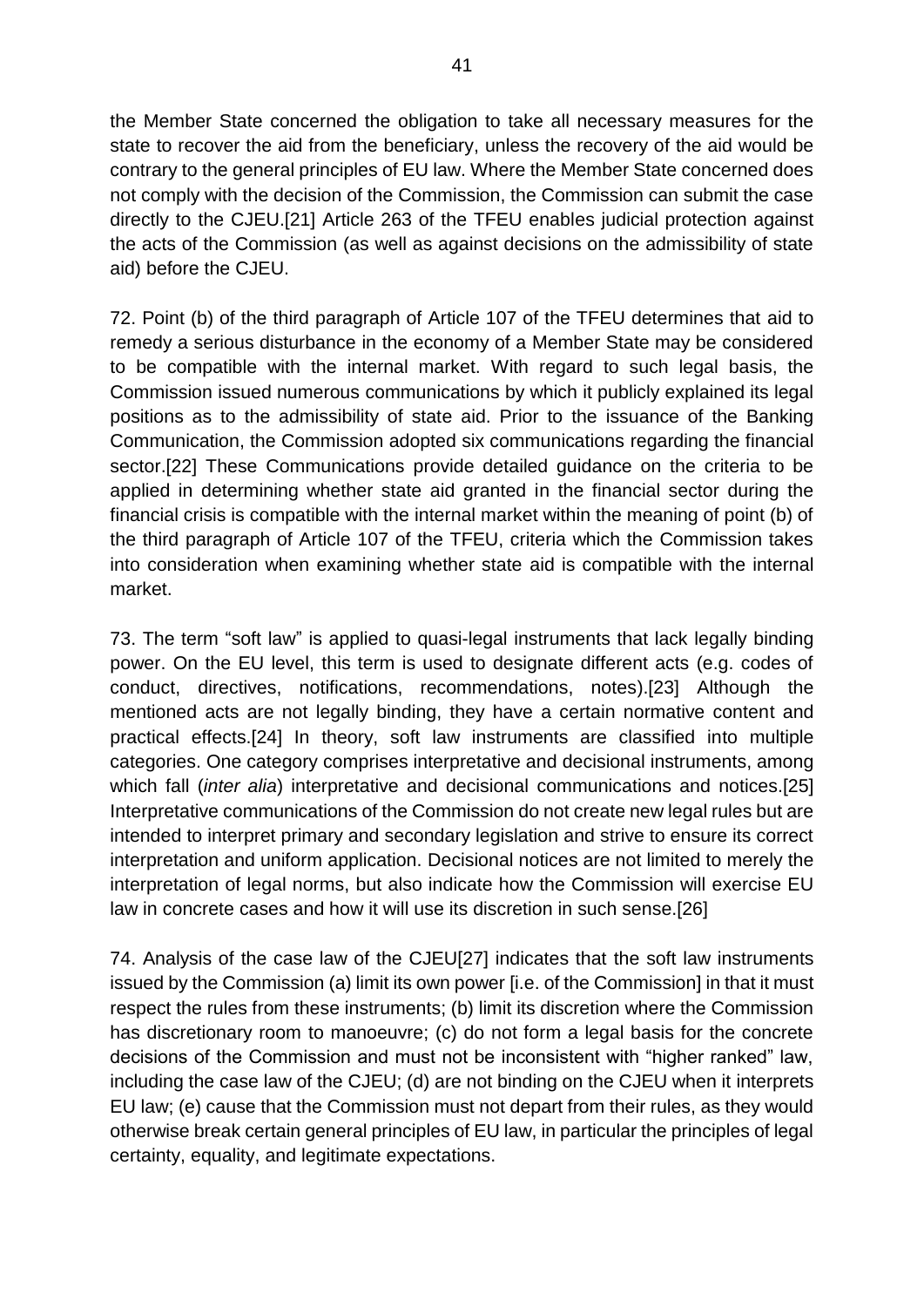75. It is impossible to deny the indirect legal effect of the Banking Communication on Member States, as the Communication represents important information for the states as to how the Commission will carry out its competences in the field of the assessment of the admissibility of state aid. It must be considered that the Judgment in case No. C-526/14, by which the CJEU answered the preliminary questions of the Constitutional Court, follows in its entirety the hitherto views on the legal nature of the "soft law" of the Commission. The CJEU clearly and undoubtedly explains that the Banking Communication has no binding legal effect for the Member States and creates no "autonomous legal obligations" for them. It states that the assessment of the admissibility of aid measures with the internal market based on the third paragraph of Article 107 of the TFEU is in the exclusive competence of the Commission. In this respect, the Commission has a broad discretionary right, the exercise of which encompasses complex economic and social assessments. In the exercise of such discretionary right, the Commission can adopt guidelines to determine the criteria on the basis of which it plans to assess the compatibility of aid measures planned by Member States with the internal market. Once the Commission adopts and publicly publishes such guidelines, it limits itself in the exercise of its discretionary right, as it cannot depart therefrom, as a general rule, without exposing itself to the threat of being sanctioned due to a violation of the general principles of law, such as the principle of equal treatment and the principle of the protection of legitimate expectations. Furthermore, the CJEU expressly underlines that adopting a communication such as the Banking Communication does not relieve the Commission of the duty to verify special extraordinary circumstances in the framework of a proposal to directly apply point (b) of the third paragraph of Article 107 of the TFEU. According to the CJEU, Member States retain the possibility to notify the Commission of plans to grant state aid that do not fulfil the criteria laid down by the Banking Communication, and, in exceptional circumstances, the Commission may approve such plans.

76. The Constitutional Court is competent to assess the constitutionality of regulations that transpose directives into the national legal order.[28] When the Slovene legislature enacted the challenged provisions of the BA-1 on the extraordinary measure of the write-off or conversion of eligible bank liabilities in such a manner that it followed (on its own initiative) the guidelines of the Banking Communication, it in fact pursued the objective of establishing a legal framework to grant state aid to banks in financial difficulties that is not contrary to the rules of the TFEU on state aid. Therefore, the content of the Banking Communication is not irrelevant to the Constitutional Court. When assessing the constitutionality of the BA-1, the Constitutional Court also interprets this Act; in this respect, also the content of the Banking Communication must be taken into account, which is the actual substantive basis for the challenged provisions of the BA-1.[29]

**B – III**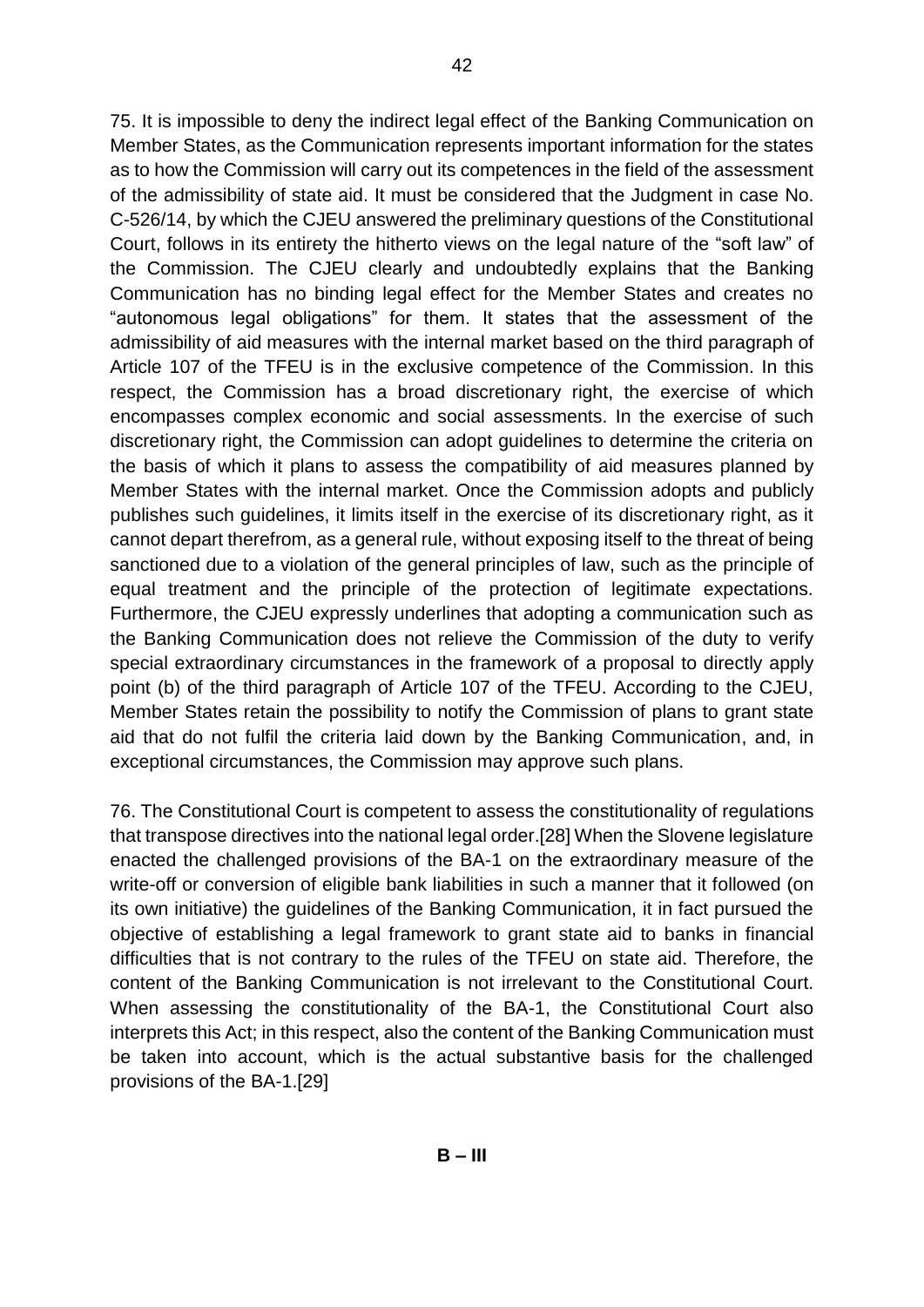**Assessment of Conformity with the Principle of Clarity and Precision, and the Prohibition of Internal Inconsistencies in the Legal Order (Article 2 of the Constitution)**

77. The applicants allege that the challenged regulation does not clearly define the statutory framework on the basis of which the Bank of Slovenia can impose the challenged extraordinary measure of the write-off or conversion of eligible liabilities of banks. The Constitutional Court assessed these allegations from the viewpoint of Article 2 of the Constitution. One of the principles of a state governed by the rule of law determined by Article 2 of the Constitution requires that regulations be clear and precise, so that the content and the purpose of the norm can be ascertained. This applies to all regulations, and is of particular importance for regulations that include legal norms that determine the rights or obligations of legal entities. The requirement of the clarity and precision of a regulation does not mean that regulations must be such that they need not be explained. The application of regulations always entails an interpretation thereof and, like all regulations, laws too are subject to interpretation. From the viewpoint of legal certainty, which is one of the principles of a state governed by the rule of law determined by Article 2 of the Constitution, the regulation becomes disputable when it is impossible to learn its true content by means of interpretation of legal norms (as stated in Decision of the Constitutional Court No. U-I-32/02, dated 10 July 2003, Official Gazette RS, No. 73/03, and OdlUS XII, 71).

78. The Bank of Slovenia (the central bank) is, in its functioning, independent and accountable directly to the National Assembly (the first paragraph of Article 152 of the Constitution). In theory, there are four aspects of the independence of central banks: institutional, functional, personal, and financial.[30] It follows from the above, by the nature of the matter, that the Bank of Slovenia has, when exercising its supervision over the banks, acting as an expert body that decides on the basis of complex economic-financial assessments and projections, a certain leeway as regards expert judgment as to the manner of exercise of the supervisory function and in deciding on extraordinary measures. Within the framework of the extraordinary measure of the write-off or conversion of the eligible liabilities of a bank, the Bank of Slovenia also had a special obligation, on the basis of the fifth paragraph of Article 261 of the BA-1, to ensure that individual creditors do not sustain greater losses than they would sustain in the event of the bank's bankruptcy.

79. The Bank of Slovenia was competent and responsible for supervision over banks established in the Republic of Slovenia which obtained authorisation from the Bank of Slovenia to carry out banking services, namely as regards all services and transactions carried out on the territory of the Republic of Slovenia, on the territory of a Member State, and on the territory of a third country (the first paragraph of Article 217 in conjunction with Article 13 of the BA-1). The Bank of Slovenia carried out supervision over a given bank in order to assess whether the bank was operating in accordance with the rules on managing risks and other rules determined by the BA-1, the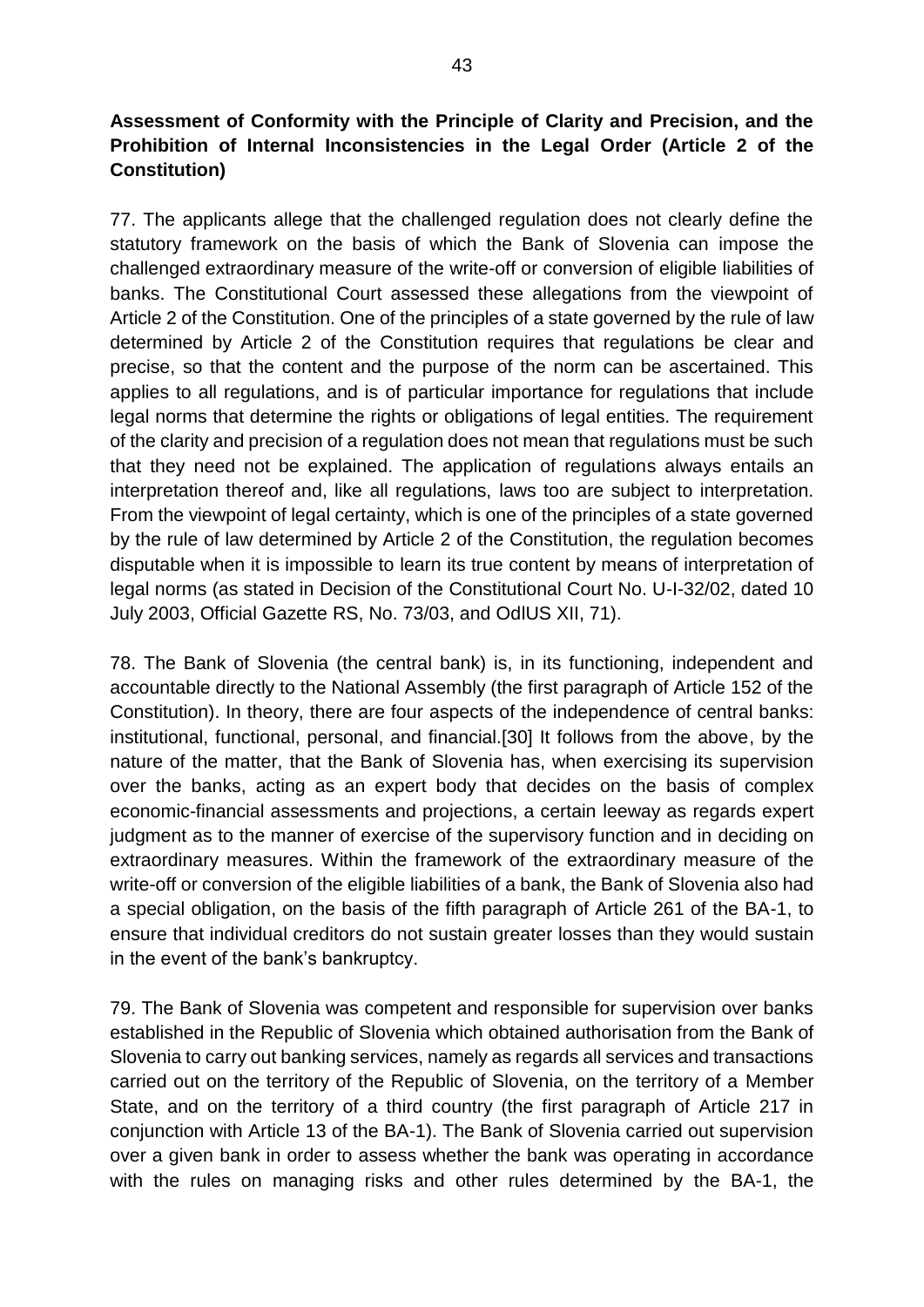regulations issued on its basis, as well as other laws regulating the performance of financial services carried out by the bank, and regulations adopted on its legal basis (the first paragraph of Article 222 of the BA-1). The Bank of Slovenia can issue, on the basis of the BA-1, various measures of supervision, *inter alia*, also extraordinary supervisory measures to ensure the stability of the financial sector (see point 5 of the second paragraph of Article 223 of the BA-1, and subdivision 7.7 of this Act).

80. There are two fundamental obligations that represent a burden for every bank. [Under the BA-1,] the bank had to ensure capital adequacy, which means that it had to ensure that it always had adequate capital with respect to the scope and manner of the services it carried out, and considering the risks it was exposed to in carrying out such services (Article 125 of the BA-1). In no event was it admissible for the bank capital to fall under the level of the so-called minimum capital level. The capital of the bank was divided into three categories: core capital (within which fall, inter alia, shares and core capital hybrids), additional Tier 1 capital, and Tier 2 capital (*cf.* Article 4 of the Order on the Calculation of Bank Capital and Savings Bank Capital, Official Gazette RS, No. 85/10, 97/10, 100/11, and 100/12 – hereinafter referred to as the Order on the Calculation of Capital). Taking into account the prescribed relations between the mentioned components and deductions, the bank capital was calculated as the sum of all three components. The capital of the bank determined in such manner always had to attain or exceed the higher of the determined values, i.e. either EUR 5,000,000.00 or the sum of the capital requirements determined by Article 136 of the BA-1 (Article 5 of the Order on the Calculation of Capital). This was the so-called minimum bank capital. The capital requirements determined by Article 136 of the BA-1 meant that the required capital taking into consideration the risks the bank was exposed to. These risks were, in particular, credit risk, market risk, position risk, the credit risk of clients, settlement risk, currency risk, etc. Therefore, the minimum capital was different for each bank, depending on the risks the bank accepted or was exposed to.[31] In addition, the bank had to be solvent. In accordance with Article 128 of the BA-1, the bank had to carry out its operations so that it was capable of fulfilling its due obligations at any moment (i.e. it had to ensure liquidity) and so that it was permanently capable of fulfilling all its obligations. As a general rule, the failure of a bank to maintain liquidity, long-term solvency, and capital adequacy led to the termination of the bank's operations and to the end of its existence as a legal entity. In fact, the applicants allege that the BA-1 did not determine the manner of calculating the core capital of the bank, however the allegation regarding the inconsistency with Article 2 of the Constitution does not hold true. Numerous provisions of the BA-1 were expressly intended to enable the calculation of the capital adequacy of the bank, namely the entire Section 4.4 of the BA-1 and the implementing regulations on risk management, to be exact.

81. The Bank of Slovenia was competent to continuously assess whether the system of bank management, the strategies and processes for the assessment of the adequacy of the internal capital, and the bank capital provide for a firm and reliable management system and for adequate coverage of the risks that the bank was or could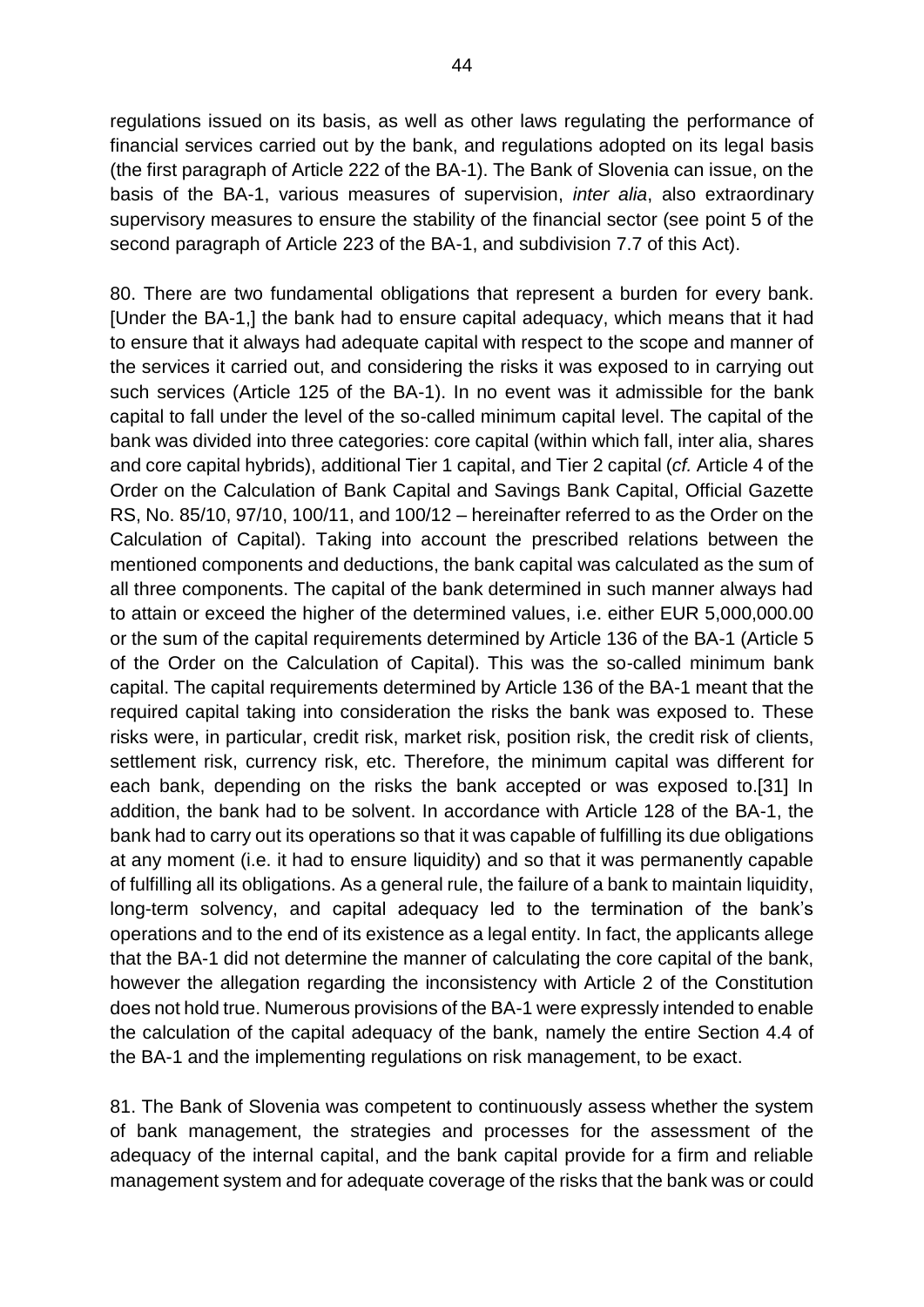be exposed to in its operations (the third paragraph of Article 222 of the BA-1). Its competence to perform supervision over banks was far-reaching, as it was able to impose on banks numerous supervision measures.[32] In carrying out its tasks and competences in the field of supervision, which was based on the information available at the relevant moment, the Bank of Slovenia had to appropriately take into account the possible impact of its decisions on the stability of the financial system of the Member States, which was in particular relevant in extraordinary financial circumstances (the third paragraph of Article 223 of the BA-1).[33]

82. Article 253a of the BA-1 explains the conditions under which the Bank of Slovenia was able to issue a decision imposing extraordinary measures (see Paragraph 59 of the reasoning of this Decision, where the wording of the Article is quoted). The grounds for adopting extraordinary measures were uniformly determined in the Act for all extraordinary measures (hence, also for the challenged extraordinary measure of the write-off or conversion of eligible bank liabilities referred to in point 1a of the first paragraph of Article 253 of the BA-1), namely in Article 253a of the BA-1, and, simply stated, they can be summarised as how affected or seriously threatened the minimum capital and adequate liquidity situation were, so that the conditions for withdrawing the authorisation to provide banking services were or probably would be fulfilled, with regard to which the extraordinary measure was in the public interest in preventing a threat to the stability of the financial sector.[33] Any of the extraordinary measures could therefore be imposed if the vital public interest in ensuring the stability of the financial system was jeopardised. It was deemed that the stability of the financial system was jeopardised if an increased level of risk in the bank could cause significant negative effects on the operations of other financial institutions, on the functioning of the financial markets, or on the general trust of investors and other entities in the stable functioning of the financial sector (the second paragraph of Article 254 of the BA-1). The objective of extraordinary measures was the reorganisation of the banks so that (1) the reasons for extraordinary measures that existed with regard to the bank at issue be remedied and the conditions for the long-term successful operation of the bank be re-established in accordance with the BA-1 and other regulations in force, or (2) the procedures for the gradual winding up of the bank be implemented, which includes partial or complete termination of the bank's operations (Article 253b of the BA-1). Then, prior to issuing the extraordinary measure, the Bank of Slovenia had to verify whether the bank alone – without any measures of the regulator – could have remedied the increased risk within an appropriate time period. If that was not possible, the Bank of Slovenia had to verify whether it could achieve short-term and long-term capital adequacy or an adequate liquidity situation in the bank by other (milder) mandatory measures that were available. The spectrum of these possibly milder measures was extremely broad. The available measures included an order on remedying violations (Article 242 of the BA-1); additional measures for implementing the rules on risk management that were available even if the bank did not attain the minimum or adequate internal capital or did not ensure an adequate liquidity situation, or if such violations were probable (Article 247 of the BA-1);[34] additional measures relating to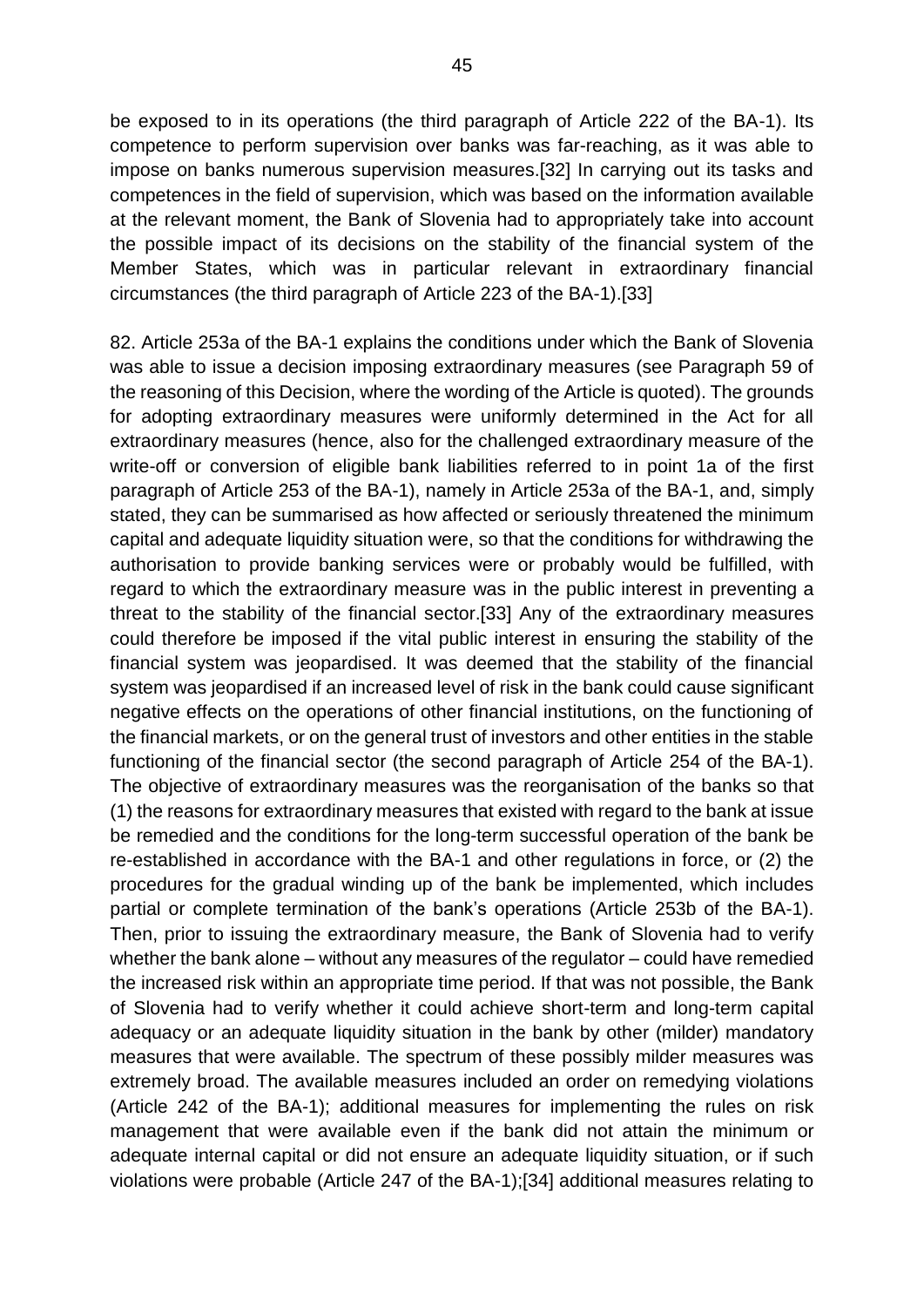hybrid instruments (Article 248a of the BA-1[35]); requiring the management board of the bank to submit a report on a merger with another bank or on a split of the bank and to convene a general meeting of the bank, and to address a proposal for a merger or split (Article 248b of the BA-1);[36] additional measures for increasing the share capital of the bank (Articles 249a through 249d of the BA-1), which the Bank of Slovenia imposes when the bank does not achieve or probably would not achieve the minimum or adequate capital in an appropriate period of time;[37] appointing an extraordinary authorised representative (Articles 249e through 249j of the BA-1);[38] specific supervisory measures that the Bank of Slovenia was able to impose on the basis of Article 249k of the BA-1 if there existed a probability that, due to violations regarding ensuring the capital adequacy or adequate liquidity situation, there were reasons that allowed the Bank of Slovenia to withdraw the bank's authorisation to provide banking services; and the conditional or permanent withdrawal of the authorisation to provide banking services (Articles 250 through 252 of the BA-1).[39]

83. According to the applicants, it was not clear from the statutory regulation under which conditions and under which circumstances the Bank of Slovenia was able to interfere with the rights of the holders of eligible liabilities, as the BA-1 allegedly did not include provisions that would concretise the situation in which it is clear that [state] aid is necessary for the bank, as otherwise the bank would end up in bankruptcy or in controlled liquidation. In other words, the applicants allege that the so-called triggering element for the resolution process and the challenged extraordinary measure to begin was not clearly and precisely determined. It follows from the preceding paragraph of the reasoning of this Decision that the BA-1 sufficiently clearly (i.e. in a manner amenable to legal interpretation) determined that the extraordinary measure of the write-off or conversion of eligible bank liabilities can only be imposed once the stability of the financial system is jeopardised to a degree where the measures can no longer be postponed and when it simultaneously transpires that the more lenient measures that the Bank of Slovenia has at its disposal are not or cannot be successful. Hence, as regards the criteria for deciding when the Bank of Slovenia can issue the measure of the write-off or conversion of eligible bank liabilities, the BA-1 is sufficiently clear and precise from the perspective of Article 2 of the Constitution. Also the [other] allegation of the applicants relating to Article 2 of the Constitution, namely that the public interest that is pursued by the adoption of the challenged extraordinary measure (i.e. ensuring the stability of the financial system) is not sufficiently clearly and precisely determined, does not hold true. Conversely, the substance of this public interest is clearly determined by the second paragraph of Article 254 of the BA-1. Furthermore, it is not possible to concur with the applicants insofar as they allege that also the provisions of the BA-1 that determined the degree to which eligible bank liabilities shall be written off or converted into equity shares are unconstitutionally unclear as well. These provisions of the BA-1 were also not inconsistent with Article 2 of the Constitution, as Article 261c of the BA-1 clearly determined to what degree eligible liabilities may be written off (to the degree necessary to cover the loss of the bank, taking into account the valuation of assets in accordance with Article 261b of the BA-1) or converted (to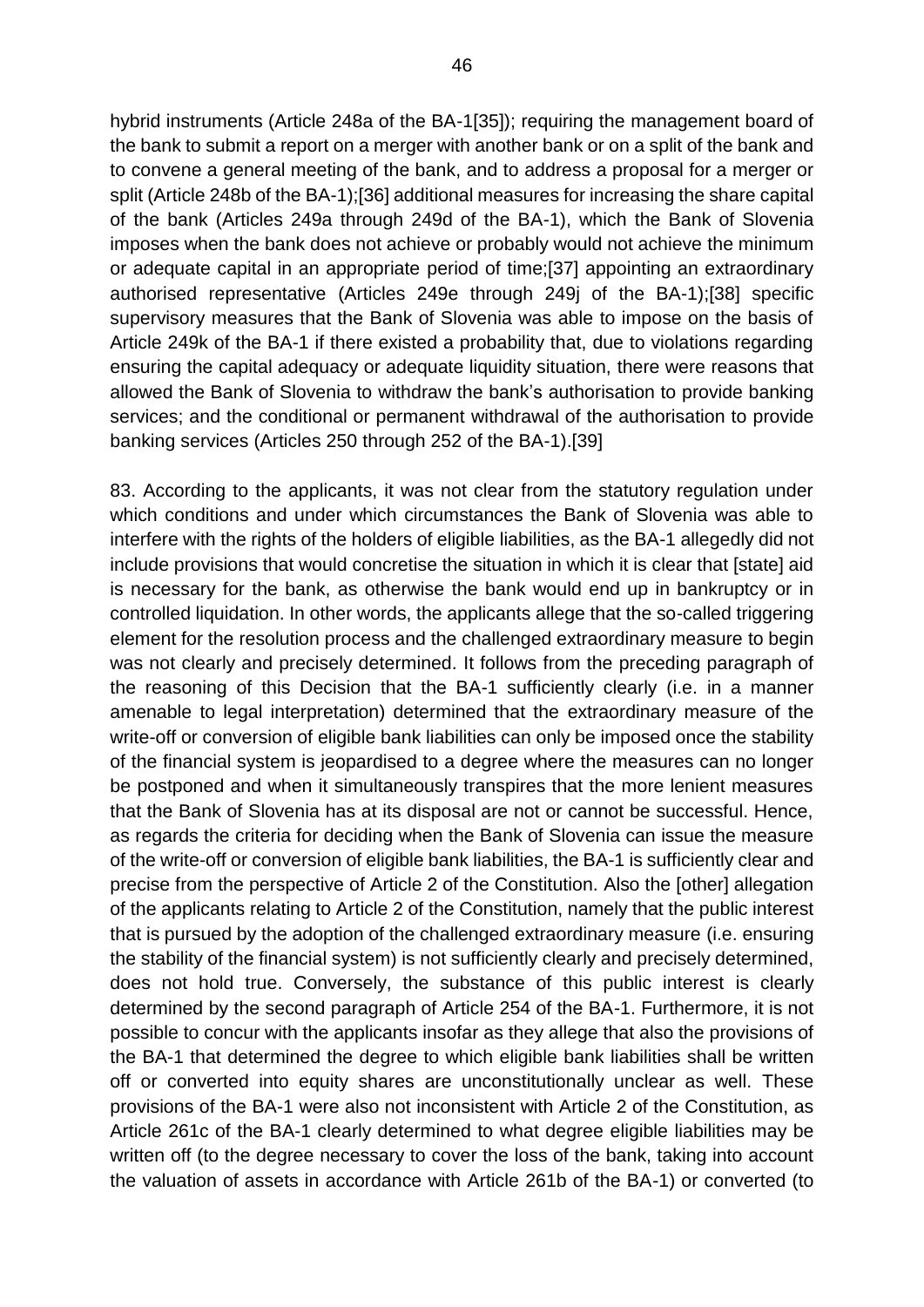the degree necessary to attain the capital adequacy of the bank in accordance with the requirements of the Bank of Slovenia). The concrete determination of the degree to which [these eligible liabilities] were written off or converted understandably depended on the expert assessment of the bank's assets carried out by the Bank of Slovenia. As such, it cannot be the subject of a review of the constitutionality of a law.

84. While it was impossible to initiate a compulsory settlement procedure for a bank (see Article 318 of the BA-1), it was nevertheless possible to initiate a bankruptcy procedure for a bank, for which, unless otherwise provided by the BA-1, the FOIPCDA was applicable (Article 319 of the BA-1). The compulsory liquidation of the bank was also possible (Articles 266 through 271 of the BA-1). The authorisation to provide banking services also expired if the Bank of Slovenia issued a decision finding that the conditions for the initiation of bankruptcy proceedings or the compulsory liquidation of the bank were fulfilled (point 3 of the first paragraph of Article 87 of the BA-1). The Bank of Slovenia issued, on the basis of Article 320 of the BA-1, a decision establishing that the conditions for initiating bankruptcy proceedings were fulfilled (following which the Bank of Slovenia had to file a motion before the competent court for the initiation of bankruptcy proceedings for the bank) if it established that the bank's assets were insufficient to repay the claims of all creditors of the bank or that the bank was unable to fulfil its due obligations in due time and if it assessed that by means of extraordinary measures, or despite extraordinary measures having already been carried out, it was impossible to remedy such a situation. On the other hand, it was possible to initiate compulsory liquidation if the bank's assets were sufficient to repay all the creditors of the bank and the bank had sufficient liquid assets that allowed it to repay, upon maturity, all the claims of the creditors, yet the conditions for the successful continuation of banking operations were nevertheless not fulfilled.[40] The decision to initiate compulsory liquidation was issued by the Bank of Slovenia (*inter alia*) if the bank's authorisation to provide banking services was withdrawn, and also if the Bank of Slovenia established that the bank was unable to ensure long-term successful operations in accordance with the BA-1 and other regulations in force and, however, the conditions for the initiation of bankruptcy proceedings were not fulfilled (the first paragraph of Article 266 of the BA-1). The choice between bankruptcy and compulsory liquidation could (sometimes) be made after the bank had already been subject to one or more extraordinary measures for ensuring the stability of the financial sector as determined by Article 253 of the BA-1, i.e. also following the write-off or conversion of eligible liabilities.[41]

85. The challenged measure refers to eligible bank liabilities, which entail rights and creditors' claims against banks, i.e. eligible rights. The first paragraph of Article 261a of the BA-1 determined: "By a decision on an extraordinary measure, the Bank of Slovenia shall determine that: 1. the eligible liabilities shall be partially or entirely written off or 2. the eligible liabilities of the bank under points 2 through 4 of the sixth paragraph of this Article shall be partially or entirely converted to new ordinary shares of the bank on the basis of an increase in the bank's share capital on the basis of the payment of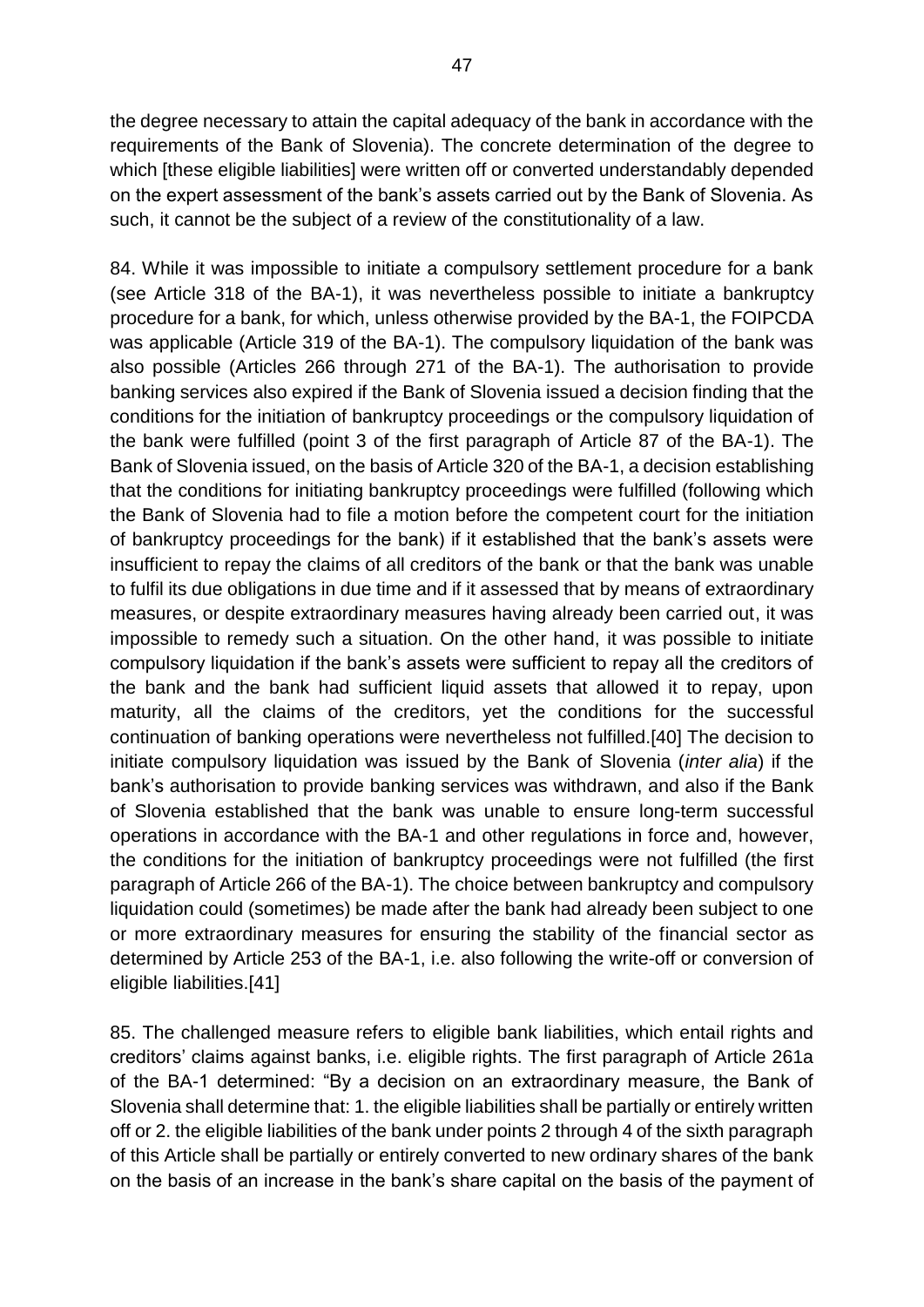in-kind contributions in the form of creditors' claims, which represent the eligible liabilities." The sixth paragraph of Article 261a of the BA-1 determined four classes of eligible liabilities.[42] Liabilities or rights of the first class were included in all shares of the banks. Liabilities or rights of the second class referred to hybrid financial instruments, which were the items of a bank's core capital and had to have had at least the following characteristics: permanency (without maturity or with the maturity period being at least 30 years); unrestricted availability to cover the losses during regular operations; flexibility of payments with the possibility of restrictions (the first paragraph of Article 133a of the BA-1); and other characteristics determined by Articles 16 through 19 of the Order on the Calculation of Capital. Liabilities or rights of the third class referred to financial instruments that were the items of the bank's additional Tier 1 and Tier 2 capital[43] (the first paragraph of Article 134 of the BA-1). On the basis of the second paragraph of Article 134 of the BA-1 and Article 22 of the Order on the Calculation of Capital,[44] items of additional Tier 1 capital, which are third class liabilities, included, for instance, hybrid instruments of additional Tier 1 capital, subordinated debt of additional Tier 1 capital, other subordinated liabilities, and other items similar to these. In the calculation of Tier 2 capital, subordinated debt and other items were taken into consideration that were, according to their characteristics and purpose, adequate for meeting capital requirements regarding market risk (the third paragraph of Article 134 of the BA-1 and Article 32 of the Order on the Calculation of Capital). Liabilities or rights of the fourth class were all remaining bank liabilities, which were not, however, an item of the bank's regulatory capital. Eligible bank liabilities or eligible rights of the bank's creditors were mainly items of the bank's capital. A bank's capital in the formal sense was namely not merely share capital, as it is known by all companies, but the entire, i.e. the bank's regulatory capital as determined by the BA-1. In other words, these were not merely corporate rights of shareholders or "the owners" of a bank that were personified in shares, but also instruments of the law of obligations and instruments of a mixed legal nature.

86. The applicants allege that it is impossible to clearly decipher from the BA-1 on which legal basis (i.e. on the basis of which guidelines and criteria) the appraisals of a bank's assets and its losses must be made, i.e. the appraisals on the basis of which the Bank of Slovenia may impose an extraordinary measure of the write-off or conversion of eligible bank liabilities. The first paragraph of Article 261b of the BA-1 determined that the Bank of Slovenia shall decide on the write-off or conversion of eligible liabilities on the basis of a valuation of the assets of the bank by an independent business appraiser. The first indent of this provision further determined that the amount of the repayment of eligible liabilities from its assets shall be determined on the assumption that the company is a gone concern. The BA-1 did not regulate the question of who may be an independent business appraiser. This does not mean that the BA-1 was unconstitutionally unclear and imprecise in this part. By the nature of the matter, only a person with an appropriate education and experience in assessing a bank's assets may be an independent business appraiser, while the rules he or she applies (be they codified or not) can only be a collection of expertise, knowledge, and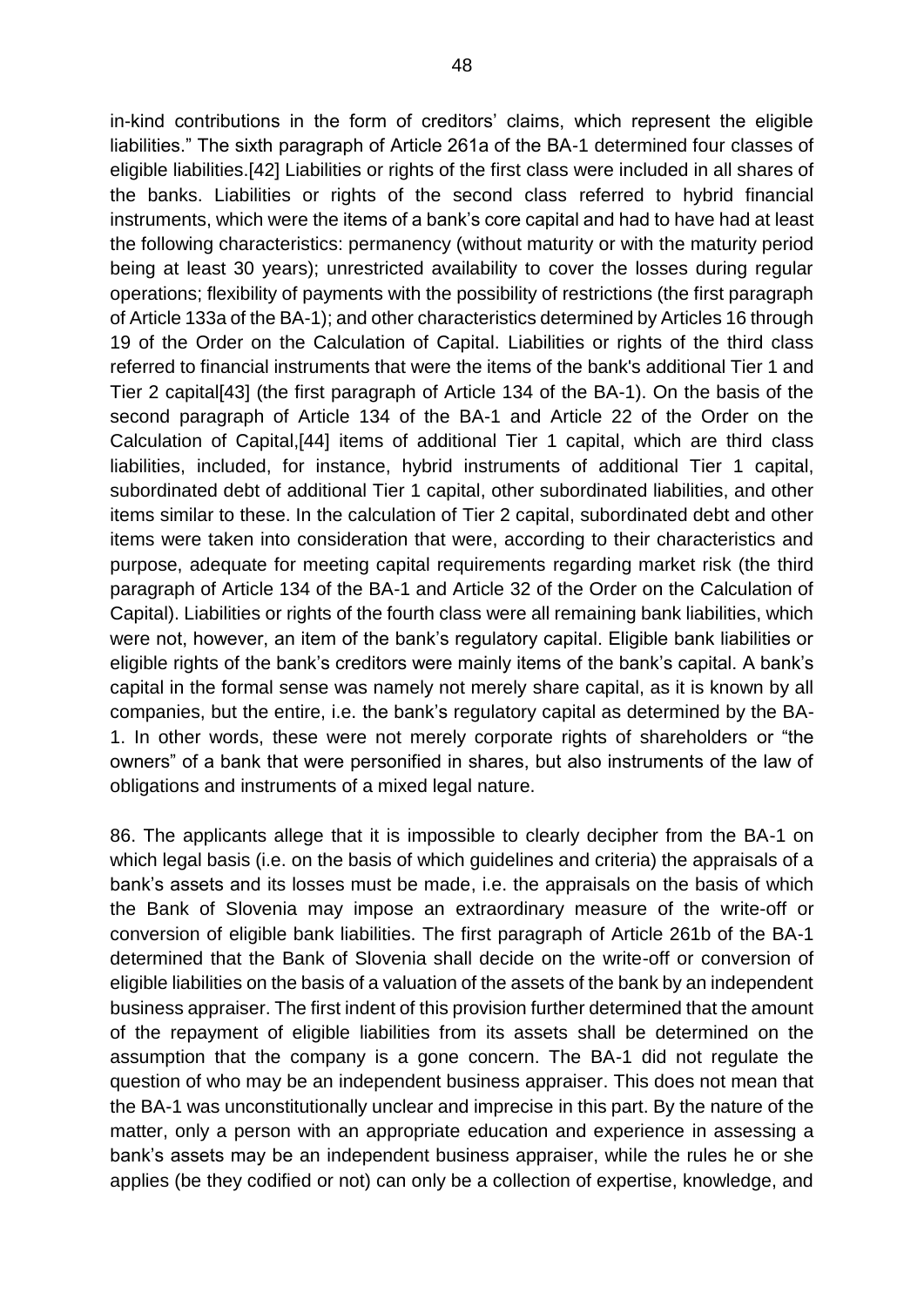experience [accumulated and] developed by the accounting, auditing, financial, and similar professions. The legal standard of "an independent business appraiser" will ultimately have to be given substance in the case law. Consequently, this is another reason why the BA-1 was not inconsistent with the principle of clarity and precision determined by Article 2 of the Constitution.

87. It is not irrelevant to the decision-making of the Constitutional Court which types of bank obligations or creditors' rights these were. It namely undoubtedly follows from the demonstrated statutory regulation that the eligible rights held by the petitioners were not, from various viewpoints, legally equivalent to the "ordinary" claims of the banks' creditors (i.e. claims from ordinary credits, bonds, loans, deposits, etc.). In the predominant part, they were rights or claims that are included in the regulatory capital of banks, which is primarily, i.e. before anything else, intended to cover the bank's losses and to protect other creditors, namely depositors in particular (regardless of the fact that, in the background of individual eligible rights, there are ordinary contracts under the law of obligations). By its legal nature, a bank's capital is namely underprivileged compared to other bank liabilities. The second paragraph of Article 133a of the BA-1 determined by that, in the case of the bank's bankruptcy or liquidation, the paid-up share capital and share premium accounts may be paid out only upon the settlement of all obligations and upon the payment of all other financial instruments. The core capital also included hybrid instruments (point 4 of the first paragraph of Article 133 of the BA-1), i.e. the entirety of the rights with special status that in the event of bankruptcy or liquidation were paid out before the bank's shareholders and after ordinary creditors and holders of subordinated liability instruments (the first paragraph of Article 19 of the Order on the Calculation of Capital). Hybrid instruments of additional Tier 1 capital and subordinated debt classified as additional Tier 1 capital were paid out, in the event of bankruptcy or liquidation, before shares and hybrid instruments of core capital, and after all the bank's other obligations, with regard to which, within Tier 1 capital, subordinated debt had priority over hybrids (*cf.* point (e) of the fourth paragraph of Article 25 and point (d) of the fourth paragraph of Article 28 of the Order on the Calculation of Capital). Also the subordinated debt classified as Tier 2 capital was subordinate, in the amount of the entire claim, to liabilities held by ordinary creditors (point (d) of the first paragraph of Article 32 of the Order on the Calculation of Capital).

88. It follows from the above that all eligible rights of creditors towards banks are subordinate to ordinary claims, with regard to which Article 261a of the BA-1 determined that also these eligible rights have a relation of superiority and subordination to one another, depending on their classification into four "classes", mostly as follows from the general definition of individual items of a bank's capital. When deciding on an extraordinary measure of the write-off or conversion of eligible bank liabilities, the Bank of Slovenia was only able to decide that the eligible liabilities of a lower class shall be partially or entirely written off if it decided that the eligible liabilities of a higher class shall be entirely written off (point 1 of the second paragraph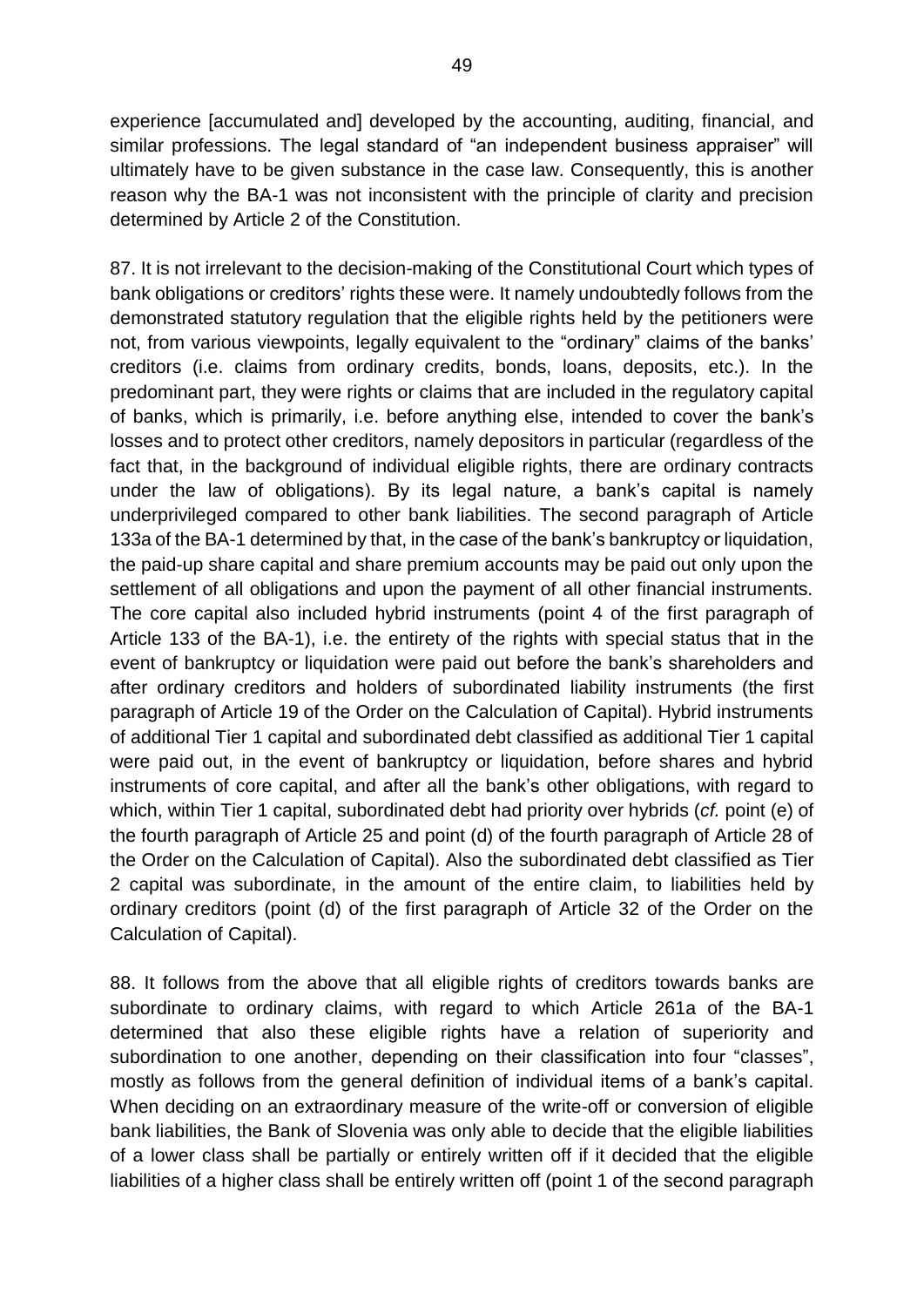of Article 261a of the BA-1). Similarly, in this respect, the Bank of Slovenia was only able to decide that the eligible liabilities of a lower class shall be partially or entirely converted into ordinary bank shares if it decided that the eligible liabilities of the higher class shall be entirely written off or entirely converted (point 2 of the third paragraph of Article 261a of the BA-1). In such a manner, the principle of the equal (level of) treatment of creditors was respected, which follows already from the FOIPCDA.

89. An equal priority order for subordinated claims also follows from the FOIPCDA, whose Article 359 determines that claims shall be paid from the common distribution estate in the following order of priority: priority claims, ordinary claims, subordinated claims. From the viewpoint of banks, subordinated claims include all liabilities from the bank's regulatory capital and all other subordinated bank liabilities. As long as the common distribution estate does not suffice to repay in full the claims of the higher class that must be taken into account in the distribution, it is not allowed to start repaying the claims of a lower class. If the distribution estate does not suffice to repay in full the claims of a particular class that must be taken into account in the distribution, all claims of that particular class must be paid in the share calculated as the relation between the amount of the available distribution estate and the total amount of all claims of that class that must be taken into account in the distribution. Furthermore, the regular rules of bankruptcy law determined by the FOIPCDA only allow the repayment of the shareholders of a company in a bankruptcy procedure if absolutely all creditors under the law of obligations have been repaid prior to them. The second paragraph of Article 373 of the FOIPCDA determines that if the distribution estate is sufficient to cover all unsecured (i.e. also subordinated) claims, the part of the distribution estate which is not necessary for the payment of unsecured claims shall be distributed according to the plan of final distribution to the shareholders of the debtor in bankruptcy in proportion to their shares. The rules of the FOIPCDA on repayment in a bankruptcy procedure also applied to the bankruptcy of banks (Article 319 of the BA-1). The terminology was, in fact, specific; however the BA-1 proceeds from the same starting points as the FOIPCDA, namely that in bankruptcy, as well as in liquidation (voluntary or compulsory), first the ordinary creditors are repaid, and only then the holders of instruments of regulatory capital and other subordinated creditors.

90. The limited or underprivileged position of eligible rights in comparison with ordinary claims is not only apparent in the bankruptcy or liquidation of a bank. Also outside of procedures for the winding up of a bank, eligible rights that form the capital "cushion" that should protect ordinary creditors from the burden of losses in the operations of a bank also have certain specific characteristics that relatively worsen the position of their holders. Even regardless of the challenged write-off or conversion and subordination in bankruptcy or liquidation, the holders of eligible rights must assume a much bigger share of the risks in the development of the business operations of a bank than the other creditors (depositors, holders of ordinary bonds, creditors, creditors from commercial transactions, etc.). This is determined by numerous legal rules.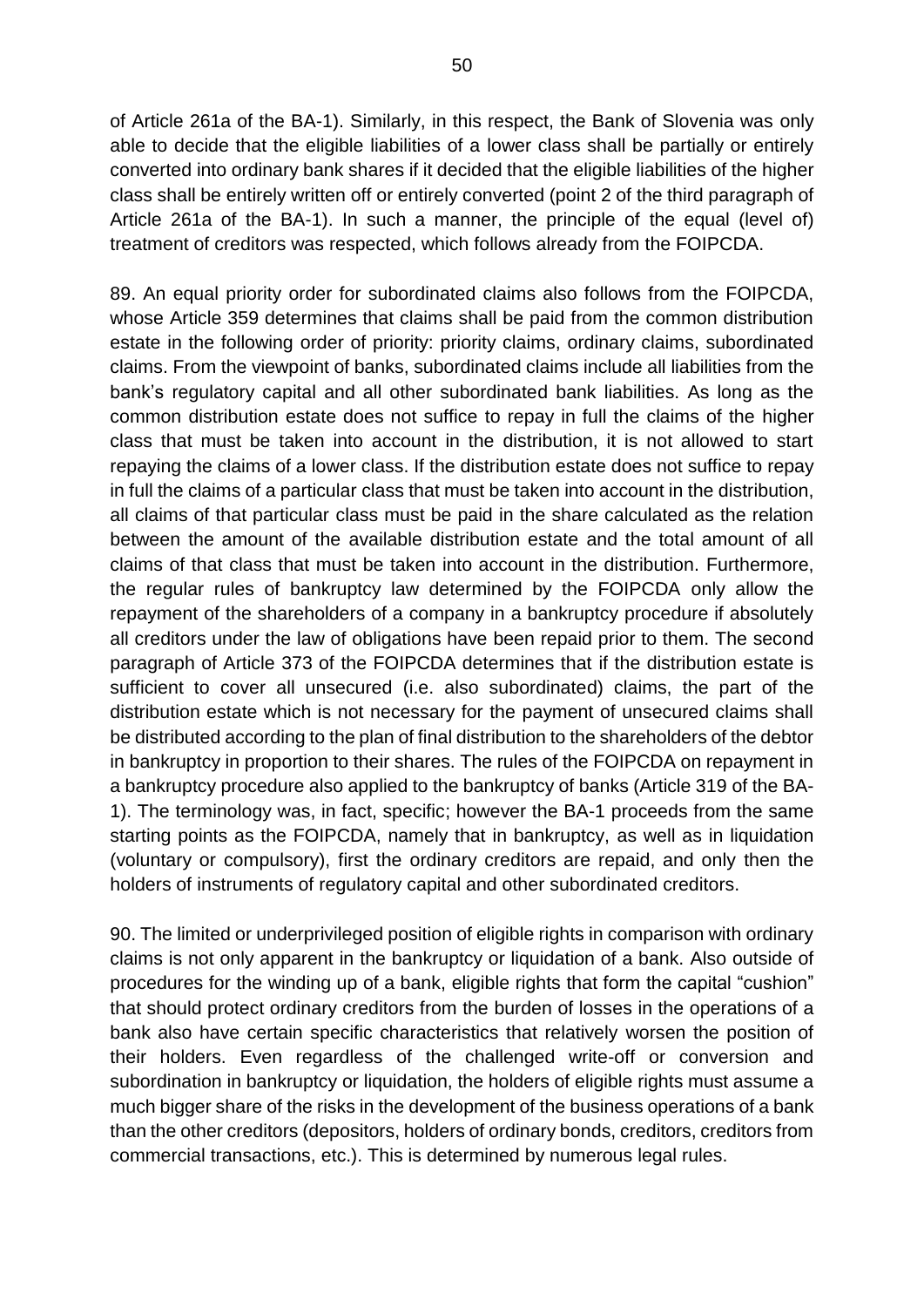91. Hence, under the general rules of corporate law, it holds, as a general rule, that only distributable profit may be distributed to the shareholders from the company's assets (the eighth paragraph of Article 230 of the CA-1) – provided that the general meeting so decides and that there is some distributable profit available). A shareholder cannot force the company to repurchase his or her shares (i.e. [which would become] the company's shares after repurchase), whereas the payments via a reduction in the share capital are conditional upon demanding procedures that ensure the protection of the company's creditors (see Articles 372 through 378 of the CA-1).[45] Especially with regard to banks, the interests of shareholders can be affected, under the regulation determined by the BA-1, also by the supervisory measures of the Bank of Slovenia (a special additional measure for the implementation of the rules on risk management is the prohibition or limitation of payments made by the bank to shareholders, including paying out profit).[46] Article 248a of the BA-1 gave the Bank of Slovenia the authorisation, with regard to hybrid instruments of core capital, to [impose the following additional measures] (on the basis of an assessment of the liquidity situation or the bank's capital adequacy): (1) the prohibition of the redemption of the hybrid instrument prior to its maturity date;[47] (2) requiring that the payment of interest or dividends or other form of payments linked to hybrid instruments be cancelled; and (3) requiring that the bank replaces the hybrid instruments by core capital items of equal or better quality. Otherwise, the payment of profit to shareholders of or other beneficiaries of the bank and other payments related to hybrid instruments were in certain cases (related primarily to an inadequate level of bank capital or liquidity issues) inadmissible.[48] The further – non-exhaustively listed – limitations (or potential limitations) of the entitlements of the holders of eligible rights included in the bank's regulatory capital were included in the Order on the Calculation of Capital:

− it was possible that some hybrid instruments of core capital were formed so that they could not be paid out in money but could only be converted into ordinary shares (the sixth paragraph of Article 16 of the Order on the Calculation of Capital),

− hybrid instruments of core capital were permanent and could not be revoked or paid out upon the request of the holder; however, if they had a maturity date, it had to be at least thirty years (the first paragraph of Article 17 of the Order on the Calculation of Capital); the revocation or paying out of instruments without a maturity date could in fact be carried out upon the initiative of the issuing bank; however, as a general rule, after at least five years following the day the instrument was issued, and only with the authorisation of the Bank of Slovenia (the second paragraph of Article 17 of the Order on the Calculation of Capital); the bank had to have the possibility to cancel, anytime and for an indeterminate period of time, the payment of (due) yields from the hybrid instruments of core capital, depending on the financial position and capital adequacy of the bank (the first paragraph of Article 18 of the Order on the Calculation of Capital); these hybrids had to be issued under contractual conditions that enabled the bank to cover its losses from regular operations by the permanent write-off of the principal of the hybrids or their conversion into ordinary shares or in another alternative manner, and also the Bank of Slovenia was able to require that such losses be covered (Article 19 of the Order on the Calculation of Capital),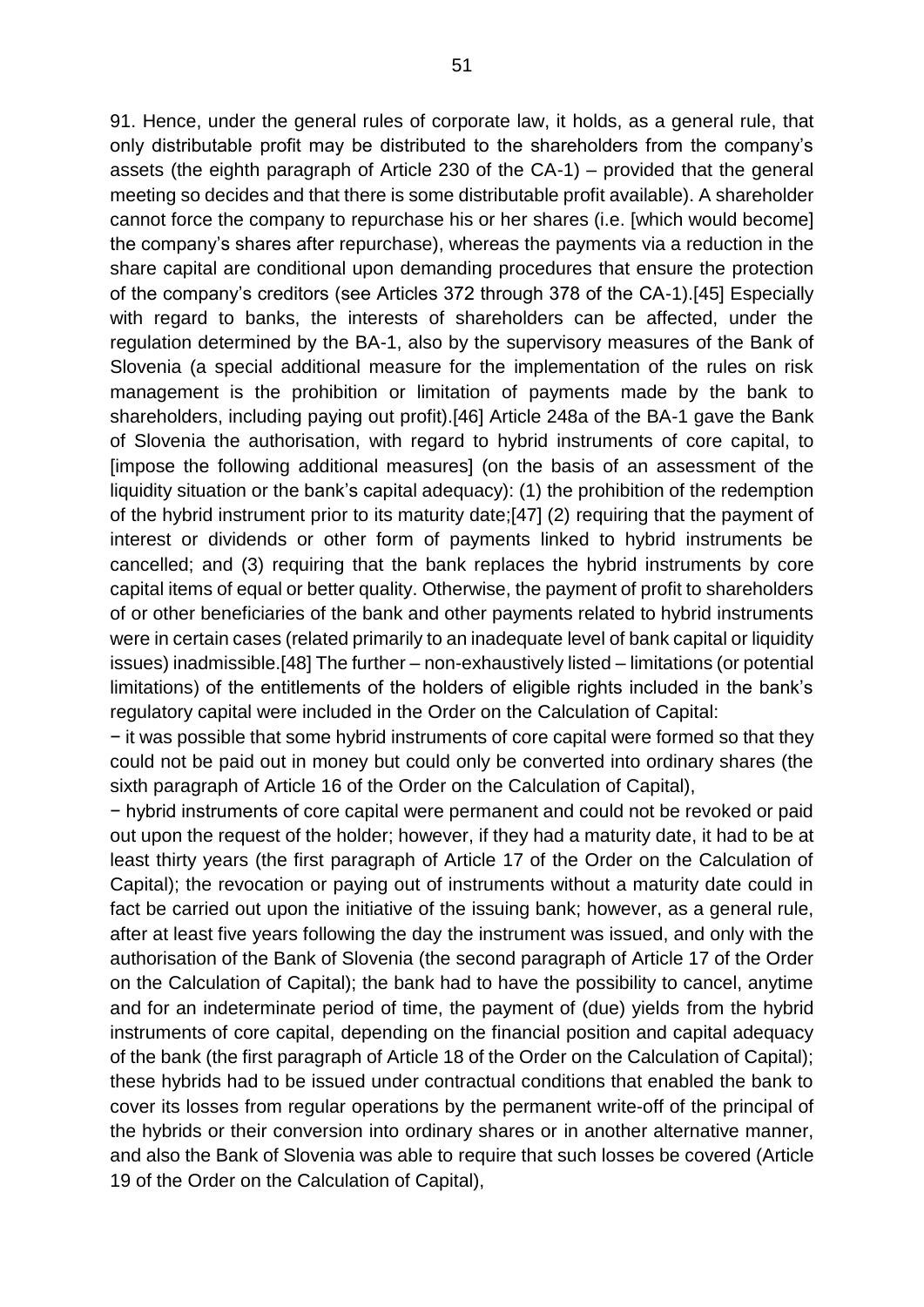− hybrid instruments of additional Tier 1 had to have an indeterminate maturity date – it was not possible for them to be redeemed upon the request of the holder; the revocation or repayment of these instruments of the issuing bank were possible, as a general rule, only after five years following the day of their issuance, and with the authorisation of the Bank of Slovenia; the bank had to have the possibility of deferring the repayment of (due) yields from the hybrid instruments if it did not pay any dividends from shares for the past business year or yields from the hybrids of core capital (Article 25 of the Order on the Calculation of Capital),

− the subordinated debt classified as being part of additional Tier 1 capital did not have a determined maturity date, but if it had one, it was at least five years and one day; if the maturity date was indeterminate, the subordinated debt could only be paid out if the five-year preliminary notification was sent prior to that to the Bank of Slovenia. Preliminary payment or omitting the five-year notification were only possible if the Bank of Slovenia allowed such (the fourth paragraph of Article 28 of the Order on the Calculation of Capital);

− the subordinated debt classified as Tier 2 capital had to have a maturity date of at least two years and one day; preliminary payment could only be allowed by the Bank of Slovenia; neither the principal nor the interest on this subordinated debt were allowed to be paid out if such caused a reduction in the bank's capital such that it was below the amount of the prescribed minimum capital requirements (Article 32 of the Order on the Calculation of Capital).

92. The above stated thus indicates that the holders of eligible rights had – in particular if these rights were deemed to be a part of the regulatory bank capital – a special and in particular a different and worse legal position than the bank's other creditors, which follows already from the very nature of eligible liabilities.

93. The applicants allege that the challenged regulation was inconsistent with Article 2 of the Constitution also due to the fact that it allegedly created such internal inconsistencies in the legal regulation of the Republic of Slovenia that it was impossible to remedy them by means of the use of the rules of interpretation. They underline the relation between the challenged regulation and the requirements of Article 498 of the CA-1. The first paragraph of Article 498 of the CA-1 determines that a member of a limited company who granted a loan to the company – at a time where the partners should have provided the company its own capital in acting with due care and diligence – may not pursue a claim against the company for repayment of the loan in bankruptcy or compulsory settlement proceedings, and that in bankruptcy or compulsory settlement proceedings such a loan shall be deemed to form a part of the company's assets. On the basis of the fourth paragraph of Article 227 of the CA-1, this provision of the CA-1 concerning granting loans to the company instead of providing it with its own capital also applies *mutatis mutandis* to shareholders who have more than 25% of the shares with a right to vote. The BA-1 did not include any special provisions as regards granting loans to a company instead of providing it with its own capital in the event of bankruptcy, therefore Article 498 of the CA-1 applies *mutatis mutandis*. In the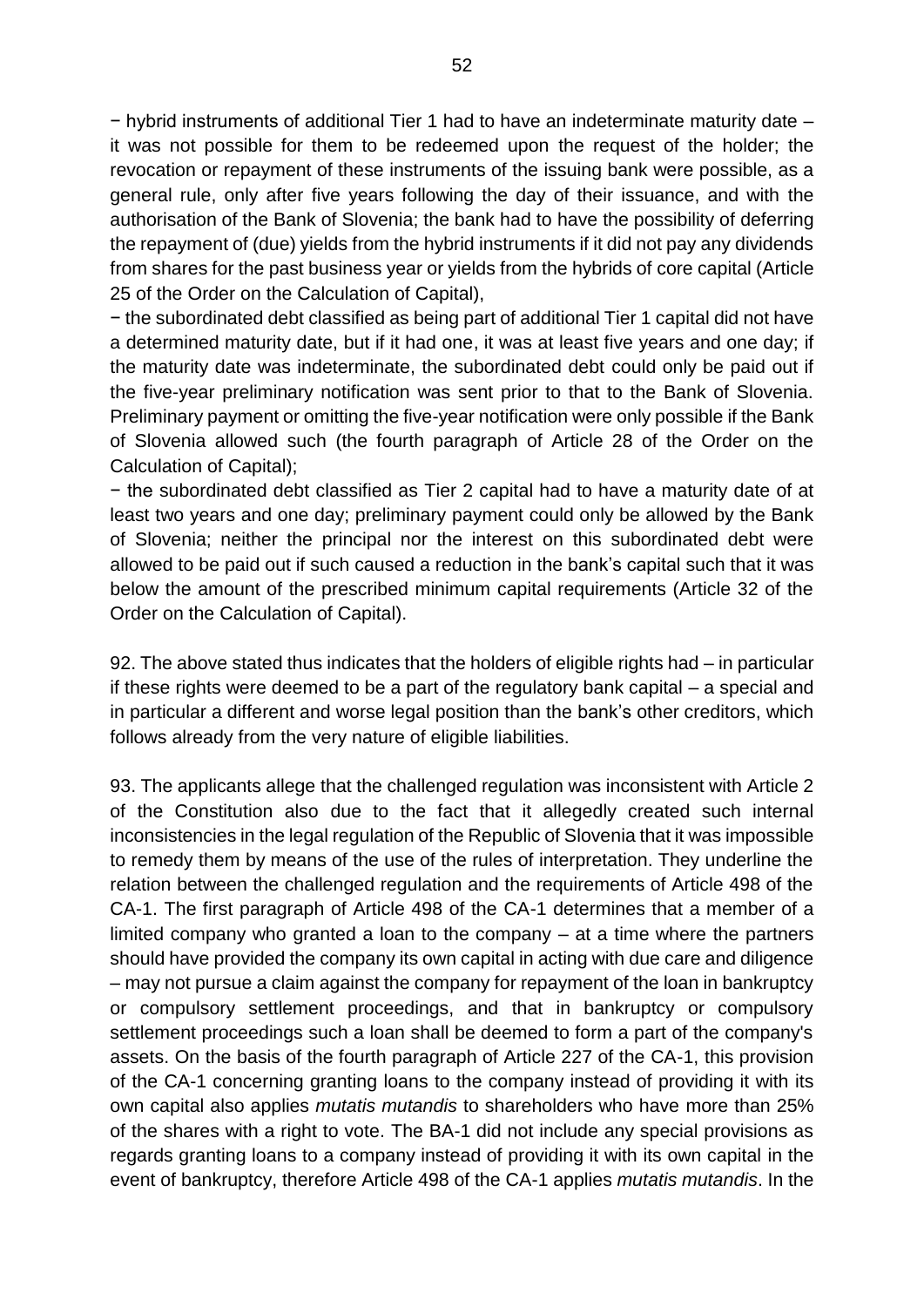event the extraordinary measure of the write-off or conversion of the eligible liabilities of banks on the basis of Article 261a of the BA-1 was imposed, the Bank of Slovenia had to assess the amount of the repayment of eligible liabilities under the assumption that the company was a gone concern and thereby it had to take into account all the provisions of the legislation in force, including Article 498 of the CA-1. When assessing the value of the assets and liabilities of the bank, it was namely also necessary to assess which legal transaction between a shareholder with more than 25% of such shares and the bank can be deemed to be a loan (in general) or a loan referred to in Article 498 of the CA-1, and appropriately take such into consideration. The Constitutional Court has no competence to assess the compatibility between laws and statutory provisions. However, it is competent to assess whether internal inconsistencies within the legal order violate the principles of a state governed by the rule of law determined by Article 2 of the Constitution (as stated in Decision of the Constitutional Court No. U-I-81/96, dated 12 March 1998, Official Gazette RS, No. 27/98, and OdlUS VII, 46). The case at issue does not concern such a situation.

94. With regard to the above, the challenged provisions were not inconsistent with Article 2 of the Constitution due to a lack of clarity and precision or due to an antinomy between the provisions of different laws.

### **B – IV**

# **The Assessment of Conformity with the Prohibition of Retroactivity (Article 155 of the Constitution) and the Principle of the Protection of Trust in the Law (Article 2 of the Constitution)**

95. The applicants base their allegations as to the unconstitutionality of the challenged provisions partly on the alleged inconsistency with the principle of the protection of trust in the law (Article 2 of the Constitution) and partly on the alleged inconsistency with the constitutional prohibition of the retroactive validity of legal acts determined by Article 155 of the Constitution. Their starting point is the objection that the entire substantive and procedural regulation of extraordinary measures for ensuring the stability of the financial sector, namely the write-off or conversion of eligible bank liabilities, also applied to those eligible rights that were created (i.e. that their holders acquired) prior to the entry into force of the substantive and procedural framework of the mentioned measure. The Constitutional Court first has to decide whether the main starting point of the applicants – i.e. that the provisions that justify the possibility of an authoritative write-off or conversion of their rights must not be applied "retroactively" – must be assessed from the viewpoint of Article 2 or 155 of the Constitution. In doing so, the Constitutional Court proceeds from the fact that the legislature determined, by Article 41 of the BA-1L, that the BA-1L entered into force on the day following its publication in the Official Gazette of the Republic of Slovenia (i.e. on 23 November 2013). Article 6 of the BA-1L expanded the then existing statutory set of extraordinary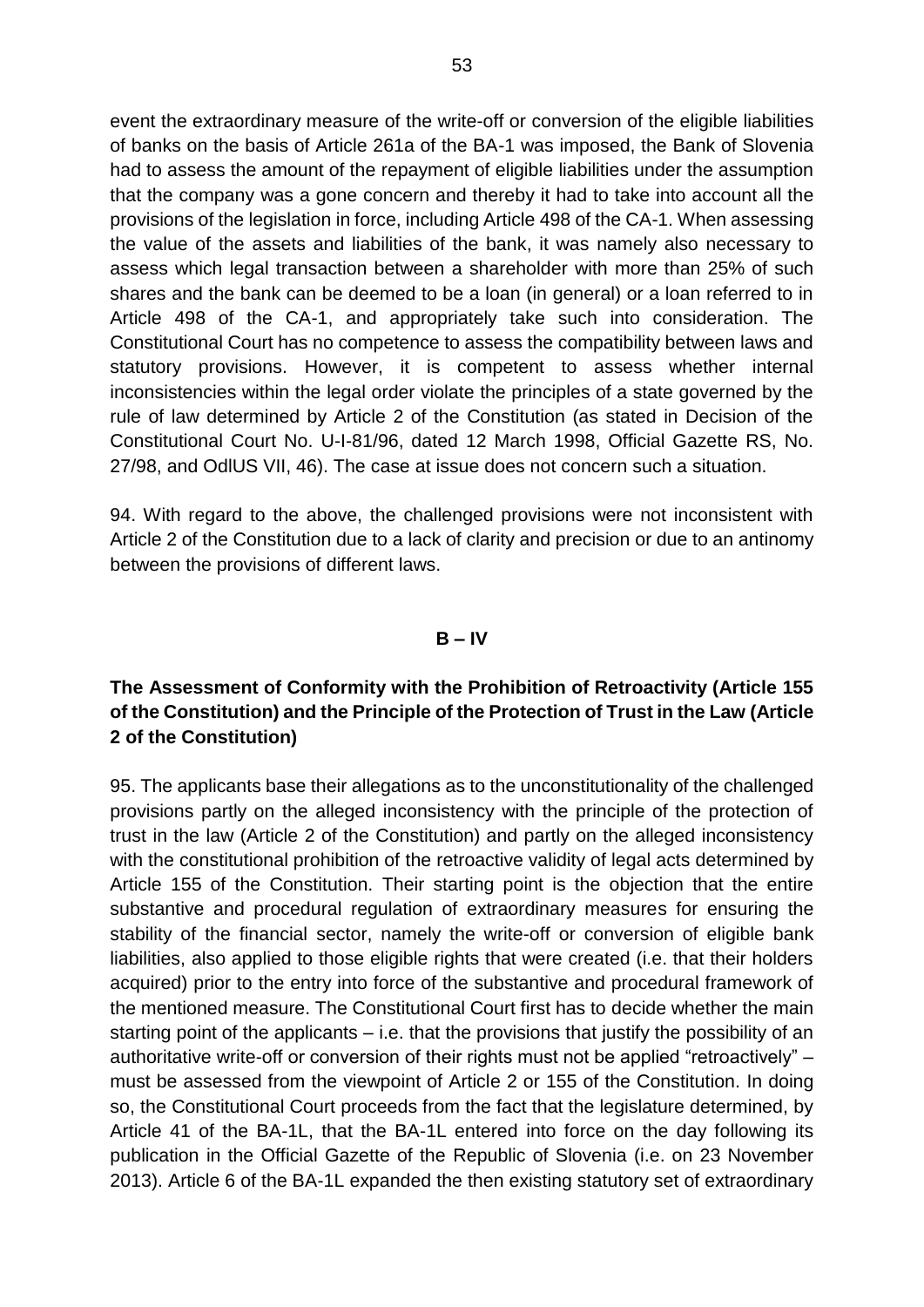measures for ensuring the stability of the financial system in Article 253 of the BA-1 by "the write-off or conversion of a bank's eligible liabilities," which has been in force since 23 November 2013. It was precisely by the BA-1L that all of the special provisions of the BA-1 that referred exclusively to the write-off or conversion and which are also challenged entered into force.[49] By the BA-1L, also several other new provisions entered into force that referred to (all) extraordinary measures,[50] whereas some of the already existing provisions of the BA-1L were amended so that they referred to (all) extraordinary measures,[51] some of the previously existing general provisions on extraordinary measures of the BA-1 were modified,[52] and it was determined that eligible liabilities cannot be transferred to an acquiring company,[53] which also has a certain substantive connection to the measure of write-off or conversion.

96. The entire legal mechanism of the write-off or conversion of eligible liabilities was therefore in force and ready to be applied on 23 November 2013. The BA-1L did not contain a provision that would limit the effect of this mechanism to those eligible rights that arose only after 23 November 2013. Not even the Bank of Slovenia, which applied the newly implemented provisions precisely for the "old" eligible rights issued or created prior to 23 November 2013 (or even exclusively for them), understood the Act in such a manner. Nor are the National Assembly, the Government, and the Bank of Slovenia opposed, as stated in their replies and opinions to the petitions and requests, to the interpretation that extends the possibility of the application of the BA-1L to the already existing entitlements. It is also entirely manifest that the intent of the legislature was not such that the possibility of the write-off or conversion would only apply to newly created rights. Such follows from the legislative file of the Draft Act of the BA-1L. It clearly follows from this file that the proposer of the BA-1L planned the application of the new instruments for the recovery of banks (in particular, the write-off and conversion of eligible rights) in the concrete situation at issue that arose.[54] Such necessarily entails that an integral part of the purpose for which the new extraordinary measure for ensuring the stability of the financial sector entered into force was precisely the fact that it was possible to compulsorily write off or convert also eligible liabilities created already in the past.[55] This is how the challenged provisions of the BA-1 and BA-1L must be interpreted.

97. The immediate statutory implementation of the mechanism of the compulsory writeoff or conversion of financial instruments (eligible liabilities) that existed prior to its entry into force enabled the Bank of Slovenia to decide, on the basis of the first paragraph of Article 261a of the BA-1, that the mentioned eligible liabilities shall be partially or entirely written off or that they shall be partially or entirely converted to new ordinary shares of the bank on the basis of an increase in the bank's share capital on the basis of the payment of in-kind contributions in the form of creditors' claims, which represent the eligible liabilities. Thus, the existing legal relationships formed under specific statutory conditions and with a consensus as regards the intentions of the contracting parties could be modified or changed without the consent of the beneficiary [i.e. the entitled party or rights holder], on the basis of an authoritative act of an entity of public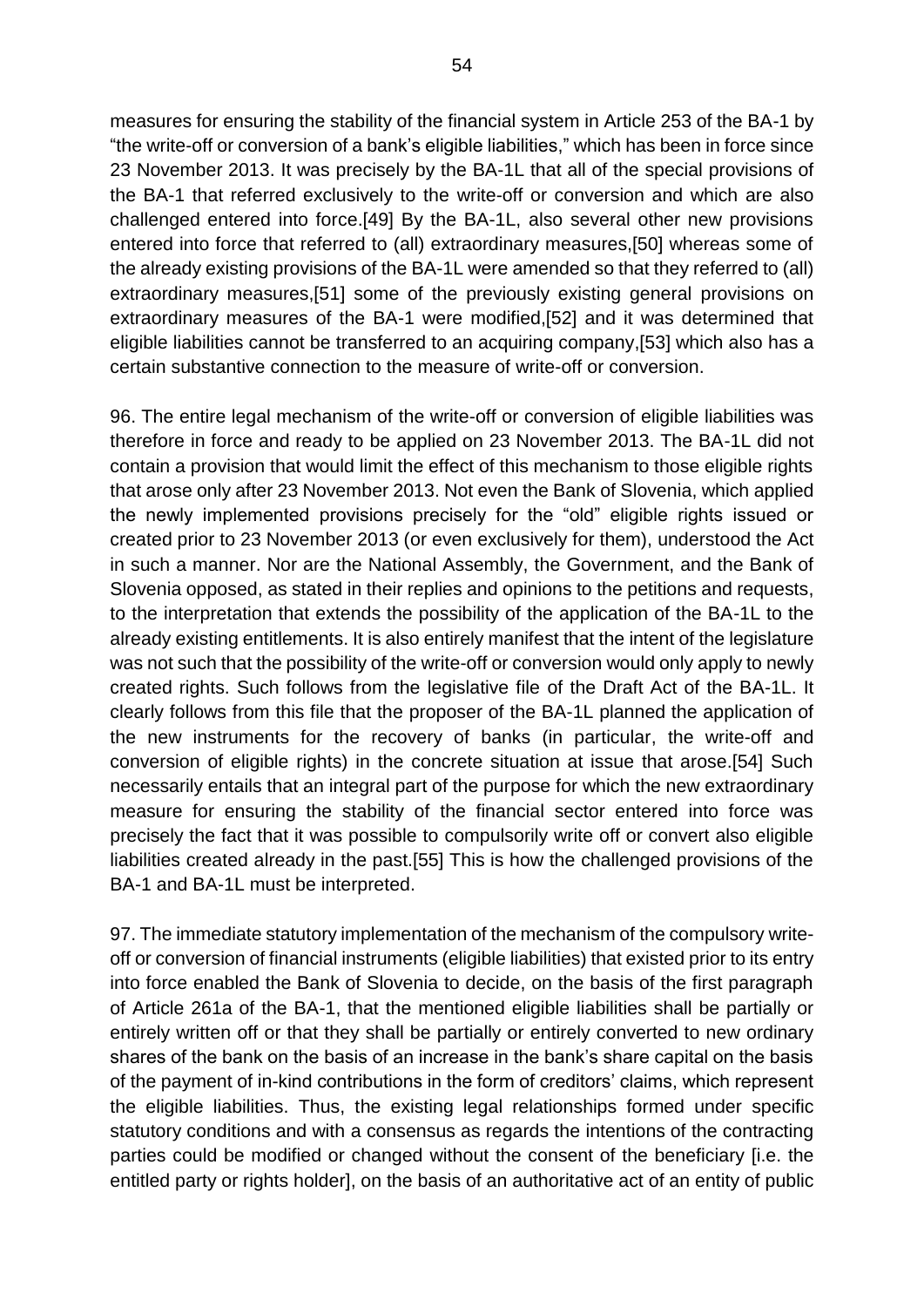law and the statutory basis that entered into force after these legal relationships were formed, namely in a manner that was not expressly contractually or statutorily envisaged at the time these relationships were formed. Such entails that the Act created a basis enabling that certain ongoing legally regulated relationships would not come to a conclusion under conditions equal to those that existed when they began.

98. However, the above-mentioned does not mean that the challenged provisions interfere with the constitutional prohibition of the retroactive validity of legal acts determined by the first paragraph of Article 155 of the Constitution. In the mentioned paragraph the Constitution prohibits the retroactive validity of legal acts by determining that laws and other regulations and general acts cannot have retroactive effect. The meaning of this constitutional prohibition is to ensure the essential element of a state governed by the rule of law, namely legal certainty. In accordance with the established case law of the Constitutional Court, a regulation has retroactive effect when the moment of the beginning of its application is the moment before its entry into force and even when the moment of the beginning of its application is the moment after its entry into force, but some of its provisions have such effect that they retroactively interfere with legal situations or legal facts that were final when the previous legal norm was in force (see, e.g., Decision of the Constitutional Court No. U-I-158/11, dated 28 November 2013, Official Gazette RS, No. 107/13, and OdlUS XX, 11).

99. The implementation of the mechanism of the compulsory write-off or conversion of "old", already existing financial instruments does not interfere retroactively with legal situations or legal facts that were concluded when the previous legal norm was in force (i.e. when the write-off and conversion were not possible). Under the correct interpretation (which also takes into account Article 155 of the Constitution), it was namely impossible for the write-off and conversion to result in an obligation of the holder of an eligible right to return to the bank or any other entity an amount of money that he or she had already received on the basis of the eligible right. It was also impossible for the specific exercise of his or her other potential entitlements that had already been "consumed" in the past and that would have been revoked or reduced *ex nunc* by the write-off or conversion to become invalid.[56] In other words, the challenged regulation was not "oriented" backwards [in time], but forwards. Insofar as the challenged regulation[57] was to abolish or transform a certain financial instrument that was still in force, i.e. a certain legal relationship that was still open, or entitlements that would – if there was no intervention by the state – continue to arise in the future in an unchanged form, it would interfere with open, uncompleted legal situations. Its effect would be such that existing financial instruments would be written off, i.e. instruments that would yield, with a higher or lesser certainty,[58] some (as a general rule) monetary payments to the holder in the future, were there no write-off. Following the write-off, there would definitely not be any such payments. The challenged regulation changed – if on its basis there was "merely" a change of a certain right under the law of obligations or a mixed eligible right into a corporate eligible right (the conversion of another financial instrument into a share) – a necessarily relatively stronger legal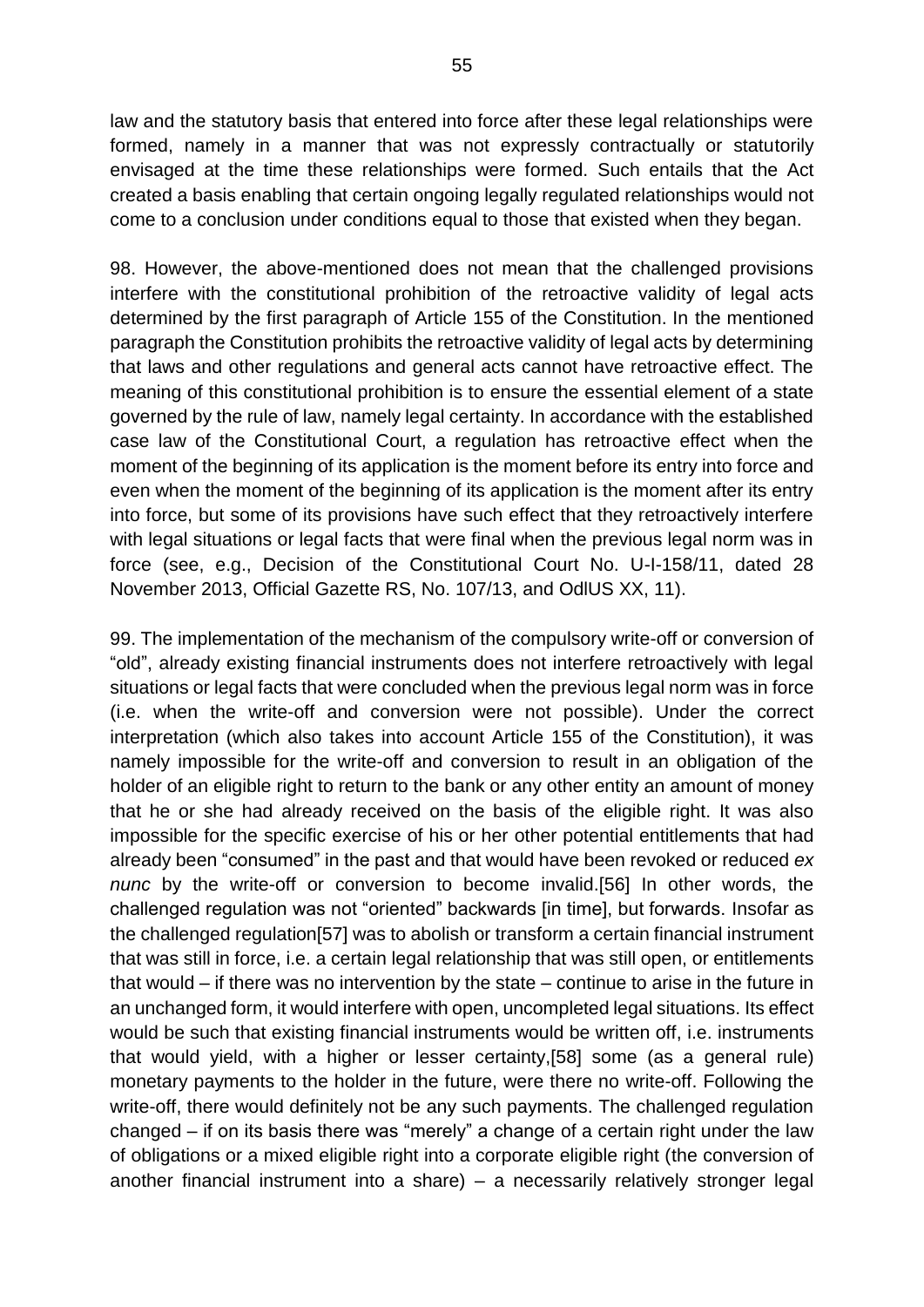position, from the viewpoint of the "guarantees" of monetary yields and priority ranking in insolvency procedures, into the relatively weakest position (one of a holder of ordinary shares of the bank). The challenged regulation is hence not retroactive, and consequently it does not interfere with Article 155 of the Constitution. Therefore, the question that arises is whether the challenged regulation interferes with the principle of trust in the law, which is one of the principles of a state governed by the rule of law determined by Article 2 of the Constitution.

100. In its efforts to answer this question, the Constitutional Court had to rely, *inter alia*, on the Judgment of the CJEU in case No. C-526/14 concerning the validity of the Banking Communication. In that case, the CJEU established that the principle of the protection of legitimate expectations (as a general principle of EU law, which functionally corresponds to the principle of trust in the law determined by Article 2 of the Constitution) is not opposed to paragraphs 40 through 46 of the Banking Communication (which are the substantive basis for the challenged provisions of the BA-1 and BA-1L) in the part where the mentioned paragraphs for granting state aid impose the condition of burden-sharing between shareholders and "subordinated creditors".[59] It deemed that the holders of eligible liabilities who are affected by burden-sharing measures cannot refer to the principle of the protection of legitimate expectations to object to the execution of the mentioned measures. The reasons therefor are the following: (a) the right to refer to the principle of legitimate expectations is conditional upon the requirement that the competent EU authorities provide the person concerned exact, unconditional, and harmonised assurances that follow from authorised and reliable sources, to which every legal entity in whom an institution, authority, office, or EU agency created legitimate expectations by providing it precise assurances can refer; (b) the holders of eligible rights did not receive the assurance of the Commission that it would grant state aid for remedying the capital deficit of banks, nor did they have the assurance that the measure to remedy it would not have an influence on their investments; (c) the fact that the holders of eligible rights did not have to contribute, in the initial phases of the international financial crisis, to the resolution of credit institutions does not enable reference to the principle of the protection of legitimate expectations, as such a circumstance is not a precise, unconditional, and harmonised assurance that could possibly create legitimate expectations among the holders of eligible rights that the burden-sharing measures would not be applied to them in the future, as economic entities cannot have legitimate expectations as to the maintenance of the status quo, which EU institutions can change on the basis of their discretionary right, namely in a field such as state aid in the banking sector, which is constantly adapting to changes in economic conditions; (d) even if legitimate expectations existed in such a situation (which, in fact, they did not), the absence of special "transitional measures" for situations that arose prior to the entry into force of the new regulation and which are still developing would be based on the predominant public interest of ensuring the stability of the financial sector, while avoiding excessive public spending and distorting competition as minimally as possible. Furthermore, in Paragraphs 98 and 101 of the Judgment in case No. C\_526/14, the CJEU draws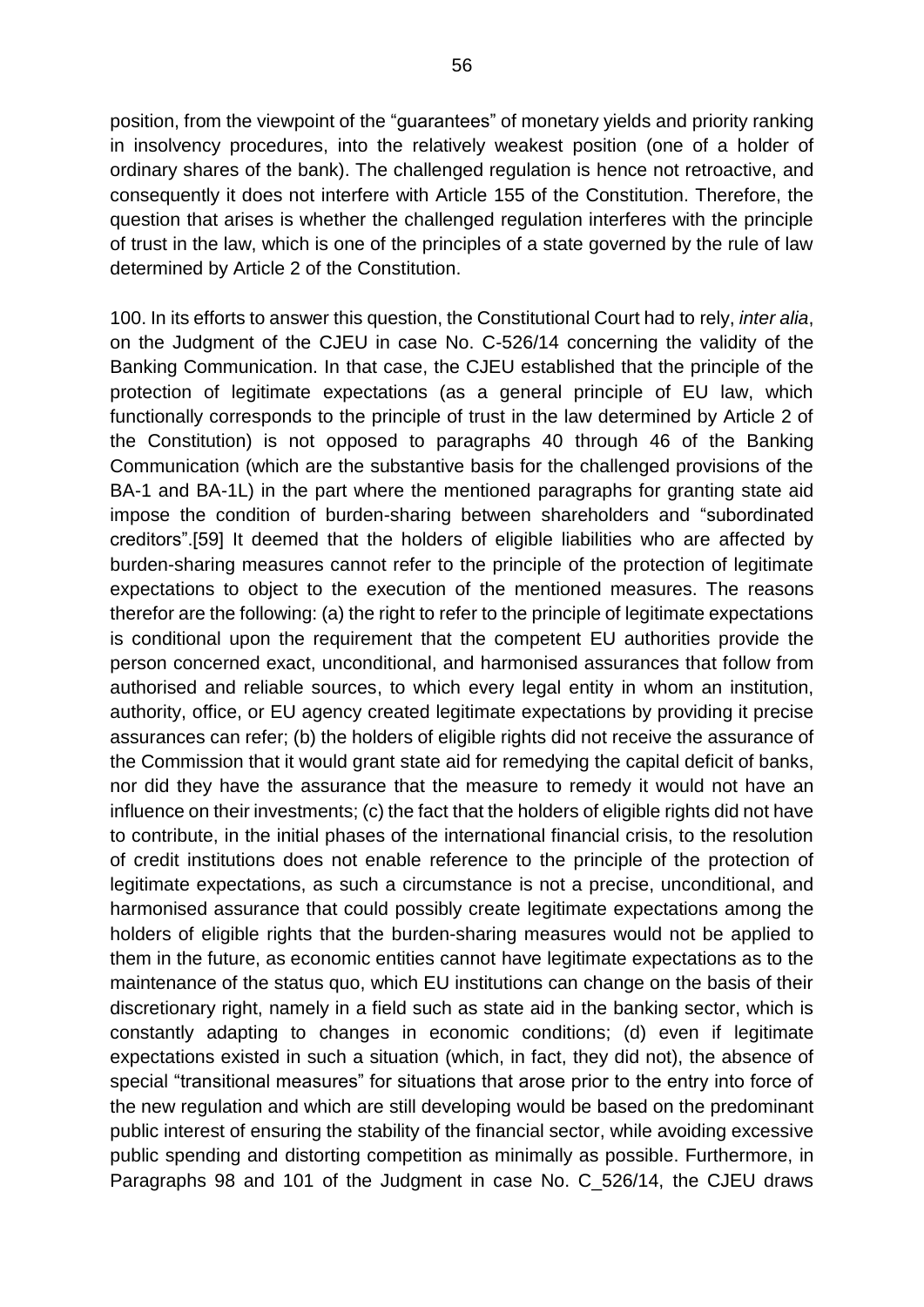attention to the fact that the adoption of the Banking Communication did not relieve the Commission of its obligation to examine specific exceptional circumstances that are relied on by Member States, and that the Banking Communication allows for an exception to the requirements of, "*inter alia*, point 44 of [this] Communication"[60] where the implementation of measures for converting debt or writing off financial instruments "would endanger financial stability or lead to disproportionate results."

101. The above-mentioned entails that the write-off and conversion of eligible rights are in fact necessary under EU law – during the period in which the Banking Communication should be observed – if banks are to be assisted by public funds, namely to ensure the stability of the economic sector.[61] Hence, the recovery of banks by means of public funds under the conditions determined by EU law requires the establishment of a new legal framework that is to enable that also the holders of eligible rights, i.e. shareholders and holders of various hybrid and subordinated instruments, involuntarily assume a part of the financial burden of this recovery. The legal framework for this was precisely the challenged provisions of the BA-1 and BA-1L.

102. This fact is important in order to adopt a position on the question of whether the challenged act in fact concerns an interference with the principle of trust in the law. Under the challenged regulation, the extraordinary measure of write-off or conversion was namely only possible where it was impossible to prevent the bankruptcy of the bank or the financial sector as a whole being threatened in any other manner than by granting state aid. That which was termed write-off or conversion in the BA-1 entails, from another point of view, merely a decision that a certain category of a bank's creditors will not be rescued with public funds. These funds can only be made available in the interest of depositors and other ordinary bank creditors. In an economic sense, the challenged measure therefore has similar effects as if the state allowed the bankruptcy of the bank and then allocated compensation for the lost legal positions or unpaid claims, by its own discretion and by taking into account the principle of equality before the law, only to ordinary creditors of the bank, but not also to subordinated creditors. It must namely be taken into consideration that one of the key rules of the challenged regulation is that by the write-off or conversion the beneficiary must always receive (or retain) at least the amount he or she would have received in bankruptcy (the fifth paragraph of Article 261a of the BA-1). Such entails that the challenged regulation encompassed the very important "no creditor worse off" principle,[62] as the Bank of Slovenia had to ensure, as regards the write-off or conversion of eligible liabilities, that individual creditors did not sustain greater losses due to the write-off or conversion of the bank's eligible liabilities than they would have sustained in the event of the bank's bankruptcy. In fact this entails that, provided the fifth paragraph of Article 261a of the BA-1 is interpreted correctly and in a constitutionally consistent manner, the extraordinary measure only formally interfered with the legal situation of the affected beneficiary; economically, the challenged measure, which was intended to prevent the bankruptcy of the bank as the *ultima ratio*, was not allowed to affect the beneficiary any more than if there had been no measure and the bank had ended in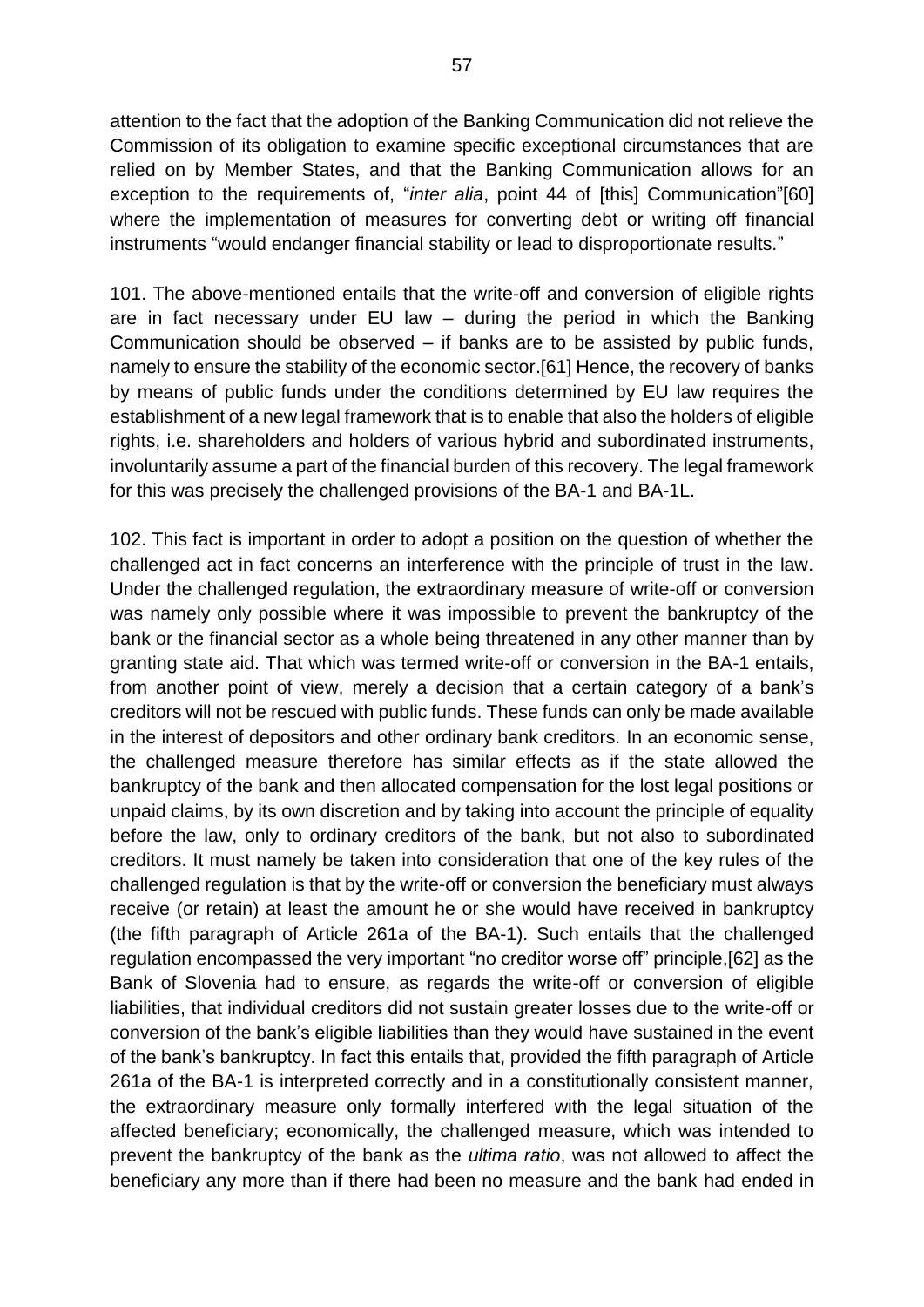bankruptcy. This aspect of the BA-1 significantly affects the position of the holders of eligible rights.[63]

103. The write-off and conversion only refer to those financial instruments which the holders knew in advance have a relatively weaker legal position (although as regards aspects other than those challenged in the case at issue), which are more heavily burdened with the risk of non-repayment. A *mutatis mutandis* equal aspect was also important – however in a different context – when the General Court decided on an action for damages due to the obligatory restructuring of the public debt of Greece, where private investors sustained losses (Judgment of the General Court in *Alessandro Accorinti and Others v. European Central Bank*, T-79/13, dated 7 October 2015).[64]

104. Article 261c of the BA-1 had to be interpreted as meaning that the stricter measure of write-off would only be applied in instances where bank losses reduced the bank's capital to the point where the bank no longer fulfilled the minimum capital requirements (whereas conversion, which is more lenient towards creditors, could be used in instances where the bank's capital was still above the prescribed minimum). Article 261b determined, *inter alia*, that the Bank of Slovenia shall decide on the write-off or conversion of eligible liabilities on the basis of a valuation of the assets of the bank by an independent business appraiser (or, if necessary, by the Bank of Slovenia), by assessing the amount of the repayment of eligible liabilities from bank assets on the assumption that the company is a gone concern. It is namely clear that it was impossible to ensure the implementation of the "no creditor worse off principle" if the amount of money (if any at all) that the holders of the written-off eligible rights would have received in bankruptcy (a company that is a gone concern) was unknown. The same calculation of the value of the rights of the holders of eligible rights had to be carried out under the same assumption on the basis of Article 261d of the BA-1, and it is also logical and acceptable, however, that the issue value of new shares of the bank issued when the share capital would be increased by converting eligible liabilities would be determined on the assumption that the company is a going concern (the second indent of the first paragraph of Article 261b of the BA-1).[65]

105. Taking into consideration the mentioned starting points, also the allegations of the applicants relating to the alleged interference with the principle of trust in the law must be assessed. The expectation of the holders of eligible rights that, as holders of financial instruments, they would benefit [from the measure] in such a manner that their investments would be saved in the form of received state aid is not a legally protected expectation. The holders of eligible rights had no guarantee by the state or the Bank of Slovenia that their investment would also be protected in the event its economic value was (at least partially) lost, i.e. when the conditions for the assessed extraordinary measure are fulfilled. Due to the mentioned reason, issuing a measure whose fundamental prerequisite is that the beneficiary must always receive (or retain) at least as much as he or she would have received in bankruptcy, cannot lead,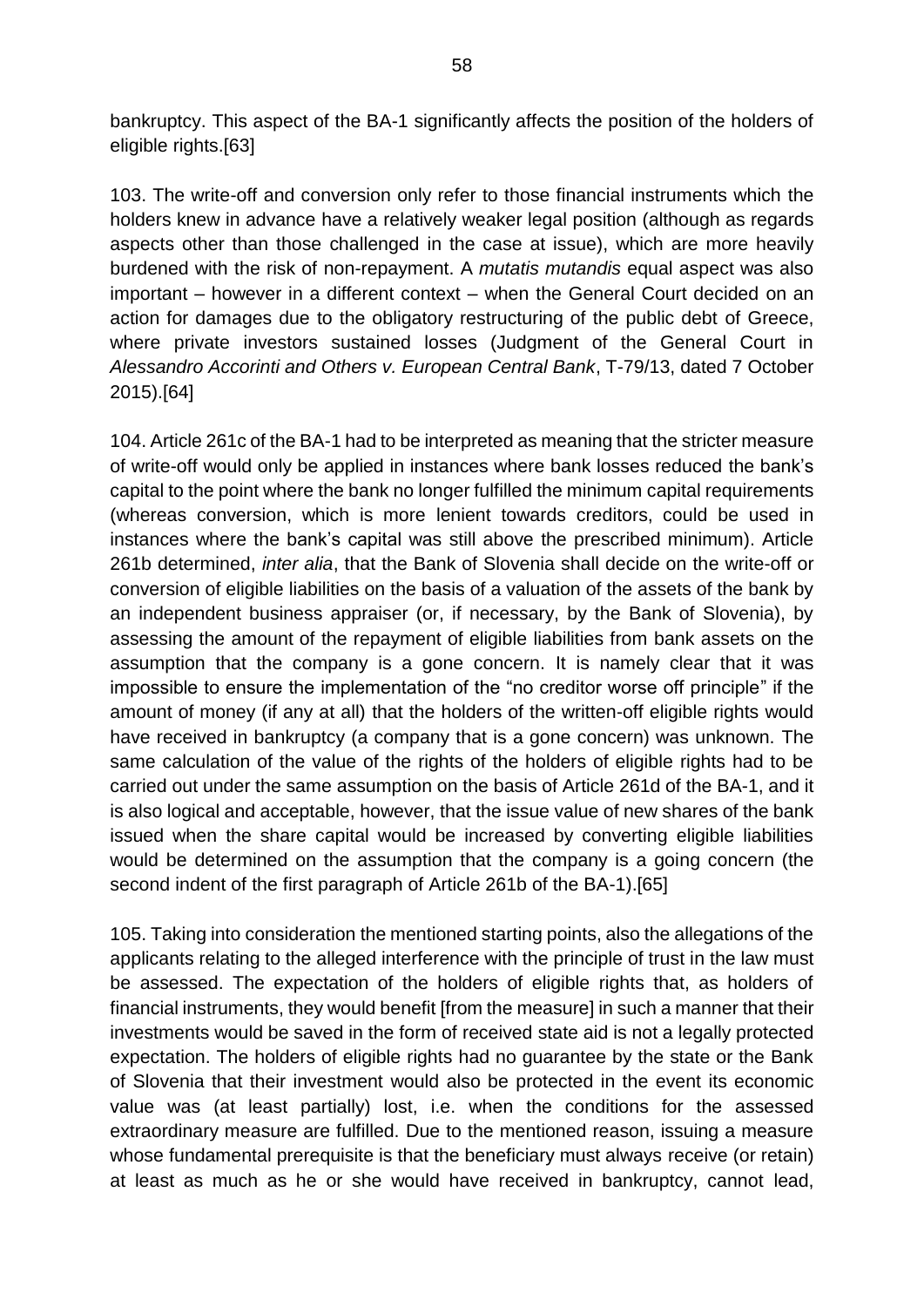essentially, to an interference with the principle of trust in the law. With regard to all of the above, the challenged regulation is not inconsistent with this principle as determined by Article 2 of the Constitution.

### **B – V**

# **Assessment of Conformity with the Right to Private Property Determined by Articles 33 and 67 of the Constitution**

106. The applicants believe that the challenged regulation disproportionately limits the right to private property determined by Article 33 of the Constitution, in conjunction with the social function of property determined by Article 67 of the Constitution. They allege that the challenged regulation also violates Article 1 of the First Protocol to the ECHR. Since the challenged provisions enable the cessation of rights without compensation, the applicants allege that there was an unconstitutional expropriation, and in relation thereto they also allege an inconsistency with Article 69 of the Constitution.

107. The right to private property as guaranteed by Article 1 of the First Protocol to the ECHR is also regulated by Articles 33 and 67 of the Constitution. The ECHR does not guarantee a higher level of protection of the right to private property than the Constitution. Article 17 of the Charter guarantees the same level of protection. With regard thereto, the Constitutional Court assessed the interference with the right to private property from the viewpoint of conformity with the mentioned provisions of the Constitution, taking into account also the case law of the CJEU from the viewpoint of the right to private property in the Judgment in case No. C-526/14. Article 33 of the Constitution protects all rights that entail the implementation of one's freedom in the field of property. Such entails that it not only protects the right to private property as defined in civil law, but it also provides protection from interferences with other existing legal situations that have a property value for individuals, similarly as the right to private property, and enable them the freedom to act in the field of property.

108. The Constitutional Court has already adopted the position that property and management rights that follow from the capital investment (shares) of shareholders in a public limited liability company enjoy constitutional protection on the basis of Articles 33 and 67 of the Constitution (as stated in Decisions of the Constitutional Court No. U-I-165/08, Up-1772/08, Up-379/09, dated 1 October 2009, Official Gazette RS, No. 83/09, and OdlUS XVIII, 40, and No. U-I-28/11, dated 24 October 2013, Official Gazette RS, No. 98/13).[66] Also claims on the basis of subordinated loans, subordinated bonds, subordinated hybrid bonds, or other subordinated financial instruments enjoy constitutional protection on the basis of Articles 33 and 67 of the Constitution. The Constitutional Court has namely already adopted the position that the constitutional protection of property also encompasses, *inter alia*, claims, i.e. the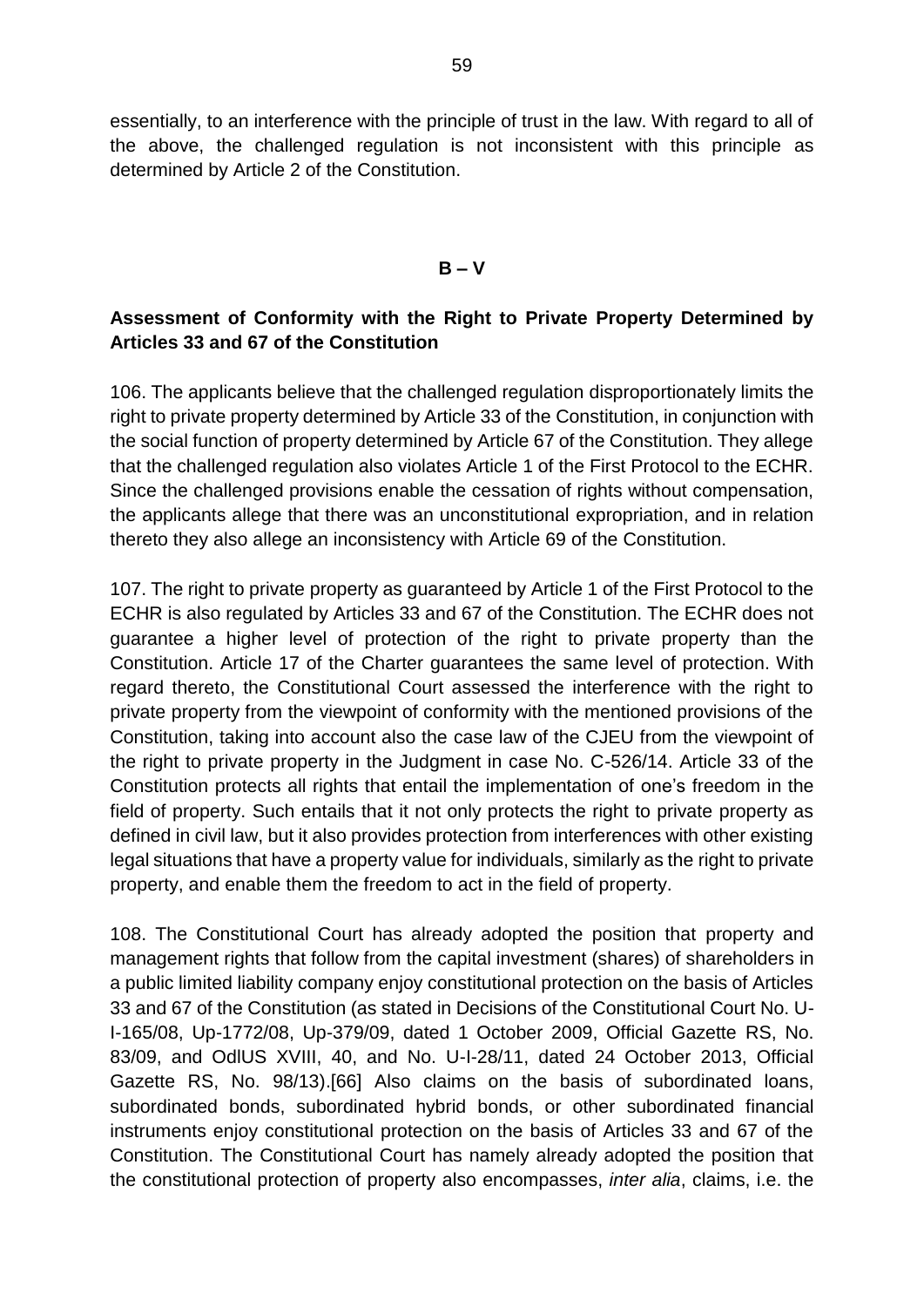property rights of a creditor towards the debtor, who is to perform specific fulfilment.[67] The subject of assessment in the case at issue is the shareholders' rights from shares and the monetary claims of creditors on the basis of subordinated bank liabilities of classes two through four, i.e. the bank obligations determined by points 2 through 4 of the sixth paragraph of Article 261 of the BA-1, which are composed of the principal and (as a general rule) also interest. This is the entirety of the so-called eligible rights of creditors of banks that are protected by the constitutional guarantee of the right to private property. The Constitutional Court first had to assess whether the regulation, whose essence is that, upon the fulfilment of certain statutory conditions, the Bank of Slovenia can decide that the bank's shares or eligible claims of creditors towards the bank shall be partially or entirely written off or that certain eligible claims of the creditors towards the bank shall be partially or entirely converted to new ordinary shares of the bank (the first paragraph of Article 261a of the BA-1) interferes with the right to private property of the holders of eligible rights.

109. In case No. C-526/14, the CJEU decided that the right to private property (as protected in EU law by the first paragraph of Article 17 of the Charter) is not contrary to paragraphs 40 through 46 of the Banking Communication (which are the substantive basis for the challenged provisions of the BA-1 and BA-1L) in the part where the mentioned points determine the condition of burden-sharing between shareholders and subordinated creditors in order for state aid to be granted.[68] It assessed that burden-sharing measures such as those referred to in the Banking Communication do not entail an interference with the right of shareholders and subordinated creditors to private property. The reasons therefor are (*inter alia*) the following: (a) shareholders in public limited liability companies themselves bear the burden of their investments and are responsible for a bank's debts up to the amount of its share capital, therefore it cannot be deemed that the requirement that they contribute, prior to state aid being granted, to covering its capital deficit to the same extent as if such aid were not granted interferes with their right to private property; (b) the losses of the shareholders of banks in difficulty would in any event be of the same proportion, no matter whether the reason therefor is based on a decision to initiate bankruptcy proceedings because state aid was not granted or on a decision to grant such aid, which is conditional upon preliminary burden-sharing; (c) as regards subordinated creditors, it is important that subordinated instruments are financial instruments that have certain characteristics of debt and equity securities, which entails that in the event the issuer of these instruments is insolvent their holders are paid after the holders of ordinary bonds, but before shareholders; (d) burden-sharing measures upon which the granting of state aid to a bank with a capital deficit is conditional cannot result in an interference with the right to private property of subordinated creditors that would not have arisen in bankruptcy proceedings had state aid not been granted.

110. The challenged provisions of the BA-1 regulated the extraordinary measure of the write-off or conversion of the eligible liabilities of banks. It was a compulsory and extraordinary measure that gave the Bank of Slovenia the authorisation, *inter alia*, to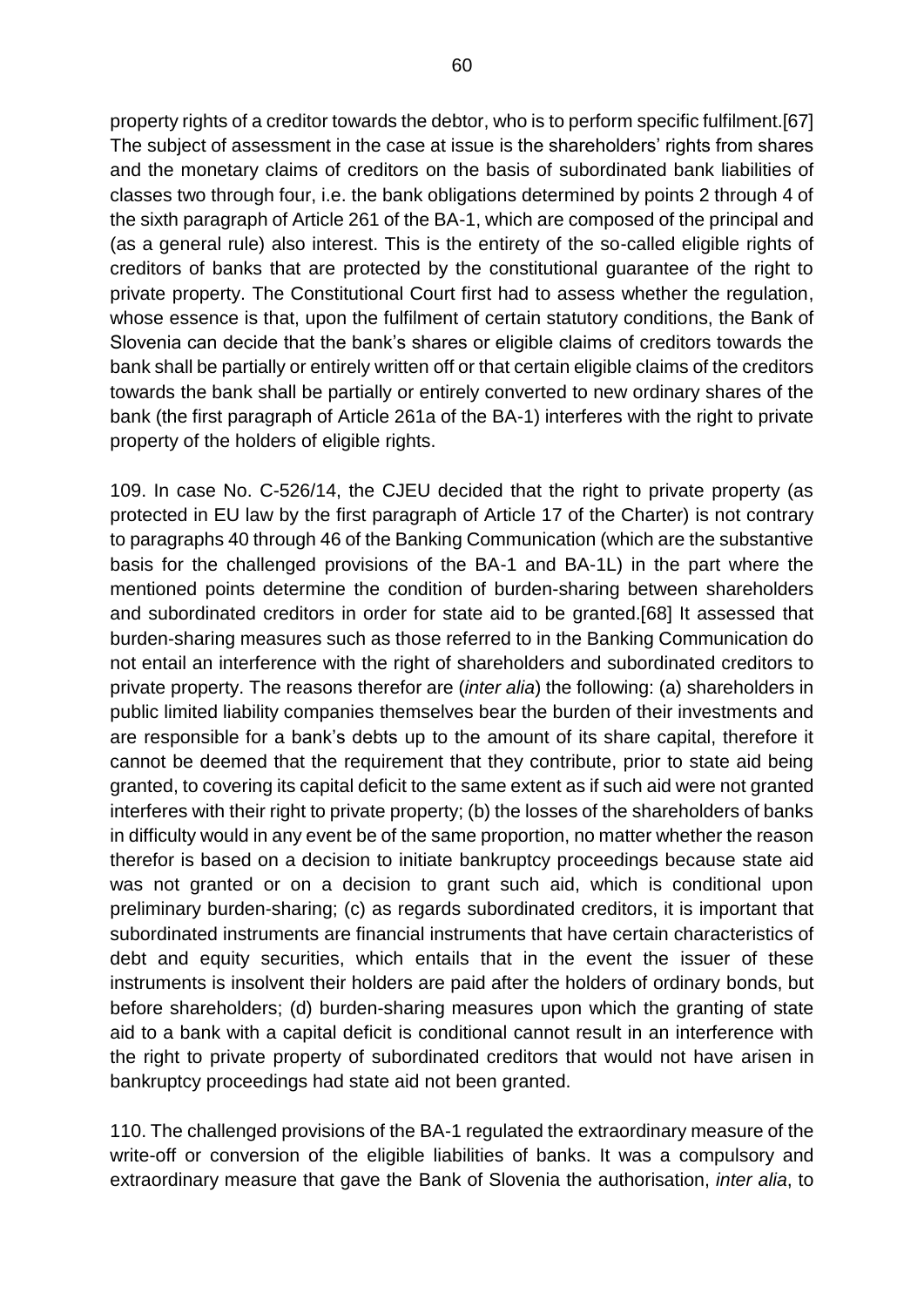decide by a decision on the extraordinary measure that the bank's shares would be partially or entirely written off, provided that certain conditions determined by law were fulfilled. On the basis of the challenged regulation, when a decision on the extraordinary measure was adopted, the shareholders lost all their shares in the bank or a part thereof. Such entails that they also lost all the management rights and, in particular, property rights (i.e. the right to a part of the profit thereof, the right to an appropriate part of the property remaining after the liquidation or the bankruptcy of the company, and the priority right to buy new shares) that follow from these rights. On the basis of the challenged regulation, the Bank of Slovenia also had authorisation to issue a decision that all eligible claims of creditors towards the bank or a part thereof would be written off. Such entails that the holders of these credits lost the right to future (but not also past) payments of interest and to the payment of the principal upon maturity.[69] The challenged regulation also enabled the conversion of the eligible claims of creditors against the bank into ordinary shares of that bank, namely in part or in full, by taking into account the value of the claims in accordance with Article 261b of the BA-1. On the basis of such measure, the creditors of the banks became their shareholders. Hence, this entailed a change from a creditor-debtor relation between the bank and its creditor to a corporate relation between a shareholder and the company (i.e. the bank). The previously clearly determined (although not necessarily unconditional) right to repayment based on the claim against the bank changed into a share that confers a proportionally more uncertain and *ex-ante* indeterminate right to property yields, which depends on the bank's operating results and also on a decision of the general assembly of shareholders to pay out dividends.

111. When adopting a position regarding whether this regulation interfered with the right of holders of eligible rights to private property determined by Article 33 of the Constitution, one must take into consideration the criteria that were decisive for the assessment that the challenged regulation does not interfere with Article 2 of the Constitution (above all, the conditions of looming bankruptcy and the instability of the financial system of the state, the decision of the state that it would only save the ordinary creditors of banks with public funds, the limitations of EU law as regards the admissibility of state aid, respect for the "no creditor worse off than in a bankruptcy" principle and the existence of a merely formal interference with the position of the affected beneficiaries). The challenged regulation was namely adopted for instances where the only possibility to continue the operations of the bank or to wind up the bank in a stable manner (outside of bankruptcy) appeared to be state intervention or financial aid, which, in accordance with EU rules, is deemed to entail state aid. It was adopted in order to enable the implementation of measures to strengthen the stability of the banking sector envisaged by the AMSSBS, i.e. measures that in accordance with EU law are deemed to constitute state aid.[70] The write-off or conversion of eligible liabilities was the ultimate measure of the Bank of Slovenia to prevent the financial sector in the state from being threatened, which is of key importance for the normal functioning of the economy and for implementing the rights guaranteed by the Constitution.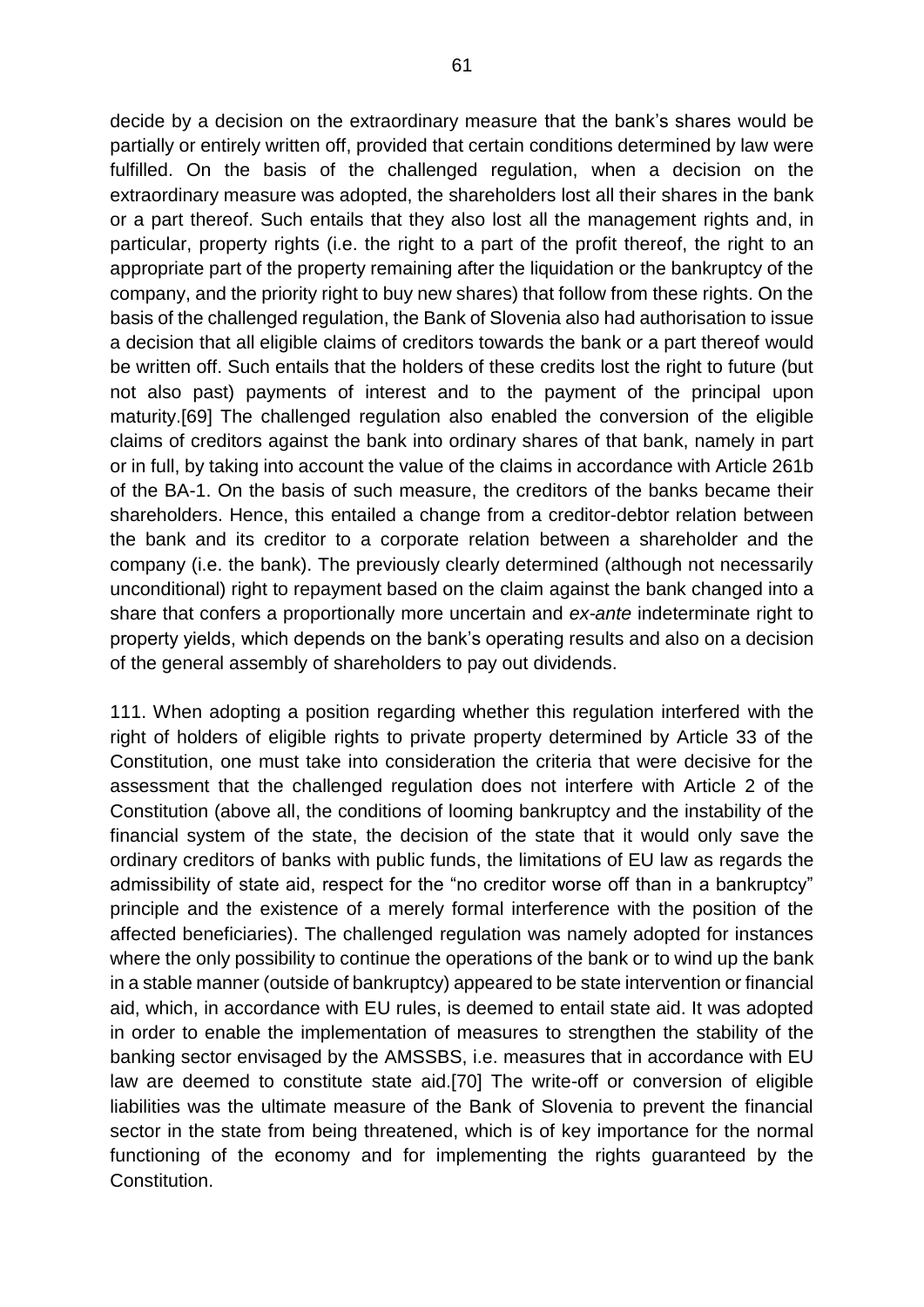112. The extraordinary measure of the write-off or conversion of eligible bank liabilities was thus an extraordinary form of insolvency proceedings. It was an administrative, extraordinary measure intended to prevent bankruptcy and to enable the further operations of the bank or its controlled winding up (liquidation – *cf*. Article 253b of the BA-1). Its adoption prevented the initiation of bankruptcy proceedings against the bank, in which the holders of bank liabilities would not be paid out or would be paid out partially, namely in a manner such that the creditors received the same amount, or more, also in this special administrative procedure for bank resolution. There is, in fact, no duty of the state stemming from the Constitution or a right of the creditor entailing that the state should reimburse the money from private investments that transpired to be economically unsuccessful. The fundamental condition for imposing the extraordinary measure on the basis of the challenged regulation was that no creditor would sustain greater losses than in the event of the bank's bankruptcy due to the write-off or conversion of the bank's eligible liabilities (the fifth paragraph of Article 261a of the BA-1). Hence, the "no creditor worse off" principle was respected. Due to the mentioned reason, imposing a measure whose fundamental prerequisite is that the beneficiary must always receive (or retain) at least the amount he or she would have received in bankruptcy, cannot result, by the nature of the matter, in an interference with the right to private property. The applicants' opposition to the principle that the value of the bank's assets is determined under the assumption that the company is a gone concern is not convincing. The value that the holders of eligible liabilities would have received in the event the extraordinary measure of the write-off or conversion of eligible liabilities had not been issued is precisely the value of claims against a company that is a gone concern, i.e. a bankrupt company. Any different appraisal of value would thus not enable the determination of the fair value. The estimated value of an individual bank in the concrete situation at issue in accordance with its economic situation (without taking into account state aid) is hence one that can lead to a situation where the holders of eligible liabilities receive nothing or less than they expected on the basis of their legal relation to the bank. In such light, it is apparent that the holders of eligible rights are not economically disadvantaged on the basis of the challenged regulation. However, if the beneficiaries who were affected by the extraordinary measures of the Bank of Slovenia referred to in Paragraph 56 of the reasoning of this Decision believe that incorrect assumptions were applied in the concrete procedures in which extraordinary measures were issued, they must invoke such claims in the relevant proceedings.

113. The first paragraph of Article 67 of the Constitution reads as follows: "The manner in which property is acquired and enjoyed shall be established by law so as to ensure its economic, social, and environmental function." This entails that the economic function of property is laid down in the constitutional definition itself of the term private property and is manifested in particular with regard to things and rights intended for economic operations or that have a substantive relation thereto. This also applies to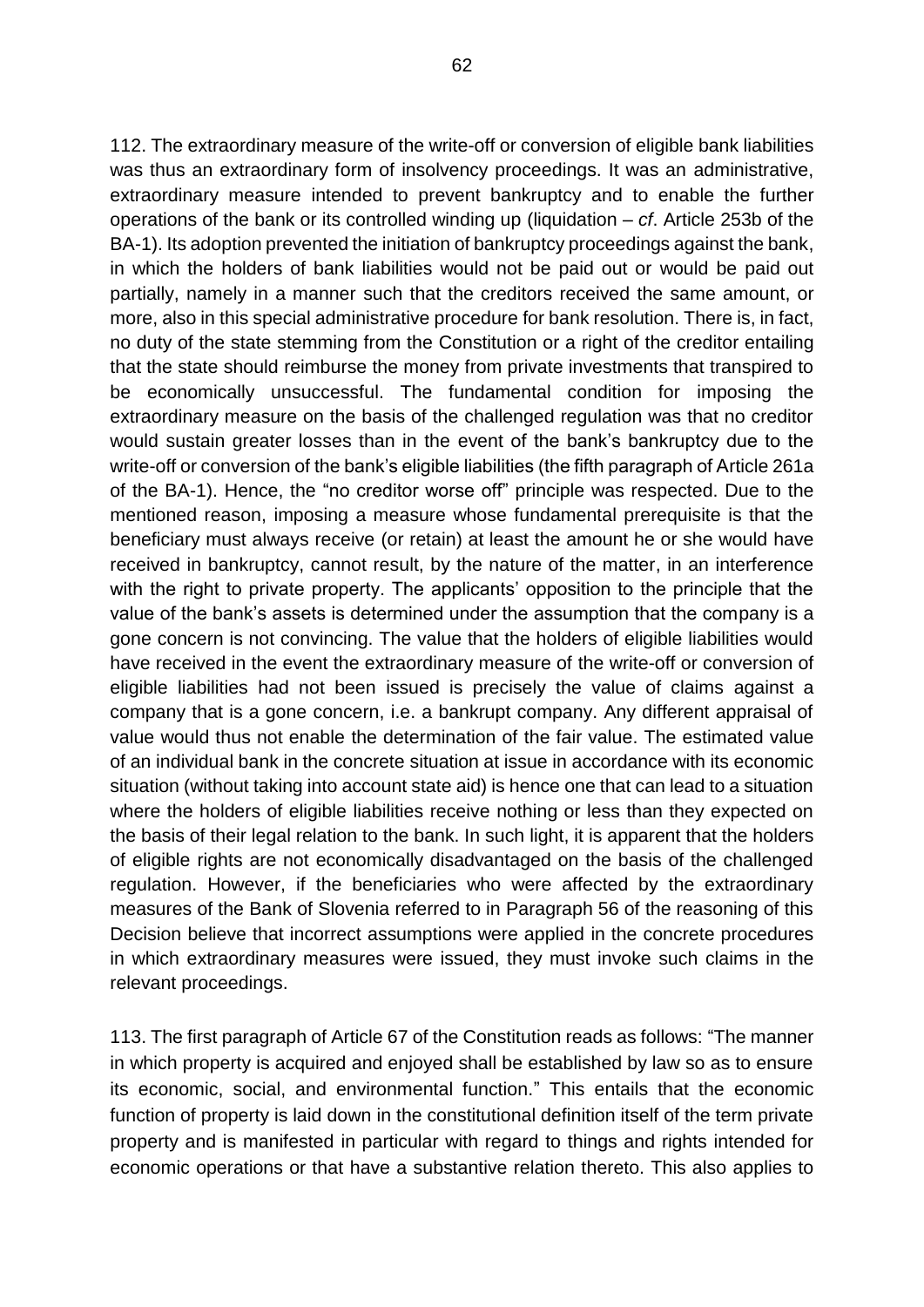the eligible rights of investors in banks. When it transpires that the financial instruments of bank investors do not have economic value, such that the holders thereof would have no benefit therefrom in bankruptcy proceedings, the economic function of property has already ceased in some manner. The holders of eligible rights are in an economically comparable situation, even before their rights cease or are converted[71] on the basis of the assessed extraordinary measure. With regard to the above, the challenged regulation is not inconsistent with Article 33 in conjunction with Article 67 of the Constitution.

114. The applicants allege that the challenged regulation is also inconsistent with Article 69 of the Constitution. Article 69 of the Constitution merely refers to the dispossession or restriction of private property that is real property, which is not a subject of the regulation at issue.

## **B – VI**

## **The assessment of conformity with the right to judicial protection (the first paragraph of Article 23 of the Constitution)**

115. The applicants allege, *inter alia,* that the challenged regulation entails an inadmissible interference with the right to judicial protection (the first paragraph of Article 23 of the Constitution). In such framework, they primarily underline the fact that the holders of eligible rights do not have claims against issuing banks and that they cannot secure a judicial review of the legality of the decisions of the Bank of Slovenia. Furthermore, compensatory protection is allegedly inappropriate. Since these allegations substantively refer merely to Articles 346, 347, 350, and 350a of the BA-1, the Constitutional Court only assessed the constitutionality of the mentioned decisions of the BA-1 from this point of view. The Constitutional Court also assessed, within the framework of the review of the conformity of the challenged provisions with the right to judicial protection, the arguments of the applicants relating to the effectiveness and accessibility of the bases for the decision-making of the Bank of Slovenia, and the possibility to substantiate claims.

116. The first paragraph of Article 23 of the Constitution determines that everyone has the right to have any decision regarding his rights and duties made without undue delay by an independent, impartial court constituted by law. The right to judicial protection ensures the possibility to submit a case to a court that will substantively decide on the case within a reasonable period of time. It is a guarantee that a decision will be reached on the basis of rights and obligations, i.e. on whether the request for judicial protection is well founded or not well founded under substantive law. Judicial protection must be effective, which means that the affected person can effectively defend his or her rights, interests, and legal benefits. Hitherto, when the Constitutional Court defined the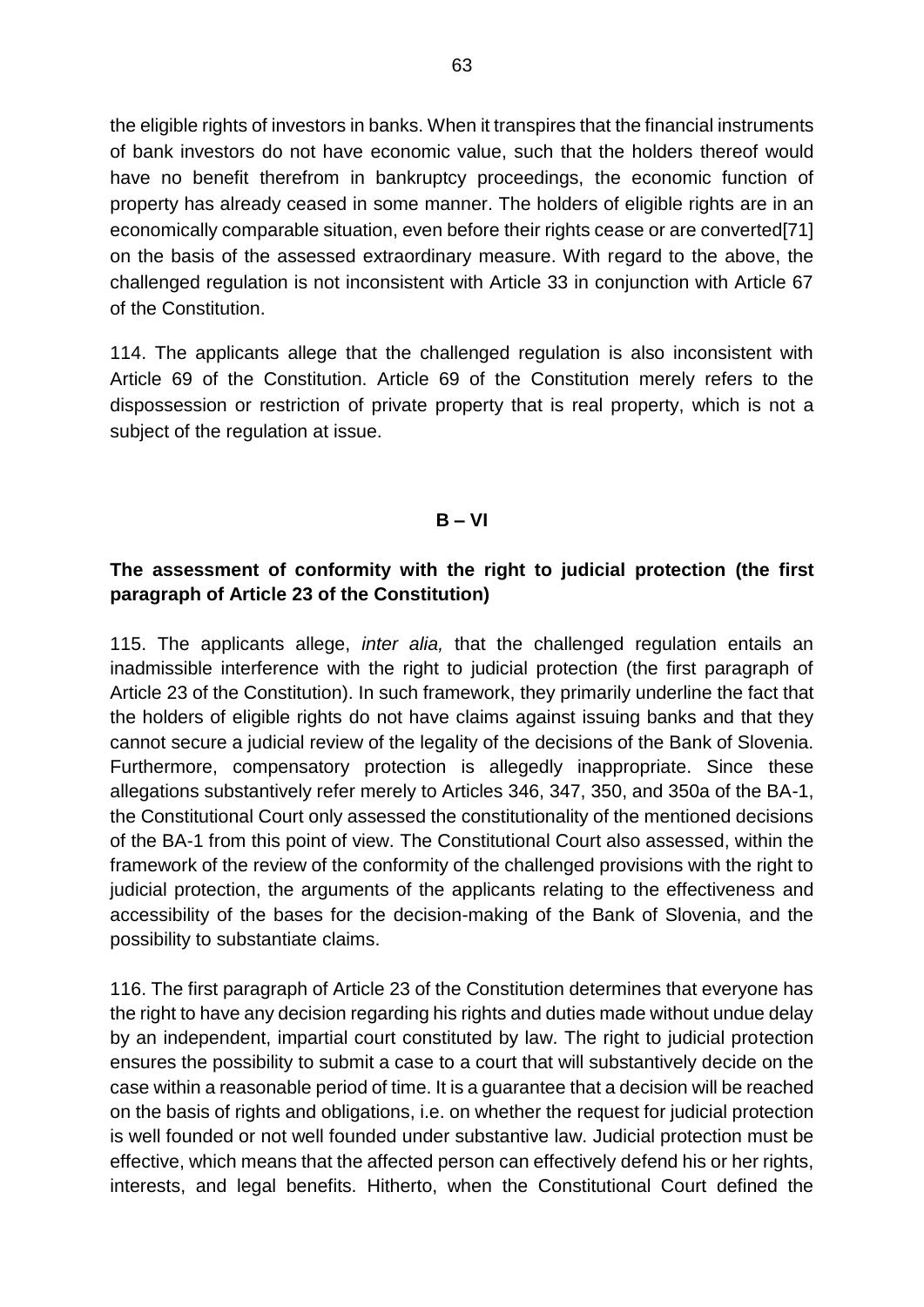64

substance of the right to judicial protection, it always proceeded from the general premise in accordance with which it is not the purpose of the Constitution to recognise human rights only formally and theoretically; however, there is a constitutional requirement that the possibility of the effective and actual exercise thereof must be ensured (Decision of the Constitutional Court No. Up-209/99, dated 9 December 1999, OdlUS VIII, 301). The right to judicial protection determined by the first paragraph of Article 23 of the Constitution does not entail the right to concretely defined judicial proceedings.[72] Judicial protection against the decisions of state authorities (including administrative decisions) can also be ensured in some other (e.g. civil) proceedings or in proceedings before another (not administrative) court, namely within the scope that corresponds to the nature of the legal relation.[73]

117. Judicial protection proceedings against a decision of the Bank of Slovenia to impose an extraordinary measure (including a decision on the write-off or conversion of eligible liabilities) was mainly regulated in Subsection 10.2.2 of the BA-1, which contained Articles 346 through 350a (see the first paragraph of Article 346 of the BA-1). Unless Subsection 10.2.2 determined otherwise, the provisions of Subsection 10.2.1 applied in judicial protection proceedings against a decision to impose an extraordinary measure (the second paragraph of Article 346 of the BA-1). Subsection 10.2.1 also included the second paragraph of Article 337 of the BA-1, which determined that the Act on the Judicial Review of Administrative Acts (Official Gazette RS, Nos. 105/06, 62/10, and 109/12 – hereinafter referred to as the AJRAA-1) should apply *mutatis mutandis* for judicial protection proceedings against decisions of the Bank of Slovenia.[74] The efforts to ensure the speediness and effectiveness of judicial protection against decisions of the Bank of Slovenia followed already from the general provisions of Subsection 10.2.1 of the BA-1: these were urgent cases subject to priority deciding by the court (Article 340 of the BA-1); the time limit for filing an action and a reply thereto was fifteen days (Article 341 of the BA-1); the plaintiff was not allowed to state new facts or present new evidence (Article 342 of the BA-1); the court assessed the decision of the Bank of Slovenia within the limits of the claim and within the limits of the grounds stated in the action, while *ex officio* only paying attention to violations of the essential procedural requirements referred to in the third paragraph of Article 27 of the AJRAA-1 (Article 343 of the BA-1); the court decided, as a general rule, without a hearing (Article 344 of the BA-1); and no appeal was allowed against a judgment or an order adopted in judicial protection proceedings (Article 345 of the BA-1). The decision of the Bank of Slovenia on the extraordinary measure was served on the bank and, in accordance with the rules on personal service, also on all members of the bank's management board (the third paragraph of Article 353 of the BA-1).[75] Like most other decisions of the Bank of Slovenia, also the decision at issue became enforceable – this is when constitutive decisions take effect – when it became final (the first paragraph of Article 378 of the BA-1).[76]

118. A bank was able to file on its behalf an action against the decision of the Bank of Slovenia on the extraordinary measure, which resulted, in the event its arguments were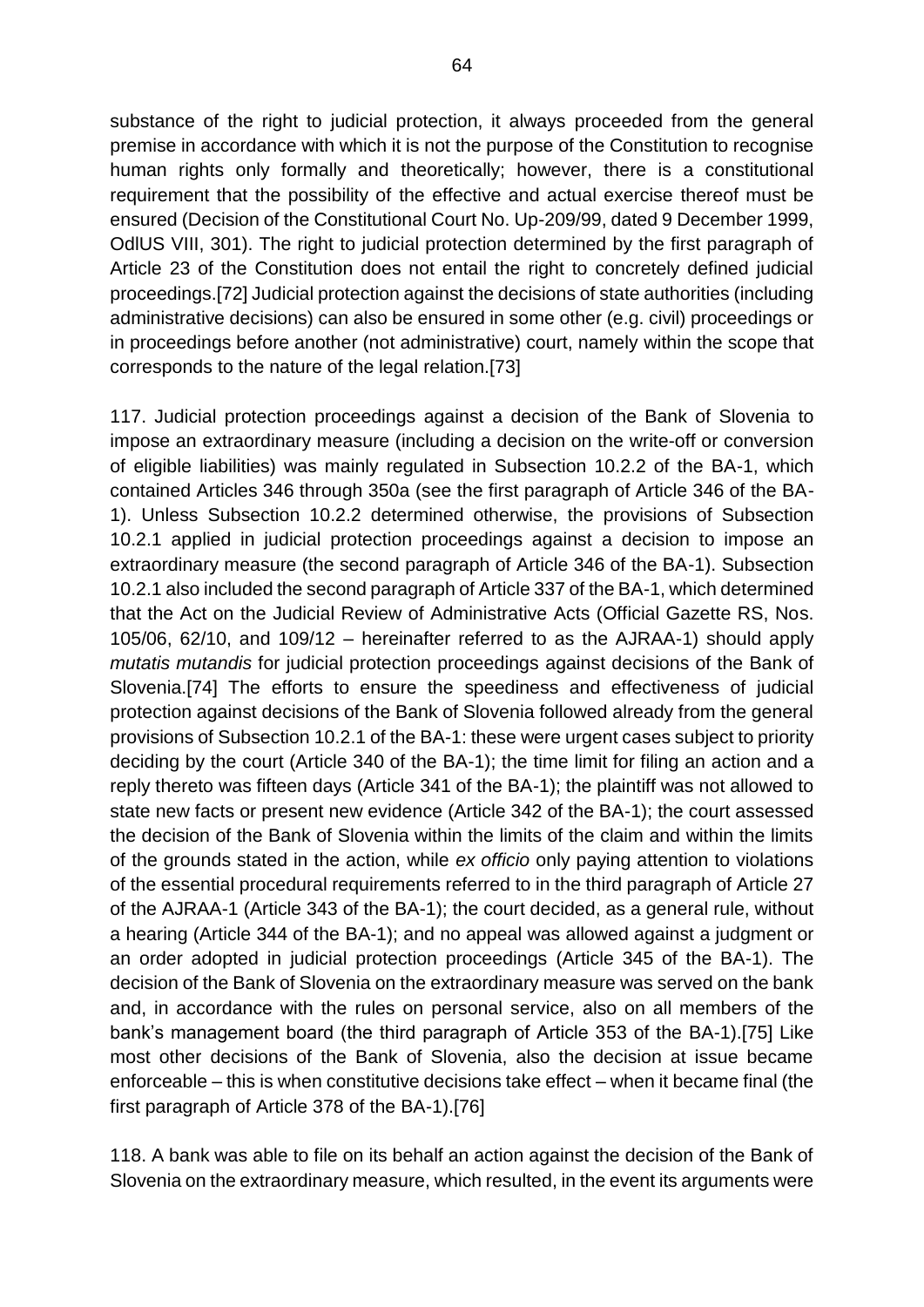substantiated, in a declaratory judgment of the Administrative Court finding that the decision of the Bank of Slovenia was illegal and that the conditions for the write-off or conversion of eligible liabilities were not fulfilled. By means of interpretation, it has to be concluded that the write-off or conversion of eligible rights was an "irreversible" extraordinary measure, meaning that its effects cannot be annulled. For all extraordinary measures, Article 350 of the BA-1 determined that, even if their illegality were to be established, the court cannot annul the decision that serves as their legal basis, nor can it remedy its effects (not even *ex nunc*). However, (at least) for a writeoff or conversion, the position must be adopted that not even the Bank of Slovenia could do it itself, which in fact was authorised by Article 255b of the BA-1 to issue a decision on the cessation of the extraordinary measure once the reasons therefor had ceased. [77] An inherent consequence of the extraordinary measure determined by Article 261a of the BA-1 was an irreversible change in the bank capital as of that time. The write-off or conversion of eligible liabilities is always related to changes in share capital (in any event, with a reduction, but also, as a general rule, with a subsequent increase due to the strengthening of the bank). Changes in the share capital that have already been carried out and written in the court register (as well as the write-offs of hybrid and subordinated instruments with their amortisation schedules and maturity) cannot be annulled as if they had never existed.

119. The possibilities of the holders of eligible rights to affect whether the bank actually filed the mentioned action or proceeded with the initiated proceedings were in the formal sense limited to shareholders, namely via their right to appoint, at the general meeting of shareholders (convened upon the request of [the holders of] one tenth of the share capital), persons who represent the bank in judicial protection proceedings against the decision of the Bank of Slovenia.[78] On the basis of the challenged regulation it was not possible for the holders of the written-off or converted eligible rights to judicially challenge (i.e. act as parties – plaintiffs – in judicial proceedings) the constitutive and final decision of the Bank of Slovenia, as Article 347 of the BA-1 did not recognise their active standing in such a dispute. The above-mentioned holds true despite the fact that the mentioned decision of a public law authority could also have affected their rights (i.e. voided, limited, degraded such). The holders of the written-off or converted eligible rights had, however, on the basis of the challenged regulation, a different form of judicial protection at their disposal, namely an action for damages on the basis of the first paragraph of Article 350a of the BA-1.

120. In order for the holders of eligible rights to succeed with this action for damages against the Bank of Slovenia due to the issued extraordinary measure, namely writeoff or conversion, it was necessary to demonstrate the damage and the causal link precisely between the extraordinary measure and the damage that the applicants sustained (i.e. that the damage that was incurred due to the effects of the extraordinary measure was greater than would have been the case had the extraordinary measure not been issued). The liability for damages of the Bank of Slovenia under Article 350a of the BA-1 should not be equated with liability for unlawful conduct, which serves as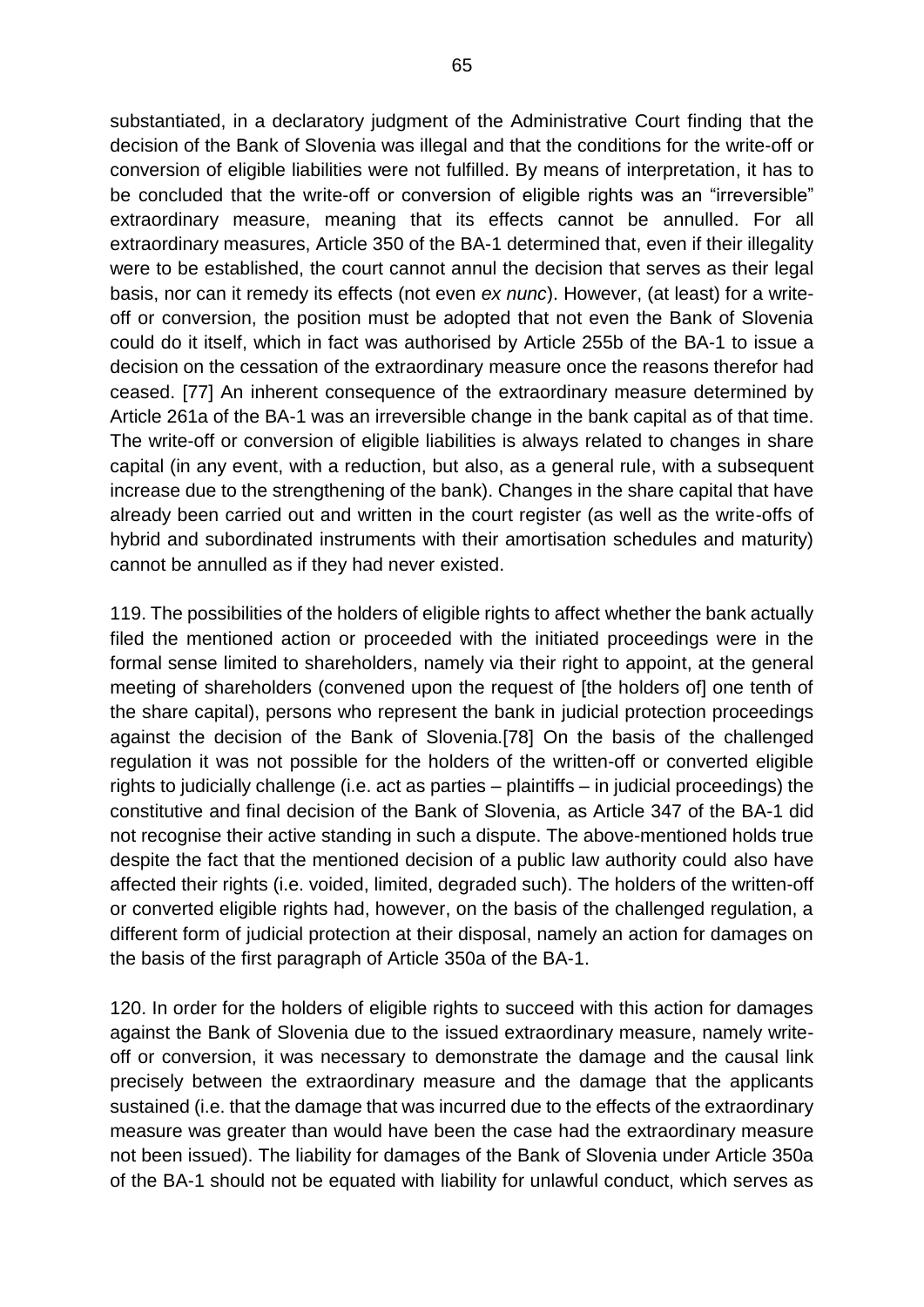the basis for the right to compensation for damage under Article 26 of the Constitution). Obviously, what was at issue was a specifically regulated liability for damages, as it is not clear from the text that the unlawfulness of the conduct of the Bank of Slovenia was the basis for its liability for damages. The text of the challenged provision merely referred to Article 223 of the BA-1, which determined the criteria for due diligence of the Bank of Slovenia in carrying out supervision, but did not limit the liability for damage only to instances where the Bank of Slovenia acts by failing to perform due diligence, i.e. unlawfully. Under the challenged provision, every person whose rights have been affected on account of the effects of the decision of the Bank of Slovenia on the extraordinary measure had the right to compensation for damage, with regard to which the applicant had to prove that the damage incurred on account of the effects of the extraordinary measure was greater that would have been the case in the event the extraordinary measure had not been issued, based on the facts and the circumstances as they were at the time of the decision-making of the Bank of Slovenia and which the Bank of Slovenia took or should have taken into account. Such an instance was where a plaintiff would have received more in bankruptcy proceedings against the bank than the amount his or her remaining assets would be following the realisation of the writeoff or conversion of the financial instrument at issue, or where he or she would even receive the total value of the financial instrument at issue because the bankruptcy proceedings would not even be initiated (it goes without saying that this means under the financial situation as it existed at the time when the extraordinary measures were issued and without taking into account the effects of the issued extraordinary measures). For example, because the assessments of the facts prepared by the Bank of Slovenia were erroneous and, consequently, there would have been no grounds for an extraordinary measure, or grounds for bankruptcy.

121. The Constitutional Court first had to assess whether the fact that the extraordinary measure only offered the affected persons the described different judicial protection interfered with the right to judicial protection determined by the first paragraph of Article 23 of the Constitution. However, this provision of the Constitution does not require that proceedings for the judicial review of administrative acts be available to the holders of eligible rights. Namely, the Constitution does not require concretely determined proceedings. A different form of judicial protection in the BA-1 in itself only entailed the manner of exercise of the right to judicial protection within the meaning of the second paragraph of Article 15 of the Constitution. The plaintiffs were namely able to fully and comprehensively protect their property interests that they had on the basis of their property investment in banks (even) with (merely) compensatory protection that is decided on in judicial proceedings. It must be mentioned that it does not follow from the text of the challenged provision that the BA-1 in any way curtailed their right to compensation in full in the event it transpired that the decision of the Bank of Slovenia was an erroneous one and that they sustained property deprivation due to the issued extraordinary measure (see the preceding point of the reasoning). The constitutional review of a statutory regulation that substantively does not entail a limitation of a particular human right is necessarily self-restrained. In such context, the Constitutional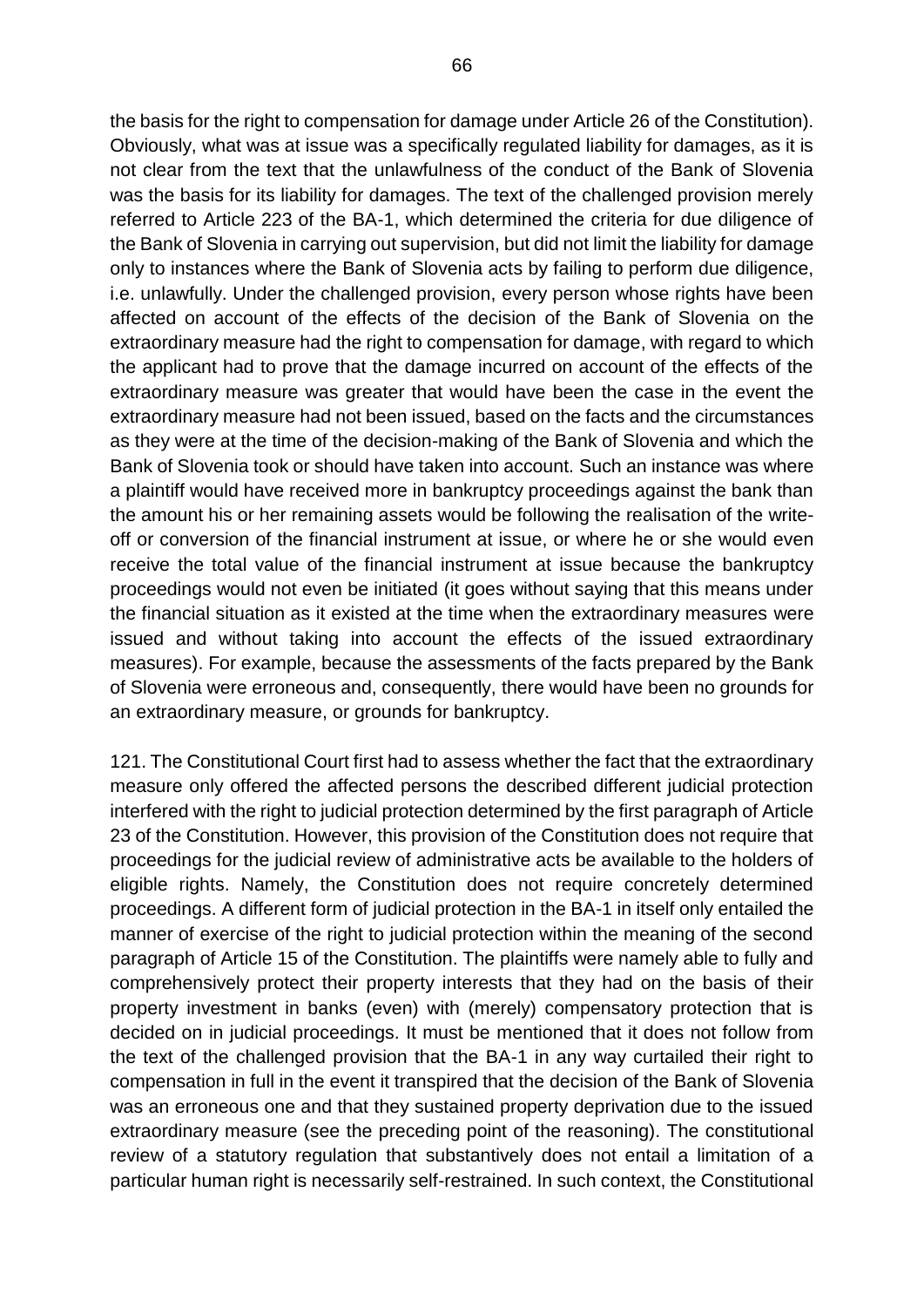Court assesses primarily whether the challenged regulation is reasonable. In fact, a write-off or conversion of eligible rights that has already been carried out cannot be reversed. Since the interest of the investors is a typical property interest,[79] whose degree to which it is affected can be effectively remedied by judicially awarding them full monetary compensation, the challenged solutions, which provided the holders of the written-off and converted eligible rights – instead of in proceedings for the judicial review of administrative acts – a different form of judicial protection in civil proceedings to challenge the decision of the Bank of Slovenia, with regard to which their claim was limited to the payment of compensation, cannot be deemed to be essentially unreasonable.

122. Therefore, the mere fact that the legislature regulated the judicial protection of the holders of eligible rights in Article 350a of the BA-1 via the right to compensation decided on in judicial proceedings did not in itself constitute an interference with the right to judicial protection and was not inconsistent therewith from this point of view. However, it is important whether the manner of exercise of the right to judicial protection seen as a whole was such as to satisfy the requirement of effective judicial protection determined by the first paragraph of Article 23 of the Constitution. If it was not, the legislature interfered with the mentioned right. In accordance with the BA-1, compensatory protection was namely the only possibility for the bank's investors to protect their property interests affected by the write-off or conversion. The essential principle of the protection of investors under the challenged provisions of the BA-1 (i.e. "no creditor worse off") could only be ensured by full and effective compensatory protection.

123. The bank investors allege, *inter alia*, that due to the inaccessibility of data they will not be able to appropriately substantiate and prove the allegations in the actions for damages. Since plaintiffs in actions for damages do not know and cannot know on the basis of which and what kind of specific economic and financial assessments the Bank of Slovenia decided to adopt a radical measure such as the write-off or conversion, already the formation and substantiation of the basic arguments relating to the existence of the prerequisites for the liability for damages are made difficult. In the phase preceding the filing of the action, the challenged regulation did not provide the plaintiffs access to information relating to the valuation of the bank assets and other documents of the Bank of Slovenia and did not provide information on the details of the banks' operations. The effectiveness of their compensatory protection was thereby reduced. The possibility of the plaintiffs safeguarding their rights would only be effective if they had the possibility to fully access the documents relating to the writeoff or conversion that the Bank of Slovenia possessed, and sufficient time to draft the claim afterwards.[81]

124. In addition to the above-stated, also the fact that the holders of written-off and converted eligible rights have to prove that the damage incurred due to the effects of the write-off/conversion is higher than it would have been in the event the extraordinary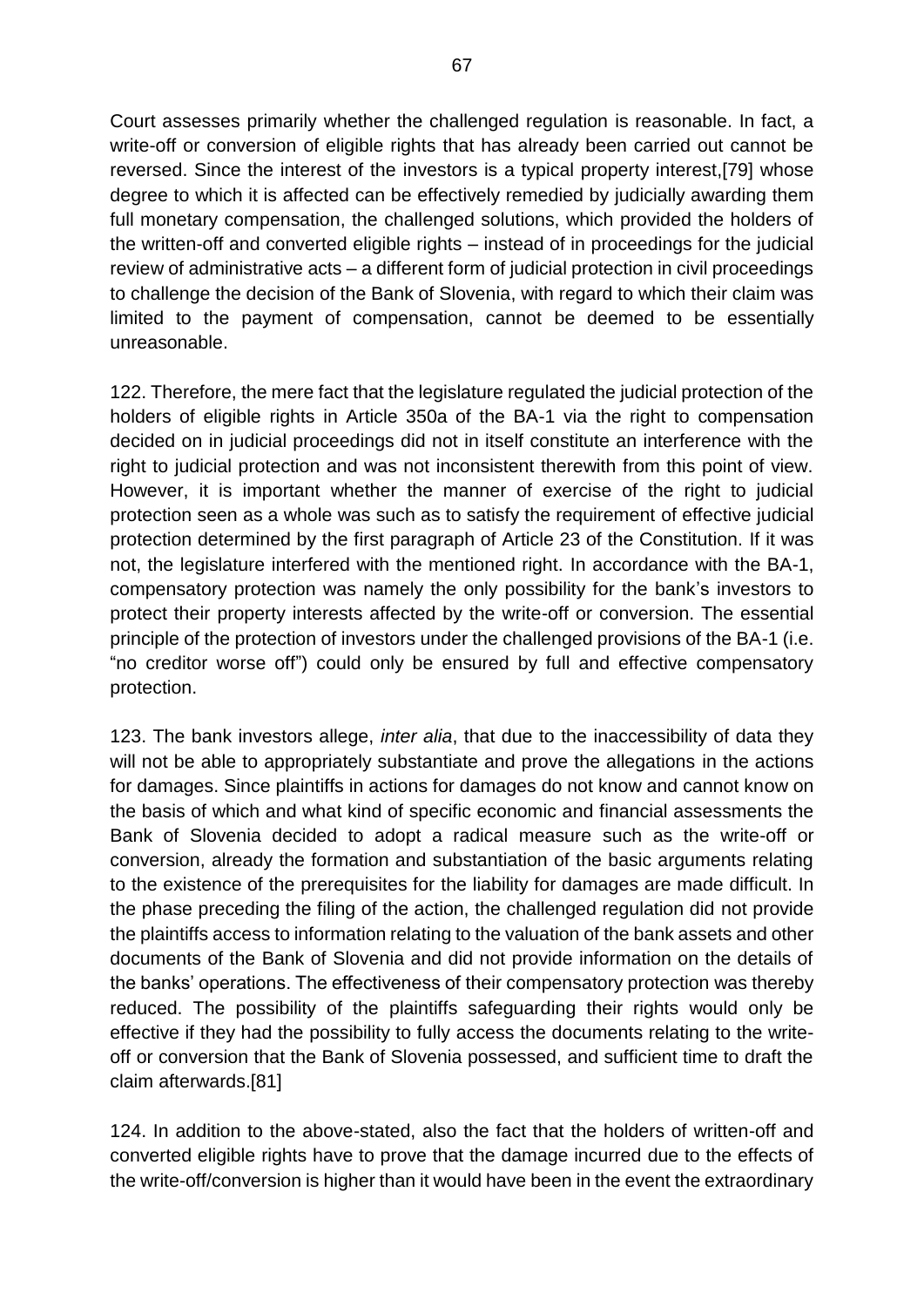measure had not been issued reduces the effectiveness of the compensatory protection under the conditions determined by the first paragraph of Article 350a of the BA-1. The context is that of a technically extremely complex dispute that is resolved in civil proceedings and proceeds from the principle of the equality of the parties, although the Bank of Slovenia, as the regulator that has oversight of all the details of the functioning of the banking sector, is, in fact, from the technical, personnel, and informational points of view, much stronger than a typical investor in eligible bank instruments. A comparison of the positions of the Bank of Slovenia and of (potential) plaintiffs indicates an essential and significant imbalance in numerous elements that can have important consequences for the procedural imbalance in the proceedings on compensatory protection that were available to the affected persons in accordance with the first paragraph of Article 350a of the BA-1. This can have an important influence on the actual possibilities of the applicants to succeed in disputes against the Bank of Slovenia. Only particular rules for conducting civil proceedings adapted to the nature of the disputed relations could remedy such imbalance. Only a regulation whereby the Bank of Slovenia would have to clearly demonstrate why the measure that affected the investments of the holders of eligible bank liabilities was necessary in the concrete circumstances could lead to investors (current and future ones) having trust in the reasonable security of such investments.

125. Furthermore, attention must be drawn to the fact that the mere (potential) number of plaintiffs that can be reasonably expected in the mentioned disputes represents a significant burden[82] on the judicial system, despite the fact that Article 279b of the CPA also envisages the possibility of so-called sample proceedings. It must namely be taken into consideration that the CPA does not envisage specific proceedings for collective judicial protection that would ensure the speed, economy, and uniformity of decision-making in disputes between the holders of written-off and converted rights and the Bank of Slovenia. The holders of written-off and converted eligible rights who wish to make use of their compensatory protection on the basis of the first paragraph of Article 350a of the BA-1 against the Bank of Slovenia would have to act individually, i.e. as individuals who are not, in general, in an appropriate position to be actually able, considering the nature of their relations to individual banks, to effectively invoke the reasons that inherently touch upon complex issues of bank operations and the valuation of their assets (and which are also relevant for decision-making in such actions for damages).[84]

126. The findings stated in Paragraphs 123 through 125 of the reasoning of this Decision decisively affect the assessment of the effectiveness of the judicial protection of the holders of written-off and converted eligible rights. By deciding to determine a special manner of exercise of the right to judicial protection without, however, taking into account all the characteristics of the actually weaker position of bank investors as (potential) plaintiffs in comparison with the Bank of Slovenia, it strengthened and intensified the already existing imbalance between them and the Bank of Slovenia, and significantly reduced their chances of success with their claims. It thereby interfered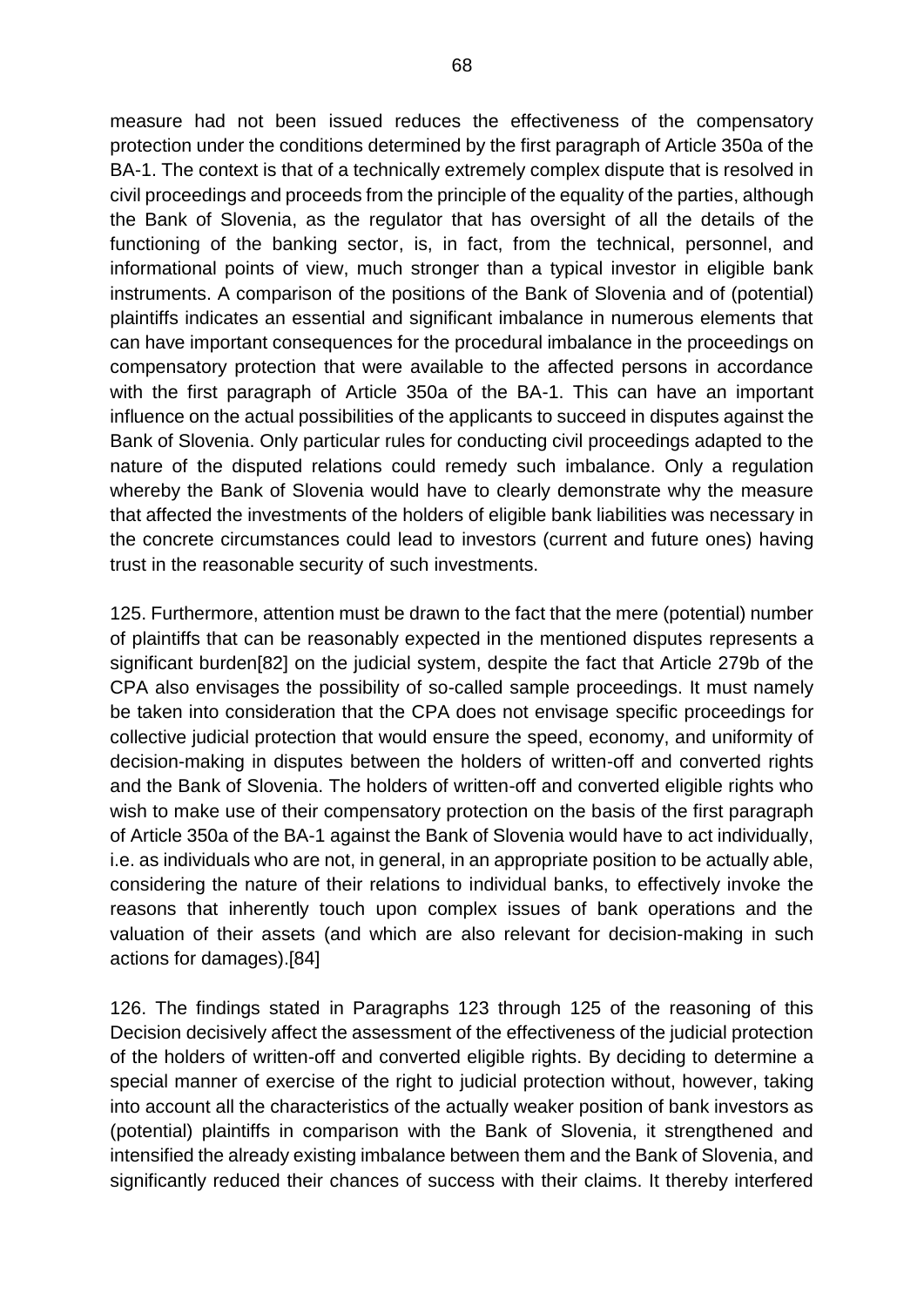with their right to effective judicial protection determined by the first paragraph of Article 23 of the Constitution. An interference therewith is only constitutionally admissible if it is based on a constitutionally admissible, i.e. objectively justified, goal (the third paragraph of Article 15 of the Constitution) and is in conformity with the general principle of proportionality as one of the principles of a state governed by the rule of law (Article 2 of the Constitution). The Constitutional Court carries out an assessment of the conformity of a challenged regulation with the general principle of proportionality on the basis of the so-called strict test of proportionality, which encompasses the assessment of three aspects of the interference, i.e. the assessment of appropriateness, necessity, and proportionality in the narrower sense, provided that it is established beforehand that the limitation is based on a constitutionally admissible objective (see Decision of the Constitutional Court No. U-I-18/02).

127. From the wording of the BA-1 itself, namely by means of so-called systemic and teleological interpretations, from the wider legal context where the challenged provisions are placed, from the preparatory work of the proposer of the BA-1L[85], and from the responses of the National Assembly and the Government on the requests and petitions, there follows what the goal of the write-off and conversion of eligible liabilities was. The legislature wished to create a basis for the reorganisation (in compliance with EU law) of banks in difficulty with public funds, i.e. by means of state aid or  $-$  if the further operations of a certain bank would be impossible – at least a basis to prevent a chaotic and uncontrolled drift into bankruptcy proceedings. The legislature acted in such a manner so as to preserve the stability of the financial sector,[86] which can be defined in the broader sense as a condition under which the negative effects are prevented or kept under control, effects which could extend from the "distressed" bank to other parts of the financial and economic system (to other financial companies, to the financial markets as a whole, and to investors and other entities in the general sense).[87]

128. However, the mentioned objective of the legislature in fact only encompasses the purpose due to which the possibility of a write-off or conversion of eligible rights was included in the BA-1. From the BA-1 and the materials available to the Constitutional Court there follows no special objective due to which the assessed interference with the right to judicial protection would be necessary, which is reflected in the fact that the judicial protection of the holders of eligible liabilities is not regulated in an effective manner, although it is ensured after the extraordinary measures have been issued and although it is, by the nature of the matter, such that it cannot affect the functioning of the measure itself. If no constitutionally admissible objective is demonstrated for an interference with the right to judicial protection (the third paragraph of Article 15 of the Constitution), the interference is unconstitutional. The Constitutional Court adds to that (without having to take a position as to the appropriateness and proportionality in the narrower sense of the interference) that the assessed interference with the right to judicial protection (even if a constitutionally admissible objective were demonstrated for the interference) could not have been necessary in the sense that such objective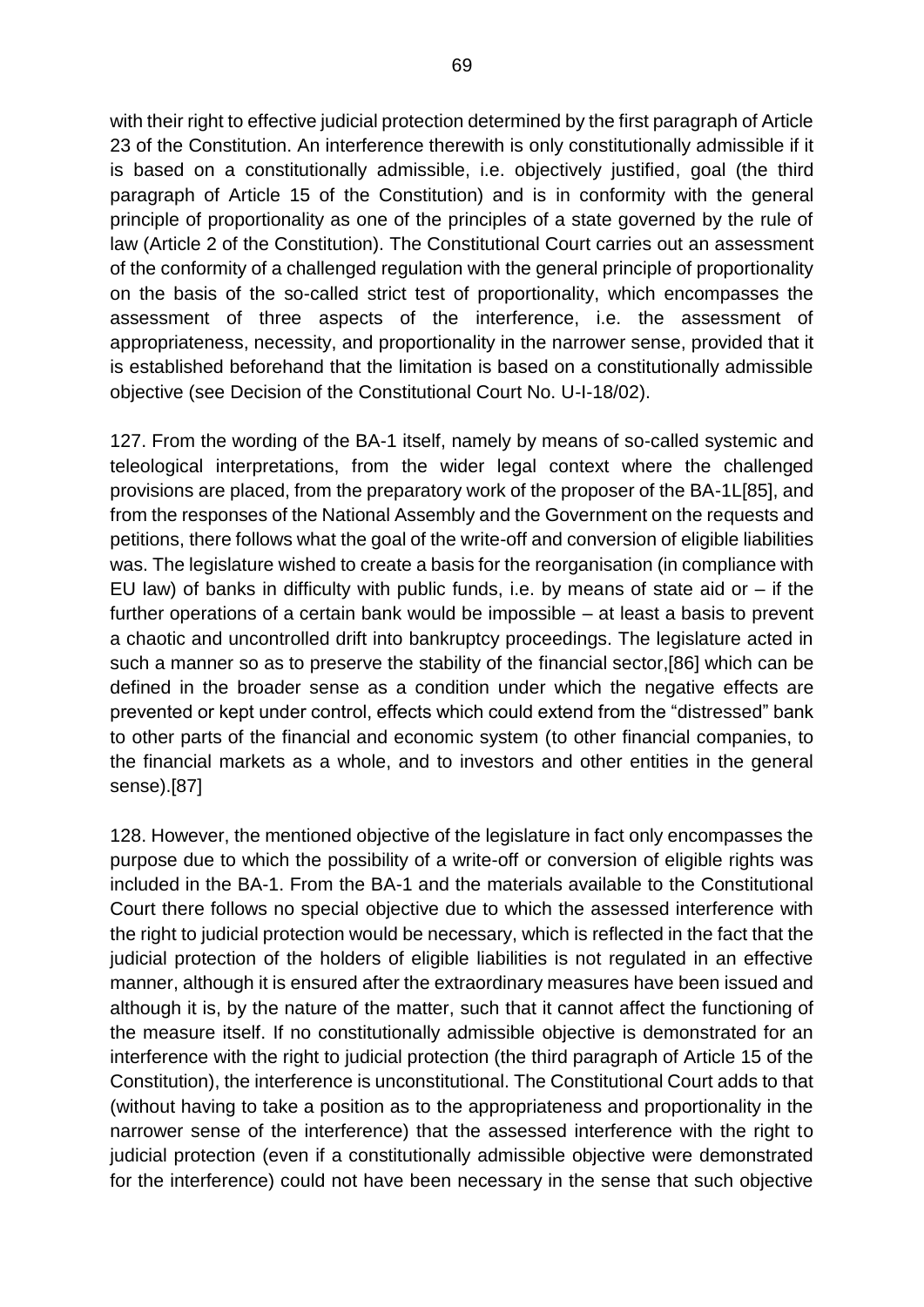could not be reached by means of a milder interference or without the interference. This is clearly evident from the fact that the legislature could have regulated the judicial protection of the holders of eligible rights in a manner such that it satisfied the requirement as to their effectiveness, taking into account the criteria from Paragraphs 123 through 125 of the reasoning of this Decision.

129. Considering that which is stated above in Paragraph 121 of the reasoning of this Decision, Articles 346, 347, and 350 of the BA-1 were not inconsistent with the right to judicial protection determined by the first paragraph of Article 23 of the Constitution.

130. Due to the reasons stated in Paragraphs 123 through 125 of the reasoning of this Decision, there was an unconstitutional legal gap in the BA-1 due to the absence of special procedural rules for actions for damages filed by the holders of written-off or converted eligible liabilities against the Bank of Slovenia. Therefore, Article 350a of the BA-1 was inconsistent with the right to judicial protection determined by the first paragraph of Article 23 of the Constitution (Point 1 of the operative provisions).

131. Article 265 of the RCDBA reads as follows: "Judicial protection proceedings against the decisions of the Bank of Slovenia issued prior to the entry into force of this Act shall be completed under the provisions of the Banking Act." Such entails that Article 265 of the RCDBA requires the application of the unconstitutional Article 350a of the BA-1 also after it is no longer in force. Article 30 of the CCA determines that in deciding on the constitutionality of a regulation, the Constitutional Court may also review the constitutionality of other provisions of the same or other regulation for which a review of constitutionality has not been proposed, if such provisions are mutually related or if such is necessary to resolve the case. Since Article 265 of the RCDBA is the basis for the further application of the unconstitutional provisions of the BA-1, it is sufficiently mutually related therewith for the Constitutional Court to initiate, by connectivity, proceedings to review its constitutionality. Article 265 of the RCDBA requires the application of (*inter alia*) Article 350a of the BA-1, which is inconsistent with the right to judicial protection determined by the first paragraph of Article 23 of the Constitution. Therefore, this Article itself is also inconsistent with this right. Since the issue at hand is that the Act does not regulate certain issues, which is inconsistent with the Constitution, the Constitutional Court established, on the basis of the first paragraph of Article 48 of the CCA, its unconstitutionality (Point 2 of the operative provisions). In accordance with the second paragraph of the mentioned Article, the legislature will have to adopt such regulation that will enable constitutionally consistent exercise of the right to judicial protection for all possible already filed and future actions for damages relating to the write-off of eligible rights on the basis of the BA-1. The Constitutional Court imposed on the legislature a six-month time limit to remedy the established inconsistency (Point 3 of the operative provisions).

132. On the basis of the second paragraph of Article 40 of the CCA, the Constitutional Court determined the manner of implementation of its decision finding the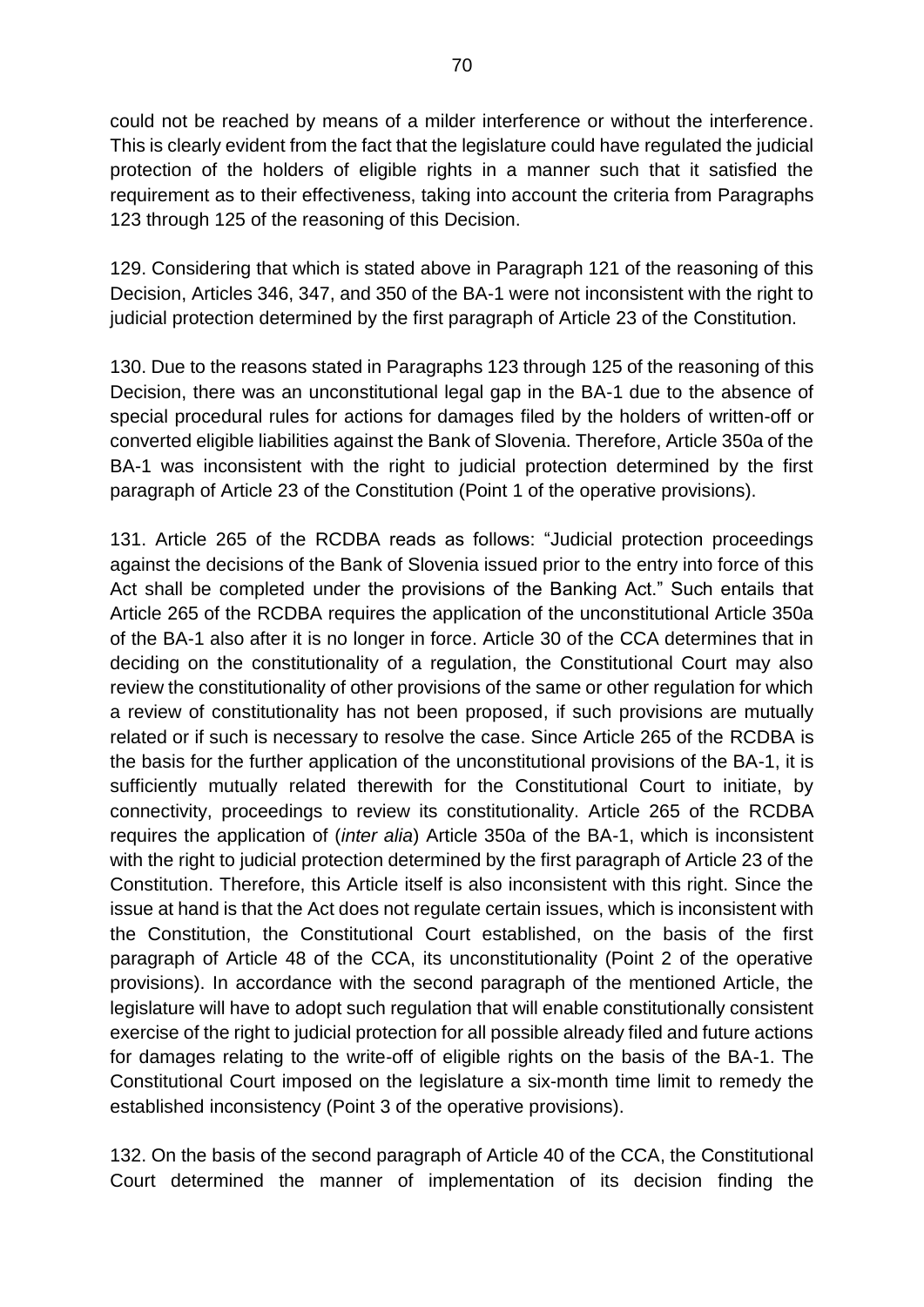unconstitutionality of the challenged regulation in order to safeguard the right to judicial protection until the legislature responds to the established unconstitutionality (Points 4 and 5 of the operative provisions). Namely, for actions for damages that have already been and for those that are yet to be filed (but prior to the entry into force of the new constitutionally consistent regulation) it is necessary to ensure, by the *ex lege* staying of judicial proceedings, that the actions of all holders of eligible rights will be considered already from the beginning under the new, constitutionally consistent, conditions that the legislature is yet to define. Equally, by deferring the beginning of the statute of limitations it is necessary to enable future plaintiffs to wait until the new regulation [enters into force] before they prepare and file their actions for damages.

#### **B – VII**

## **The Assessment of Conformity with the Principle of Equality Determined by Article 14 of the Constitution**

133. The applicants allege that as regards several points the challenged regulation is also inconsistent with the principle of equality. The general principle of equality before the law guaranteed by the second paragraph of Article 14 of the Constitution binds the legislature to regulate situations that are essentially equal equally (see, for instance, Decisions of the Constitutional Court No. U-I-147/12, dated 29 May 2013, Official Gazette RS, No. 52/13, and OdlUS XX, 7; No. U-I-76/11, dated 14 June 2012, Official Gazette RS, No. 71/12; No. U-I-68/04, dated 6 April 2006, Official Gazette RS, No. 45/06, and OdlUS XV, 26; and No. U-I-120/08, dated 9 April 2009, Official Gazette RS, No. 32/09, and OdlUS XVIII, 18). In order to assess which similarities and differences in the situations are essential, it is necessary to proceed from the subject of legal regulation. In addition to situations that are compared between themselves, the subject of legal regulation entails the third element in the comparison (*tertium comparationis*) – this is the value-based criterion of the comparison that is applied when two situations are compared to each other (Decision of the Constitutional Court No. U-I-147/12).

134. The applicants allege that, considering the comparable nature of these bonds and bank deposits, the holders of subordinated bonds were unjustifiably in an unequal position compared to the holders of deposits in banks, and also in an unequal position compared to all other bank creditors. In addition, the holders of subordinated bonds were also allegedly unjustifiably on an equal footing with bank shareholders, as they allegedly had no influence on the management of the bank, in contrast to the shareholders. The considered positions of a holder of the subordinated bonds of a bank and of a holder of bank deposits are not equal, as subordinated bonds are a significantly more risky legal instrument that (in contrast to deposits) are not typically intended to collect massive assets from small savers, they are not protected by a special guarantee, and also have a lower priority ranking in insolvency proceedings. Therefore, it was justified for the two situations to be treated differently. A completely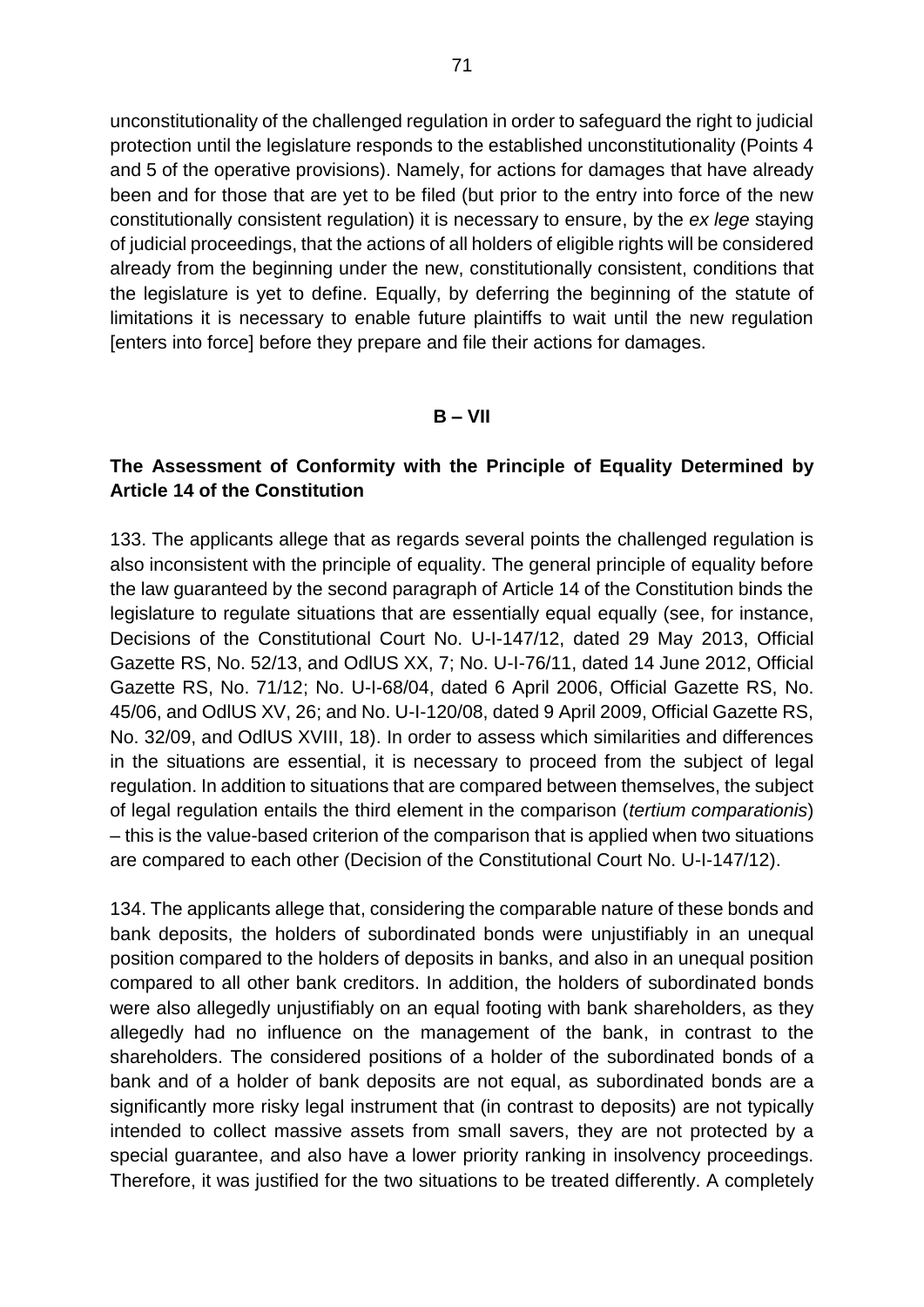equal conclusion also applies to the comparison of a holder of subordinated bonds with other (ordinary) shareholders of banks; in insolvency proceedings, the latter enjoyed priority over the holders of subordinated bonds and in general did not have to count on equal or comparable risks. As to the alleged equal treatment of the holders of subordinated bonds of the bank and the bank's shareholders, it must be assessed that they were not treated equally. Prior to the conversion of subordinated bonds into the ordinary shares of the bank, shareholders had to contribute in full to the bank's loss, namely in such a manner that the shares of the bank were written off in full (cf. point 2 of the third paragraph of Article 261a and the first paragraph of Article 261c of the BA-1). Equally, prior to the write-off of subordinated bonds, all shares of the bank had to be annulled (cf. point 2 of the second paragraph of Article 261a of the BA-1). Such entails that the shareholders of the banks were in a significantly worse, and not in an equal, position than the holders of subordinated bonds of the banks.

135. Furthermore, as to responsibility for the situation, the applicants believe that equating majority shareholders with minority shareholders was unacceptable. Article 261a of the BA-1 is allegedly unconstitutional, as it did not differentiate between minority shareholders and shareholders with an eligible share, whereby the principle that those who are equal must be treated equally and those who are different must be treated differently was allegedly violated. The positions of majority and minority shareholders are equal in the essential element (precisely because they are both shareholders and not a bank's creditors), therefore one cannot speak of the unjustified equal treatment of different situations.

136. The applicants ask why the possibility of "dispossession" was not legalised also for the shareholders of other companies in difficulty (instead of only for banks) where an independent appraiser assesses the value of the assets to be zero. With regard to these allegations, the Constitutional Court assesses that these positions are not equal. Due to the significant importance of banks for the national economy and due to the inappropriateness of bankruptcy proceedings for a bank in order to achieve the objective of preserving the stability of the financial sector, the position of banks is not equal to the position of other companies.

137. The applicants draw attention to the fact that, despite calls therefor, certain banks did not carry out the early repurchases of certain subordinated bonds, while the same or other banks did that for other bonds. Therefore, they believe that the holders of different issues (but equal in the formal sense) of subordinated bonds unjustifiably found themselves in different legal situations. Carrying out an early repurchase of subordinated bonds is a matter of the business policy of the individual banks, and the different positions that the applicants draw attention to had no connection to the BA-1.

138. The applicants also believe that Slovene law (and, hence, the possibility of the write-off or conversion of eligible bank liabilities) only applies to the holders of subordinated bonds issued in the Republic of Slovenia, for instance NLB 26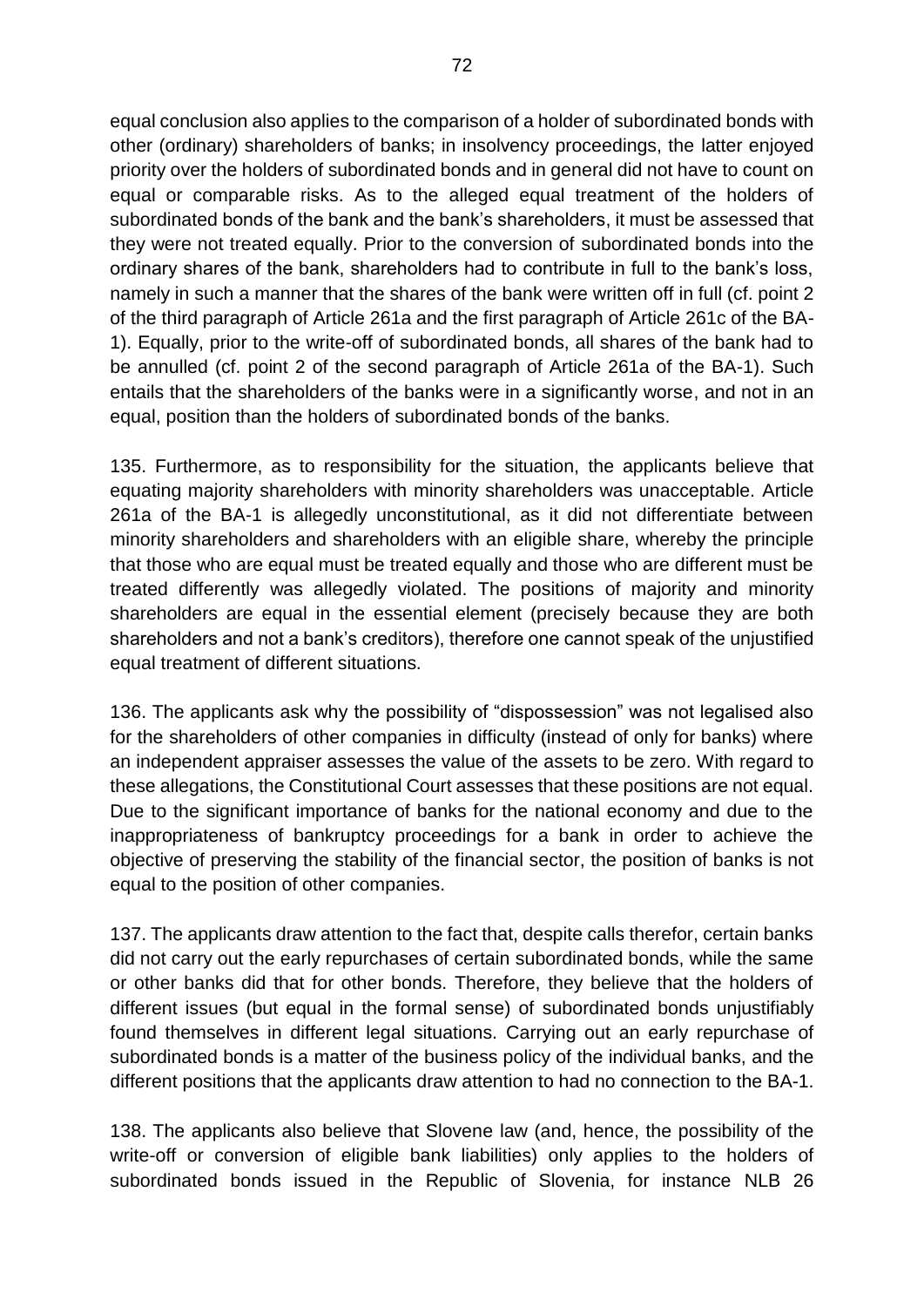subordinated bonds, but not also for the holders of subordinated bonds of Slovene banks issued abroad, for instance NLB XS0208414515 subordinated bonds, which are subject to British law and the jurisdiction of British courts. The legislature allegedly acted arbitrarily, as there are allegedly no reasonable or objective grounds to regulate differently the position of the holders of subordinated bonds of the same bank with respect to the place of their issuance (for instance in the Republic of Slovenia or on a foreign stock exchange). Due to the differentiation with respect to the [state of the] residence or registered office [of the holder], the BA-1 is allegedly also inconsistent with the first paragraph of Article 14 of the Constitution. The third paragraph of Article 253 of the BA-1 determined that extraordinary measures, *inter alia* the extraordinary write-off or conversion of the eligible liabilities of banks, are deemed to be reorganisation measures as determined by the Reorganisation Directive. In their replies, the National Assembly, the Government, and the Bank of Slovenia allege that this provision enabled the direct execution and validity of the measures issued by the Bank of Slovenia in other EU states.

139. The Constitutional Court is bound by the interpretation of the Reorganisation Directive as provided by the CJEU in case No. C-526/14. The CJEU decided that "the seventh indent of Article 2 of Directive 2001/24/EC of the European Parliament and of the Council of 4 April 2001 on the reorganisation and winding up of credit institutions must be interpreted as meaning that burden-sharing measures such as those provided for in points 40 to 46 of the Banking Communication fall within the scope of the concept of 'reorganisation measures', within the meaning of that provision of that Directive." The CJEU draws attention to the fact that the Reorganisation Directive has the objective of putting in place a system for the mutual recognition of reorganisation measures, and that that objective entails that the reorganisation measures taken by the administrative or judicial authorities of the home Member State, that is, the Member State in which a credit institution has been authorised, must have, in all the other Member States, the effects which the law of the home Member State confers on them. The CJEU states that the burden-sharing measures referred to in paragraphs 40 through 46 of the Banking Communication (among which fall, without a doubt, also the challenged write-off and conversion of eligible bank liabilities in the present Decision) fall within the scope of the concept of 'reorganisation measures', within the meaning of the Reorganisation Directive. On the one hand, the aim of these measures was to preserve or re-establish the financial situation of a credit institution, while on the other hand, the burden-sharing measures, in particular the conversion of the principal of subordinated rights into equity or the write-off of the principal, are, by their very nature, likely to adversely affect the pre-existing rights of third parties. Allegedly, the Reorganisation Directive only refers to measures adopted by an authority, and not to measures that are decided on and carried out by the shareholders or subordinated creditors.

140. Considering the mentioned decision of the CJEU and considering the fact that it undoubtedly follows from the BA-1 that the legislature determined that the challenged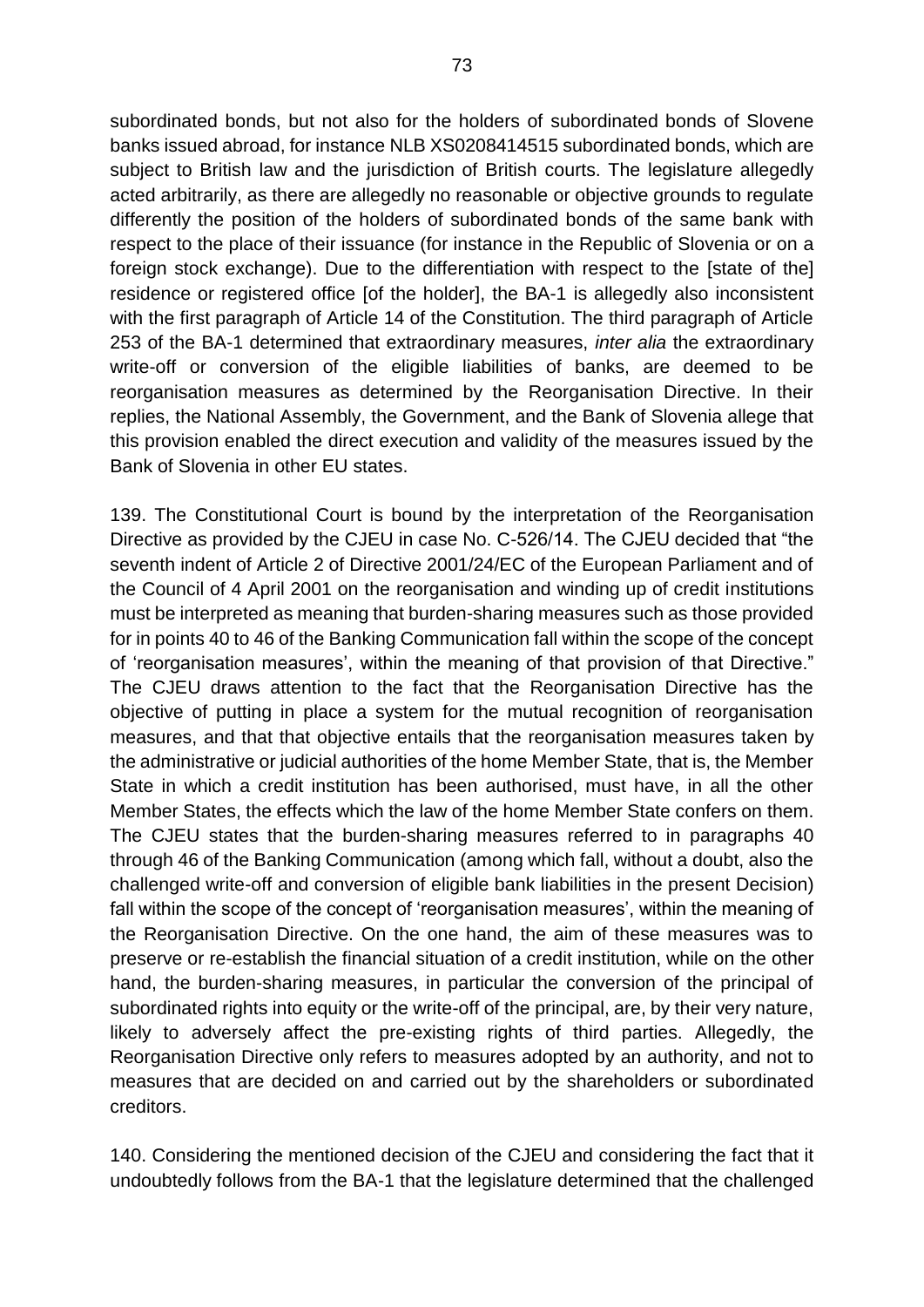extraordinary write-off and conversion of eligible liabilities are deemed to be reorganisation measures on the basis of the reorganisation Directive, the legislature determined the equal treatment of all creditors of banks, regardless of in which state that bank issued the subordinated bonds. Hence, there was no unequal treatment of the creditors of subordinated bonds issued in the Republic of Slovenia compared to the creditors of subordinated bonds issued in other EU states. Therefore, there was also no different treatment with respect to [the state of] the registered office of the company or the residence of the natural person.

141 With respect to the above, the challenged regulation is not inconsistent with the second paragraph of Article 14 of the Constitution.

## **B – VIII**

## **The Assessment of Conformity with Articles 87 and 120 of the Constitution**

142. The applicants allege that Article 87 of the Constitution was violated because the rights and in particular obligations were not determined by law, as it was only the Bank of Slovenia that determined these obligations in its decision. Article 87 of the Constitution is general in nature and determines the constitutional standard in accordance with which the National Assembly may determine the rights and duties of citizens and other persons only by law (and not by some different type of legal act). Obviously, there is no inconsistency with Article 87 of the Constitution in the present case.

143. In accordance with the second paragraph of Article 120 of the Constitution, administrative authorities must perform their work within the framework and on the basis of the Constitution and laws. This provision of the Constitution refers to the Bank of Slovenia already due to the fact that it cannot be classified among administrative authorities or authorities of the executive power. As to the allegation of the applicants that the BA-1 grants the Bank of Slovenia too broad discretion, the Constitutional Court considered it from the viewpoint of conformity with the fourth paragraph of Article 153 of the Constitution (to which the applicants refer as well).

### $B - IX$

# **The Assessment of Conformity with the Second and Fourth Paragraphs of Article 153 of the Constitution**

144. According to the applicants, the challenged regulation is inconsistent with Articles 8 and 153 of the Constitution, as it is not in conformity with certain treaties that are binding on the Republic of Slovenia and which require that compensation be paid for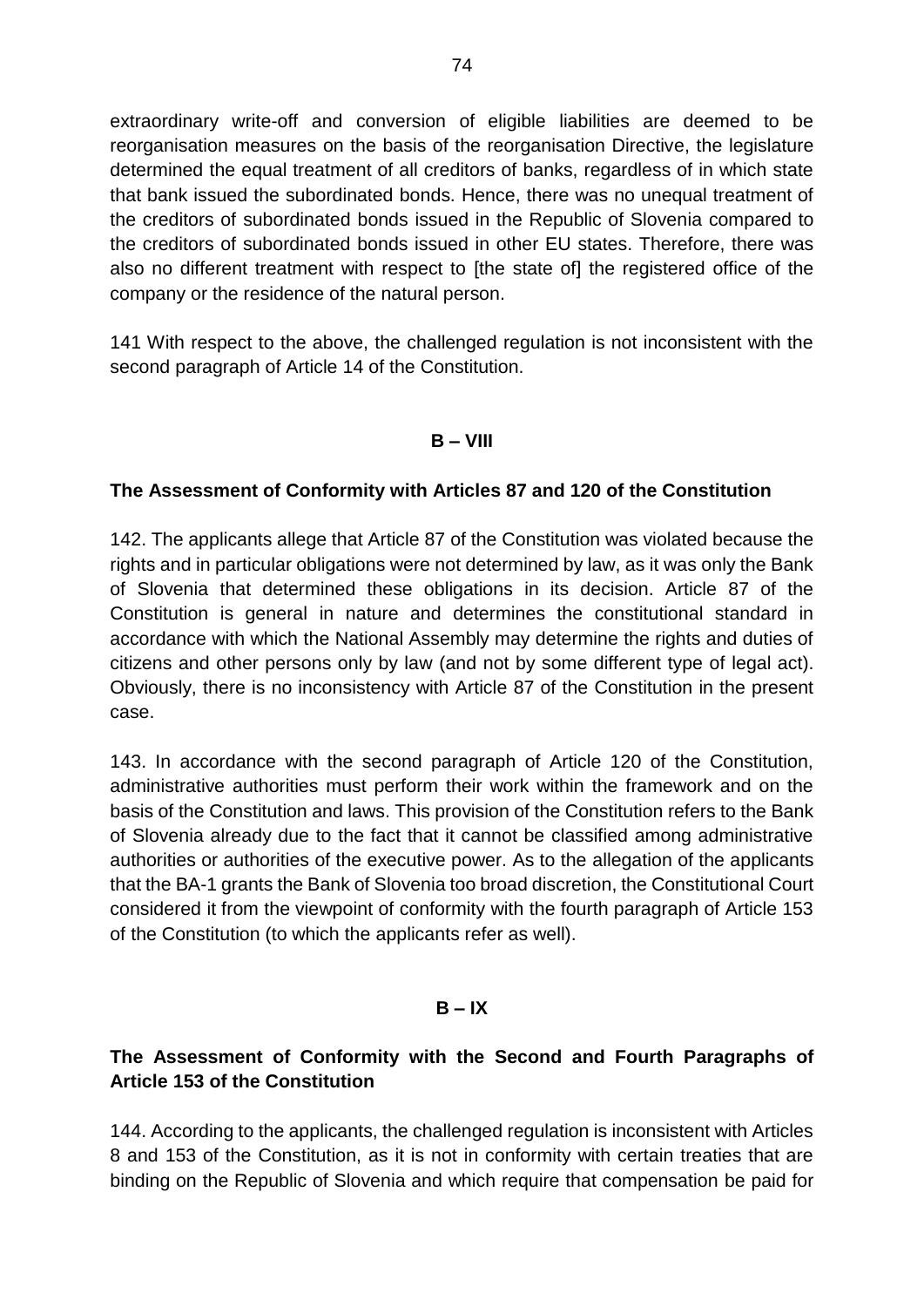the written-off investments in the amount of their market value, and in compliance with rules of customary international law with an essentially equal substance. Article 8 of the Constitution determines that laws and other regulations must comply with generally accepted principles of international law and with treaties that are binding on Slovenia, while ratified and published treaties shall be applied directly. The second paragraph of Article 153 of the Constitution further determines that laws must be in conformity with generally accepted principles of international law and with valid treaties ratified by the National Assembly.

145. The applicants refer to the ASRPPI, the Act on the Ratification of the Agreement between the Republic of Slovenia and the Republic of Poland on the Reciprocal Promotion and Protection of Investments (Official Gazette RS, No. 24/2000, MP, No. 6/2000 – hereinafter referred to as the ASPRPPI), the Act on the Ratification of the Agreement between the Republic of Slovenia and the Republic of Austria on the Mutual Promotion and Protection of Investments (Official Gazette RS, No. 82/01, MP, No. 22/01 – hereinafter referred to as the ASAMPPI), and the Act on the Ratification of the Agreement between the Republic of Slovenia and the Republic of Turkey on the Promotion and Protection of Investments (Official Gazette RS, No. 45/06, MP, No. 10/06 – hereinafter referred to as the ASTPPI). All of the mentioned ratified treaties are, by their nature, international agreements on the promotion and mutual protection of investments. Each and every one of them includes a similar text on the protection of the investments of the investors of one contracting state from dispossession or similar measures on the territory of the other contracting state.[88]

146. Contrary to what is alleged, there is obviously no inconsistency with the second paragraph of Article 153 of the Constitution. Since the disputed write-off and conversion of eligible liabilities is not dispossession (as they do not even interfere with the right to private property), the treaties and the (alleged) rules of customary international law do not even refer thereto. This is why also the allegation that the fact that, on the basis of the mentioned treaties, foreign investors in eligible rights received more than Slovene investors was inconsistent with the principle of equality with the law (the second paragraph of Article 14 of the Constitution) is manifestly unfounded.

147. The fourth paragraph of Article 153 of the Constitution determines that individual acts and actions of state authorities, local community authorities, and bearers of public authority must be based on a law or regulation adopted pursuant to law. The applicants essentially fault the challenged regulation for conferring on the Bank of Slovenia too broad discretion, i.e. the power to decide in a discretionary manner. The mere fact that its decisions depended on an extensive and complex expert assessment of financial data regarding the banks does not mean that the Bank of Slovenia was able to decide in a discretionary manner. However, contrary to what was alleged, there was not, in any event, any inconsistency with the fourth paragraph of Article 153 of the Constitution, as the challenged regulation was the lawful basis for the Bank of Slovenia to decide in the concrete cases at issue. The question of whether the Bank of Slovenia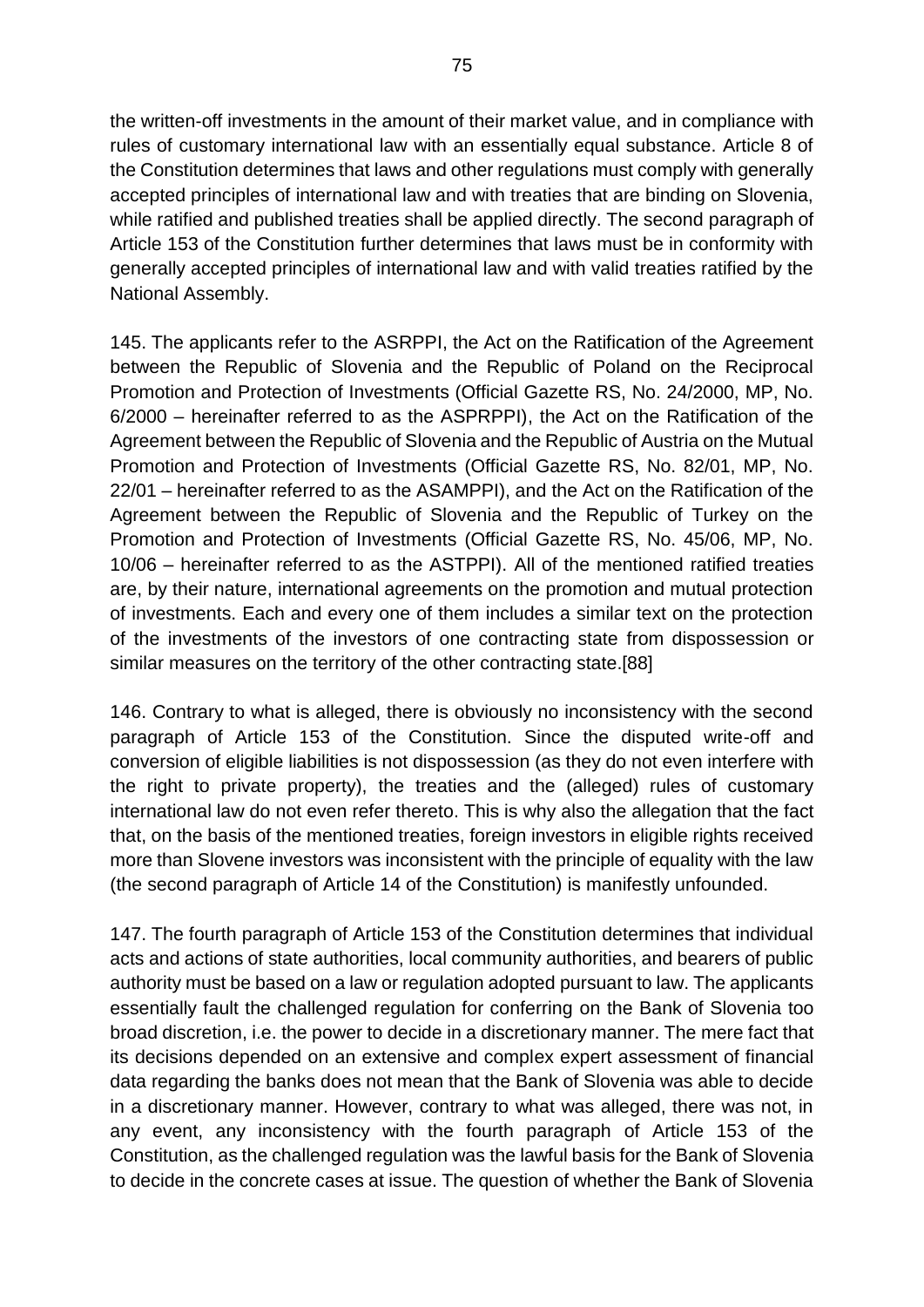acted in accordance with such statutory basis, however, cannot be a subject of review of the constitutionality of a law.

### **B – X**

### **The Assessment of the Other Allegations of the Applicants**

148. The applicants also allege an inconsistency with Article 89 of the Constitution, as the procedure for adopting the challenged provisions was not carried out in accordance with a multiphase procedure but in an urgent procedure. In accordance with the third paragraph of Article 21 of the CCA, when the Constitutional Court decides on the matters referred to in indents one to five of the first paragraph of Article 21 of the CCA,[89] the Constitutional Court also decides on the constitutionality and legality of the procedures by which these acts were adopted. Statutory provisions are not unconstitutional only when their content is inconsistent with the Constitution, but can also be unconstitutional due to violations of the constitutionally determined procedure for their adoption.[90] The challenged provisions of the BA-1 were adopted in an urgent procedure.[91] The urgent procedure for adopting a law is regulated in Articles 143 and 144 of the Rules of Procedure of the National Assembly (Official Gazette RS, No. 92/07 – official consolidated text, 105/10, and 80/13). As the Constitutional Court explained in Order No. U-I-301/05, dated 9 March 2006, when assessing the procedure in accordance with which a law was adopted, it is necessary to take into account the procedures and rules prescribed by the Constitution. However, there are no rules in the Constitution as to when an act shall be adopted in a regular procedure and when in an urgent procedure. The question of whether in the case at issue there existed circumstances for adopting the law in an urgent procedure is not a question that the Constitutional Court can assess, in view of its competences. Therefore, the allegation of the applicants as to the inconsistency with Article 89 of the Constitution is manifestly unfounded.

149. The applicants also allege that the challenged regulation was inconsistent with Article 74 of the Constitution. The challenged regulation, which *inter alia* regulated the new measure of the write-off or conversion of eligible bank liabilities, did not interfere with free enterprise, nor did it determine the manner of its implementation, as individual holders of eligible rights were not limited in their business endeavours. As regards the fact that the challenged measure did not in fact deprive them of private property, the Constitutional Court has already explained this matter in its assessment of the conformity of the challenged measure with Article 22 of the Constitution.

150. The applicants allege that the challenged regulation is also inconsistent with Article 26 of the Constitution. The applicants' reference to this provision of the Constitution is unfounded, as the mentioned constitutional provision refers to the right to compensation for damage caused by state authorities, local community authorities,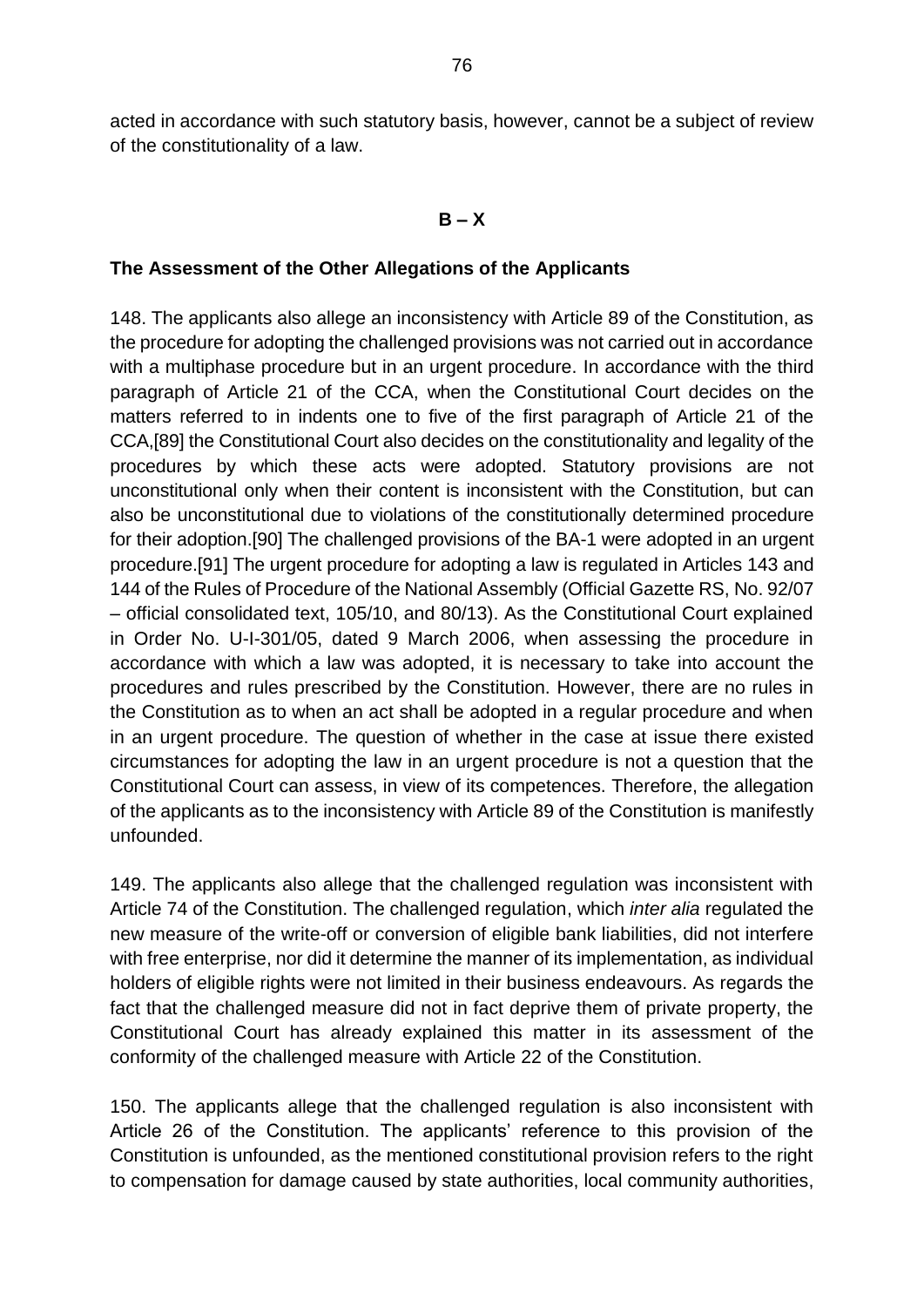or bearers of public authority. The adoption of the challenged regulation did not in any way limit this right of the applicants. Insofar as the allegations of the applicants refer to the characteristics of the action for damages referred to in Article 350a of the BA-1, these allegations were considered within the framework of its conformity with the right to judicial protection as determined by the first paragraph of Article 23 of the Constitution.

151. The applicants draw attention to the fact that the challenged provisions are also allegedly inconsistent with the position of the CJEU in case No. C-443/93 and numerous other cases. In accordance with this position, national legislation that enables a reduction in the share capital of a bank without a decision of the general meeting of the shareholders or without a court decision is unlawful, regardless of the purpose of national rules.

152. The Constitutional Court is bound by the interpretation of the Directive on the Coordination of Safeguards provided by the CJEU in case No. C-526/14. In Point 4 of the operative provisions, the CJEU decided that "Articles 29, 34, 35, and 40 to 42 of Directive 2012/30/EU of the European Parliament and of the Council of 25 October 2012 on coordination of safeguards which, for the protection of the interests of members and others, are required by Member States of companies within the meaning of the second paragraph of Article 54 of the TFEU, in respect of the formation of public limited liability companies and the maintenance and alteration of their capital, with a view to making such safeguards equivalent, must be interpreted as not precluding points 40 to 46 of the Banking Communication in so far as those points lay down a condition of burden-sharing by shareholders and holders of subordinated rights as a prerequisite to the authorisation of state aid." The CJEU underlines that the Banking Communication contains no specific provision on the legal procedures whereby the burden-sharing measures set out in points 40 to 46 of that communication are to be implemented. Consequently, while the Member States may possibly find it necessary, in a particular situation, to adopt such burden-sharing measures without the agreement of the general meeting of the company, that circumstance cannot, however, call into question the validity of the Banking Communication in the light of the provisions of the Directive on the Coordination of Safeguards. Furthermore, the CJEU believes that the measures provided by the Directive on the Coordination of Safeguards to safeguard respect for investors' rights relate to the normal operation of public limited liability companies. By contrast, the burden-sharing measures involving both shareholders and subordinated creditors constitute, when they are imposed by the national authorities, exceptional [i.e. extraordinary] measures. They can be adopted only in the context of there being a serious disturbance of the economy of a Member State and with the objective of preventing a systemic risk and ensuring the stability of the financial system. The CJEU concludes that, regardless of the Judgment in case No. C-441/93, the Directive on the Coordination of Safeguards does not preclude measures relating to share capital being adopted, in certain specific circumstances, such as those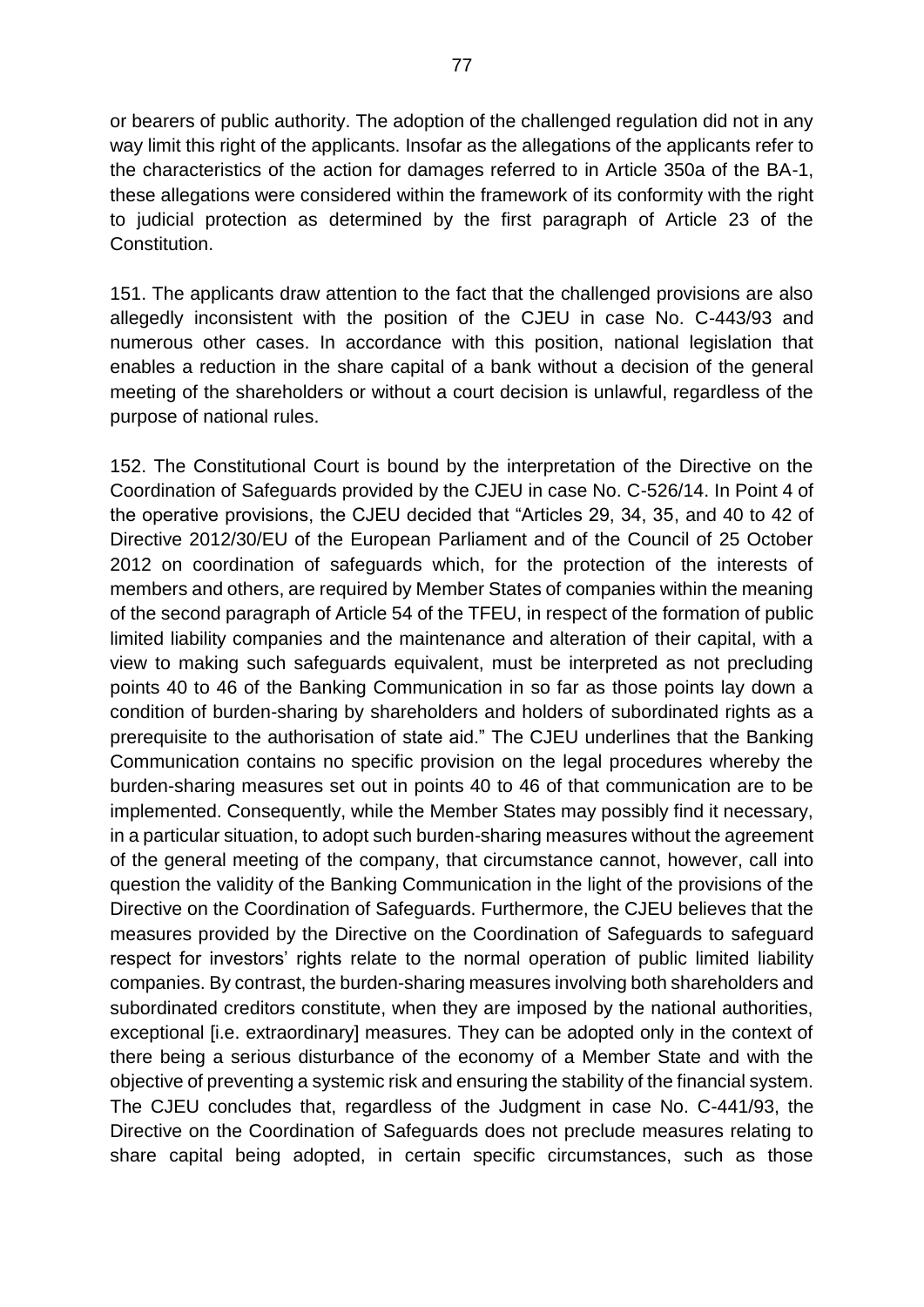mentioned in the Banking Communication, without the approval of the company's general meeting.

153. Considering the mentioned decision of the CJEU and considering the fact that the challenged extraordinary write-off and conversion are certainly measures that refer to the mentioned "specific circumstances" referred to in the Banking Communication, the allegations of the applicants are unfounded.

\*\*\*

154. Considering the above, Articles 253, 253a, 253b, 261a, 261b, 261c, 261d, and 261e, the second paragraph of Article 262b, Articles 346, 347, and 350 of the BA-1, and Article 41 of the BA-1L were not inconsistent with the Constitution (Points 6 and 7 of the operative provisions).

# **C**

155. The Constitutional Court adopted this Decision on the basis of Articles 21, 30, 47, 48, and the second paragraph of Article 40 of the Constitutional Court, and the second indent of the second paragraph of Article 46 of the Rules of Procedure, composed of: Mag. Miroslav Mozetič, President, and Judges Dr Mitja Deisinger, Dr Ernest Petrič, Jasna Pogačar, and Dr Jadranka Sovdat. Judges Dr Dunja Jadek Pensa and Dr Etelka Korpič – Horvat were disqualified from deciding in the case. The Constitutional Court adopted the Decision unanimously.

> Mag. Miroslav Mozetič President

[\[1\]](https://usd-odlus/#_2ftnref1) In cases where the National Assembly, the Government, and the Bank of Slovenia submitted their briefs, the Constitutional Court served them on the applicants or petitioners to reply thereto (some of which replied to these briefs).

[\[2\]](https://usd-odlus/#_2ftnref2) Directive 2014/59/EU of the European Parliament and of the Council of 15 May 2014 establishing a framework for the recovery and resolution of credit institutions and investment firms and amending Sixth Council Directive 82/891/EEC, and Directives 2001/24/EC, 2002/47/EC, 2004/25/EC, 2005/56/EC, 2007/36/EC, 2011/35/EU, 2012/30/EU, and 2013/36/EU, and Regulations (EU) No. 1093/2010 and (EU) No. 648/2012, of the European Parliament and of the Council (OJ L 173, 12 June 2014).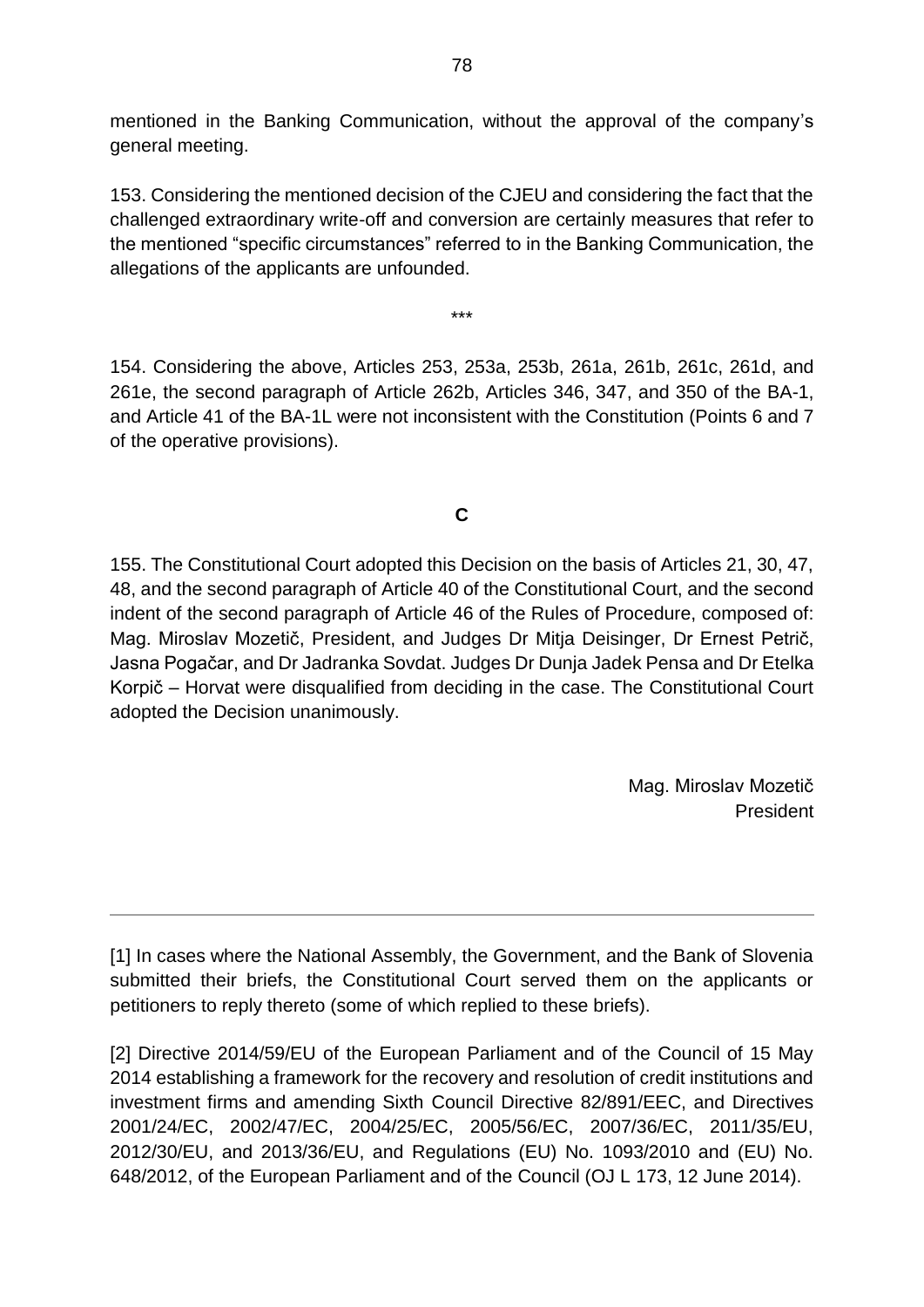[3] The sixth paragraph of Article 261a of the BA-1 determines that the bank's eligible liabilities shall comprise (1) the bank's share capital (liabilities of the first class), (2) liabilities to holders of hybrid financial instruments as determined under point 4 of the first paragraph of Article 133 of this Act (liabilities of the second class), (3) liabilities to holders of financial instruments which are, under Article 134 of this Act, considered in the calculation of the bank's additional Tier 1 and Tier 2 capital, unless such liabilities are already contained under point 1 or point 2 of this paragraph (liabilities of the third class), (4) liabilities not included under points 1, 2, or 3 of this paragraph, and which would in the event of the bankruptcy of the bank be repaid after the payment of the bank's senior debts (liabilities of the fourth class).

[4] The second paragraph of Article 254 of the BA-1 determines that the stability of the financial system is deemed to be jeopardised if an increased risk in a bank can cause significant negative effects with regard to the operations of other financial companies, the functioning of the financial markets, or the general trust of investors and other entities in the stable functioning of the financial system. The third paragraph of Article 254 of the BA-1 determines that when assessing the degree to which the financial system is jeopardised due to an increased risk in a bank, the Bank of Slovenia shall take into consideration in particular the following: 1. the type and scope of the bank's liabilities to financial companies and other entities on the financial markets; 2. the scope of the bank's liabilities stemming from deposits accepted; 3. the type and scope of risks (exposure to risks) undertaken by the bank on the basis of off-balance-sheet transactions and the circumstances on the markets on which these exposures are traded; 4. the interconnectedness of the bank with the other entities that cooperate in transactions on the financial markets; 5. the circumstances on the financial markets, especially the consequences expected in the event of the initiation of bankruptcy proceedings against the bank that would be felt by the other participants on these markets, especially banks, and the consequences for the functioning of these markets.

[\[5\]](https://usd-odlus/#_2ftnref5) The Constitutional Court cites only the challenged and assessed second paragraph of Article 262b of the BA-1.

[6] Although not a subject of review, the Constitutional Court also cites the wording of Article 223a of the BA-1, to which the assessed first paragraph of Article 350a of the BA-1 refers.

[\[7\]](https://usd-odlus/#_2ftnref7) As regards the reference of certain applicants to the ECtHR Judgment in *Kugler v. Austria*, dated 14 October 2010, as they substantiated the proposal for a public hearing to be carried out, the Constitutional Court stresses that the circumstances of that case are not comparable to the circumstances of deciding whether the BA-1 is in conformity with the Constitution. The ECtHR decided that the Republic of Austria violated the applicant's right determined by the first paragraph of Article 6 of the ECHR *inter alia*  because the [Austrian] Constitutional Court did not carry out an oral hearing and also did not explain why it would not carry out one. In its decision, the ECtHR emphasised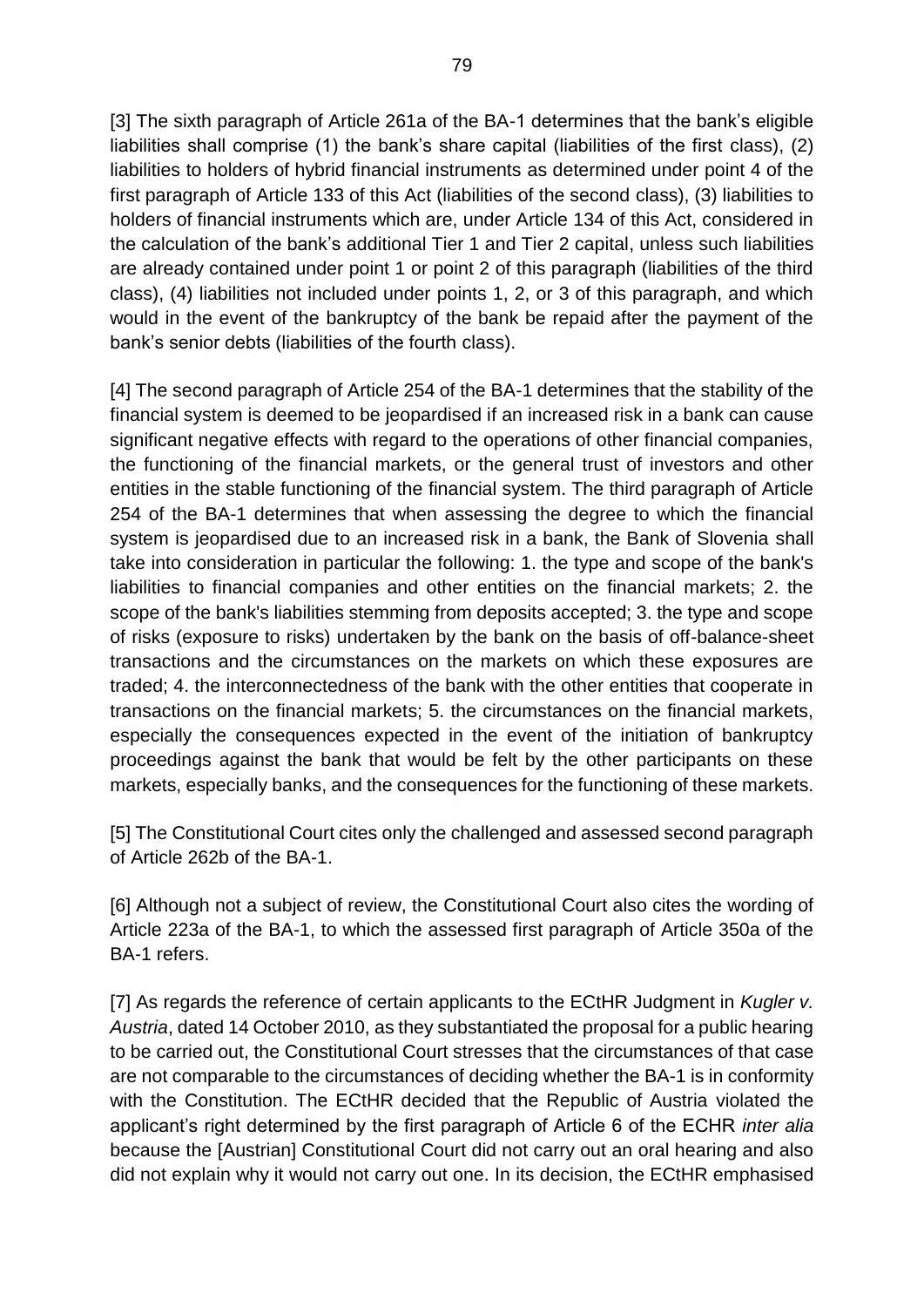the fact that, in the Austrian case, the proceedings for the review of the special act (unrelated to the concrete case) were not completely "abstract", as it was the applicant who raised the issue of their legality in relation to the administrative procedure for issuing a building permit, in which (since also the administrative court did not carry out an oral hearing), seen as a whole, there was no oral hearing before the competent tribunal in the applicant's case. The Constitutional Court excluded, by *mutatis mutandis*  application of Article 49 of the Rules of Procedure of the Constitutional Court (Official Gazette RS, Nos. 86/07, 54/10, and 56/11 – hereinafter referred to as the Rules of Procedure), the supplement to the petition of Skupna pokojninska družba, d. d., Ljubljana, and other petitioners, dated 15 September 2016, insofar as it referred to the allegation of an inconsistency with the right to social security determined by the first paragraph of Article 50 of the Constitution, and defined it as an independent petition on which it would decide separately. Insofar as the mentioned supplement includes allegations as to an inconsistency with other constitutional provisions and does not include any substantively new arguments (i.e. arguments that the petitioners had not already submitted to the Constitutional Court), the Constitutional Court did not exclude that part as a new petition, but considered it and decided on the allegations in this Decision. The Constitutional Court served the mentioned supplement of the petition on the National Assembly exclusively in order to enable the National Assembly to reply to the allegations from the viewpoint of the first paragraph of Article 50 of the Constitution, as it had already had the possibility to reply to the other allegations, which were merely repeated in the mentioned supplement.

[8] This rule applies to both proceedings that have possibly already begun and to possible future proceedings (also actions for damages, not only those by which the decision of the Bank of Slovenia on the write-off of eligible rights is directly challenged).

[9] In this Decision, the Constitutional Court summarises them in a shortened and adapted form.

[10] The operative provisions of the ECtHR Judgment are summarised in a shortened and adapted form as well.

[\[11\]](https://usd-odlus/#_2ftnref11) The third paragraph of Article 3a of the Constitution determines as follows: "Legal acts and decisions adopted within international organisations to which Slovenia has transferred the exercise of part of its sovereign rights shall be applied in Slovenia in accordance with the legal regulation of these organisations."

[12] The first and second paragraphs of Article 3a of the Constitution determine the procedural and substantive conditions for transferring a part of Slovenia's sovereign rights to international organisations (M. Avbelj, *Slovensko ustavno pravo v odnosu do prava EU* [Slovene Constitutional Law in Relation to EU Law], in: I. Kaučič (Ed.), *Pomen ustavnosti in ustavna demokracija*, *znanstveni zbornik Dvajset let Ustave Republike Slovenije* [The Importance of Constitutionality and Constitutional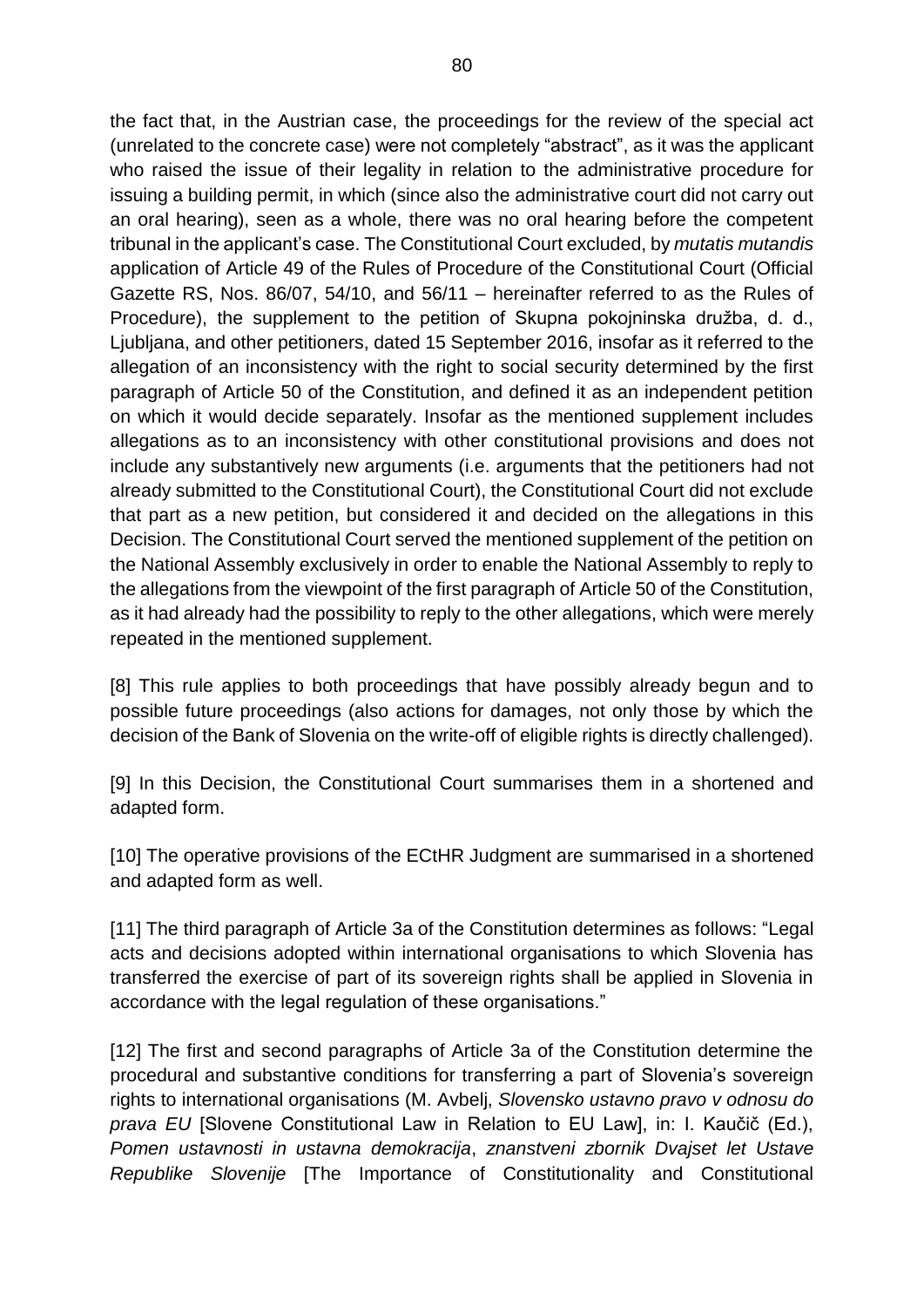Democracy; Conference Proceedings – Twenty Years of the Constitution of the Republic of Slovenia], Ustavno sodišče Republike Slovenije, Ljubljana 2012, p. 346). The first paragraph of Article 3a of the Constitution enabled – and still enables – the Republic of Slovenia to constitutionally transfer the exercise of part of its sovereign rights to international organisations, primarily to the EU, and thus denies the Constitution the power attributed to it, in the classical state-centric legal spirit, at the time of its adoption (M. Cerar in: L. Šturm (Ed.), *Komentar Ustave Republike Slovenije, Dopolnitev – A* [Commentary on the Constitution of the Republic of Slovenia, Supplement – A], Fakulteta za državne in evropske študije, Ljubljana 2011, p. 74).

[\[13\]](https://usd-odlus/#_2ftnref13) F. Testen in: L. Šturm (Ed.), *op. cit*. 2011, p. 91.

[\[14\]](https://usd-odlus/#_2ftnref14) See also Order of the Constitutional Court No. U-I-65/13, dated 26 September 2013.

[\[15\]](https://usd-odlus/#_2ftnref15) *Cf.* S. Nerad, *Recepcija prava Evropske unije v nacionalno ustavno pravo: Ustavno sodišče med pravom Evropske unije in Ustavo* [The Reception of EU Law in National Constitutional Law: The Constitutional Court between EU Law and the Constitution], in: I. Kaučič (Ed.), *op. cit*., p. 383. See also Decision of the Constitutional Court No. U-I-146/12, dated 14 November 2013 (Official Gazette RS, No. 107/13, and OdlUS XX, 10).

[16] It follows from the case law of the CJEU that it is the responsibility of the Member States, i.e. the national courts as well, to ensure respect and observance of EU law on their territory (see the Judgment in *Unibet (London) Ltd and Unibet (International) Ltd v. Justitiekanslern,* C-432/05, dated 13 March 2007, Para. 38).

[\[17\]](https://usd-odlus/#_2ftnref17) The Constitutional Court held thusly already in Decision No. U-I-146/12. See also Decision of the Constitutional Court No. Up-2012/08, dated 5 March 2009 (Official Gazette RS, No. 22/09, and OdlUS XVIII, 65).

[\[18\]](https://usd-odlus/#_2ftnref18) The third paragraph of Article 4 of the State Aid Regulation.

[\[19\]](https://usd-odlus/#_2ftnref19) The fourth paragraph of Article 4 of the State Aid Regulation.

[\[20\]](https://usd-odlus/#_2ftnref20) Article 9 of the State Aid Regulation.

[\[21\]](https://usd-odlus/#_2ftnref21) The first paragraph of Article 28 of the State Aid Regulation.

[\[22\]](https://usd-odlus/#_2ftnref22) The Communication from the Commission on the application of State aid rules to support measures in favour of banks in the context of the financial crisis (OJ C 270, 25 October 2008), the Communication on the recapitalisation of financial institutions in the current financial crisis: limitation of aid to the minimum necessary and safeguards against undue distortions of competition (OJ C 10, 15 January 2009), the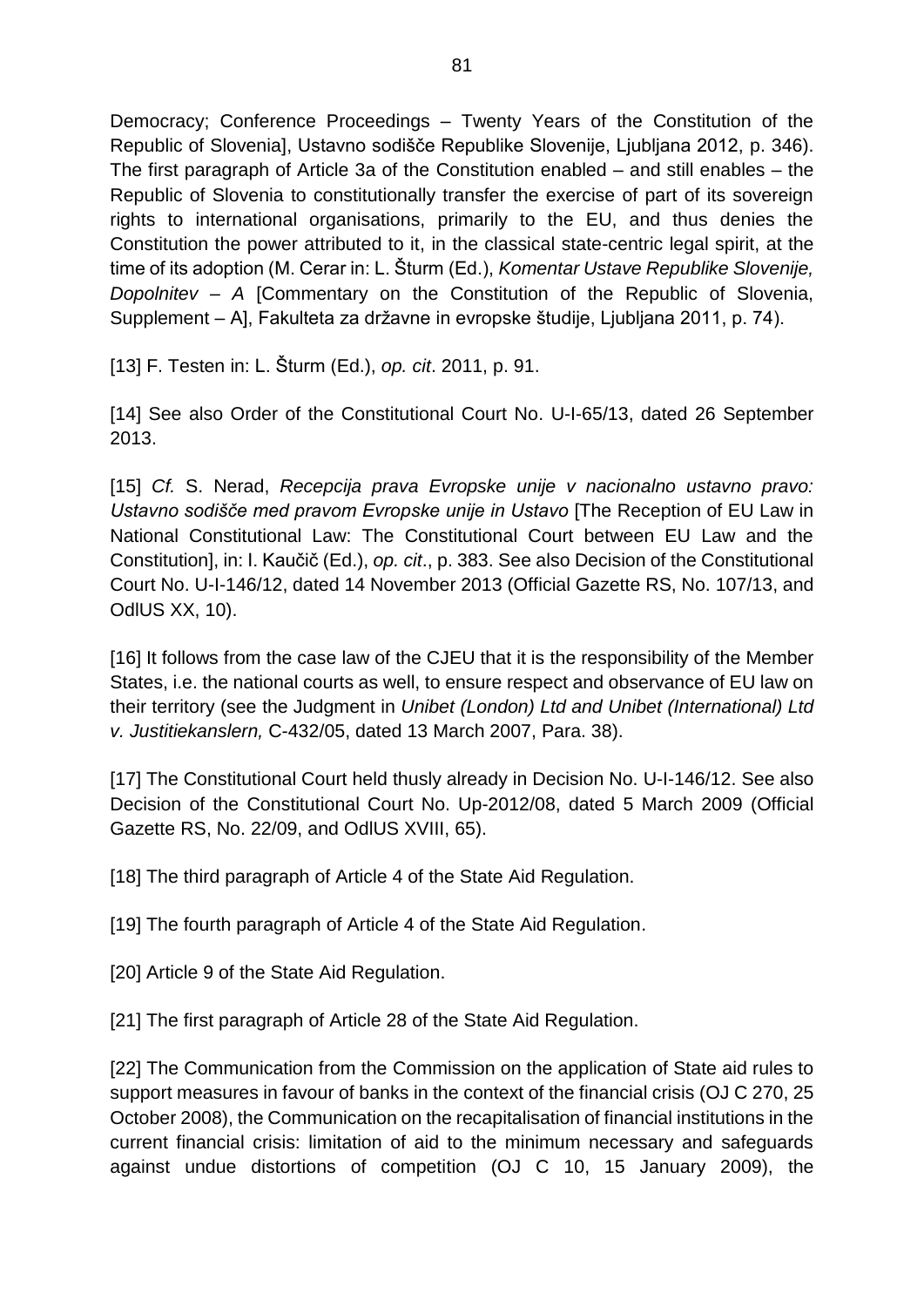Communication from the Commission on the treatment of impaired assets in the Community financial sector (OJ C 72, 26 March 2009), the Communication on the return to viability and the assessment of restructuring measures in the financial sector in the current crisis under the State aid rules (OJ C 195, 19 August 2009), the Communication from the Commission on the application, from 1 January 2011, of State aid rules to support measures in favour of financial institutions in the context of the financial crisis (OJ C 329, 7 December 2010), the Communication from the Commission on the application, from 1 January 2012, of State aid rules to support measures in favour of financial institutions in the context of the financial crisis (OJ C 356, 6 December 2011).

[\[23\]](https://usd-odlus/#_2ftnref23) The TFEU (namely the fifth paragraph of Article 288 thereof) expressly mentions only two forms of acts through which soft law is expressed (recommendations and opinions).

[\[24\]](https://usd-odlus/#_2ftnref24) D. Batta, Better Regulation and the Improvement of EU Regulatory Environment – Institutional and Legal Implications of the Use of "Soft Law" Instruments, European Parliament, Directorate−General for Internal Policies of the Union, Directorate for Citizens' Rights and Constitutional Affairs, Brussels 2007, p. 3.

[\[25\]](https://usd-odlus/#_2ftnref25) *Ibidem*, p. 7.

[\[26\]](https://usd-odlus/#_2ftnref26) *Ibidem*, p. 8.

[\[27\]](https://usd-odlus/#_2ftnref27) See O. A. Ştefan, European Competition Soft Law in European Courts: A Matter of Hard Principles?, European Law Journal, Vol. 14, No. 6 (2008), pp. 753–772.

[\[28\]](https://usd-odlus/#_2ftnref28) *Cf.* Decision of the Constitutional Court No. U-I-146/12.

[\[29\]](https://usd-odlus/#_2ftnref29) National courts must namely observe the Commission's recommendations when resolving disputes they consider once it transpires that they can be an appropriate tool for interpreting the provisions of national or EU law, in particular national provisions by which the recommendations are implemented, or in instances where the recommendations supplement the binding rules of EU law (see the ECtHR Judgment in *Salvatore Grimaldi v. Fonds des maladies professionnelles*, C-322/88, dated 13 December 1989).

[\[30\]](https://usd-odlus/#_2ftnref30) *Cf.* Decision of the Constitutional Court No. U-I-283/00, dated 13 September 2001 (Official Gazette RS, No. 79/01, and OdlUS X, 151).

[31] Due to the importance of banking in the global economy and due to the spillover effect (the demise of one financial institution in one state leads to the infection of numerous others), minimum standards (non-binding, however) have been determined since 1975 within the framework of the Basel Committee on Banking Supervision). This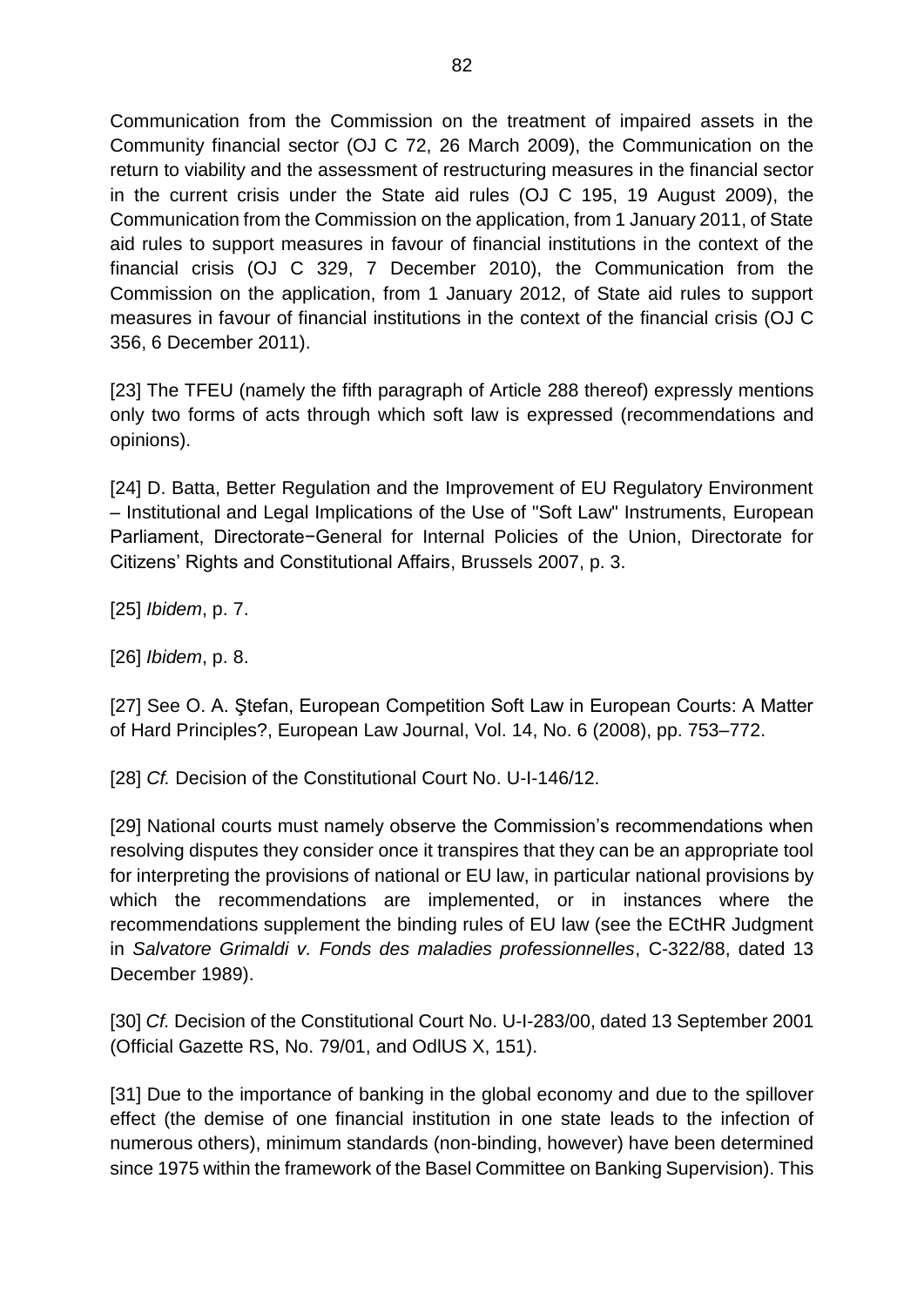is an association of the governors of central banks that determines, on the international level, minimum standards for the operation of banks that are followed by developed states. There exist three standards: Basel I (which has already been superseded), Basel II (which remains partially in force), and Basel III (which is in the implementation phase and includes, *inter alia*, higher capital requirements as regards capital that could absorb the losses of a bank, including via bail-in measures). On the EU level, at the end of June 2013, Directive 2013/36/EU of the European Parliament and of the Council of 26 June 2013 on access to the activity of credit institutions and the prudential supervision of credit institutions and investment firms, amending Directive 2002/87/EC and repealing Directives 2006/48/EC and 2006/49/EC (OJ L 176, 27 June, 2013) was published, as well as Regulation (EU) No. 575/2013 of the European Parliament and of the Council of 26 June 2013 on prudential requirements for credit institutions and investment firms and amending Regulation (EU) No 648/2012 (OJ L 176, 27. 6. 2013), which transpose in the EU banking legislation the content of Basel III, and at the same time represent an important step towards the implementation of the so-called Single Rule Book in the field of banking.

[32] In accordance with the second paragraph of Article 223 of the BA-1, these were recommendations and admonishments, orders to eliminate a violation, additional measures for implementing risk management rules, the withdrawal of authorisation or permission, the appointment of special management, the institution of liquidation, and decisions on grounds for bankruptcy.

[33] It must be taken into consideration that banks and other financial institutions carry out some fundamental tasks (providing credit, storage of deposits, managing payment systems) on which the real economy and society depend. These banking functions are a sort of a "public service," a consequence of which is the significant influence and power of the financial sector, due to which the society is exceptionally vulnerable in the event of a crisis of this sector. Maintaining the functioning of the banking sector is thus in the manifest public interest (see B. J. Attinger, Crisis Management and Bank Resolution, Quo Vadis Europe, Legal Working Paper Series No. 13, European Central Bank, Frankfurt 2011, p. 7).

[34] The possible additional measures determined by Article 248 of the BA-1 were, *inter alia*, the prohibition or restriction of payments to shareholders, including the payment of profit; requiring the bank to include net profit and profit brought forward in the calculation of capital if this was necessary to improve the capital adequacy of the bank; requiring the bank to provide some additional capital exceeding the minimum capital; and requiring the bank to cover its losses by financial instruments available for that purpose at the time of regular operations.

[35] Including the prohibition on paying out a hybrid instrument prior to its maturity date and the requirement that the bank cancel the payment of interest, dividends, or other forms of payments connected with hybrid instruments.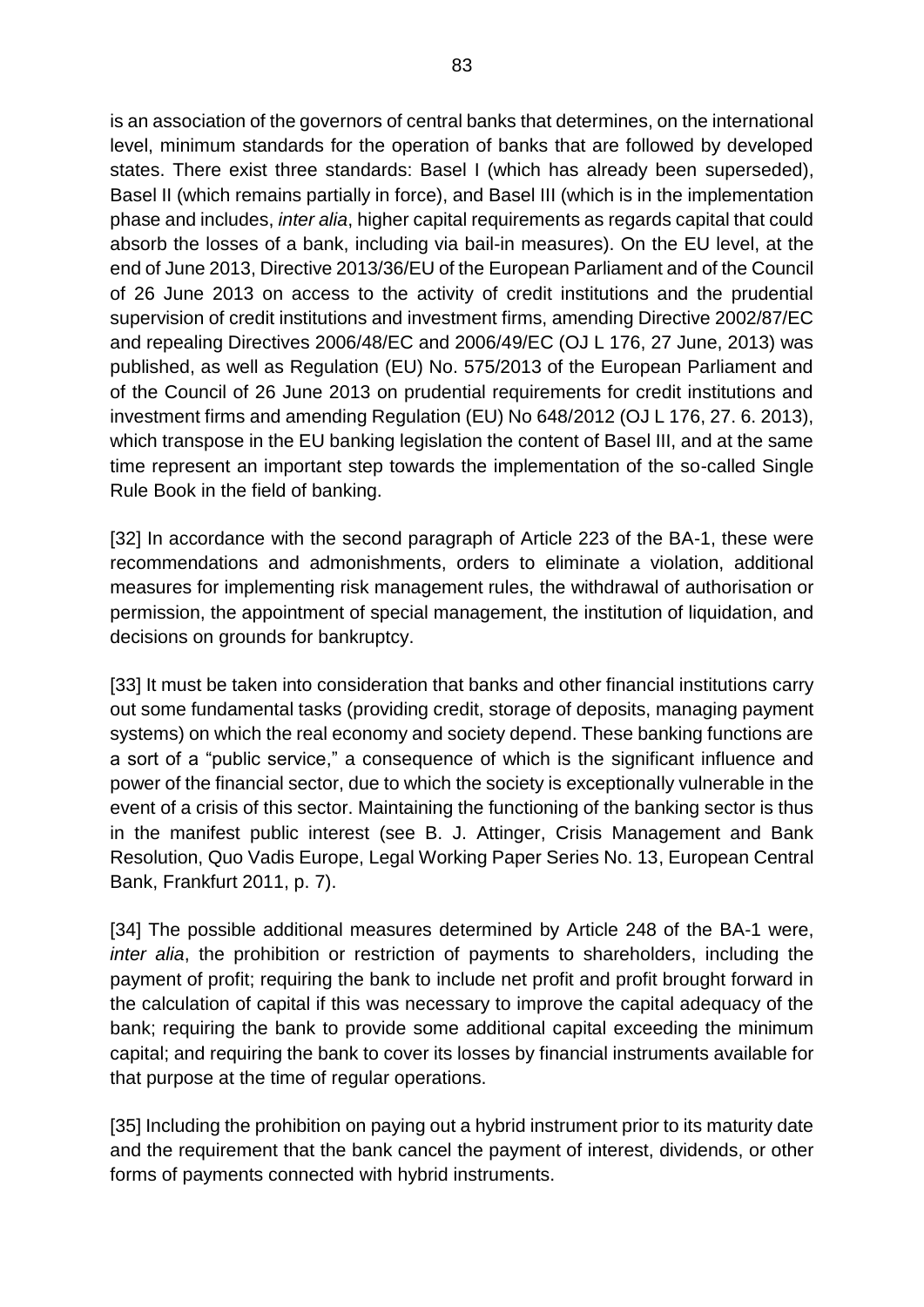[36] The Bank of Slovenia chose this path in particular if it assessed that, due to the general circumstances on the financial market, the increase in the bank's share capital would not be successful or that, despite the increase in the bank's share capital, it would not be possible to ensure the long-term capital adequacy or adequate liquidity of the bank.

[37] By this measure, the Bank of Slovenia was able to require the management board of a bank to convene, before a certain time limit, the general meeting of shareholders and propose that an order on an increase in the bank's share capital be adopted.

[38] It was possible for the extraordinary authorised representative to have different authorisations, depending on the decision of the Bank of Slovenia, and such could also perform the role of a member of the bank's management board.

[39] The Bank of Slovenia also withdrew authorisation to provide banking services if the bank failed to fulfil the conditions regarding capital adequacy and other conditions for operation in accordance with the rules on risk management.

[\[40\]](https://usd-odlus/#_2ftnref40) See Article 271 of the BA-1.

[41] Article 263 of the BA-1 determined that, on the basis of the reports of the special management, that the Bank of Slovenia shall, at least every three months, evaluate the success of the extraordinary measures, compared to their objectives. If it assessed that for the duration of the extraordinary measures the bank's situation did not improve enough for the bank to be able to ensure successful long-term operations in accordance with the BA-1 and other regulations in force, the Bank of Slovenia issued a decision to initiate compulsory liquidation or on the establishment of conditions for the initiation of the bank's bankruptcy. Naturally, it depended on the concrete circumstances whether a bank that found itself in circumstances of either bankruptcy or compulsory liquidation would sooner be subject to extraordinary measures or whether this step would be "skipped", as extraordinary measures would not have been successful even theoretically.

[\[42\]](https://usd-odlus/#_2ftnref42) See Note No. 3.

[\[43\]](https://usd-odlus/#_2ftnref43) Except insofar it was possible to classify some of these instruments under the obligations or rights of the first or second class.

[44] In fact, since the BA-2 entered into force, the Order on the Calculation of Capital is no longer in force (point 10 of the second paragraph of Article 405 of the BA-1). However, since it formed a part of the aggregate regulatory framework of the write-off or conversion of eligible liabilities together with the assessed provisions of the BA-1, the Constitutional Court presents its content herein.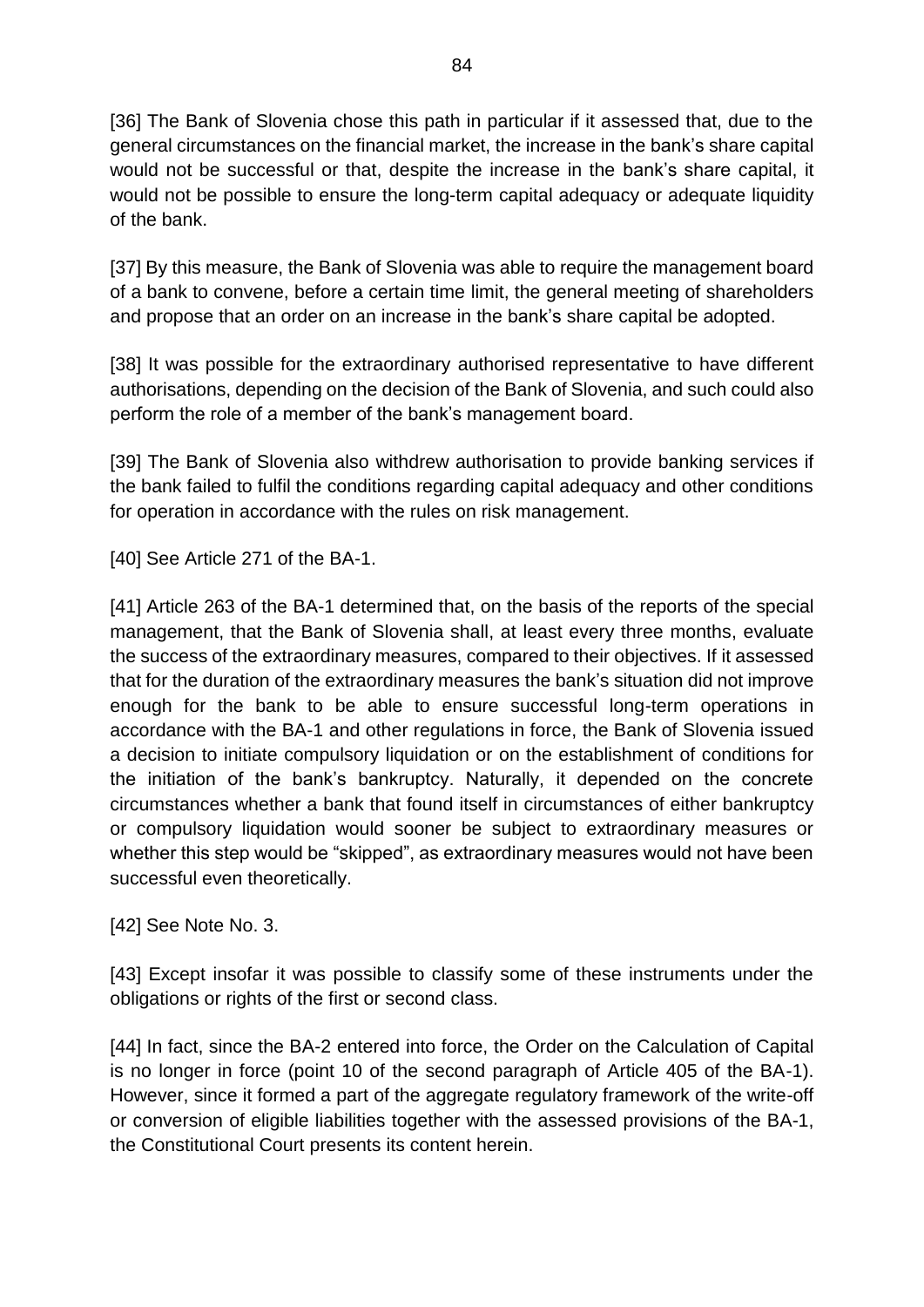[45] Especially with regard to banks, the reduction in the share capital was conditional upon the authorisation that the Bank of Slovenia issues if the reduced share capital suffices in view of the bank's business strategy and the assumed risks and regulatory requirements (the second and third paragraphs of Article 12 of the Order on the Calculation of Capital).

[\[46\]](https://usd-odlus/#_2ftnref46) As determined by point 4 of the first paragraph of Article 248 of the BA-1.

[47[ The Bank of Slovenia must prohibit the payment of a non-mature hybrid instrument if the bank's capital is lower than the minimum capital (or would be reduced below this level following the payment thereof), adequate internal capital, adequate internal capital based on the calculations of the bank or based on the assessment of the Bank of Slovenia, or necessary capital in accordance with the order of the Bank of Slovenia.

[\[48\]](https://usd-odlus/#_2ftnref48) See Articles 190 and 190a of the BA-1.

[\[49\]](https://usd-odlus/#_2ftnref49) Articles 261a through 261e of the BA-1.

[\[50\]](https://usd-odlus/#_2ftnref50) Articles 253b, 347, and 350a of the BA-1.

[\[51\]](https://usd-odlus/#_2ftnref51) Article 346 of the BA-1.

[\[52\]](https://usd-odlus/#_2ftnref52) Article 253a of the BA-1.

[\[53\]](https://usd-odlus/#_2ftnref53) The second paragraph of Article 262b of the BA-1.

[54] See the Draft Act Amending the Banking Act – urgent procedure, Gazette of the National Assembly, 10 October 2013, EPA 1513-VI, pp. 1–4 (hereinafter referred to as the BA-1L Draft Act). The proposer of the draft of the statutory amendment stresses that there is a banking crisis in the Republic of Slovenia, therefore measures for the recovery of the banking sector must be carried out. The proposer alleges that the Government already decided that the three biggest banks are suitable for carrying out the measures determined by the AMSSBS. The proposer explains that it must observe the Banking Communication and the rule that the use of public funds for resolving a bank's issues is only admissible when also the shareholders and certain categories of the bank's creditors have sufficiently contributed to ensuring the capital adequacy of the bank on the basis of the write-off or conversion of eligible liabilities into ordinary shares. The proposer assesses that the BA-1 should be amended in order to "establish a legal framework for burden-sharing."

[55] See the Report of the Committee on Finance and Monetary Policy as regards the Draft Act Amending the Banking Act – supplemented Draft Act (the BA-1L Draft Act), Gazette of the National Assembly, 25 October 2013, EPA 1513-VI, p. 2. The representative of the Government, as the proposer of the Act, said that it was clear that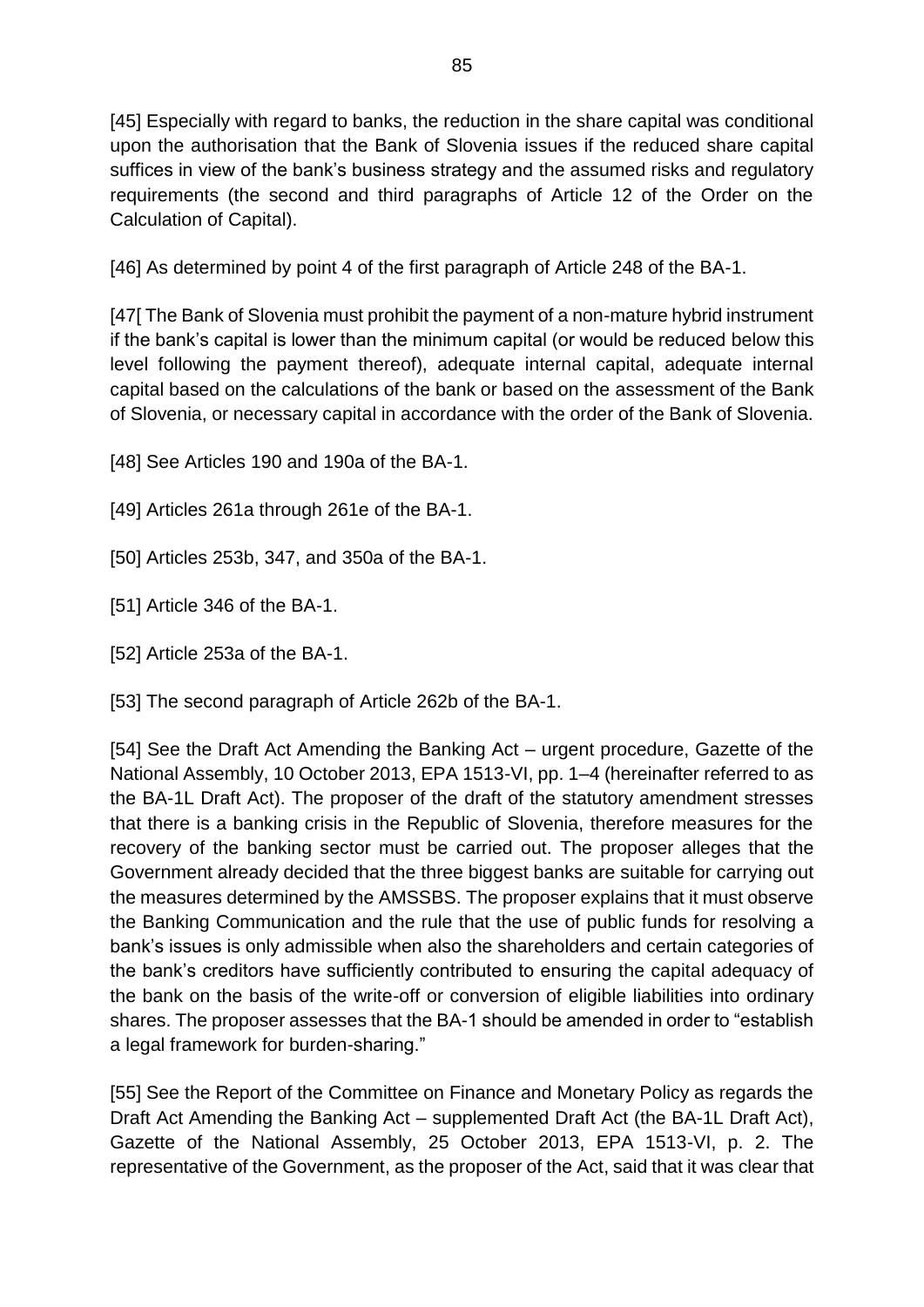the new rules on state aid for banks will be used for state aid granted to NLB, NKBM, and Abanka. To this end, Slovenia allegedly "has to enable a statutory possibility for the holders of hybrid, i.e. subordinated instruments, to contribute to the resolution of banks, which at the same time represents the key purpose of the considered statutory proposal."

[56] Only such a regulation would interfere with Article 155 of the Constitution. In Decision No. U-I-65/08, dated 25 September 2008 (Official Gazette RS, No. 96/08, and OdlUS XVII, 49), the Constitutional Court deemed it to be inconsistent with the prohibition determined by Article 155 of the Constitution that the legislature changed the conditions for the temporary or permanent revocation of a license from a private security company in such a manner that the position of the holders of a license deteriorated under the new regulation; a lesser number of violations of statutory provisions sufficed for there to arise an obligation of the competent authority to temporarily or permanently revoke the license. The matter at issue was that prior to the modification of the law, and given the same state of the facts, some private security companies did not fulfil the conditions for the temporary or permanent revocation of a license, whereas afterwards, merely due to the modification of the law, without there being any new legal fact after the moment the amendment entered into force, they fulfilled the conditions for the temporary or permanent revocation of a license, and hence their license had to be temporarily or permanently revoked. In such a manner, the legislature retroactively disproportionally interfered with the statutorily obtained right to carry out private security operations.

[\[57\]](https://usd-odlus/#_2ftnref57) Understandably, once it is applied in a concrete situation.

[58] It is characteristic of eligible rights that the expectation of the holder to receive from the debtor (to regularly receive) payments on the basis of the principal and periodic yields is always uncertain to some extent, conditional, and subject to a certain risk. This applies to all eligible rights, be it shares (the expectation of the payment of possible dividends), hybrid instruments (some of these instruments become due for payment after a unilateral decision by the bank; the Bank of Slovenia can prohibit the payment of hybrids that are already due), or subordinated debt (there are no payments of the principal or interest if such resulted in the capital of the bank being reduced below the minimum capital).

[\[59\]](https://usd-odlus/#_2ftnref59) Hence, in accordance with the terminology of the Constitutional Court (applied in this paragraph of the reasoning also insofar as the ECtHR Judgment is summarised) – the holders of eligible rights.

[60] This point reads as follows: "In cases where the bank no longer meets the minimum regulatory capital requirements, subordinated debt must be converted or written down, in principle before State aid is granted. State aid must not be granted before equity, hybrid capital and subordinated debt have fully contributed to offset any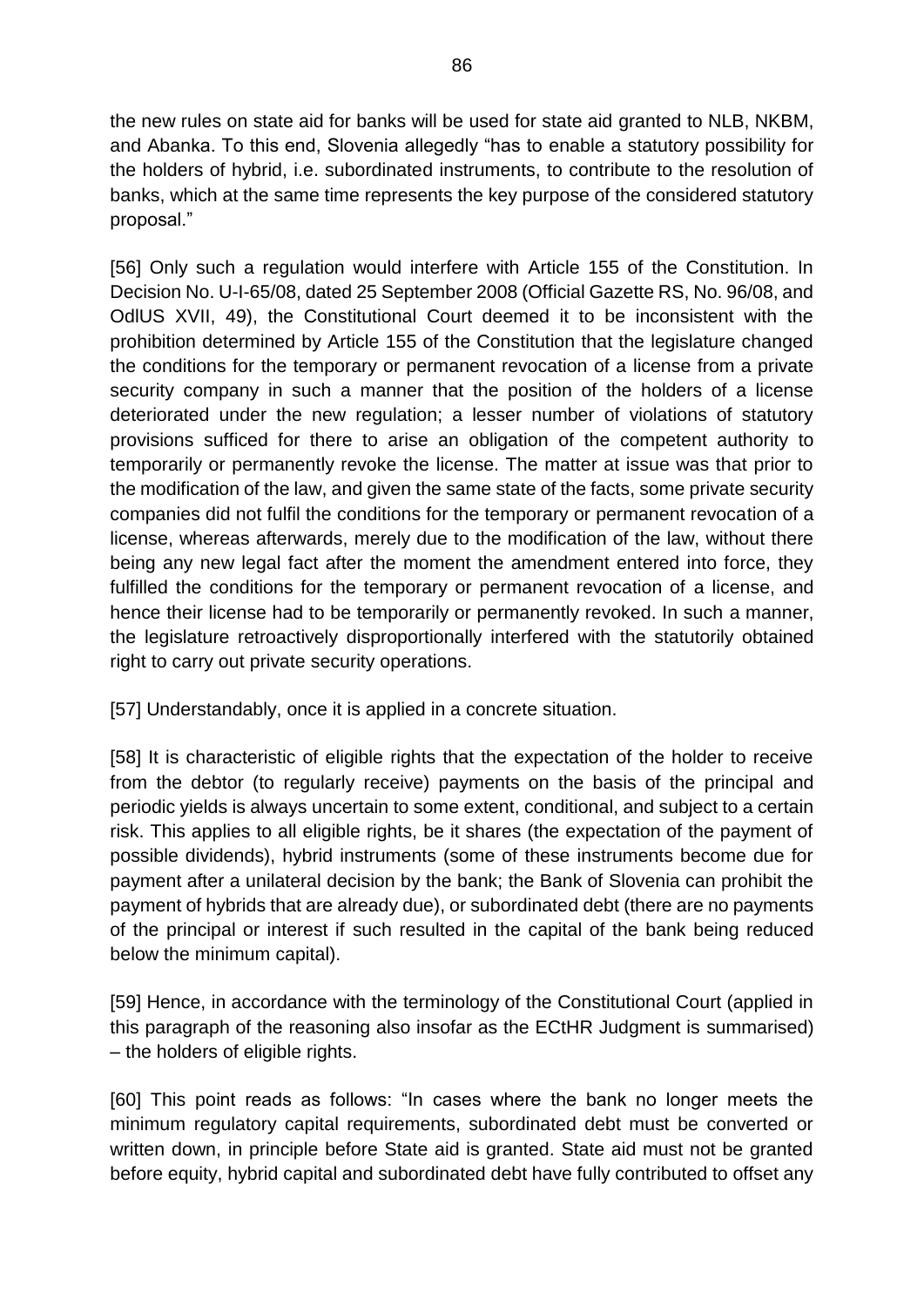losses." Paragraph 43 of the Banking Communication reads as follows: "Where the capital ratio of the bank that has the identified capital shortfall remains above the EU regulatory minimum, the bank should normally be able to restore the capital position on its own, in particular through capital raising measures as set out in point 35. If there are no other possibilities, including any other supervisory action such as early intervention measures or other remedial actions to overcome the shortfall as confirmed by the competent supervisory or resolution authority, then subordinated debt must be converted into equity, in principle before State aid is granted."

[61] "[…] The purpose of the Act is to enable the implementation of measures for strengthening the stability of banks in accordance with the AMSSBS and consequently to increase the credit ratings of the state and of individual banks. The European Commission (DG COMP) notified the Republic of Slovenia that new state aid rules to support measures in favour of banks in the context of the financial crisis will be applied in carrying out the measures in Slovene banks. The new rules include provisions on burden-sharing between shareholders and subordinated creditors […]," see Draft Act of the BA-1L, p. 4.

[62] The same as the Banking Communication, whose point 46 determines as follows: "In the context of implementing points 43 and 44, the 'no creditor worse off principle' should be adhered to. Thus, subordinated creditors should not receive less in economic terms than what their instrument would have been worth if no State aid were to be granted."

[\[63\]](https://usd-odlus/#_2ftnref63) B. J. Attinger, *op. cit*., pp. 11–12, states that the "no creditor worse off principle" is an important element of every legal regime regulating bank insolvency. Such approach towards the recovery of banks ensures that creditors who lend money to the bank do not have to include in the price of the money the premium for the risk (expecting measures such as the challenged one). The creditors can namely count on the fact that no legal regime will treat them worse than in the event of the regular winding up of the debtor in insolvency proceedings.

[64] The General Court *inter alia* stressed that the purchase by an investor of State bonds is by definition a transaction entailing a certain financial risk, because it is subject to the hazards of movements in the capital markets, and some of the applicants even acquired Greek bonds during the period when the financial crisis of the Hellenic Republic was at its peak.

[\[65\]](https://usd-odlus/#_2ftnref65) The holders of converted rights namely receive shares in the reorganised bank, which should in fact continue to function as a company that is a going concern.

[66] The established interpretation of the ECHR is that shares as an entirety of entitlements are protected as private property in Article 1 of the First Protocol to the ECHR. See in particular the Order of the European Commission for Human Rights in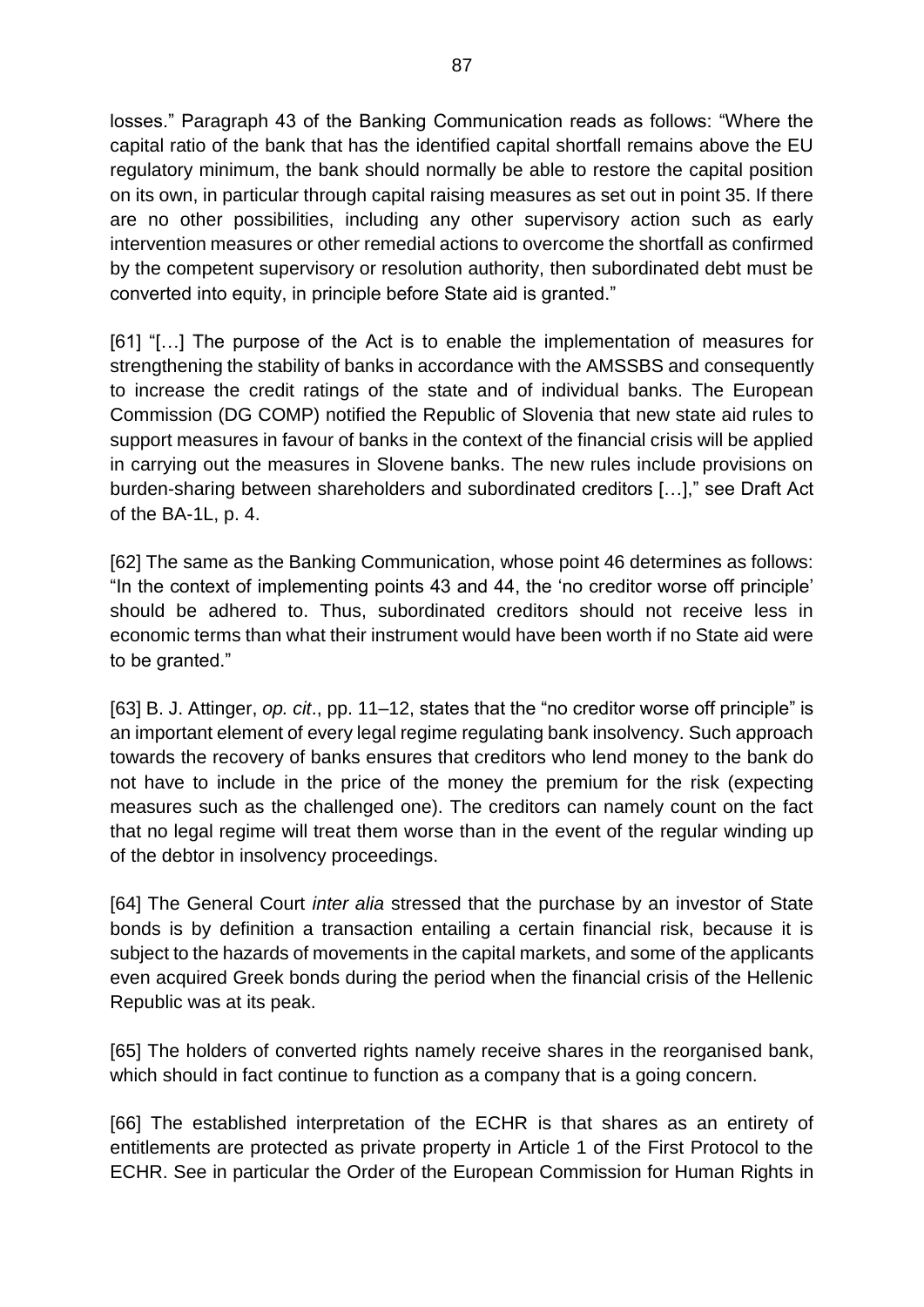*Bramelid and Malmström v. Sweden*, dated 12 October 1982, the Judgment of the ECtHR in *Sovtransavto Holding v. Ukraine*, dated 25 July 2002, the Order of the ECtHR in *Olczak v. Poland*, dated 7 November 2002, and the Judgments of the ECtHR in *Trippel v. Germany*, dated 4 December 2003, *Freitag v. Germany,* dated 19 July 2007, *Marini v. Albania*, dated 18 December 2007, and *Shesti Mai Engineering OOD and Others v. Bulgaria,* dated 20 September 2011.

[\[67\]](https://usd-odlus/#_2ftnref67) The Constitutional Court has already adopted the position that Article 33 of the Constitution also protects claims; see Decision No. U-I-267/06, dated 15 March 2007 (Official Gazette RS, No. 29/07, and OdlUS XVI, 20) and Decision No. U-I-117/07, dated 21 June 2007 (Official Gazette RS, No. 58/07, and OdlUS XVI, 64). *Cf.* G. Virant and L. Šturm in: L. Šturm (Ed.), *Komentar Ustave Republike Slovenije* [Commentary on the Constitution of the Republic of Slovenia], Fakulteta za podiplomske državne in evropske študije, Ljubljana 2002, pp. 342–343. Similarly also J. Zobec in: L. Šturm (Ed.), *op. cit.* 2011, pp. 452–453. Also the ECtHR recognises the protection of claims under Article 1 of the First Protocol to the ECHR. *Cf.,* for instance, the Judgment in Kopecký v. Slovakia, dated 28 September 2004, Para. 35.

[68] Since the CJEU differentiates, as regards the right to private property, between the position of shareholders and the position of other categories of beneficiaries who can potentially be affected by the burden-sharing measures, the Constitutional Court draws attention to the fact that the term "subordinated creditors" as applied by the CJEU and insofar it refers to the Slovene legal regulation must be understood as including all holders of eligible rights who are not shareholders.

[\[69\]](https://usd-odlus/#_2ftnref69) If a part of the principal has already been paid by amortisation instalments prior to the extraordinary measure taking effect, the beneficiary keeps it, naturally.

[70] The position of the legislature, with which the Government and the Bank of Slovenia concur, is that the measures for the recovery of banks on the basis of the AMSSBS entail measures that are deemed to be state aid under EU rules. This position cannot be disputed. The question at issue is primarily whether the measures have been carried out under market conditions or not. The AMSSBS only envisages measures for the recovery of banks in difficulty in which it is no longer possible to carry out measures under market conditions (*cf.* AMSSBS Draft Act, Gazette of the National Assembly, 21 September 2012). Therefore, the allegation of the applicants that the recapitalisation of a bank with predominant state ownership cannot be deemed to be state aid does not hold true.

[71] In a conversion of instruments, the holders thereof retain a certain value, as the economic function of the property is preserved to a certain degree.

[\[72\]](https://usd-odlus/#_2ftnref72) The Constitutional Court adopted the mentioned position already in Paragraph 19 of Decision No. U-I-18/02.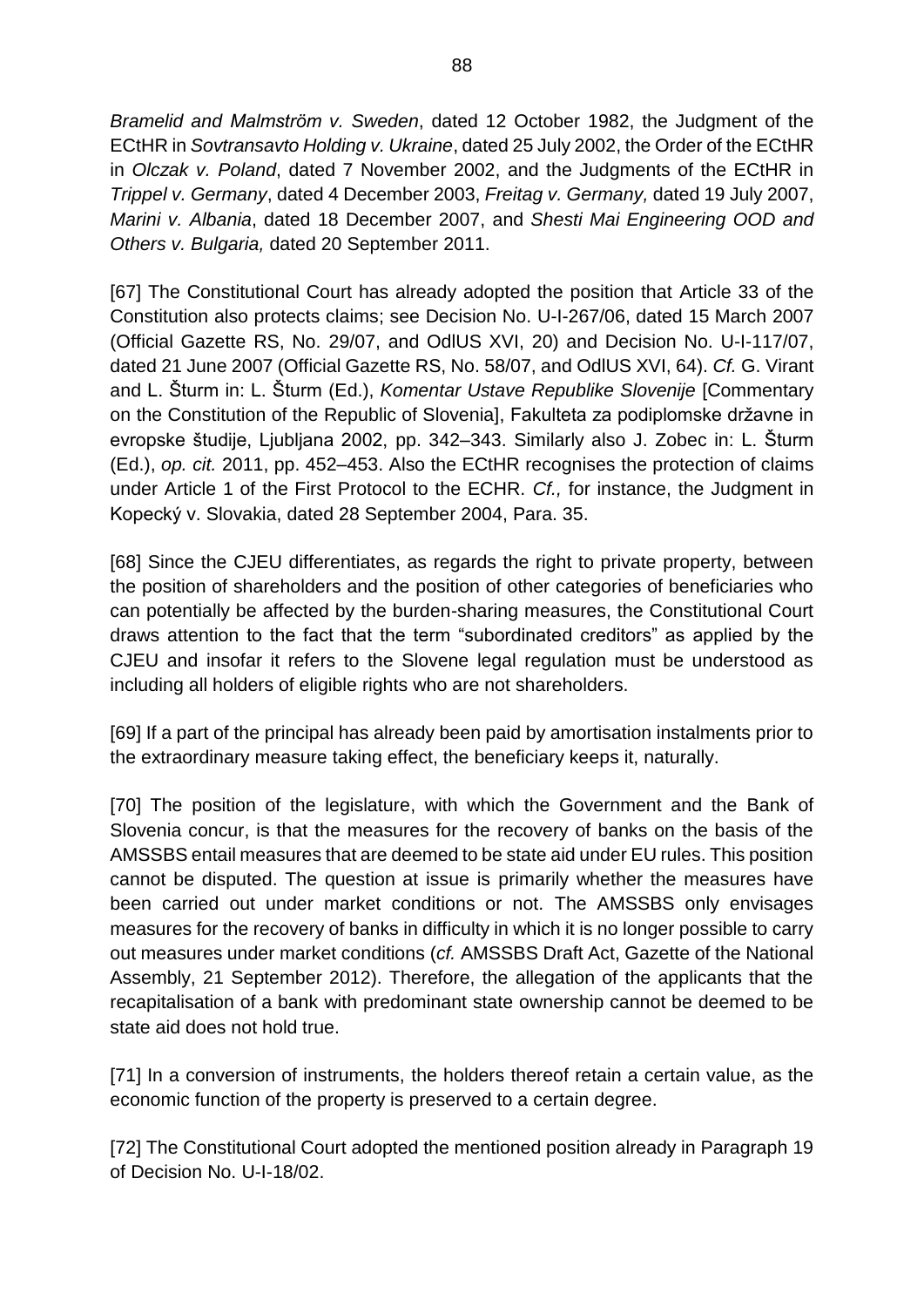[\[73\]](https://usd-odlus/#_2ftnref73) *Cf. Para.* 12 of Decision of the Constitutional Court No. U-I-169/00, dated 14 November 2002 (Official Gazette RS, No. 105/02, and OdlUS XI, 231).

[\[74\]](https://usd-odlus/#_2ftnref74) Such entails that it is the Administrative Court that decides on actions against decisions of the Bank of Slovenia on extraordinary measures (Article 11 of the AJRAA-1).

[\[75\]](https://usd-odlus/#_2ftnref75) Not only the bank but also the members of the management board of the bank were parties to the supervision procedure against the bank (Article 352 of the BA-1). The extraordinary measure of the write-off or conversion of eligible rights was also a supervisory measure (see point 5 of the second paragraph of Article 223 of the BA-1).

[\[76\]](https://usd-odlus/#_2ftnref76) In this context, it is important that no appeal was allowed against decisions of the Bank of Slovenia (the second paragraph of Article 334. of the BA-1).

[77] In the event of actually carried out write-offs of eligible liabilities, the adoption of decisions on the cessation of extraordinary measures in banks did not entail the "restoration" of eligible liabilities; it only entailed that the effects determined by Article 255a of the BA-1 ceased for the bank, i.e. the cessation of the authorisations and competences of supervisory boards and general assemblies of banks was terminated (see, e.g., Decision No. 24.20-021/13-012 on the termination of extraordinary measures in NLB, dated 18 December 2013).

[78] The above-stated does not mean that the legislature could not ensure (considering the predominant public interest) constitutionally consistent (administrative and) judicial protection of the holders of (equity) securities whose position was interfered with by decisions of the Bank of Slovenia on extraordinary measures; the Constitution, however, does not require such a regulation.

[79] The above-mentioned applies all the more if the fundamental requirements for imposing the write-off or conversion of eligible bank liabilities determined by Article 253a of the BA-1 are taken into consideration, as well as the obligations of the Bank of Slovenia to impose the mentioned measure determined by Article 261a of the BA-1. In conditions where bankruptcy is looming over a bank, even the complex entirety of the property and managing rights of shareholders can be reduced to their interest in securing the possibly still existing property value of their investment in the bank (if the conditions for such are fulfilled).

[80] In this respect, the Constitutional Court draws attention to the fact that, in an action for damages, courts apply the provisions of the Civil Procedure Act (Official Gazette RS, No. 73/07 – official consolidated text and 45/08 – hereinafter referred to as the CPA), which enable plaintiffs to obtain all evidentially important documents from both the opposing party (the Bank of Slovenia) and third persons (Articles 226 through 228 of the CPA). If any of the documents that refer to the concrete write-off or conversion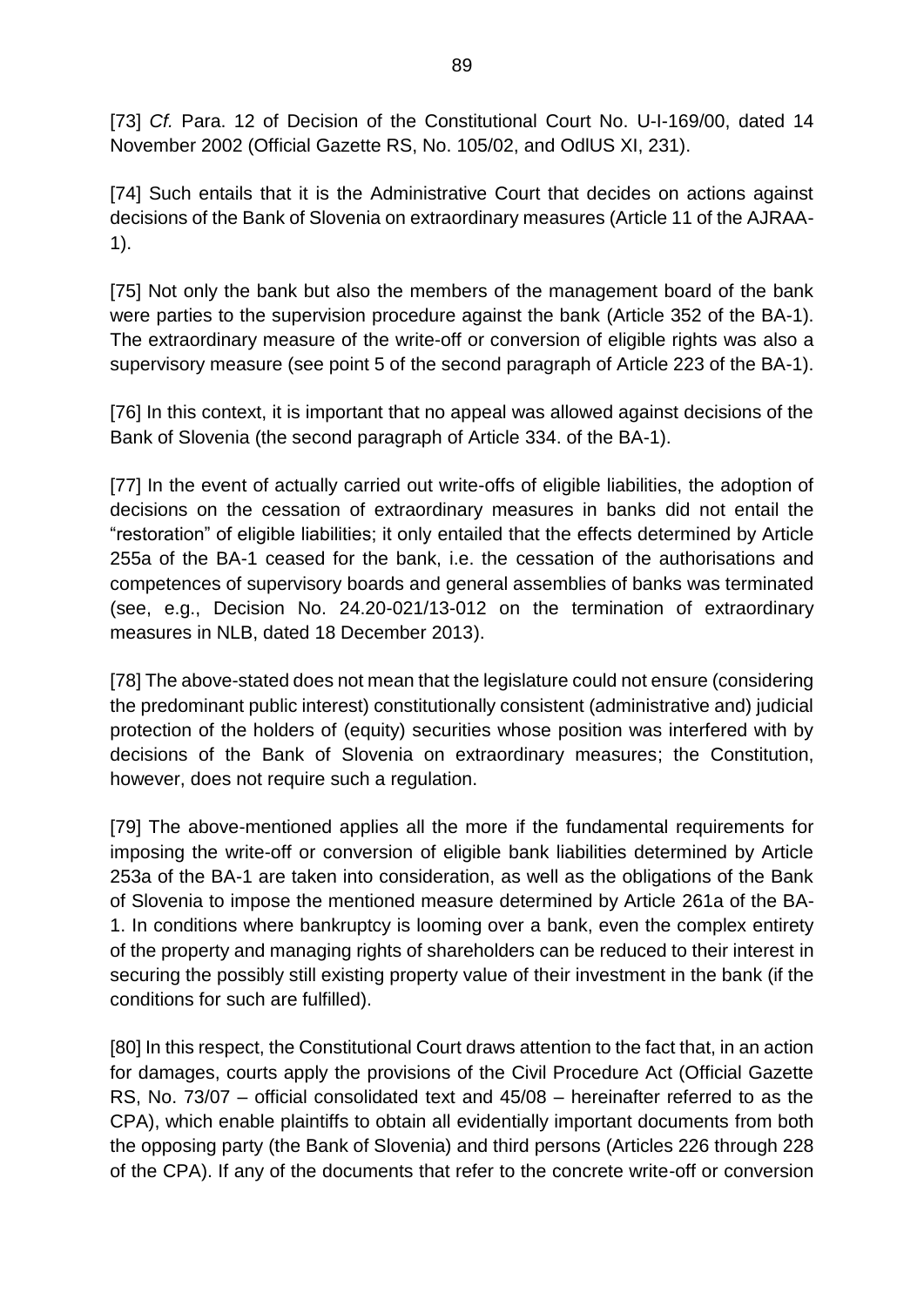of eligible liabilities concern classified data in accordance with the Classified Information Act (Official Gazette RS, Nos. 50/06 – official consolidated text, 9/10, and 60/11 – CInfA), also Decision of the Constitutional Court No. U-I-134/10, dated 24 October 2013 (Official Gazette RS, No. 92/13, and OdlUS XX, 9) must be taken into account with regard to the access to such documents of parties to civil proceedings.

[81] With regard to the regulation of the issue of information imbalance in the event of the protection of competition, see, for instance, Article 5 of Directive 2014/104/EU of the European Parliament and of the Council of 26 November 2014 on certain rules governing actions for damages under national law for infringements of the competition law provisions of the Member States and of the European Union (OJ L 349, 5 December 2014).

[82] A disproportionate burden on the judiciary can potentially have negative effects on the constitutionally guaranteed effectiveness of judicial protection.

[83] Already in the sense of providing minimum arguments in order for their action to even be considered complete, and also more broadly in the context of the entire dispute.

[84] In this respect, see, e.g., the procedure for the judicial review of the appropriateness of severance pay in accordance with Article 388 in conjunction with Articles 605 through 615 of the CA-1 and other procedures for the collective legal protection of groups of plaintiffs in equal or similar factual or legal positions in some legal orders.

[85] The Draft Act of the BA-1L (p. 2) states that it is a condition for carrying out measures for strengthening the stability of banks that, once the measures are carried out, the bank will be able to function independently, i.e. without any further state aid, or a controlled liquidation of the bank will be carried out. "The purpose of the act is to enable the implementation of measures to strengthen the stability of banks in accordance with the AMSSBS and to consequently increase the credit ratings of the state and of individual banks. The European Commission (DG COMP) notified the Republic of Slovenia that new state aid rules to support measures in favour of banks in the context of the financial crisis will be applied in carrying out the measures in Slovene banks. The new rules include provisions on burden-sharing between shareholders and subordinated creditors." See the Draft Act of the BA-1L, p. 4.

[\[86\]](https://usd-odlus/#_2ftnref86) See point 4 of the first paragraph of Article 253a of the ZBan-1 and the second and third paragraphs of Article 254 of the BA-1.

[87] The Draft Act of the BA-1L, p. 3, states that, due to the intertwinement of banks with other financial institutions, these other financial institutions would become infected by the bankruptcy of the bank. The symptoms of the infection would be a decrease in